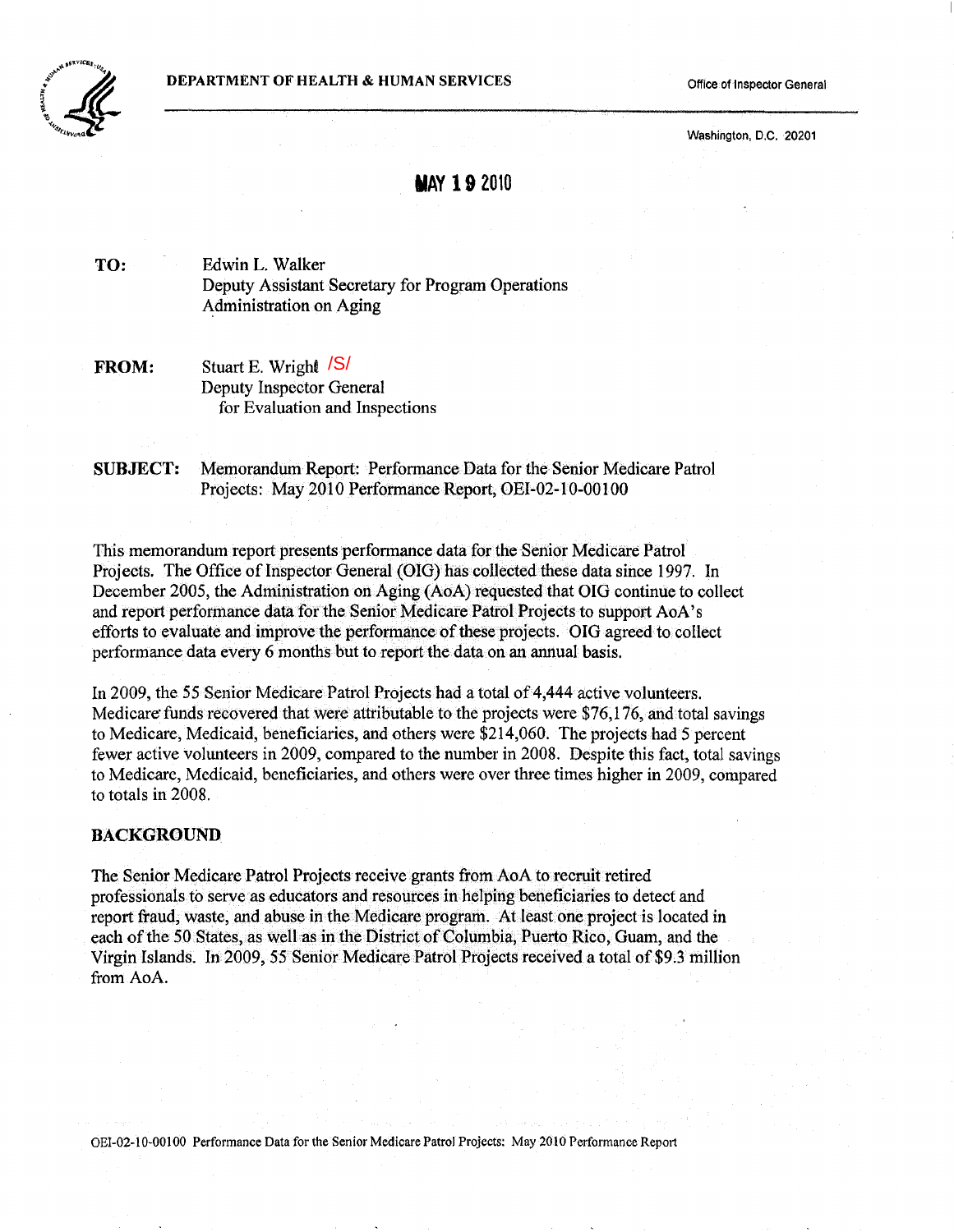#### **Performance Measures**

In 2007, AoA revised some of the performance measures to more accurately reflect the work of the Senior Medicare Patrol Projects. AoA developed the following performance measures, among others: number of active volunteers, number of simple inquiries, and number of complex issues. Active volunteers are individuals who are trained to assist with teaching beneficiaries how to detect fraud, waste, and abuse in Medicare and other health care programs. Simple inquiries from beneficiaries are quickly resolved with very little research or review. Complex issues involve more detailed information related to an issue or a complaint that may warrant further action by an investigative agency, such as the reporting of potential fraud and abuse by a provider.

 In addition, beginning in 2007, the Senior Medicare Patrol Projects were required to measure health care expenditures for which the Medicare program, the Medicaid program, a beneficiary, or other entity (e.g., secondary health insurer, pharmacy) was relieved of responsibility for payment as a result of the projects. This performance measure is referred to as cost avoidance. For example, if a beneficiary discovers charges for services he or she did not receive and the project, on behalf of the beneficiary, receives a revised billing statement from the provider, the project may report this as cost avoidance.

#### **Tracking Systems**

AoA has developed a Web-based system named the Seniors Medicare Assistance and Reporting Tool for Fraud and Complaint Tracking System (SMART FACTS). The Senior Medicare Patrol Projects are required to use SMART FACTS to track and report activities and complaints and to refer cases directly to an investigative agency.

#### **METHODOLOGY**

 This review is based on data reported by the Senior Medicare Patrol Projects. In addition, we requested and reviewed documentation from the projects for the actual funds recovered to the Medicare program, the Medicaid program, beneficiaries, and others that were attributable to the projects. We also requested and reviewed documentation for the measure on cost avoidance. We did not review documentation for the other performance measures. The results are presented in detail in the appendixes.

 This review was conducted in accordance with the *Quality Standards for Inspections* approved by the Council of the Inspectors General on Integrity and Efficiency.

#### **RESULTS**

#### **Results for 2009**

In 2009, the 55 projects had a total of 4,444 active volunteers. These volunteers educated beneficiaries in 7,177 group education sessions and held 33,855 one-on-one counseling sessions. In addition, the projects conducted 311,377 media outreach activities and 5,684 community outreach education events. As a result of these training sessions and events, the projects received 60,242 simple inquiries. They also received 3,052 inquiries involving complex issues, of which 966 were referred for further action. Medicare funds recovered attributable to the projects were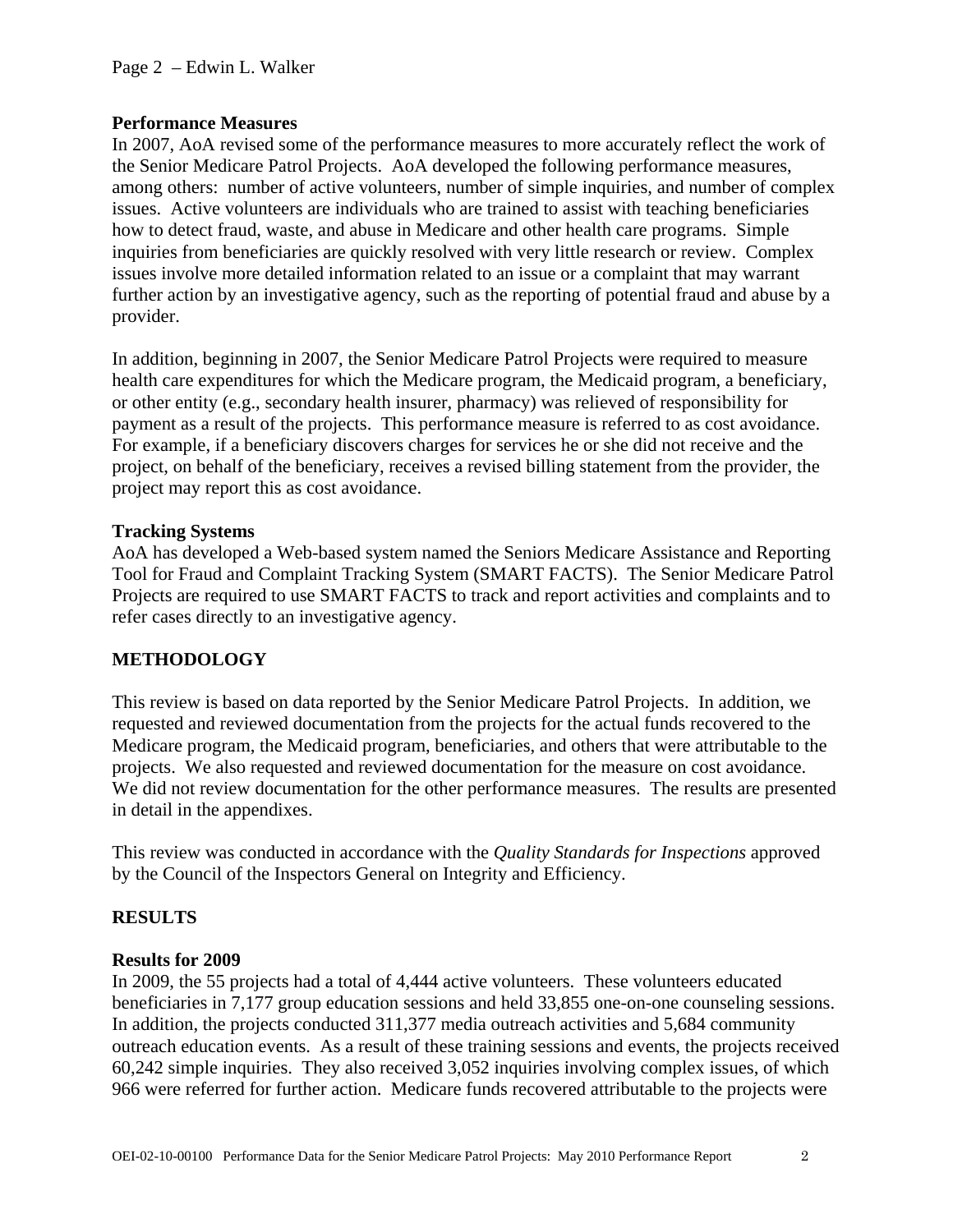\$76,176 and actual savings to the beneficiaries attributable to the projects were \$49,230. Total savings to Medicare, Medicaid, beneficiaries, and others were \$214,060. Additionally, cost avoidance on behalf of the Medicare program, the Medicaid program, beneficiaries, and others, totaled \$564,968.

#### **Results Since 1997**

 Since the inception of the program 13 years ago, a total of 72 projects (17 of which had closed as of December 2009) reported educating beneficiaries in 74,668 group education sessions and 1,042,098 one-on-one sessions. In addition, the projects reported conducting 1,269,337 media outreach activities and 68,831 community outreach education events. Actual Medicare funds recovered attributable to the projects were \$4,597,575. Total savings to Medicaid, beneficiaries, and other payers were approximately \$101 million. Most of the \$101 million in savings was the result of one project's involvement in adjustments to Medicaid claims for individuals entitled to both Medicaid and Medicare.

### **Documentation of Recovered Funds**

In 2009, 9 of the 55 projects submitted 21 forms of documentation. Fifteen forms of documentation showed funds recovered to the Medicare program through an investigative agency or Medicare contractor. The six remaining forms of documentation showed funds recovered through a revised Medicare Summary Notice or a letter from the provider.

### **Comparison With Results for 2008**

The projects had fewer active volunteers in 2009, compared to the number in 2008. In 2009, projects had 4,444 volunteers, compared to 4,685 in 2008. The number of group education sessions and one-on-one counseling sessions held by the projects increased in 2009, compared to 2008. Specifically, projects reported educating beneficiaries in 7,177 group education sessions and 33,855 one-on-one counseling sessions in 2009, compared to 6,869 group education sessions and 24,505 one-on-one counseling sessions in 2008. In addition, Medicare funds recovered and total savings to Medicare, Medicaid, beneficiaries, and others were higher in 2009, compared to totals in 2008. In 2009, Medicare funds recovered attributable to the projects were \$76,176, compared to \$21,068 in 2008. Total savings to Medicare, Medicaid, beneficiaries, and others attributable to the projects were \$214,060 in 2009, compared to \$65,735 in 2008.

### **CONCLUSION**

In 2009, the 55 Senior Medicare Patrol Projects had a total of 4,444 active volunteers. Medicare funds recovered that were attributable to the projects were \$76,176 and total savings to Medicare, Medicaid, beneficiaries, and others were \$214,060. The projects had 5 percent fewer active volunteers in 2009, compared to the number in 2008. Despite this fact, total savings to Medicare, Medicaid, beneficiaries, and others were over three times higher in 2009, compared to totals in 2008.

 We continue to emphasize that the number of beneficiaries who have learned from the Senior Medicare Patrol Projects to detect fraud, waste, and abuse and who subsequently call the OIG fraud hotline or other contacts cannot be tracked. Therefore, the projects may not be receiving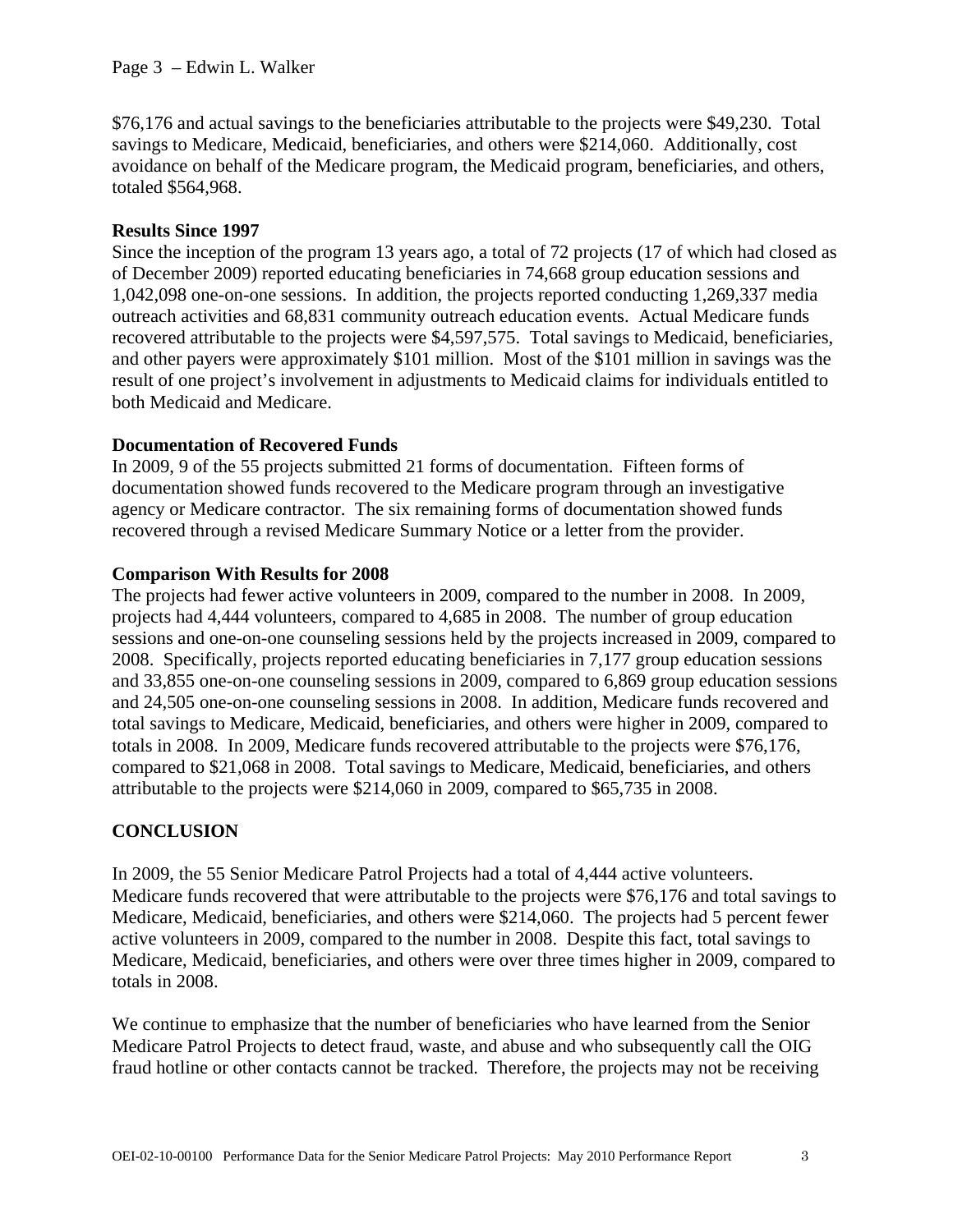full credit for savings attributable to their work. In addition, the projects are unable to track substantial savings derived from a sentinel effect whereby fraud and errors are reduced in light of Medicare beneficiaries' scrutiny of their bills.

As agreed, we will continue to monitor the projects and will provide AoA with annual summary reports of performance data. This memorandum report is being issued directly in final form because it contains no recommendations. If you have comments or questions about this memorandum report, please provide them within 60 days. Please refer to report number OEI-02-10-00100 in all correspondence.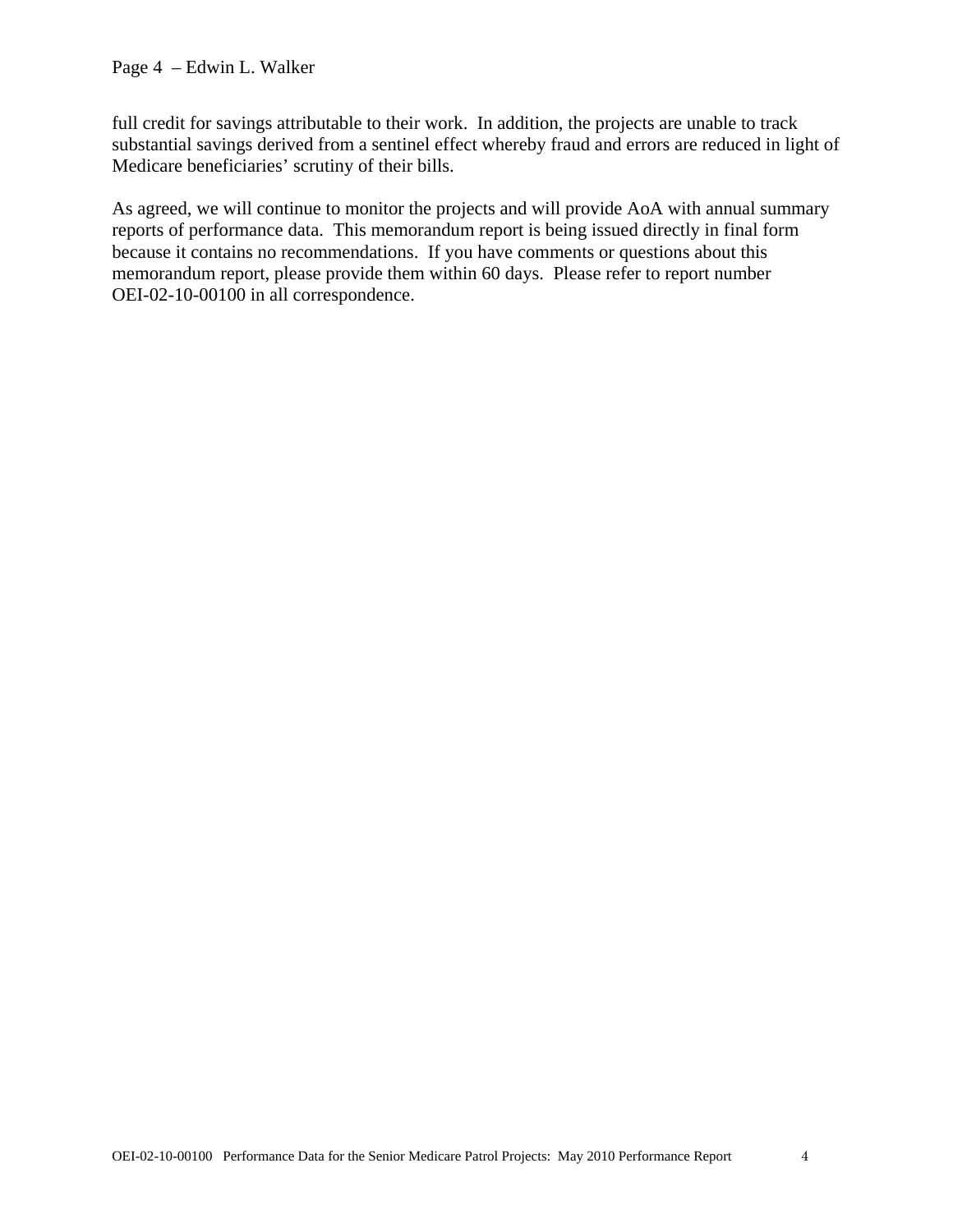# **Senior Medicare Patrol Projects' Performance Measure Results**

# **List of Appendixes**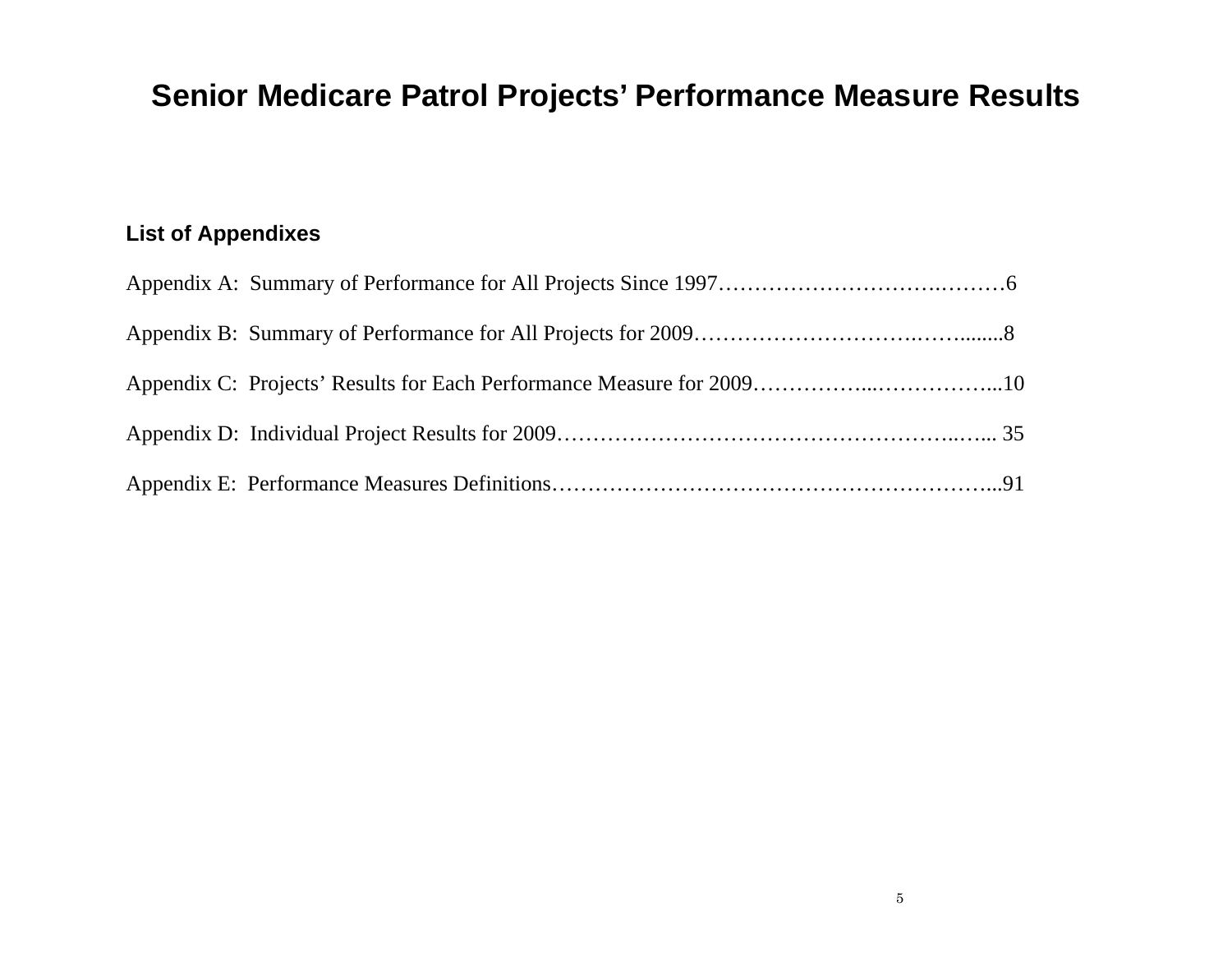

# **Summary of Performance for All Projects Since 1997**

The following table provides overall performance for all 72 projects that have operated since 1997.

Totals may not add up because of rounding.

Performance measures labeled with an asterisk (\*) are reported as of 2007.

For performance measure #15, "Number of complex issues pending further action," the same issue can continue through numerous reporting periods for a project. The number of issues is not a unique count and therefore the data cannot be added to the number from prior years.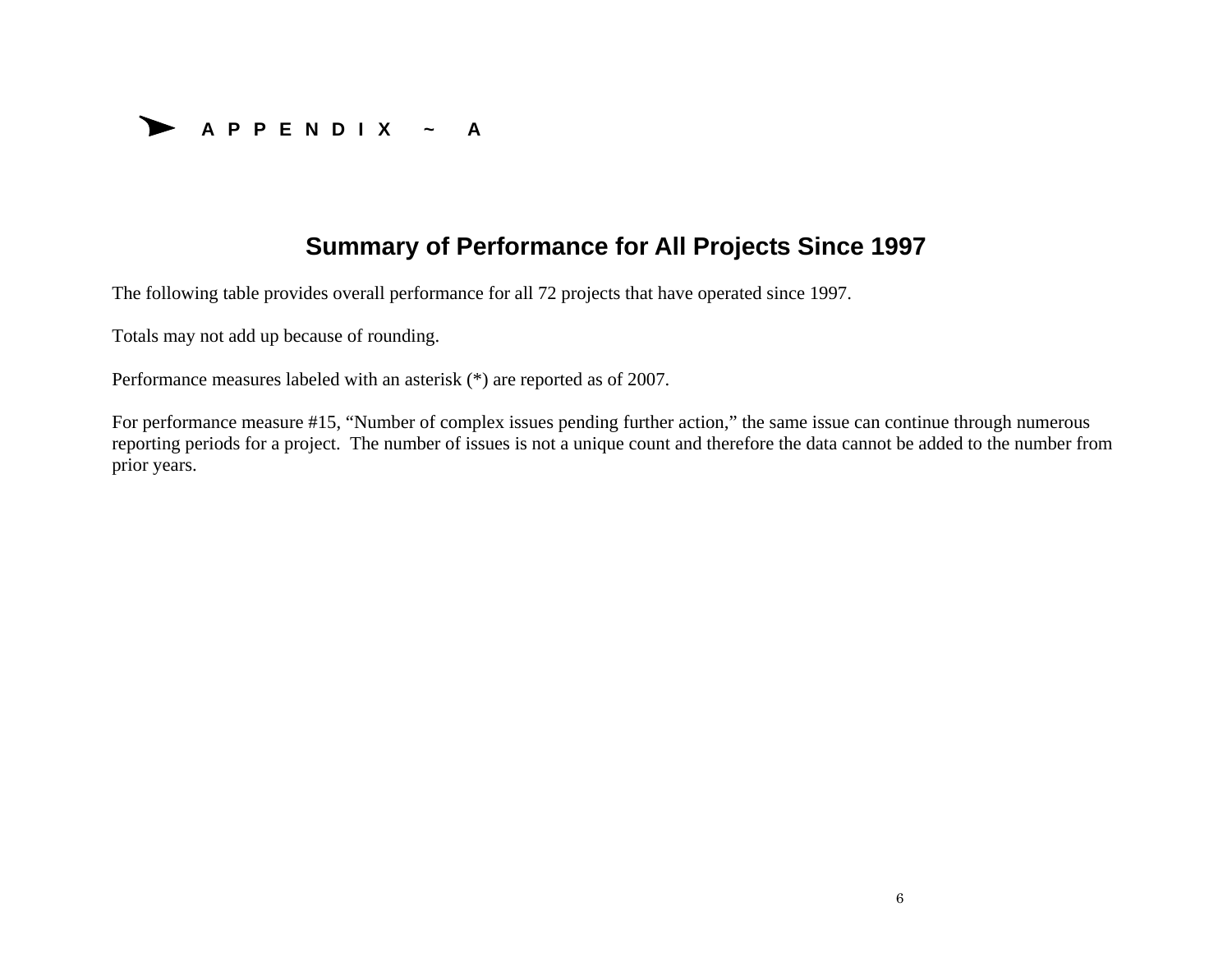|                         | <b>Summary of Performance for All Projects Since 1997</b>                                                                                      |               |             |                         |
|-------------------------|------------------------------------------------------------------------------------------------------------------------------------------------|---------------|-------------|-------------------------|
|                         |                                                                                                                                                | 1997-2008     | 2009        | <b>Total Since 1997</b> |
|                         | <b>PEFORMANCE MEASURES</b>                                                                                                                     |               |             |                         |
| 1                       | Total number of active volunteers*                                                                                                             | 15,023        | 4,444       | 19,467                  |
| $\overline{c}$          | Total number of volunteer training hours*                                                                                                      | 239,268       | 47,886      | 287,154                 |
| 3                       | Total number of volunteer work hours*                                                                                                          | 421,395       | 122,410     | 543,805                 |
| $\overline{\mathbf{4}}$ | Number of media outreach activities                                                                                                            | 957,960       | 311,377     | 1,269,337               |
| 5                       | Number of community outreach education events conducted                                                                                        | 63,147        | 5,684       | 68,831                  |
| 6                       | Estimated number of people reached by community outreach education events                                                                      | 22,351,678    | 1,497,950   | 23,849,628              |
| $\overline{7}$          | Number of group education sessions for beneficiaries                                                                                           | 67,491        | 7,177       | 74,668                  |
| 8A                      | Number of beneficiaries who attended group education sessions                                                                                  | 2,582,985     | 217,227     | 2,800,212               |
| 8B                      | Increase in the number of beneficiaries who understand how reading their Medicare<br>Summary Notice can help identify billing fraud or errors* | 39,722        | 13,985      | 53,707                  |
| 8C                      | Increase in the number of beneficiaries who understand why it is important to seek<br>assistance with billing questions*                       | 43,305        | 17,272      | 60,577                  |
| 8D                      | Increase in the number of beneficiaries who know why it is important to protect their<br>Medicare and Social Security numbers*                 | 36,273        | 23,193      | 59,466                  |
| 9                       | Number of one-on-one counseling sessions held with or on behalf of a beneficiary                                                               | 1,008,243     | 33,855      | 1,042,098               |
| 10                      | Total number of simple inquiries received*                                                                                                     | 110,542       | 60,242      | 170,784                 |
| 11                      | Total number of simple inquiries resolved*                                                                                                     | 101,118       | 59,938      | 161,056                 |
| 12                      | Number of inquiries involving complex issues received*                                                                                         | 21,683        | 3,052       | 24,735                  |
| 13A                     | Number of inquiries involving complex issues referred for further action*                                                                      | 4,445         | 966         | 5,411                   |
| 13B                     | Total dollar amount referred for further action*                                                                                               | \$3,860,644   | \$3,762,448 | \$7,623,092             |
| 14                      | Number of complex issues resolved*                                                                                                             | 7,932         | 2,588       | 10,520                  |
| 15                      | Number of complex issues pending further action*                                                                                               |               | 1,815       | 1,815                   |
| 16                      | Cost avoidance on behalf of Medicare, Medicaid, beneficiaries, or others*                                                                      | \$7,521,333   | \$564,968   | \$8,086,301             |
| <b>17A</b>              | Actual Medicare funds recovered attributable to the projects                                                                                   | \$4,521,399   | \$76,176    | \$4,597,575             |
| 17B                     | Actual Medicaid funds recovered attributable to the projects                                                                                   | \$545,801     | \$9,919     | \$555,720               |
| <b>17C</b>              | Actual savings to beneficiaries attributable to the projects                                                                                   | \$3,167,543   | \$49,230    | \$3,216,773             |
| 17D                     | Other savings attributable to the projects (e.g., Supplemental Insurance)                                                                      | \$97,488,145  | \$78,735    | \$97,566,880            |
| 17B-17D                 | Total savings to Medicaid, beneficiaries, and other payers                                                                                     | \$101,201,489 | \$137,884   | \$101,339,373           |
| $17A - 17D$             | Total savings attributable to the projects                                                                                                     | \$105,722,887 | \$214,060   | \$105,936,948           |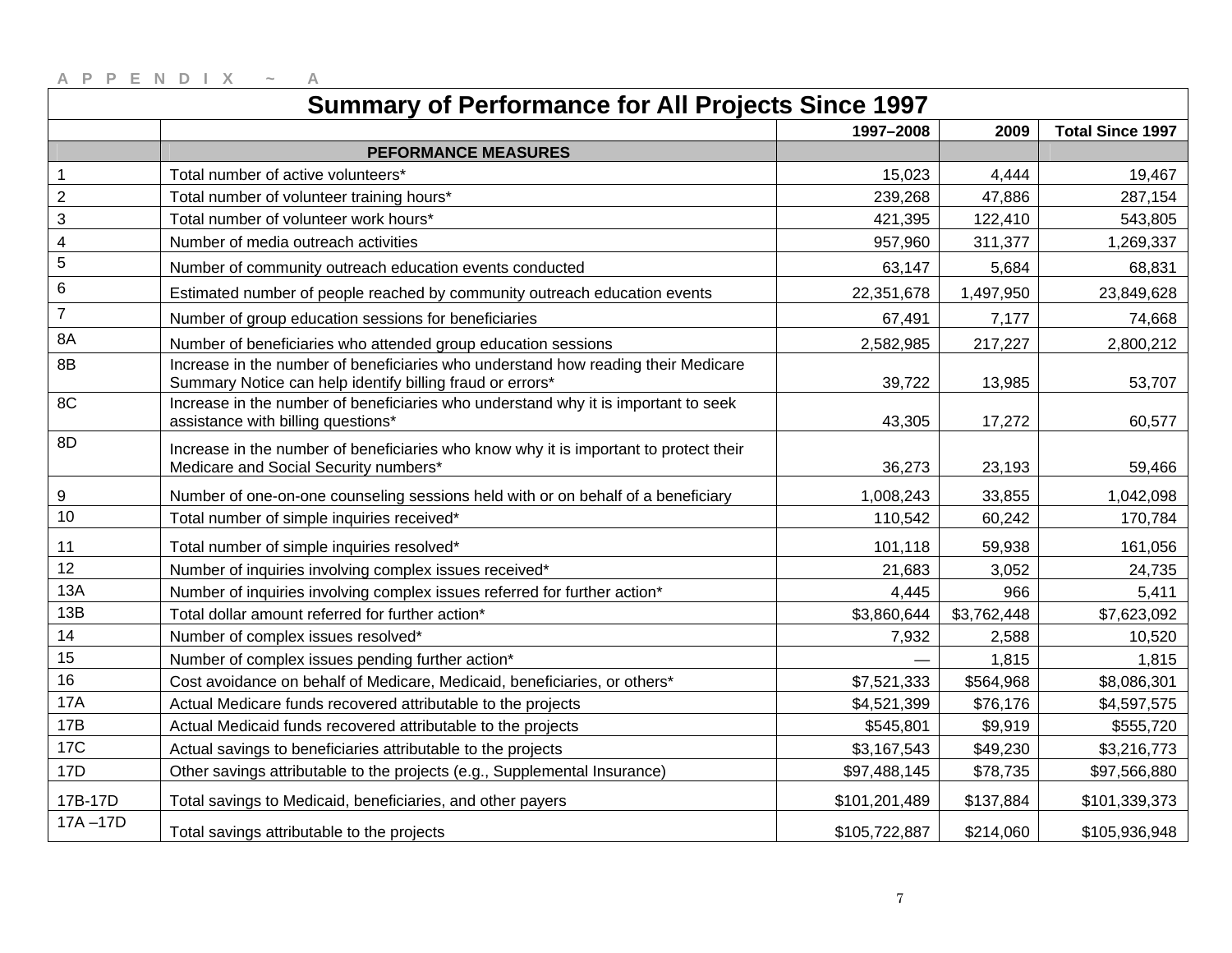

# **Summary of Performance for All Projects for 2009**

The following table provides data for the 55 Senior Medicare Patrol Projects that operated in 2009. The table provides the performance measure results for the two 6-month reporting periods.

Totals may not add up because of rounding.

For performance measure #1, "Total number of active volunteers," many of the volunteers are the same in both of the two 6-month periods and therefore the numbers do not sum to the total for the year.

For performance measure #13A, "Number of inquiries involving complex issues referred for further action," the same case may have multiple referrals reported in both of the two 6-month periods, but only counts as one referral for the year total.

For performance measure #15, "Number of complex issues pending further action," the same issue can continue through numerous reporting periods for a project. The number of issues is not a unique count and therefore the data from the two 6-month periods do not sum to the year total.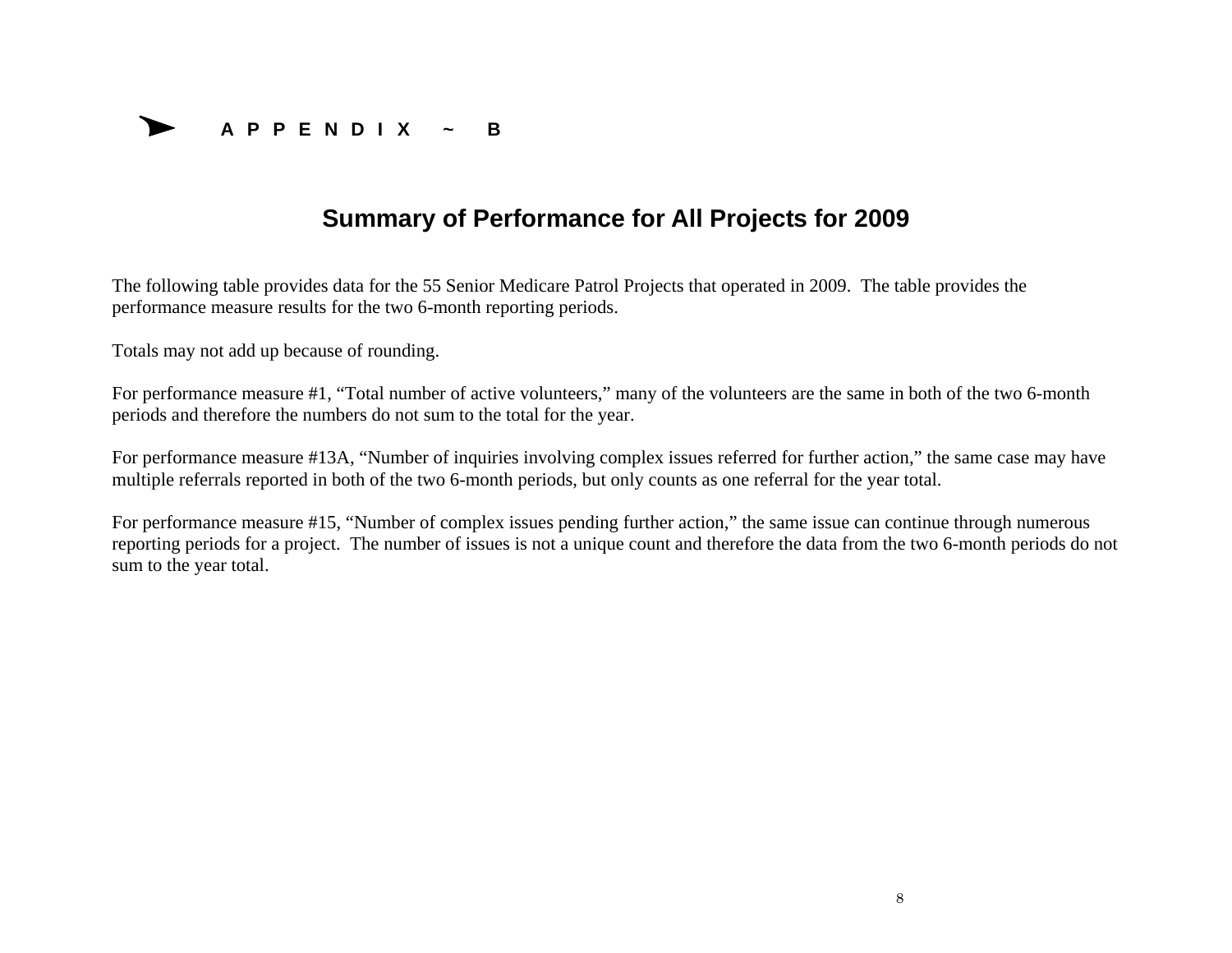|                          | <b>Summary of Performance for All Projects for 2009</b>                                                                                       |             |             |                |
|--------------------------|-----------------------------------------------------------------------------------------------------------------------------------------------|-------------|-------------|----------------|
|                          |                                                                                                                                               | Jan-June    | July-Dec    | Total for 2009 |
|                          | <b>PEFORMANCE MEASURES</b>                                                                                                                    |             |             |                |
| $\mathbf{1}$             | Total number of active volunteers                                                                                                             | 2,805       | 3,417       | 4,444          |
| $\overline{2}$           | Total number of volunteer training hours                                                                                                      | 15,112      | 32,774      | 47,886         |
| 3                        | Total number of volunteer work hours                                                                                                          | 50,468      | 71,942      | 122,410        |
| $\overline{\mathcal{A}}$ | Number of media outreach activities                                                                                                           | 119,605     | 191,772     | 311,377        |
| 5                        | Number of community outreach education events conducted                                                                                       | 2,965       | 2,719       | 5,684          |
| 6                        | Estimated number of people reached by community outreach education events                                                                     | 343,252     | 1,154,698   | 1,497,950      |
| $\overline{7}$           | Number of group education sessions for beneficiaries                                                                                          | 3,612       | 3,565       | 7,177          |
| 8A                       | Number of beneficiaries who attended group education sessions                                                                                 | 106,258     | 110,969     | 217,227        |
| 8B                       | Increase in the number of beneficiaries who understand how reading their<br>Medicare Summary Notice can help identify billing fraud or errors | 6,796       | 7,189       | 13,985         |
| 8C                       | Increase in the number of beneficiaries who understand why it is important to seek<br>assistance with billing questions                       | 8,541       | 8,731       | 17,272         |
| 8D                       | Increase in the number of beneficiaries who know why it is important to protect<br>their Medicare and Social Security numbers                 | 11,583      | 11,610      | 23,193         |
| 9                        | Number of one-on-one counseling sessions held with or on behalf of a beneficiary                                                              | 15,336      | 18,519      | 33,855         |
| 10                       | Total number of simple inquiries received                                                                                                     | 28,677      | 31,565      | 60,242         |
| 11                       | Total number of simple inquiries resolved                                                                                                     | 28,543      | 31,395      | 59,938         |
| 12                       | Number of inquiries involving complex issues received                                                                                         | 1,636       | 1,416       | 3,052          |
| 13A                      | Number of inquiries involving complex issues referred for further action                                                                      | 487         | 487         | 966            |
| 13B                      | Total dollar amount referred for further action                                                                                               | \$2,449,542 | \$1,312,906 | \$3,762,448    |
| 14                       | Number of complex issues resolved                                                                                                             | 1,320       | 1,268       | 2,588          |
| 15                       | Number of complex issues pending further action                                                                                               | 1,416       | 1,815       | 1,815          |
| 16                       | Cost avoidance on behalf of Medicare, Medicaid, beneficiaries, or others                                                                      | \$189,115   | \$375,852   | \$564,968      |
| <b>17A</b>               | Actual Medicare funds recovered attributable to the projects                                                                                  | \$2,738     | \$73,438    | \$76,176       |
| <b>17B</b>               | Actual Medicaid funds recovered attributable to the projects                                                                                  | \$2,058     | \$7,861     | \$9,919        |
| <b>17C</b>               | Actual savings to beneficiaries attributable to the projects                                                                                  | \$28,529    | \$20,701    | \$49,230       |
| 17D                      | Other savings attributable to the projects (e.g., Supplemental Insurance)                                                                     | \$33,787    | \$44,949    | \$78,735       |
| $17A - 17D$              | Total savings attributable to the projects                                                                                                    | \$67,112    | \$146,949   | \$214,060      |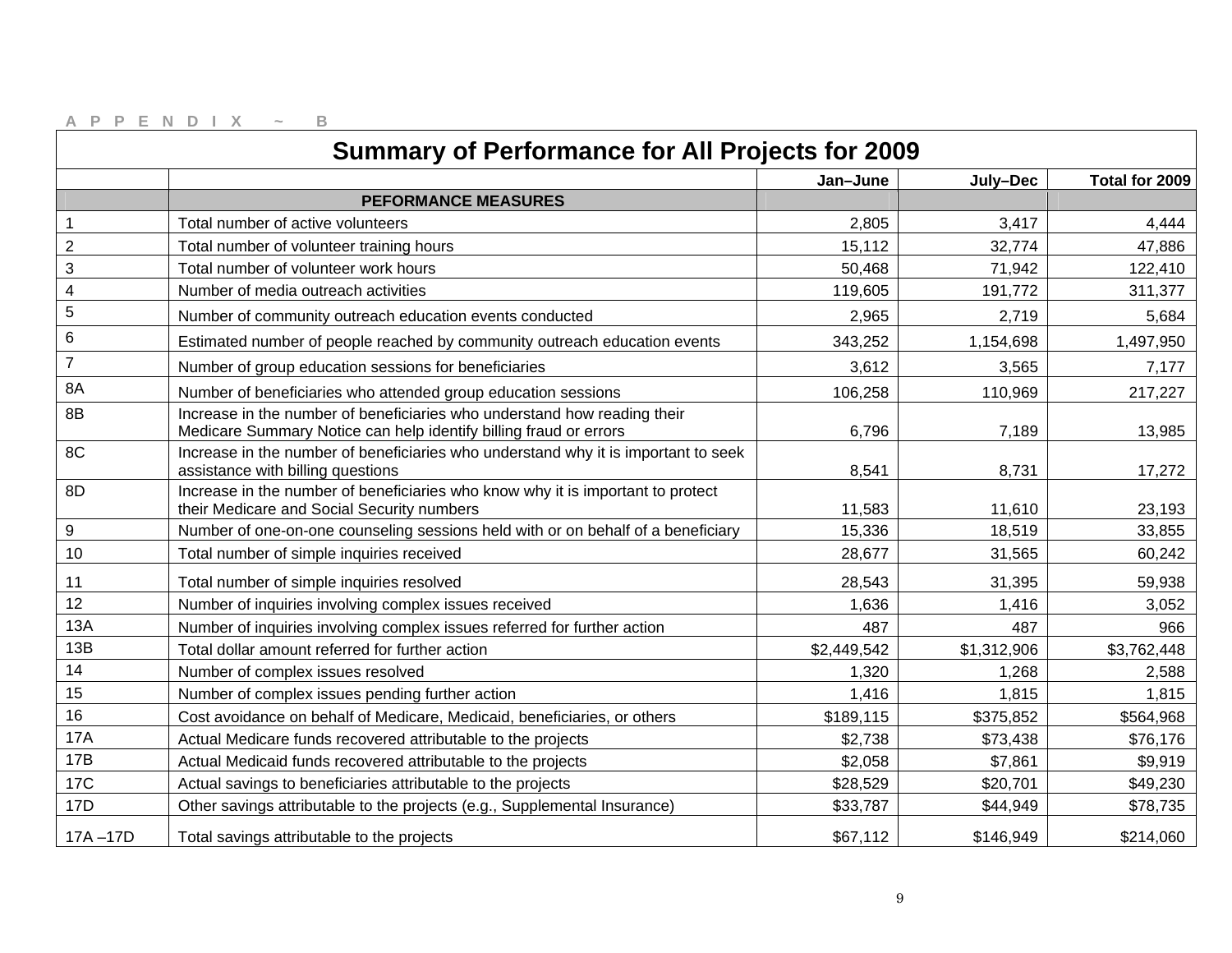

# **Projects' Results for Each Performance Measure for 2009**

The following tables provide the results for each performance measure for each of the 55 Senior Medicare Patrol Projects operating in 2009. Each table provides the performance measure results for the two 6-month reporting periods.

Totals may not add up because of rounding.

For performance measure #1, "Total number of active volunteers," many of the volunteers are the same in both of the two 6-month periods and therefore the numbers do not sum to the total for the year.

For performance measure #13A, "Number of inquiries involving complex issues referred for further action," the same case may have multiple referrals reported in both of the two 6-month periods, but only counts as one referral for the year total.

For performance measure #15, "Number of complex issues pending further action," the same issue can continue through numerous reporting periods for a project. The number of issues is not a unique count and therefore the data from the two 6-month periods do not sum to the year total.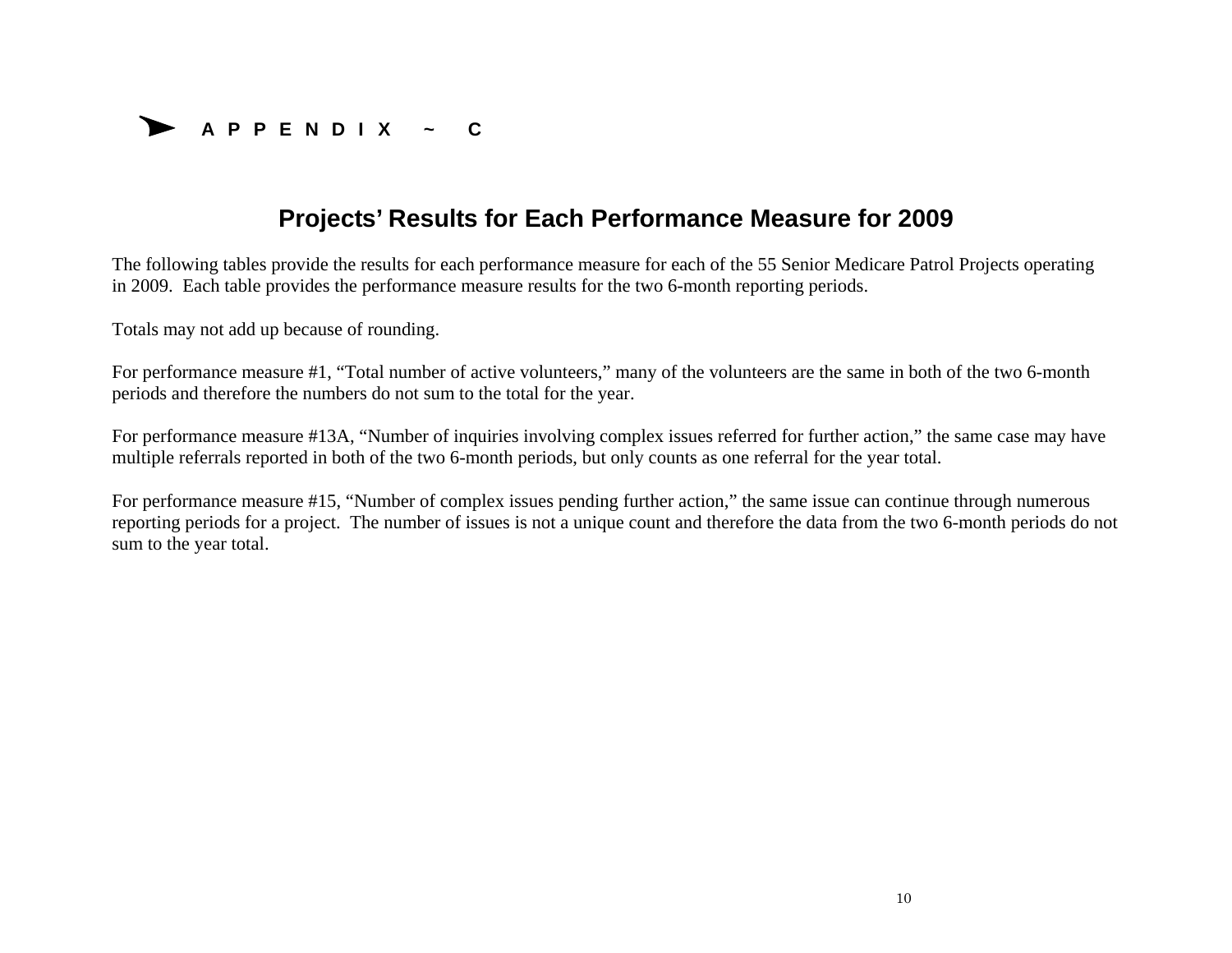|                             | PERFORMANCE MEASURE 1: Total Number of Active Volunteers |                |                |  |                   |                |                |                |  |  |  |  |
|-----------------------------|----------------------------------------------------------|----------------|----------------|--|-------------------|----------------|----------------|----------------|--|--|--|--|
|                             | Jan-June                                                 | July-Dec       | Total for 2009 |  |                   | Jan-June       | July-Dec       | Total for 2009 |  |  |  |  |
| Alabama                     | 27                                                       | 20             | 32             |  | Nebraska          | 5              | 103            | 104            |  |  |  |  |
| Alaska                      | 26                                                       | 100            | 111            |  | Nevada            |                | 0              |                |  |  |  |  |
| Arizona                     | 3                                                        | 18             | 21             |  | New Hampshire     | 28             | $\overline{7}$ | 29             |  |  |  |  |
| Arkansas                    | 31                                                       | 9              | 32             |  | New Jersey        | 11             | 6              | 15             |  |  |  |  |
| California                  | 152                                                      | 108            | 222            |  | <b>New Mexico</b> | 29             | 65             | 89             |  |  |  |  |
| Colorado                    | 17                                                       | 58             | 65             |  | New York          | 387            | 388            | 388            |  |  |  |  |
| Connecticut                 | 39                                                       | 143            | 144            |  | North Carolina    | 13             | 20             | 22             |  |  |  |  |
| Delaware                    | 12                                                       | 18             | 22             |  | North Dakota      | 32             | 11             | 41             |  |  |  |  |
| <b>District of Columbia</b> | 48                                                       | 40             | 54             |  | Ohio              | 43             | 31             | 57             |  |  |  |  |
| Florida                     | 66                                                       | 78             | 101            |  | Oklahoma          | 22             | 51             | 62             |  |  |  |  |
| Georgia                     | 65                                                       | 50             | 87             |  | Oregon            | 172            | 194            | 253            |  |  |  |  |
| Guam                        | 9                                                        | 11             | 16             |  | Pennsylvania      | 23             | 23             | 29             |  |  |  |  |
| Hawaii                      | 38                                                       | 34             | 53             |  | Puerto Rico       | 10             | $\overline{7}$ | 10             |  |  |  |  |
| Idaho                       | 113                                                      | 168            | 190            |  | Rhode Island      | 32             | 155            | 162            |  |  |  |  |
| <b>Illinois</b>             | 21                                                       | 16             | 29             |  | South Carolina    | $\mathbf 0$    | $\mathbf 0$    | $\mathbf 0$    |  |  |  |  |
| Indiana                     | 12                                                       | $\overline{2}$ | 13             |  | South Dakota      | 24             | 115            | 119            |  |  |  |  |
| lowa                        | 87                                                       | 71             | 102            |  | Tennessee         | 44             | 73             | 102            |  |  |  |  |
| Kansas                      | 46                                                       | 18             | 52             |  | Texas - BBB       | $\overline{2}$ | 8              | 9              |  |  |  |  |
| Kentucky                    | 32                                                       | 41             | 59             |  | Texas - NHCOA     | 147            | 147            | 189            |  |  |  |  |
| Louisiana                   | 1                                                        | 21             | 22             |  | Utah              | 105            | 75             | 139            |  |  |  |  |
| Maine                       | 68                                                       | 66             | 83             |  | Vermont           | 22             | 37             | 40             |  |  |  |  |
| Maryland                    | 141                                                      | 100            | 160            |  | Virginia          | 22             | 94             | 95             |  |  |  |  |
| Massachusetts               | 37                                                       | 9              | 39             |  | Virgin Islands    | 29             | 33             | 39             |  |  |  |  |
| Michigan                    | 217                                                      | 290            | 331            |  | Washington        | 24             | 13             | 26             |  |  |  |  |
| Minnesota                   | 56                                                       | 41             | 83             |  | West Virginia     | 63             | 70             | 76             |  |  |  |  |
| Mississippi                 | 23                                                       | 24             | 34             |  | Wisconsin         | 41             | 36             | 52             |  |  |  |  |
| Missouri                    | 26                                                       | 32             | 38             |  | Wyoming           | 19             | 41             | 57             |  |  |  |  |
| Montana                     | 42                                                       | 28             | 44             |  |                   |                |                |                |  |  |  |  |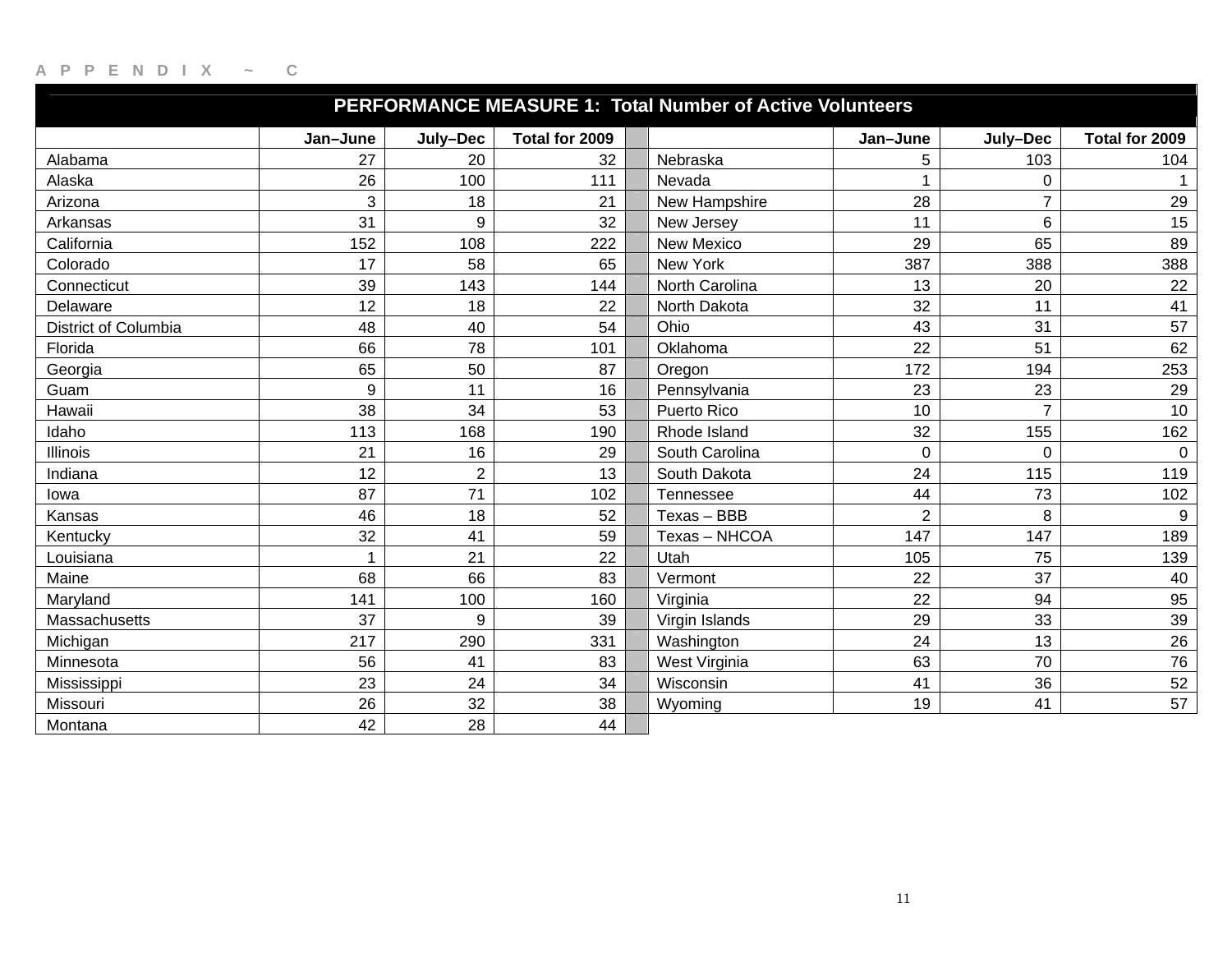|                      | PERFORMANCE MEASURE 2: Total Number of Volunteer Training Hours |             |                |                |                |                 |                |  |  |  |  |
|----------------------|-----------------------------------------------------------------|-------------|----------------|----------------|----------------|-----------------|----------------|--|--|--|--|
|                      | Jan-June                                                        | July-Dec    | Total for 2009 |                | Jan-June       | July-Dec        | Total for 2009 |  |  |  |  |
| Alabama              | 54                                                              | 46          | 100            | Nebraska       | 6              | 2,482           | 2,488          |  |  |  |  |
| Alaska               | 31                                                              | 2,151       | 2,182          | Nevada         | $\mathbf 0$    | $\mathbf 0$     | $\Omega$       |  |  |  |  |
| Arizona              | 0                                                               | 150         | 150            | New Hampshire  | 0              | 16              | 16             |  |  |  |  |
| Arkansas             | 71                                                              | $\Omega$    | 71             | New Jersey     | $\overline{0}$ | 23              | 23             |  |  |  |  |
| California           | 218                                                             | 112         | 330            | New Mexico     | 432            | 2,788           | 3,220          |  |  |  |  |
| Colorado             | 363                                                             | 544         | 907            | New York       | 774            | 840             | 1,614          |  |  |  |  |
| Connecticut          | 0                                                               | 3,221       | 3,221          | North Carolina | 115            | 84              | 199            |  |  |  |  |
| Delaware             | 232                                                             | 179         | 411            | North Dakota   | 18             | 15              | 33             |  |  |  |  |
| District of Columbia | 193                                                             | 445         | 638            | Ohio           | 185            | 88              | 273            |  |  |  |  |
| Florida              | 62                                                              | 40          | 102            | Oklahoma       | 10             | 98              | 108            |  |  |  |  |
| Georgia              | 353                                                             | 81          | 434            | Oregon         | 537            | 79              | 616            |  |  |  |  |
| Guam                 | 17                                                              | 187         | 204            | Pennsylvania   | 17             | $\overline{33}$ | 50             |  |  |  |  |
| Hawaii               | 243                                                             | 127         | 370            | Puerto Rico    | 132            | 264             | 396            |  |  |  |  |
| Idaho                | 757                                                             | 1,273       | 2,029          | Rhode Island   | 266            | 644             | 910            |  |  |  |  |
| <b>Illinois</b>      | 23                                                              | 17          | 40             | South Carolina | $\mathbf 0$    | $\mathbf 0$     | $\mathbf 0$    |  |  |  |  |
| Indiana              | 140                                                             | $\mathbf 0$ | 140            | South Dakota   | $\overline{7}$ | 243             | 250            |  |  |  |  |
| lowa                 | 201                                                             | 44          | 245            | Tennessee      | 401            | 465             | 866            |  |  |  |  |
| Kansas               | 43                                                              | 110         | 153            | Texas - BBB    | $\Omega$       | 34              | 34             |  |  |  |  |
| Kentucky             | 117                                                             | 146         | 263            | Texas - NHCOA  | 505            | 4,835           | 5,340          |  |  |  |  |
| Louisiana            | $\Omega$                                                        | 118         | 118            | Utah           | 60             | 699             | 759            |  |  |  |  |
| Maine                | 1,087                                                           | 545         | 1,632          | Vermont        | 156            | 215             | 371            |  |  |  |  |
| Maryland             | 1,644                                                           | 1,277       | 2,921          | Virginia       | 19             | 1,385           | 1,404          |  |  |  |  |
| Massachusetts        | 23                                                              | $\Omega$    | 23             | Virgin Islands | 104            | 70              | 174            |  |  |  |  |
| Michigan             | 2,531                                                           | 5,480       | 8,011          | Washington     | 78             | 96              | 173            |  |  |  |  |
| Minnesota            | 580                                                             | 234         | 814            | West Virginia  | 229            | 188             | 417            |  |  |  |  |
| Mississippi          | 320                                                             | 53          | 373            | Wisconsin      | 8              | 18              | 26             |  |  |  |  |
| Missouri             | 80                                                              | 166         | 246            | Wyoming        | 1,499          | 311             | 1,810          |  |  |  |  |
| Montana              | 173                                                             | 20          | 194            |                |                |                 |                |  |  |  |  |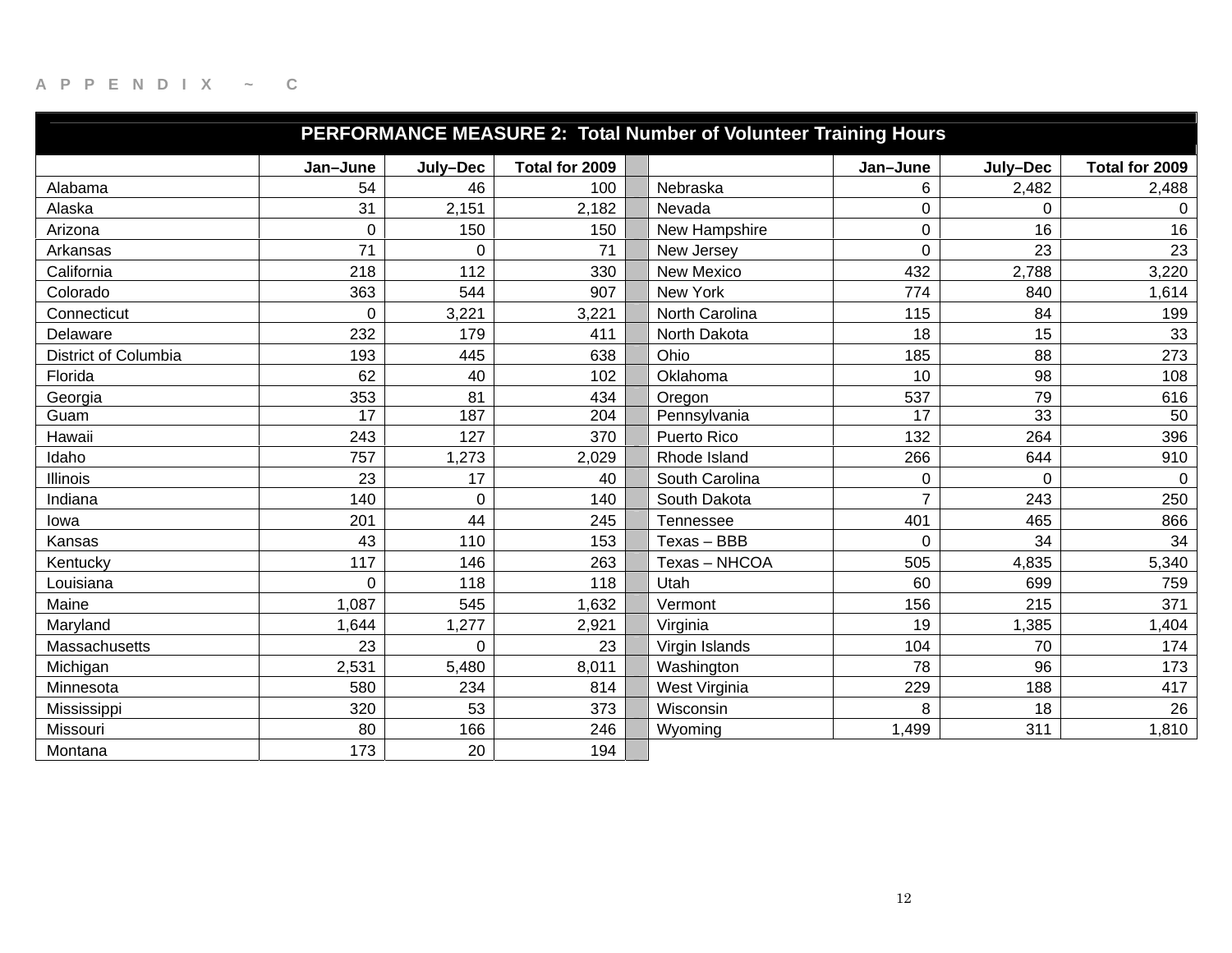|                             |          |              |                | PERFORMANCE MEASURE 3: Total Number of Volunteer Work Hours |             |             |                |
|-----------------------------|----------|--------------|----------------|-------------------------------------------------------------|-------------|-------------|----------------|
|                             | Jan-June | July-Dec     | Total for 2009 |                                                             | Jan-June    | July-Dec    | Total for 2009 |
| Alabama                     | 12,058   | 8,309        | 20,367         | Nebraska                                                    | 18          | 182         | 199            |
| Alaska                      | 0        | $\mathbf{0}$ | 0              | Nevada                                                      | 5           | 0           | 5              |
| Arizona                     | 173      | 944          | 1,118          | New Hampshire                                               | 760         | 1,624       | 2,384          |
| Arkansas                    | 338      | 183          | 521            | New Jersey                                                  | 98          | 31          | 129            |
| California                  | 1,130    | 867          | 1,997          | New Mexico                                                  | $\mathbf 0$ | 241         | 241            |
| Colorado                    | 15       | 24           | 39             | New York                                                    | 506         | 589         | 1,095          |
| Connecticut                 | 220      | 42           | 262            | North Carolina                                              | 497         | 9,560       | 10,057         |
| Delaware                    | 567      | 370          | 937            | North Dakota                                                | 131         | 49          | 180            |
| <b>District of Columbia</b> | 369      | 363          | 732            | Ohio                                                        | 235         | 390         | 625            |
| Florida                     | 719      | 694          | 1,413          | Oklahoma                                                    | 646         | 1,803       | 2,449          |
| Georgia                     | 623      | 1,139        | 1,762          | Oregon                                                      | 1,948       | 3,595       | 5,543          |
| Guam                        | 259      | 767          | 1,025          | Pennsylvania                                                | 209         | 211         | 420            |
| Hawaii                      | 66       | 103          | 169            | Puerto Rico                                                 | 356         | 240         | 596            |
| Idaho                       | 1,853    | 1,922        | 3,775          | Rhode Island                                                | 461         | 78          | 540            |
| <b>Illinois</b>             | 63       | 124          | 187            | South Carolina                                              | 0           | $\mathbf 0$ | $\mathbf 0$    |
| Indiana                     | 518      | 10           | 528            | South Dakota                                                | 41          | 102         | 143            |
| lowa                        | 1,107    | 954          | 2,061          | Tennessee                                                   | 97          | 772         | 869            |
| Kansas                      | 130      | 297          | 428            | Texas - BBB                                                 | 4           | 17          | 21             |
| Kentucky                    | 504      | 643          | 1,147          | Texas - NHCOA                                               | 5,044       | 21,812      | 26,856         |
| Louisiana                   | 3        | 44           | 47             | Utah                                                        | 2,247       | 1,722       | 3,969          |
| Maine                       | 1,308    | 2,031        | 3,339          | Vermont                                                     | 310         | 551         | 861            |
| Maryland                    | 2,763    | 1,422        | 4,185          | Virginia                                                    | 340         | 204         | 544            |
| Massachusetts               | 3,981    | 841          | 4,822          | Virgin Islands                                              | 182         | 463         | 645            |
| Michigan                    | 198      | 189          | 387            | Washington                                                  | 462         | 861         | 1,324          |
| Minnesota                   | 117      | 180          | 296            | West Virginia                                               | 591         | 1,153       | 1,744          |
| Mississippi                 | 4,977    | 1,793        | 6,770          | Wisconsin                                                   | 376         | 376         | 752            |
| Missouri                    | 537      | 841          | 1,378          | Wyoming                                                     | 24          | 41          | 65             |
| Montana                     | 285      | 182          | 467            |                                                             |             |             |                |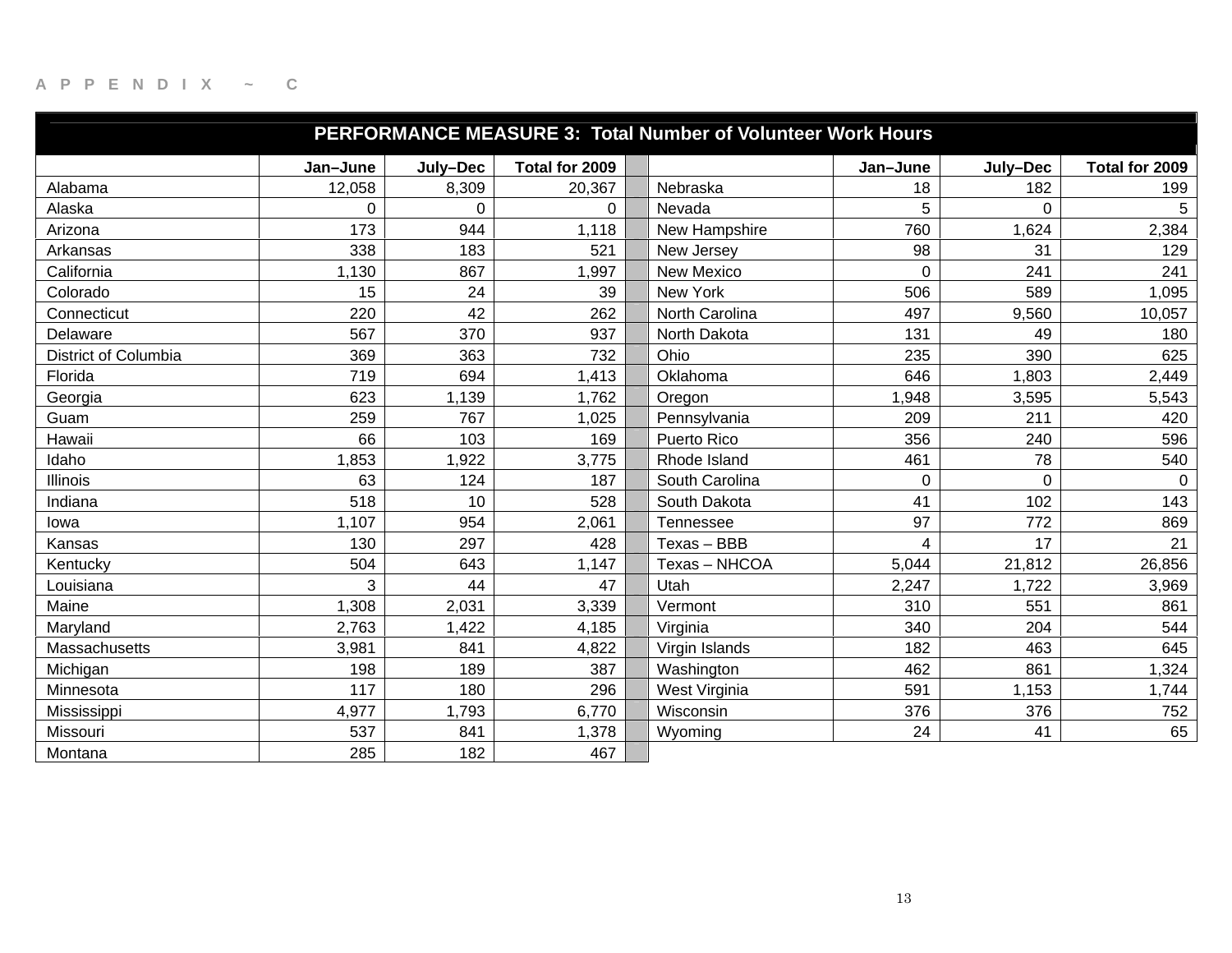|                      | <b>PERFORMANCE MEASURE 4: Number of Media Outreach Activities</b> |                |                |                |          |                |                     |  |  |  |  |
|----------------------|-------------------------------------------------------------------|----------------|----------------|----------------|----------|----------------|---------------------|--|--|--|--|
|                      | Jan-June                                                          | July-Dec       | Total for 2009 |                | Jan-June | July-Dec       | Total for 2009      |  |  |  |  |
| Alabama              | 63,927                                                            | 26,570         | 90,497         | Nebraska       | 216      | 69             | 285                 |  |  |  |  |
| Alaska               | 5                                                                 | 254            | 259            | Nevada         | 393      | $\overline{7}$ | 400                 |  |  |  |  |
| Arizona              | 6                                                                 | 0              | 6              | New Hampshire  | 332      | 56             | 388                 |  |  |  |  |
| Arkansas             | 32                                                                | 38             | 70             | New Jersey     | 2,538    | 12             | 2,550               |  |  |  |  |
| California           | 75                                                                | 69             | 144            | New Mexico     |          | 8              | 9                   |  |  |  |  |
| Colorado             | 16                                                                | 12             | 28             | New York       | 437      | 26             | 463                 |  |  |  |  |
| Connecticut          | 18                                                                | $\overline{2}$ | 20             | North Carolina | 1,511    | 1,733          | 3,244               |  |  |  |  |
| Delaware             | 785                                                               | 473            | ,258           | North Dakota   | 26       | 4              | 30                  |  |  |  |  |
| District of Columbia | 224                                                               | 141            | 365            | Ohio           | 185      | 27             | 212                 |  |  |  |  |
| Florida              | 386                                                               | 253            | 639            | Oklahoma       | 278      |                | 279                 |  |  |  |  |
| Georgia              | 4,559                                                             | 72             | 4,631          | Oregon         | 27       | 1,801          | 1,828               |  |  |  |  |
| Guam                 | 16,002                                                            | 35             | 16,037         | Pennsylvania   | 5        | $\mathbf 0$    | 5                   |  |  |  |  |
| Hawaii               | 59                                                                | $\overline{2}$ | 61             | Puerto Rico    | 3        | 0              | 3                   |  |  |  |  |
| Idaho                | 43                                                                | 49             | 92             | Rhode Island   | 19       |                | 20                  |  |  |  |  |
| <b>Illinois</b>      | 57                                                                | 54             | 111            | South Carolina | 0        | $\mathbf 0$    | $\mathsf{O}\xspace$ |  |  |  |  |
| Indiana              | 23                                                                | 2,611          | 2,634          | South Dakota   | 0        | 5              | 5                   |  |  |  |  |
| lowa                 | 58                                                                | 79             | 137            | Tennessee      | 115      | 454            | 569                 |  |  |  |  |
| Kansas               | $\overline{7}$                                                    | 19             | 26             | Texas - BBB    | 11       | 4              | 15                  |  |  |  |  |
| Kentucky             | 98                                                                | 141            | 239            | Texas - NHCOA  | 23       | 18             | 41                  |  |  |  |  |
| Louisiana            | $\Omega$                                                          | 23             | 23             | Utah           | 41       | 25             | 66                  |  |  |  |  |
| Maine                | 51                                                                | 9              | 60             | Vermont        | 26       | 56             | 82                  |  |  |  |  |
| Maryland             | 36                                                                | 110            | 146            | Virginia       | 6        | $\overline{7}$ | 13                  |  |  |  |  |
| Massachusetts        | 20,001                                                            | 153,086        | 173,087        | Virgin Islands | 153      | 142            | 295                 |  |  |  |  |
| Michigan             | 38                                                                | 3              | 41             | Washington     | 12       | 448            | 460                 |  |  |  |  |
| Minnesota            | $\overline{2}$                                                    | 3              | 5              | West Virginia  | 634      | 325            | 959                 |  |  |  |  |
| Mississippi          | 1                                                                 | 525            | 526            | Wisconsin      | 4,092    | 52             | 4,144               |  |  |  |  |
| Missouri             |                                                                   | 49             | 50             | Wyoming        | 0        | 1,351          | 1,351               |  |  |  |  |
| Montana              | 2,011                                                             | 458            | 2,469          |                |          |                |                     |  |  |  |  |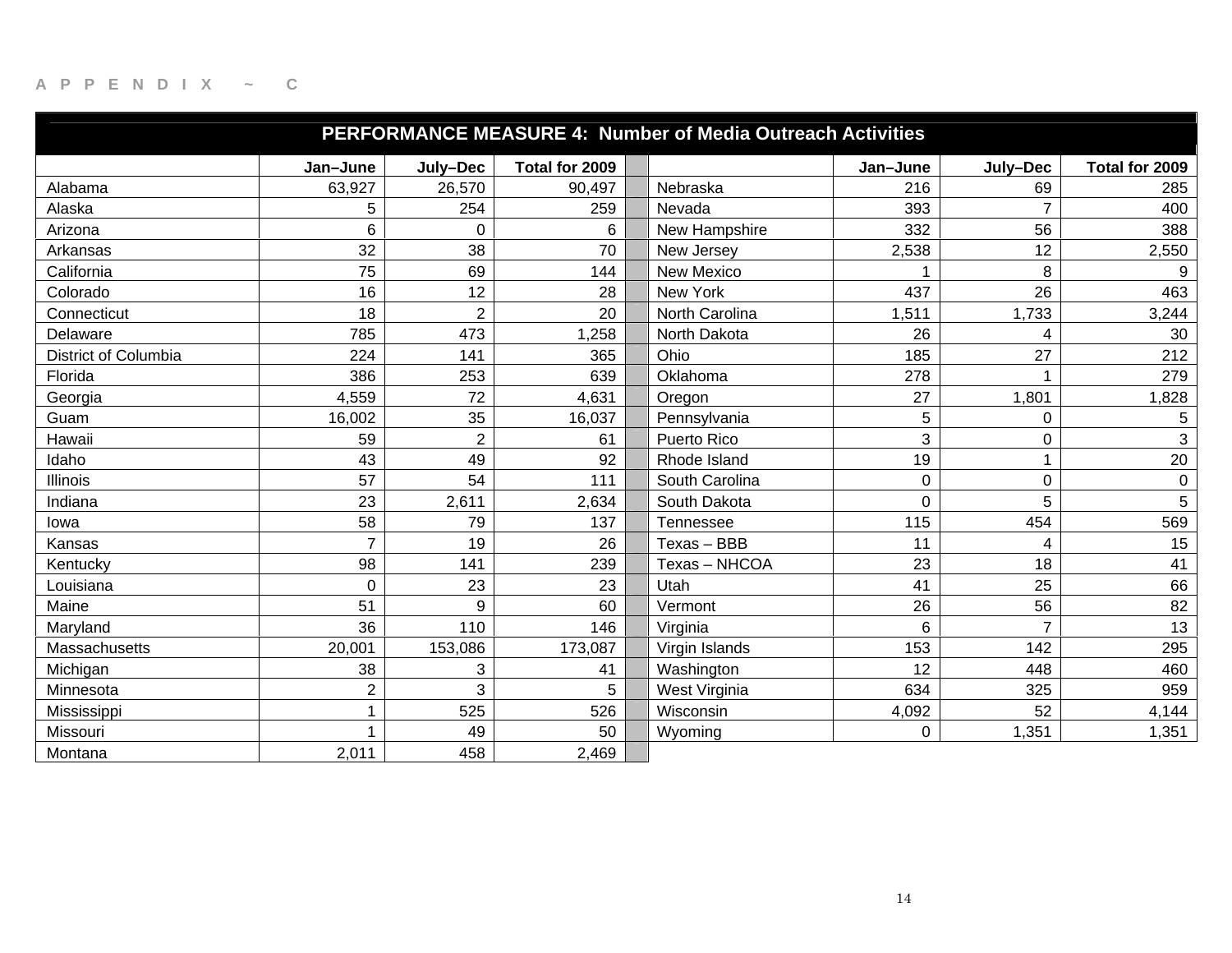|                             |          |                  |                | PERFORMANCE MEASURE 5: Number of Community Outreach Education Events Conducted |          |                |                |
|-----------------------------|----------|------------------|----------------|--------------------------------------------------------------------------------|----------|----------------|----------------|
|                             | Jan-June | July-Dec         | Total for 2009 |                                                                                | Jan-June | July-Dec       | Total for 2009 |
| Alabama                     | 211      | 88               | 299            | Nebraska                                                                       | 183      | 129            | 312            |
| Alaska                      | 29       | 21               | 50             | Nevada                                                                         | 16       | 16             | 32             |
| Arizona                     | 18       | 32               | 50             | New Hampshire                                                                  | 37       | 8              | 45             |
| Arkansas                    | 15       | $6\phantom{1}$   | 21             | New Jersey                                                                     | 25       | 11             | 36             |
| California                  | 71       | 26               | 97             | New Mexico                                                                     | 242      | 186            | 428            |
| Colorado                    | 14       | $\boldsymbol{9}$ | 23             | New York                                                                       | 124      | 106            | 230            |
| Connecticut                 | 37       | 70               | 107            | North Carolina                                                                 | 36       | 64             | 100            |
| Delaware                    | 30       | 66               | 96             | North Dakota                                                                   | 24       | 31             | 55             |
| <b>District of Columbia</b> | 28       | 39               | 67             | Ohio                                                                           | 33       | 65             | 98             |
| Florida                     | 111      | 103              | 214            | Oklahoma                                                                       | 66       | 88             | 154            |
| Georgia                     | 70       | 55               | 125            | Oregon                                                                         | 100      | 165            | 265            |
| Guam                        | 15       | 23               | 38             | Pennsylvania                                                                   | 23       | 28             | 51             |
| Hawaii                      | 17       | 10               | 27             | Puerto Rico                                                                    | 77       | 0              | 77             |
| Idaho                       | 28       | 34               | 62             | Rhode Island                                                                   | 75       | 20             | 95             |
| <b>Illinois</b>             | 121      | 86               | 207            | South Carolina                                                                 | 13       | 12             | 25             |
| Indiana                     | 39       | 54               | 93             | South Dakota                                                                   | 4        | $\overline{0}$ | $\overline{4}$ |
| lowa                        | 25       | 26               | 51             | Tennessee                                                                      | 122      | 159            | 281            |
| Kansas                      | 11       | 10               | 21             | Texas - BBB                                                                    | 26       | 20             | 46             |
| Kentucky                    | 10       | 63               | 73             | Texas - NHCOA                                                                  | 37       | 34             | 71             |
| Louisiana                   | 0        | $\overline{7}$   | $\overline{7}$ | Utah                                                                           | 22       | 35             | 57             |
| Maine                       | 45       | 15               | 60             | Vermont                                                                        | 4        | 6              | 10             |
| Maryland                    | 85       | 110              | 195            | Virginia                                                                       | 169      | 146            | 315            |
| Massachusetts               | 4        | 8                | 12             | Virgin Islands                                                                 | 12       | 18             | 30             |
| Michigan                    | 106      | 39               | 145            | Washington                                                                     | 66       | 64             | 130            |
| Minnesota                   | 20       | 23               | 43             | West Virginia                                                                  | 23       | 27             | 50             |
| Mississippi                 | 50       | 91               | 141            | Wisconsin                                                                      | 32       | 35             | 67             |
| Missouri                    | 94       | 67               | 161            | Wyoming                                                                        | 3        | 15             | 18             |
| Montana                     | 67       | 50               | 117            |                                                                                |          |                |                |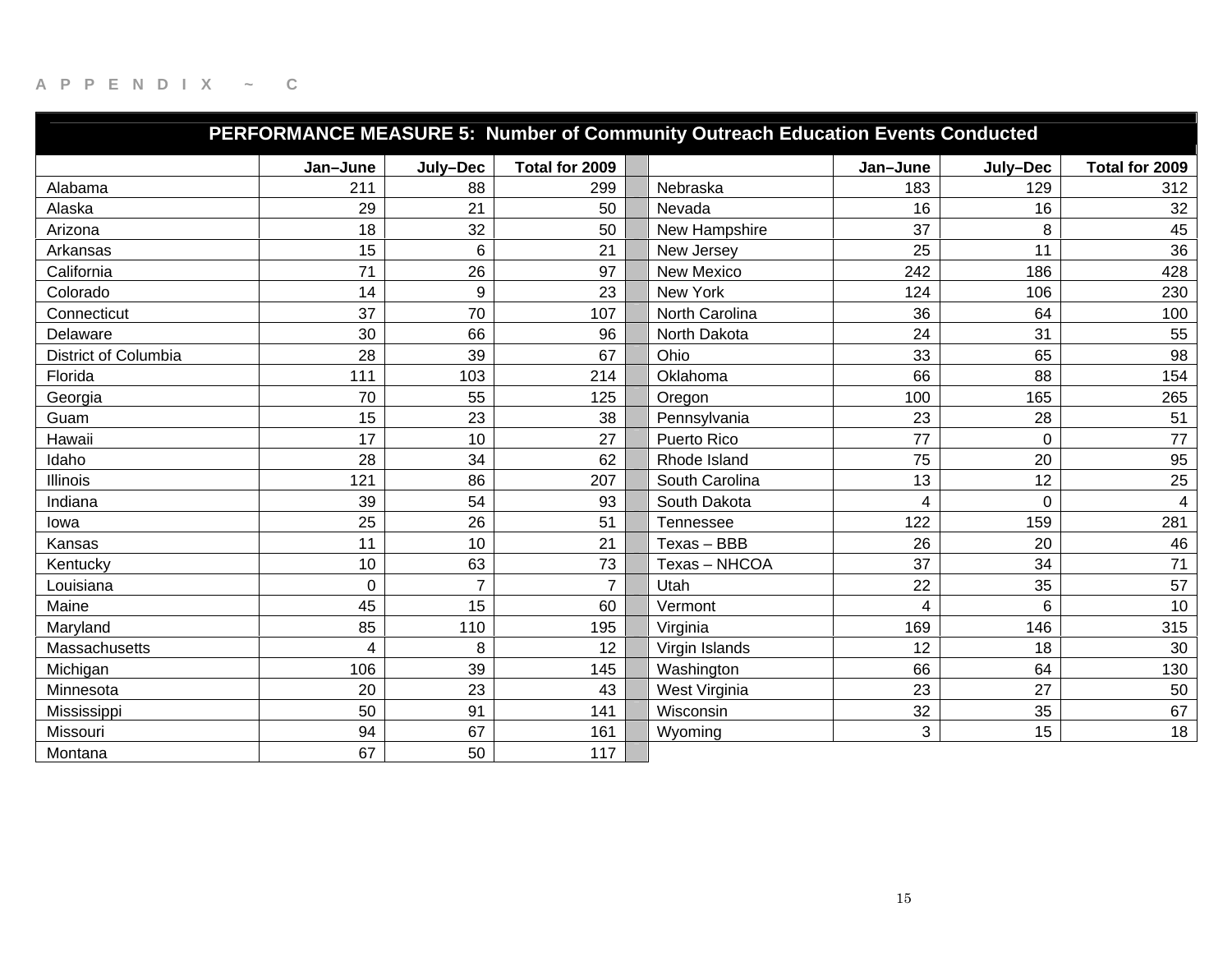|                      | PERFORMANCE MEASURE 6: Estimated Number of People Reached by Community Outreach Education Events |          |                |                |          |          |                |  |  |  |  |
|----------------------|--------------------------------------------------------------------------------------------------|----------|----------------|----------------|----------|----------|----------------|--|--|--|--|
|                      | Jan-June                                                                                         | July-Dec | Total for 2009 |                | Jan-June | July-Dec | Total for 2009 |  |  |  |  |
| Alabama              | 32,978                                                                                           | 30,340   | 63,318         | Nebraska       | 9,886    | 15,108   | 24,994         |  |  |  |  |
| Alaska               | 3,567                                                                                            | 2,983    | 6,550          | Nevada         | 3,152    | 3,630    | 6,782          |  |  |  |  |
| Arizona              | 1,480                                                                                            | 3,209    | 4,689          | New Hampshire  | 1,150    | 592      | 1,742          |  |  |  |  |
| Arkansas             | 1,205                                                                                            | 1,652    | 2,857          | New Jersey     | 2,394    | 1,138    | 3,532          |  |  |  |  |
| California           | 26,218                                                                                           | 9,435    | 35,653         | New Mexico     | 39,101   | 20,350   | 59,451         |  |  |  |  |
| Colorado             | 776                                                                                              | 842      | 1,618          | New York       | 24,382   | 22,833   | 47,215         |  |  |  |  |
| Connecticut          | 3,024                                                                                            | 9,960    | 12,984         | North Carolina | 12,794   | 810,526  | 823,320        |  |  |  |  |
| Delaware             | 2,787                                                                                            | 5,070    | 7,857          | North Dakota   | 3,205    | 2,777    | 5,982          |  |  |  |  |
| District of Columbia | 3,494                                                                                            | 5,624    | 9,118          | Ohio           | 3,893    | 3,466    | 7,359          |  |  |  |  |
| Florida              | 7,102                                                                                            | 7,503    | 14,605         | Oklahoma       | 13,222   | 19,659   | 32,881         |  |  |  |  |
| Georgia              | 10,329                                                                                           | 7,578    | 17,907         | Oregon         | 4,376    | 28,692   | 33,068         |  |  |  |  |
| Guam                 | 2,655                                                                                            | 710      | 3,365          | Pennsylvania   | 1,912    | 2,777    | 4,689          |  |  |  |  |
| Hawaii               | 3,440                                                                                            | 2,701    | 6,141          | Puerto Rico    | 6,858    | 0        | 6,858          |  |  |  |  |
| Idaho                | 4,122                                                                                            | 6,802    | 10,924         | Rhode Island   | 4,324    | 3,343    | 7,667          |  |  |  |  |
| <b>Illinois</b>      | 10,289                                                                                           | 8,129    | 18,418         | South Carolina | 2,240    | 782      | 3,022          |  |  |  |  |
| Indiana              | 11,253                                                                                           | 21,050   | 32,303         | South Dakota   | 472      | $\Omega$ | 472            |  |  |  |  |
| lowa                 | 2,000                                                                                            | 2,200    | 4,200          | Tennessee      | 10,785   | 6,044    | 16,829         |  |  |  |  |
| Kansas               | 839                                                                                              | 1,247    | 2,086          | Texas - BBB    | 3,979    | 4,104    | 8,083          |  |  |  |  |
| Kentucky             | 673                                                                                              | 6,817    | 7,490          | Texas - NHCOA  | 1,628    | 6,875    | 8,503          |  |  |  |  |
| Louisiana            | 0                                                                                                | 666      | 666            | Utah           | 1,864    | 2,668    | 4,532          |  |  |  |  |
| Maine                | 1,674                                                                                            | 545      | 2,219          | Vermont        | 183      | 139      | 322            |  |  |  |  |
| Maryland             | 4,691                                                                                            | 6,862    | 11,553         | Virginia       | 17,050   | 8,516    | 25,566         |  |  |  |  |
| Massachusetts        | 296                                                                                              | 624      | 920            | Virgin Islands | 1,122    | 1,479    | 2,601          |  |  |  |  |
| Michigan             | 7,480                                                                                            | 4,138    | 11,618         | Washington     | 1,535    | 4,424    | 5,959          |  |  |  |  |
| Minnesota            | 1,890                                                                                            | 2,135    | 4,025          | West Virginia  | 13,335   | 11,685   | 25,020         |  |  |  |  |
| Mississippi          | 5,085                                                                                            | 11,199   | 16,284         | Wisconsin      | 2,638    | 4,932    | 7,570          |  |  |  |  |
| Missouri             | 3,192                                                                                            | 2,493    | 5,685          | Wyoming        | 20       | 1,426    | 1,446          |  |  |  |  |
| Montana              | 3,213                                                                                            | 4,219    | 7,432          |                |          |          |                |  |  |  |  |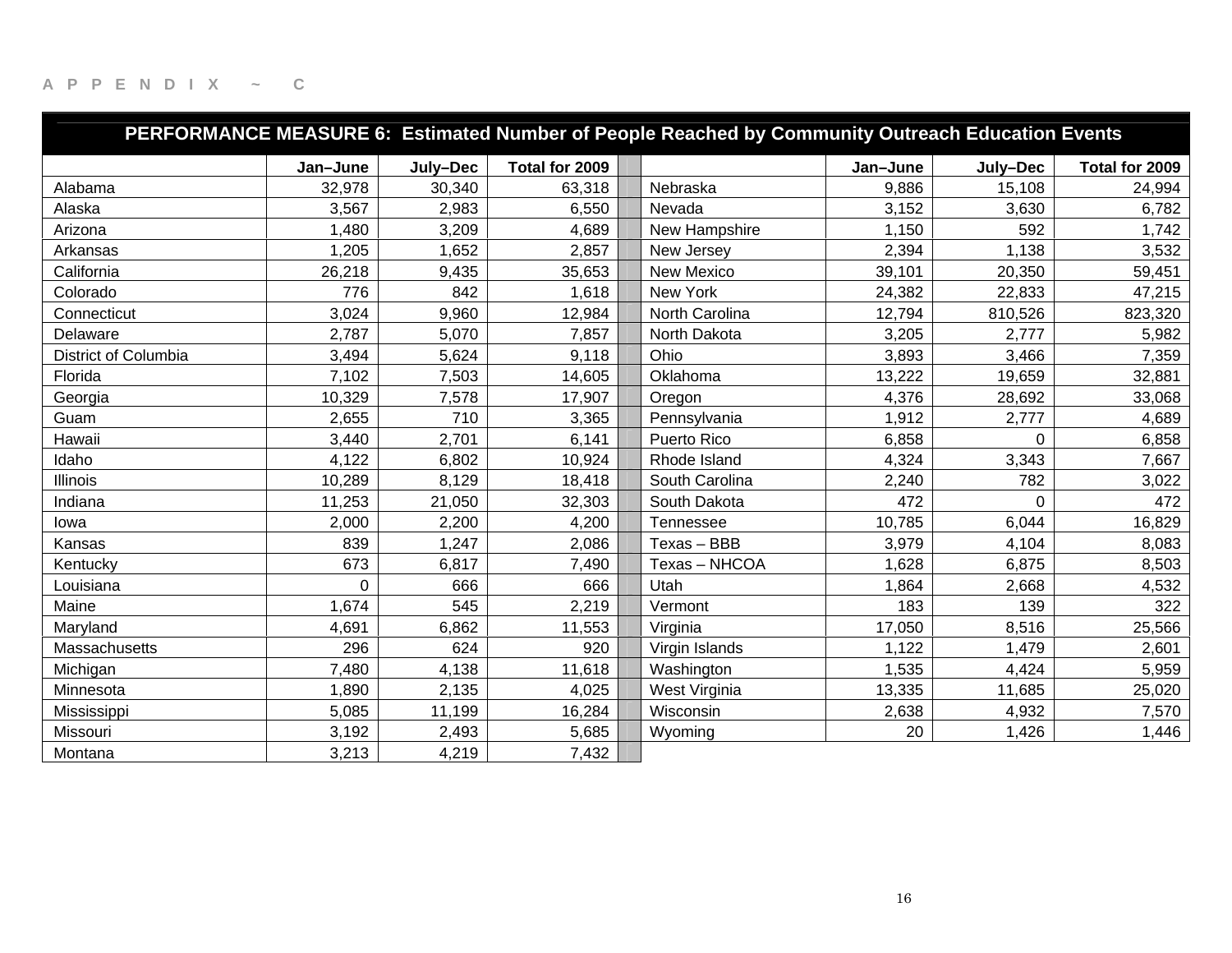|                      |                         |                |                | PERFORMANCE MEASURE 7: Number of Group Education Sessions for Beneficiaries |                |                |                |
|----------------------|-------------------------|----------------|----------------|-----------------------------------------------------------------------------|----------------|----------------|----------------|
|                      | Jan-June                | July-Dec       | Total for 2009 |                                                                             | Jan-June       | July-Dec       | Total for 2009 |
| Alabama              | 164                     | 161            | 325            | Nebraska                                                                    | 41             | 28             | 69             |
| Alaska               | $\overline{0}$          | 3              | 3              | Nevada                                                                      | 20             | 14             | 34             |
| Arizona              | 35                      | 45             | 80             | New Hampshire                                                               | 21             | 16             | 37             |
| Arkansas             | 29                      | 13             | 42             | New Jersey                                                                  | 49             | 77             | 126            |
| California           | 399                     | 281            | 680            | New Mexico                                                                  | $\mathbf 0$    | 26             | 26             |
| Colorado             | 44                      | 41             | 85             | New York                                                                    | 381            | 109            | 490            |
| Connecticut          | 37                      | 21             | 58             | North Carolina                                                              | 56             | 156            | 212            |
| Delaware             | 4                       | $\overline{7}$ | 11             | North Dakota                                                                | 24             | 20             | 44             |
| District of Columbia | 30                      | 29             | 59             | Ohio                                                                        | 20             | 37             | 57             |
| Florida              | 111                     | 172            | 283            | Oklahoma                                                                    | 146            | 109            | 255            |
| Georgia              | 168                     | 152            | 320            | Oregon                                                                      | 40             | 14             | 54             |
| Guam                 | 14                      | 67             | 81             | Pennsylvania                                                                | 21             | 24             | 45             |
| Hawaii               | 31                      | 8              | 39             | <b>Puerto Rico</b>                                                          | 23             | 0              | 23             |
| Idaho                | 97                      | 125            | 222            | Rhode Island                                                                | 24             | $\overline{2}$ | 26             |
| <b>Illinois</b>      | 155                     | 150            | 305            | South Carolina                                                              | $\overline{7}$ | 5              | 12             |
| Indiana              | 59                      | 51             | 110            | South Dakota                                                                | $\overline{2}$ | 14             | 16             |
| lowa                 | 389                     | 464            | 853            | Tennessee                                                                   | 49             | 47             | 96             |
| Kansas               | 37                      | 10             | 47             | Texas - BBB                                                                 | 113            | 69             | 182            |
| Kentucky             | 20                      | 32             | 52             | Texas - NHCOA                                                               | 87             | 122            | 209            |
| Louisiana            | $\Omega$                | 12             | 12             | Utah                                                                        | $\overline{7}$ | 67             | 74             |
| Maine                | 57                      | 52             | 109            | Vermont                                                                     | 18             | 13             | 31             |
| Maryland             | 96                      | 118            | 214            | Virginia                                                                    | 43             | 86             | 129            |
| Massachusetts        | $\overline{\mathbf{4}}$ | $\overline{2}$ | 6              | Virgin Islands                                                              | 25             | 27             | 52             |
| Michigan             | 57                      | 69             | 126            | Washington                                                                  | 29             | 22             | 51             |
| Minnesota            | 136                     | 134            | 270            | West Virginia                                                               | 25             | 26             | 51             |
| Mississippi          | 40                      | 38             | 78             | Wisconsin                                                                   | 49             | 22             | 71             |
| Missouri             | 22                      | 105            | 127            | Wyoming                                                                     | 1              | 5              | 6              |
| Montana              | 56                      | 46             | 102            |                                                                             |                |                |                |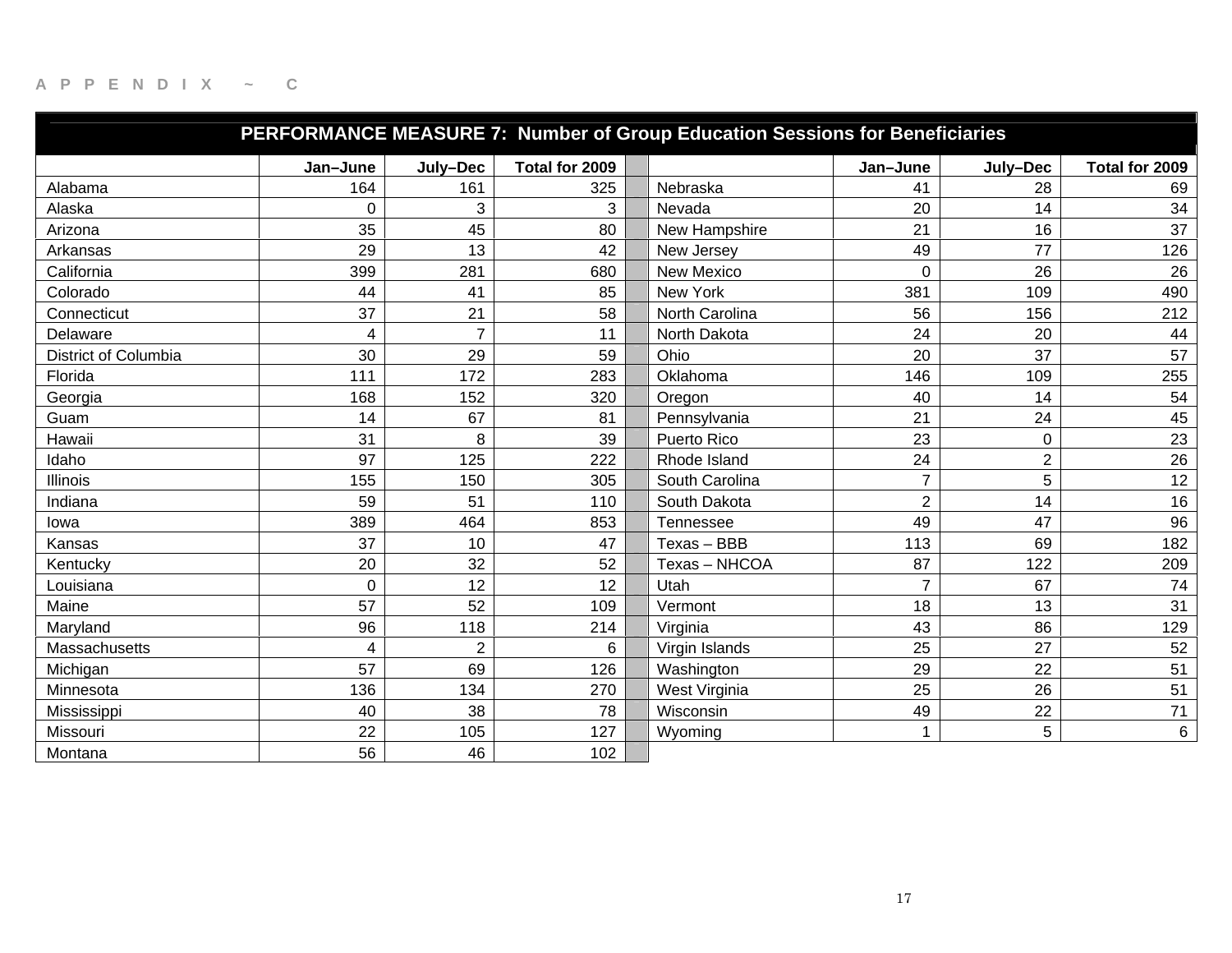|                      |          |          |                | PERFORMANCE MEASURE 8A: Number of Beneficiaries Who Attended Group Education Sessions |          |          |                 |
|----------------------|----------|----------|----------------|---------------------------------------------------------------------------------------|----------|----------|-----------------|
|                      | Jan-June | July-Dec | Total for 2009 |                                                                                       | Jan-June | July-Dec | Total for 200\9 |
| Alabama              | 6,126    | 5,464    | 11,590         | Nebraska                                                                              | 890      | 566      | 1,456           |
| Alaska               | 0        | 129      | 129            | Nevada                                                                                | 1,014    | 415      | 1,429           |
| Arizona              | 1,499    | 2,551    | 4,050          | New Hampshire                                                                         | 543      | 402      | 945             |
| Arkansas             | 1,310    | 967      | 2,277          | New Jersey                                                                            | 1,997    | 2,766    | 4,763           |
| California           | 11,511   | 10,420   | 21,931         | New Mexico                                                                            | $\Omega$ | 752      | 752             |
| Colorado             | 992      | 1,060    | 2,052          | New York                                                                              | 14,747   | 3,634    | 18,381          |
| Connecticut          | 1,154    | 552      | 1,706          | North Carolina                                                                        | 4,843    | 10,903   | 15,746          |
| Delaware             | 77       | 122      | 199            | North Dakota                                                                          | 359      | 554      | 913             |
| District of Columbia | 608      | 636      | 1,244          | Ohio                                                                                  | 429      | 426      | 855             |
| Florida              | 3,520    | 5,052    | 8,572          | Oklahoma                                                                              | 5,369    | 3,297    | 8,666           |
| Georgia              | 4,769    | 3,549    | 8,318          | Oregon                                                                                | 667      | 199      | 866             |
| Guam                 | 170      | 1,032    | 1,202          | Pennsylvania                                                                          | 361      | 745      | 1,106           |
| Hawaii               | 607      | 472      | 1,079          | Puerto Rico                                                                           | 555      | $\Omega$ | 555             |
| Idaho                | 3,803    | 4,867    | 8,670          | Rhode Island                                                                          | 452      | 34       | 486             |
| <b>Illinois</b>      | 4,464    | 4,180    | 8,644          | South Carolina                                                                        | 170      | 126      | 296             |
| Indiana              | 953      | 1,346    | 2,299          | South Dakota                                                                          | 100      | 317      | 417             |
| lowa                 | 8,155    | 10,831   | 18,986         | Tennessee                                                                             | 1,056    | 1,165    | 2,221           |
| Kansas               | 1,519    | 411      | 1,930          | Texas - BBB                                                                           | 3,359    | 1,935    | 5,294           |
| Kentucky             | 478      | 724      | 1,202          | Texas - NHCOA                                                                         | 3,033    | 4,713    | 7,746           |
| Louisiana            | 0        | 471      | 471            | Utah                                                                                  | 365      | 2,245    | 2,610           |
| Maine                | 795      | 1,278    | 2,073          | Vermont                                                                               | 600      | 309      | 909             |
| Maryland             | ,863     | 3,129    | 4,992          | Virginia                                                                              | 984      | 2,100    | 3,084           |
| Massachusetts        | 44       | 107      | 151            | Virgin Islands                                                                        | 185      | 259      | 444             |
| Michigan             | 1,680    | 2,443    | 4,123          | Washington                                                                            | 797      | 659      | 1,456           |
| Minnesota            | 1,210    | 1,494    | 2,704          | West Virginia                                                                         | 1,770    | 2,745    | 4,515           |
| Mississippi          | 952      | 875      | 1,827          | Wisconsin                                                                             | 1,196    | 574      | 1,770           |
| Missouri             | 649      | 3,709    | 4,358          | Wyoming                                                                               | 15       | 102      | 117             |
| Montana              | 1,494    | 1,156    | 2,650          |                                                                                       |          |          |                 |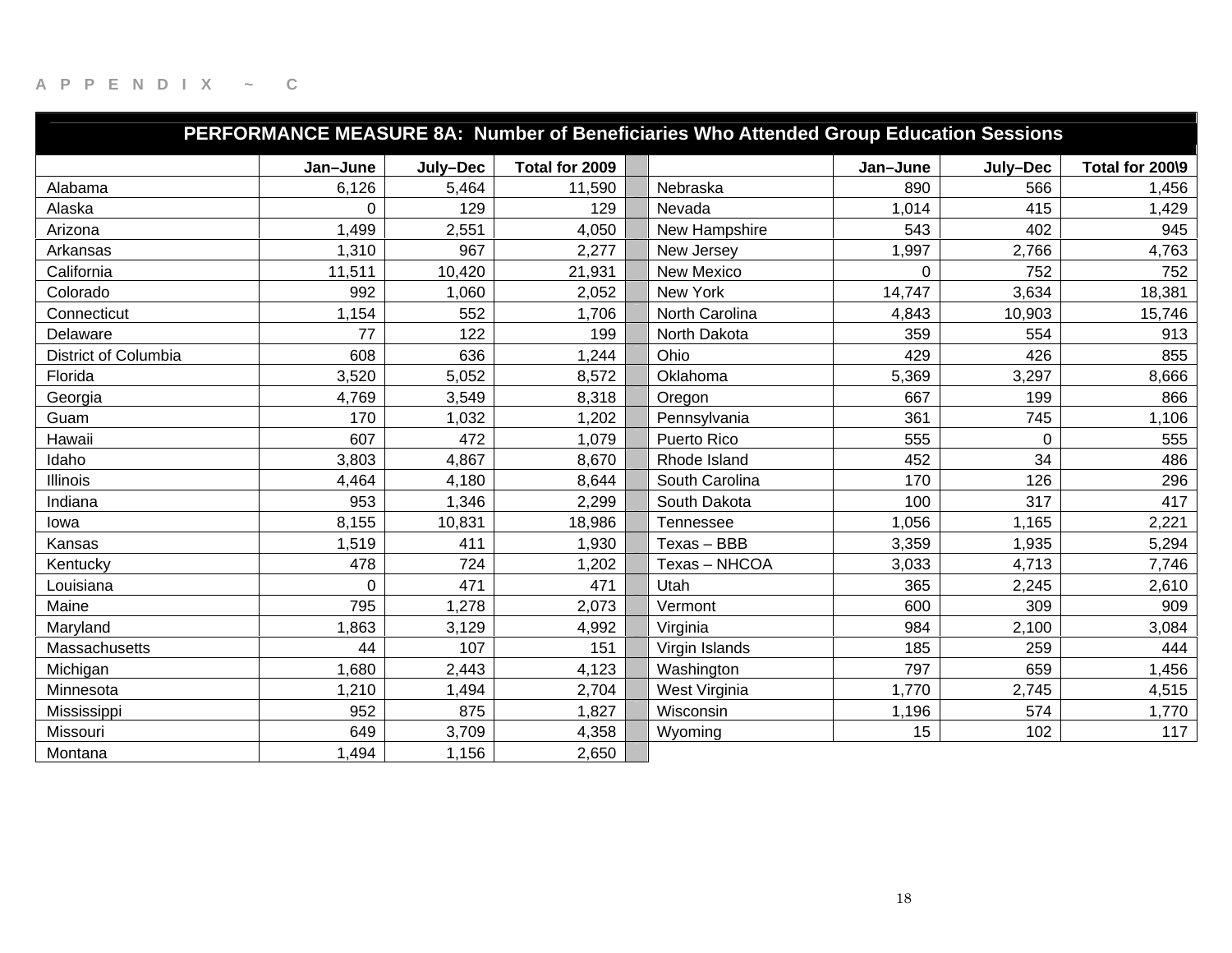|                             | PERFORMANCE MEASURE 8B: Increase in Number of Beneficiaries Who Understand How Reading Their |             |                |  |                                                                   |                |                |                |  |
|-----------------------------|----------------------------------------------------------------------------------------------|-------------|----------------|--|-------------------------------------------------------------------|----------------|----------------|----------------|--|
|                             |                                                                                              |             |                |  | Medicare Summary Notice Can Help Identify Billing Fraud or Errors |                |                |                |  |
|                             | Jan-June                                                                                     | July-Dec    | Total for 2009 |  |                                                                   | Jan-June       | July-Dec       | Total for 2009 |  |
| Alabama                     | 6                                                                                            | 0           | 6              |  | Nebraska                                                          | 119            | 83             | 202            |  |
| Alaska                      | 0                                                                                            | $\mathbf 0$ | 0              |  | Nevada                                                            | 80             | $\mathbf 0$    | 80             |  |
| Arizona                     | 36                                                                                           | 4           | 40             |  | New Hampshire                                                     | 8              | 112            | 120            |  |
| Arkansas                    | 178                                                                                          | 92          | 270            |  | New Jersey                                                        | 452            | 719            | 1,171          |  |
| California                  | 8                                                                                            | 4           | 12             |  | New Mexico                                                        | 0              | 118            | 118            |  |
| Colorado                    | 178                                                                                          | 11          | 189            |  | New York                                                          | $\mathbf 0$    | $\mathbf 0$    | $\Omega$       |  |
| Connecticut                 | 287                                                                                          | 209         | 496            |  | North Carolina                                                    | 45             | 57             | 102            |  |
| Delaware                    | 11                                                                                           | 37          | 48             |  | North Dakota                                                      | 104            | 55             | 159            |  |
| <b>District of Columbia</b> | 138                                                                                          | 105         | 243            |  | Ohio                                                              | 48             | 141            | 189            |  |
| Florida                     | 93                                                                                           | 104         | 197            |  | Oklahoma                                                          | 261            | 253            | 514            |  |
| Georgia                     | 687                                                                                          | 811         | 1,498          |  | Oregon                                                            | 103            | 89             | 192            |  |
| Guam                        | 70                                                                                           | 259         | 329            |  | Pennsylvania                                                      | 24             | 21             | 45             |  |
| Hawaii                      | 80                                                                                           | 47          | 127            |  | Puerto Rico                                                       | 44             | $\mathsf 0$    | 44             |  |
| Idaho                       | 107                                                                                          | 36          | 143            |  | Rhode Island                                                      | 49             | 1              | 50             |  |
| Illinois                    | 98                                                                                           | 31          | 129            |  | South Carolina                                                    | $6\phantom{1}$ | $\overline{2}$ | 8              |  |
| Indiana                     | 183                                                                                          | 66          | 249            |  | South Dakota                                                      | 59             | 55             | 114            |  |
| lowa                        | 66                                                                                           | 255         | 321            |  | Tennessee                                                         | 32             | 3              | 35             |  |
| Kansas                      | 127                                                                                          | 101         | 228            |  | Texas - BBB                                                       | 124            | 105            | 229            |  |
| Kentucky                    | 96                                                                                           | 141         | 237            |  | Texas - NHCOA                                                     | 2,005          | 2,217          | 4,222          |  |
| Louisiana                   | 0                                                                                            | 16          | 16             |  | Utah                                                              | 43             | 10             | 53             |  |
| Maine                       | 154                                                                                          | 34          | 188            |  | Vermont                                                           | 16             | 12             | 28             |  |
| Maryland                    | 38                                                                                           | 119         | 157            |  | Virginia                                                          | 22             | $\Omega$       | 22             |  |
| Massachusetts               | 42                                                                                           | 50          | 92             |  | Virgin Islands                                                    | 79             | 104            | 183            |  |
| Michigan                    | 31                                                                                           | 39          | 70             |  | Washington                                                        | 3              | 14             | 17             |  |
| Minnesota                   | 18                                                                                           | 15          | 33             |  | West Virginia                                                     | 88             | 105            | 193            |  |
| Mississippi                 | 28                                                                                           | 162         | 190            |  | Wisconsin                                                         | 135            | 96             | 231            |  |
| Missouri                    | 0                                                                                            | 12          | 12             |  | Wyoming                                                           | $\mathbf 0$    | 20             | 20             |  |
| Montana                     | 87                                                                                           | 37          | 124            |  |                                                                   |                |                |                |  |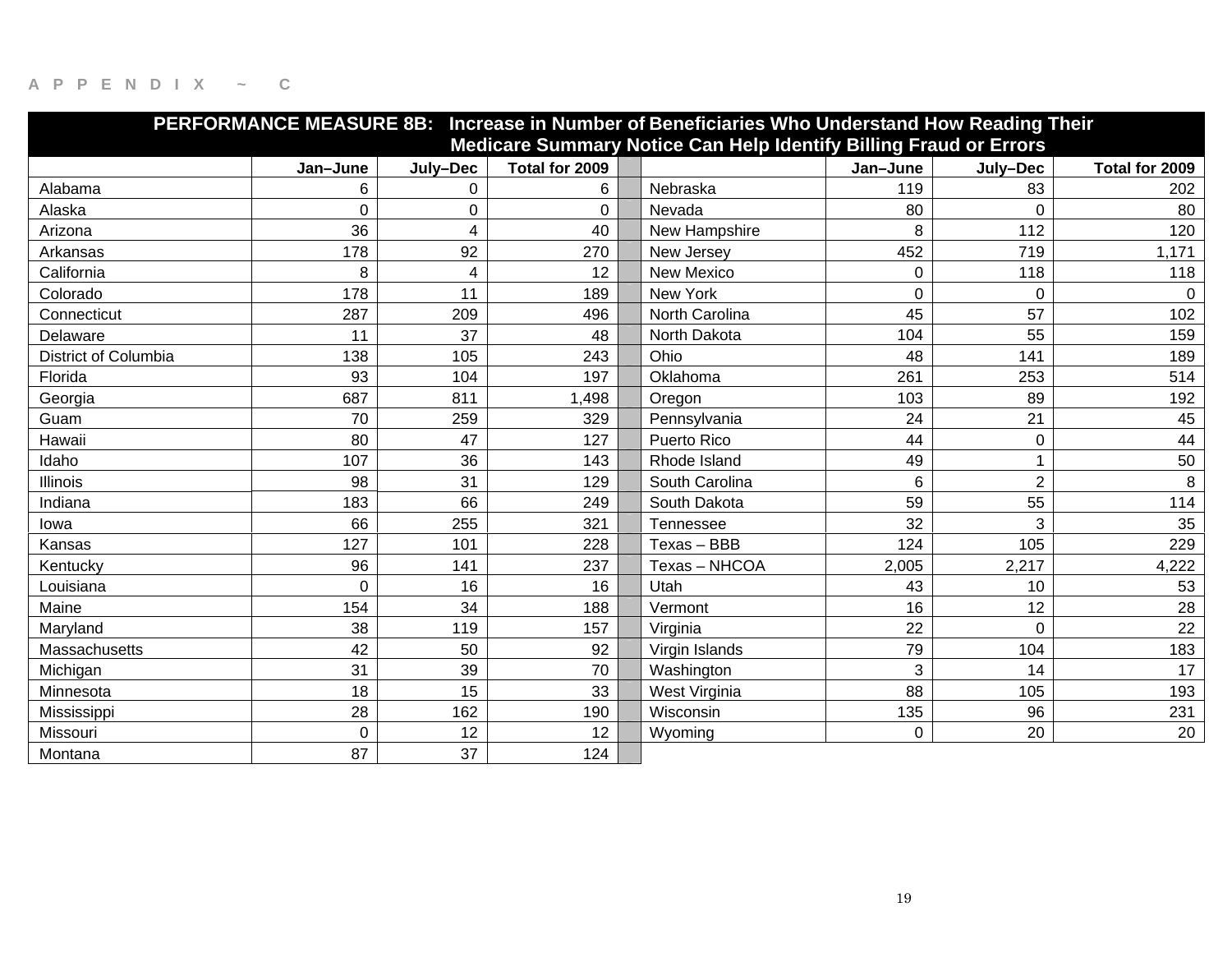| PERFORMANCE MEASURE 8C: Increase in Number of Beneficiaries Who Understand Why It Is Important To |                  |             |                |  |                  |          |                |                |  |  |  |
|---------------------------------------------------------------------------------------------------|------------------|-------------|----------------|--|------------------|----------|----------------|----------------|--|--|--|
| <b>Seek Assistance With Billing Questions</b>                                                     |                  |             |                |  |                  |          |                |                |  |  |  |
|                                                                                                   | Jan-June         | July-Dec    | Total for 2009 |  |                  | Jan-June | July-Dec       | Total for 2009 |  |  |  |
| Alabama                                                                                           | 5                | 0           | 5              |  | Nebraska         | 242      | 98             | 340            |  |  |  |
| Alaska                                                                                            | 0                | $\pmb{0}$   | 0              |  | Nevada           | 192      | $\Omega$       | 192            |  |  |  |
| Arizona                                                                                           | 39               | $\mathbf 0$ | 39             |  | New Hampshire    | 55       | 44             | 99             |  |  |  |
| Arkansas                                                                                          | $\overline{262}$ | 143         | 405            |  | New Jersey       | 696      | 911            | 1,607          |  |  |  |
| California                                                                                        | 16               | 5           | 21             |  | New Mexico       | 0        | 114            | 114            |  |  |  |
| Colorado                                                                                          | 272              | 8           | 280            |  | New York         | 0        | $\overline{0}$ | $\Omega$       |  |  |  |
| Connecticut                                                                                       | 286              | 208         | 494            |  | North Carolina   | 10       | 67             | 77             |  |  |  |
| Delaware                                                                                          | 59               | 47          | 106            |  | North Dakota     | 138      | 65             | 203            |  |  |  |
| District of Columbia                                                                              | 251              | 205         | 456            |  | Ohio             | 48       | 105            | 153            |  |  |  |
| Florida                                                                                           | 138              | 144         | 282            |  | Oklahoma         | 494      | 482            | 976            |  |  |  |
| Georgia                                                                                           | 887              | 1,007       | 1,894          |  | Oregon           | 108      | 89             | 197            |  |  |  |
| Guam                                                                                              | 52               | 270         | 322            |  | Pennsylvania     | 31       | 31             | 62             |  |  |  |
| Hawaii                                                                                            | 111              | 61          | 172            |  | Puerto Rico      | 61       | 0              | 61             |  |  |  |
| Idaho                                                                                             | 120              | 88          | 208            |  | Rhode Island     | 69       | 4              | 73             |  |  |  |
| <b>Illinois</b>                                                                                   | 125              | 49          | 174            |  | South Carolina   | 4        | 0              | 4              |  |  |  |
| Indiana                                                                                           | 270              | 90          | 360            |  | South Dakota     | 24       | 75             | 99             |  |  |  |
| lowa                                                                                              | 140              | 499         | 639            |  | <b>Tennessee</b> | 56       | 16             | 72             |  |  |  |
| Kansas                                                                                            | 96               | 85          | 181            |  | Texas - BBB      | 137      | 182            | 319            |  |  |  |
| Kentucky                                                                                          | 199              | 239         | 438            |  | Texas - NHCOA    | 1,831    | 2,145          | 3,976          |  |  |  |
| Louisiana                                                                                         | $\Omega$         | 20          | 20             |  | Utah             | 42       | 12             | 54             |  |  |  |
| Maine                                                                                             | 173              | 234         | 407            |  | Vermont          | 24       | 15             | 39             |  |  |  |
| Maryland                                                                                          | 59               | 126         | 185            |  | Virginia         | 26       | 0              | 26             |  |  |  |
| Massachusetts                                                                                     | 36               | 49          | 85             |  | Virgin Islands   | 83       | 75             | 158            |  |  |  |
| Michigan                                                                                          | 58               | 26          | 84             |  | Washington       | 4        | 22             | 26             |  |  |  |
| Minnesota                                                                                         | 37               | 9           | 46             |  | West Virginia    | 162      | 122            | 284            |  |  |  |
| Mississippi                                                                                       | 47               | 224         | 271            |  | Wisconsin        | 143      | 114            | 257            |  |  |  |
| Missouri                                                                                          | $\Omega$         | 27          | 27             |  | Wyoming          | 0        | 30             | 30             |  |  |  |
| Montana                                                                                           | 123              | 50          | 173            |  |                  |          |                |                |  |  |  |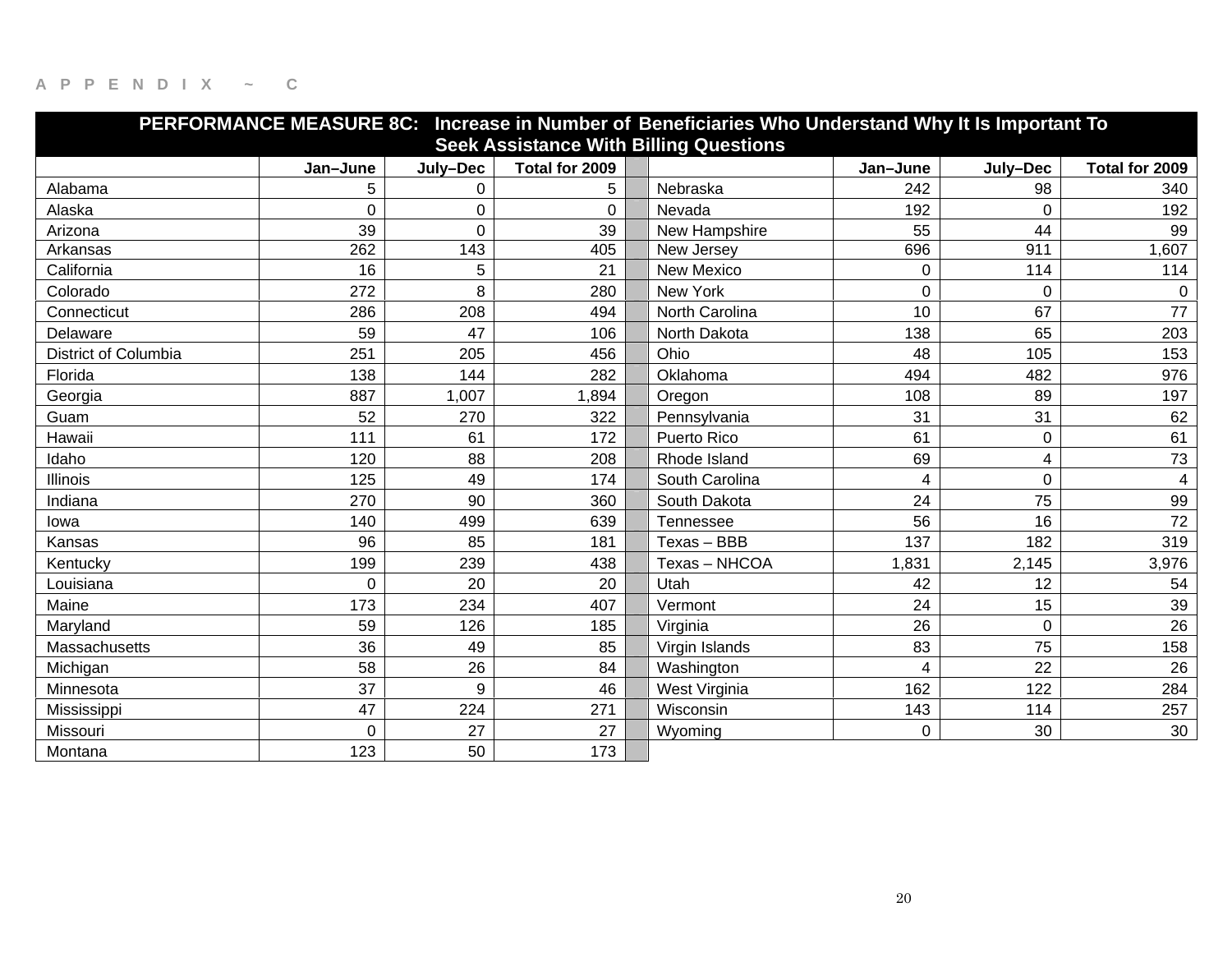| PERFORMANCE MEASURE 8D: Increase in Number of Beneficiaries Who Know Why It Is Important To<br><b>Protect Their Medicare and Social Security Numbers</b> |          |          |                |                |                |                |                |  |  |  |  |  |
|----------------------------------------------------------------------------------------------------------------------------------------------------------|----------|----------|----------------|----------------|----------------|----------------|----------------|--|--|--|--|--|
|                                                                                                                                                          | Jan-June | July-Dec | Total for 2009 |                | Jan-June       | July-Dec       | Total for 2009 |  |  |  |  |  |
| Alabama                                                                                                                                                  | 54       | 0        | 54             | Nebraska       | 442            | 203            | 645            |  |  |  |  |  |
| Alaska                                                                                                                                                   | 0        | 0        | $\Omega$       | Nevada         | 179            | 0              | 179            |  |  |  |  |  |
| Arizona                                                                                                                                                  | 33       | 3        | 36             | New Hampshire  | 45             | 117            | 162            |  |  |  |  |  |
| Arkansas                                                                                                                                                 | 389      | 214      | 603            | New Jersey     | 1,071          | 1,463          | 2,534          |  |  |  |  |  |
| California                                                                                                                                               | 22       | 6        | 28             | New Mexico     | 0              | 156            | 156            |  |  |  |  |  |
| Colorado                                                                                                                                                 | 488      | 15       | 503            | New York       | $\mathbf 0$    | $\overline{0}$ | $\Omega$       |  |  |  |  |  |
| Connecticut                                                                                                                                              | 493      | 210      | 703            | North Carolina | 20             | 96             | 116            |  |  |  |  |  |
| Delaware                                                                                                                                                 | 23       | 65       | 88             | North Dakota   | 210            | 93             | 303            |  |  |  |  |  |
| District of Columbia                                                                                                                                     | 399      | 341      | 740            | Ohio           | 104            | 219            | 323            |  |  |  |  |  |
| Florida                                                                                                                                                  | 174      | 205      | 379            | Oklahoma       | 728            | 570            | 1,298          |  |  |  |  |  |
| Georgia                                                                                                                                                  | 1,466    | 1,429    | 2,895          | Oregon         | 128            | 79             | 207            |  |  |  |  |  |
| Guam                                                                                                                                                     | 98       | 413      | 511            | Pennsylvania   | 68             | 38             | 106            |  |  |  |  |  |
| Hawaii                                                                                                                                                   | 82       | 83       | 165            | Puerto Rico    | 104            | 0              | 104            |  |  |  |  |  |
| Idaho                                                                                                                                                    | 240      | 192      | 432            | Rhode Island   | 96             | 3              | 99             |  |  |  |  |  |
| <b>Illinois</b>                                                                                                                                          | 211      | 47       | 258            | South Carolina | 15             | 20             | 35             |  |  |  |  |  |
| Indiana                                                                                                                                                  | 382      | 128      | 510            | South Dakota   | 33             | 77             | 110            |  |  |  |  |  |
| lowa                                                                                                                                                     | 268      | 819      | 1,087          | Tennessee      | 93             | 23             | 116            |  |  |  |  |  |
| Kansas                                                                                                                                                   | 96       | 98       | 194            | Texas - BBB    | 255            | 331            | 586            |  |  |  |  |  |
| Kentucky                                                                                                                                                 | 254      | 380      | 634            | Texas - NHCOA  | ,648<br>1      | 1,976          | 3,624          |  |  |  |  |  |
| Louisiana                                                                                                                                                | $\Omega$ | 46       | 46             | Utah           | 11             | 22             | 33             |  |  |  |  |  |
| Maine                                                                                                                                                    | 126      | 12       | 138            | Vermont        | 23             | 25             | 48             |  |  |  |  |  |
| Maryland                                                                                                                                                 | 86       | 193      | 279            | Virginia       | 44             | $\Omega$       | 44             |  |  |  |  |  |
| Massachusetts                                                                                                                                            | 44       |          | 45             | Virgin Islands | 83             | 133            | 216            |  |  |  |  |  |
| Michigan                                                                                                                                                 | 96       | 35       | 131            | Washington     | $\overline{4}$ | 27             | 31             |  |  |  |  |  |
| Minnesota                                                                                                                                                | 34       | 18       | 52             | West Virginia  | 185            | 214            | 399            |  |  |  |  |  |
| Mississippi                                                                                                                                              | 74       | 416      | 490            | Wisconsin      | 221            | 199            | 420            |  |  |  |  |  |
| Missouri                                                                                                                                                 | $\Omega$ | 51       | 51             | Wyoming        | 0              | 42             | 42             |  |  |  |  |  |
| Montana                                                                                                                                                  | 141      | 64       | 205            |                |                |                |                |  |  |  |  |  |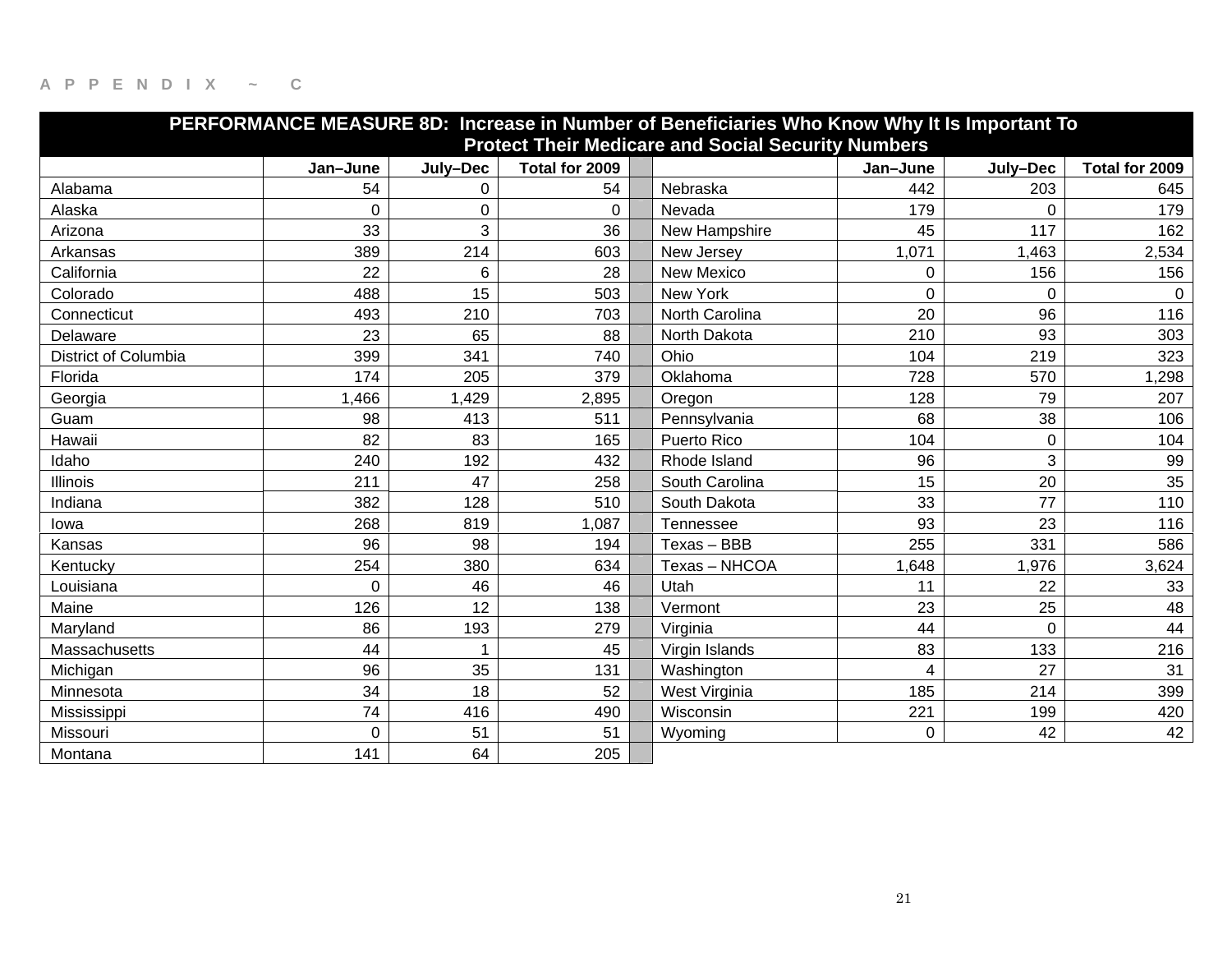|                             | PERFORMANCE MEASURE 9: Number of One-on-One Counseling Sessions Held With or on Behalf of a Beneficiary |                |                |                |                |                |                |  |  |  |  |
|-----------------------------|---------------------------------------------------------------------------------------------------------|----------------|----------------|----------------|----------------|----------------|----------------|--|--|--|--|
|                             | Jan-June                                                                                                | July-Dec       | Total for 2009 |                | Jan-June       | July-Dec       | Total for 2009 |  |  |  |  |
| Alabama                     | 85                                                                                                      | 67             | 152            | Nebraska       | 50             | 179            | 229            |  |  |  |  |
| Alaska                      | 0                                                                                                       | $\mathbf 0$    | 0              | Nevada         | 11             | $\mathbf 0$    | 11             |  |  |  |  |
| Arizona                     | 10                                                                                                      | 3              | 13             | New Hampshire  |                | $\Omega$       |                |  |  |  |  |
| Arkansas                    | 171                                                                                                     | 167            | 338            | New Jersey     | 74             | 126            | 200            |  |  |  |  |
| California                  | 0                                                                                                       | 0              | 0              | New Mexico     |                | 85             | 86             |  |  |  |  |
| Colorado                    | 0                                                                                                       | 12             | 12             | New York       | 2,120          | 1,037          | 3,157          |  |  |  |  |
| Connecticut                 | 3                                                                                                       | $\mathbf 0$    | 3              | North Carolina | 4              | 66             | 70             |  |  |  |  |
| Delaware                    | 178                                                                                                     | 170            | 348            | North Dakota   | 23             | 11             | 34             |  |  |  |  |
| <b>District of Columbia</b> | 4                                                                                                       | 8              | 12             | Ohio           |                | 9              | 10             |  |  |  |  |
| Florida                     | 0                                                                                                       | 15             | 15             | Oklahoma       | $\overline{2}$ | 1,286          | 1,288          |  |  |  |  |
| Georgia                     | 51                                                                                                      | 73             | 124            | Oregon         | 1,361          | 2,344          | 3,705          |  |  |  |  |
| Guam                        | 5                                                                                                       | 111            | 116            | Pennsylvania   | 111            | 165            | 276            |  |  |  |  |
| Hawaii                      | 5                                                                                                       | $\overline{2}$ | $\overline{7}$ | Puerto Rico    | 0              | $\mathbf 0$    | 0              |  |  |  |  |
| Idaho                       | 1,263                                                                                                   | 3,278          | 4,541          | Rhode Island   | 23             | 0              | 23             |  |  |  |  |
| <b>Illinois</b>             | 176                                                                                                     | 157            | 333            | South Carolina | 0              | $\mathbf 0$    | $\mathbf 0$    |  |  |  |  |
| Indiana                     | 9                                                                                                       | 15             | 24             | South Dakota   | 32             | 143            | 175            |  |  |  |  |
| lowa                        | 11                                                                                                      | 22             | 33             | Tennessee      | 95             | 8              | 103            |  |  |  |  |
| Kansas                      | 16                                                                                                      | 14             | 30             | Texas - BBB    |                |                | $\overline{2}$ |  |  |  |  |
| Kentucky                    | 408                                                                                                     | 712            | 1,120          | Texas - NHCOA  | 7,282          | 5,211          | 12,493         |  |  |  |  |
| Louisiana                   | $\Omega$                                                                                                | 15             | 15             | Utah           | 370            | 1,332          | 1,702          |  |  |  |  |
| Maine                       | 350                                                                                                     | 255            | 605            | Vermont        | 0              | 0              | $\Omega$       |  |  |  |  |
| Maryland                    | 166                                                                                                     | 79             | 245            | Virginia       | 8              | $\overline{2}$ | 10             |  |  |  |  |
| Massachusetts               | 12                                                                                                      | 0              | 12             | Virgin Islands | 77             | 67             | 144            |  |  |  |  |
| Michigan                    | 24                                                                                                      | $\sqrt{2}$     | 26             | Washington     | 169            | 282            | 451            |  |  |  |  |
| Minnesota                   | 73                                                                                                      | 61             | 134            | West Virginia  | 395            | 558            | 953            |  |  |  |  |
| Mississippi                 | 31                                                                                                      | 75             | 106            | Wisconsin      | 0              | $\mathbf 0$    | $\mathbf 0$    |  |  |  |  |
| Missouri                    | $\overline{2}$                                                                                          | 4              | 6              | Wyoming        | 0              | 220            | 220            |  |  |  |  |
| Montana                     | 72                                                                                                      | 70             | 142            |                |                |                |                |  |  |  |  |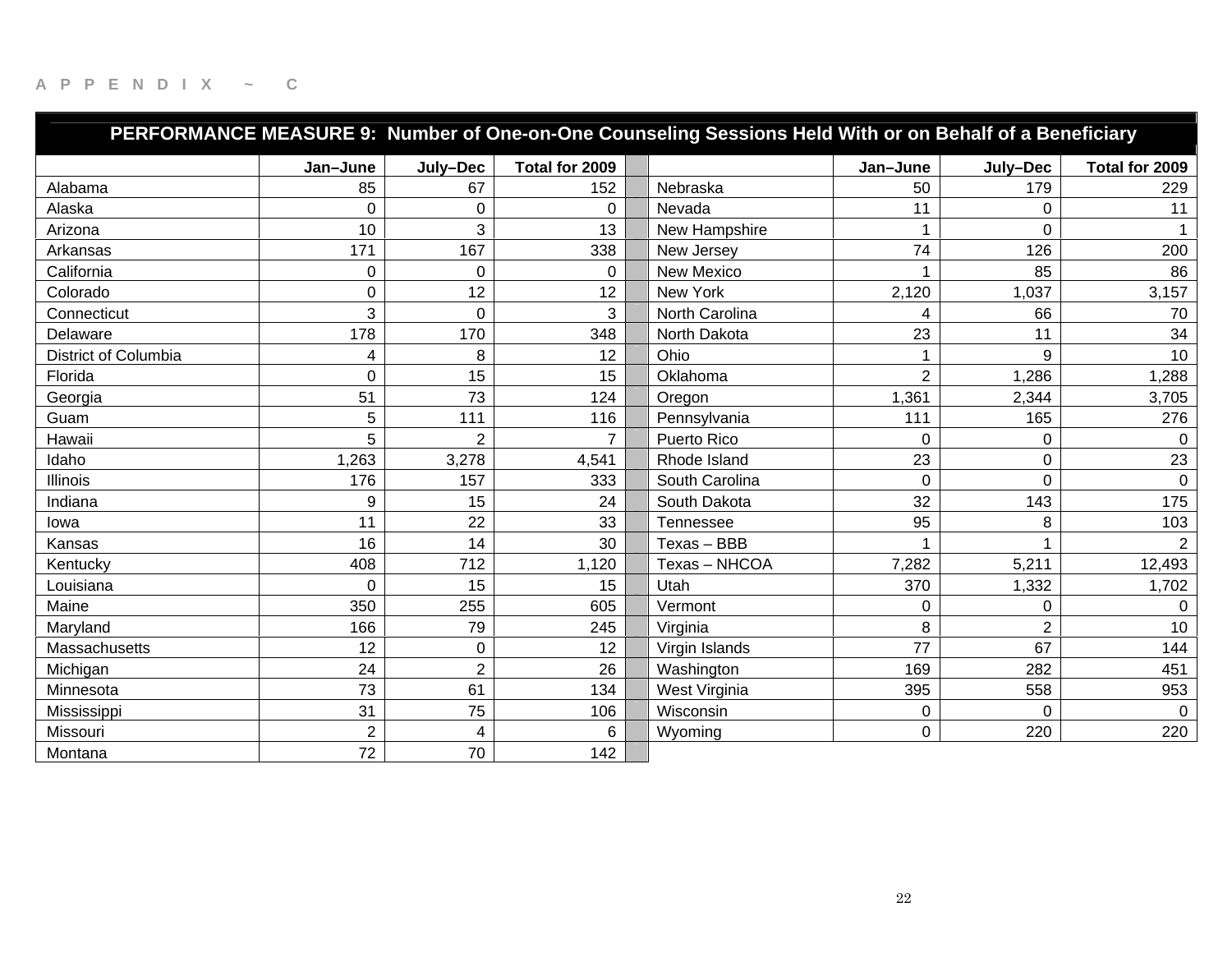| PERFORMANCE MEASURE 10: Total Number of Simple Inquiries Received |          |                |                |                  |             |                |                |  |  |  |  |
|-------------------------------------------------------------------|----------|----------------|----------------|------------------|-------------|----------------|----------------|--|--|--|--|
|                                                                   | Jan-June | July-Dec       | Total for 2009 |                  | Jan-June    | July-Dec       | Total for 2009 |  |  |  |  |
| Alabama                                                           | 354      | 331            | 685            | Nebraska         | 1,045       | 1,969          | 3,014          |  |  |  |  |
| Alaska                                                            | 3        | 15             | 18             | Nevada           | 14          | 36             | 50             |  |  |  |  |
| Arizona                                                           | 57       | 19             | 76             | New Hampshire    | 42          | 11             | 53             |  |  |  |  |
| Arkansas                                                          | 100      | 126            | 226            | New Jersey       | 141         | 78             | 219            |  |  |  |  |
| California                                                        | 10       | 9              | 19             | New Mexico       | $\mathbf 0$ | $\mathbf 0$    | 0              |  |  |  |  |
| Colorado                                                          | 114      | 80             | 194            | New York         | 30          | 23             | 53             |  |  |  |  |
| Connecticut                                                       | 274      | 475            | 749            | North Carolina   | 4,431       | 5,415          | 9,846          |  |  |  |  |
| Delaware                                                          | 18       | 73             | 91             | North Dakota     | 23          | 33             | 56             |  |  |  |  |
| <b>District of Columbia</b>                                       | 30       | 24             | 54             | Ohio             | 46          | 30             | 76             |  |  |  |  |
| Florida                                                           | 72       | 100            | 172            | Oklahoma         | 43          | 188            | 231            |  |  |  |  |
| Georgia                                                           | 700      | 807            | ,507           | Oregon           | 631         | 797            | 1,428          |  |  |  |  |
| Guam                                                              | 244      | 437            | 681            | Pennsylvania     | 0           | 3              | 3              |  |  |  |  |
| Hawaii                                                            | 42       | 42             | 84             | Puerto Rico      | 0           |                |                |  |  |  |  |
| Idaho                                                             | 1,007    | 1,234          | 2,241          | Rhode Island     | 759         | 1,223          | 1,982          |  |  |  |  |
| <b>Illinois</b>                                                   | 205      | 225            | 430            | South Carolina   | 182         | 360            | 542            |  |  |  |  |
| Indiana                                                           | 24       | 96             | 120            | South Dakota     | 49          | 46             | 95             |  |  |  |  |
| lowa                                                              | 116      | 61             | 177            | <b>Tennessee</b> | 209         | 121            | 330            |  |  |  |  |
| Kansas                                                            | 95       | 82             | 177            | Texas - BBB      | 101         | 87             | 188            |  |  |  |  |
| Kentucky                                                          | 866      | 990            | 1,856          | Texas - NHCOA    | 9,828       | 6,056          | 15,884         |  |  |  |  |
| Louisiana                                                         | 4        | 35             | 39             | Utah             | 162         | 1,944          | 2,106          |  |  |  |  |
| Maine                                                             | 371      | 1,043          | 1,414          | Vermont          | 5           | $\overline{2}$ | $\overline{7}$ |  |  |  |  |
| Maryland                                                          | 3,140    | 1,425          | 4,565          | Virginia         | 148         | 386            | 534            |  |  |  |  |
| Massachusetts                                                     | 250      | 411            | 661            | Virgin Islands   | 5           | 5              | 10             |  |  |  |  |
| Michigan                                                          | 35       | $\overline{7}$ | 42             | Washington       | 207         | 84             | 291            |  |  |  |  |
| Minnesota                                                         | 188      | 366            | 554            | West Virginia    | 566         | 685            | 1,251          |  |  |  |  |
| Mississippi                                                       | 396      | 632            | 1,028          | Wisconsin        | 353         | 263            | 616            |  |  |  |  |
| Missouri                                                          | 907      | 2,472          | 3,379          | Wyoming          | 6           | 25             | 31             |  |  |  |  |
| Montana                                                           | 29       | 77             | 106            |                  |             |                |                |  |  |  |  |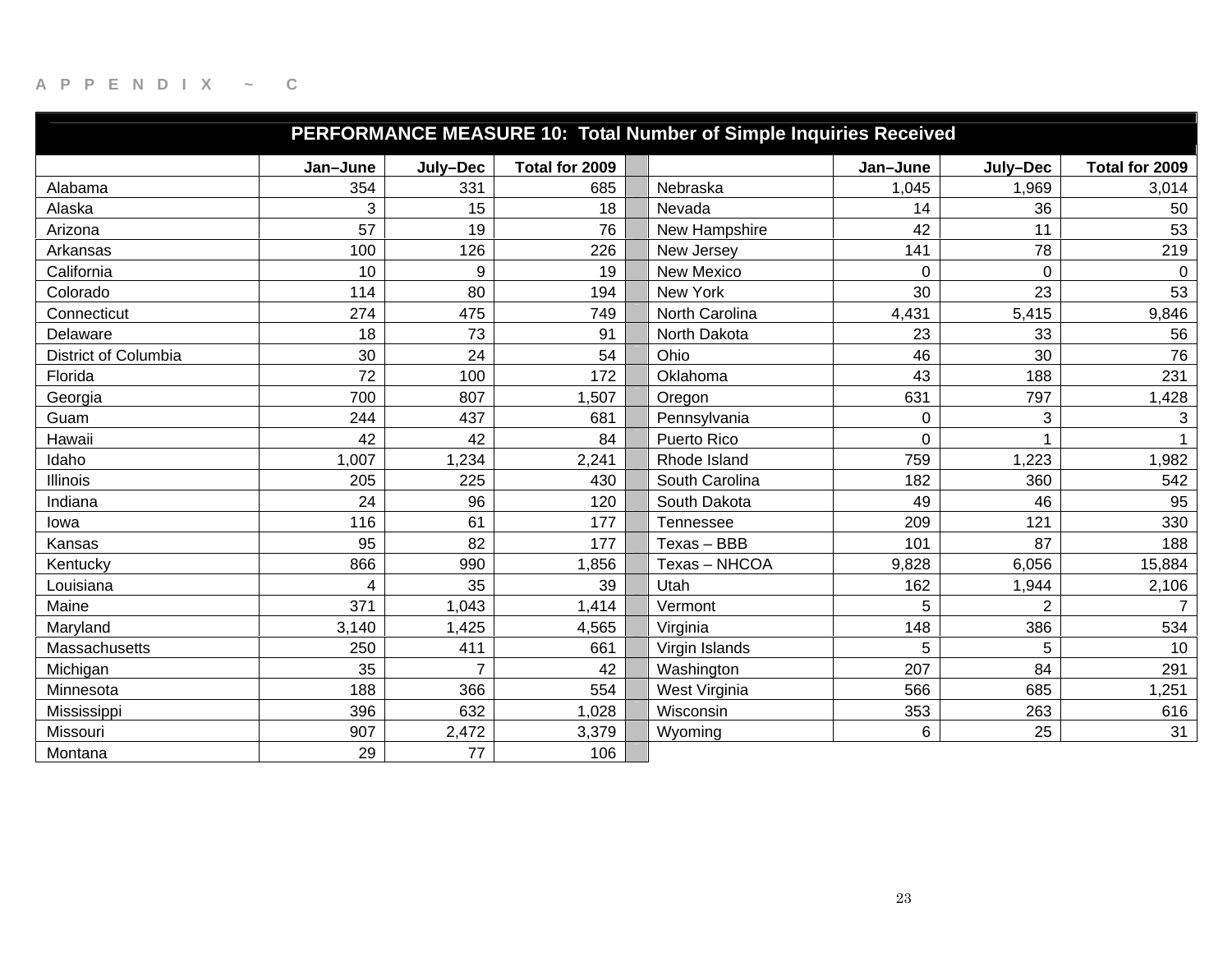| PERFORMANCE MEASURE 11: Total Number of Simple Inquiries Resolved |          |                |                |                  |                |             |                |  |  |  |  |
|-------------------------------------------------------------------|----------|----------------|----------------|------------------|----------------|-------------|----------------|--|--|--|--|
|                                                                   | Jan-June | July-Dec       | Total for 2009 |                  | Jan-June       | July-Dec    | Total for 2009 |  |  |  |  |
| Alabama                                                           | 353      | 328            | 681            | Nebraska         | 1,045          | 1,966       | 3,011          |  |  |  |  |
| Alaska                                                            | 3        | 15             | 18             | Nevada           | 14             | 31          | 45             |  |  |  |  |
| Arizona                                                           | 57       | 19             | 76             | New Hampshire    | 42             | 11          | 53             |  |  |  |  |
| Arkansas                                                          | 100      | 126            | 226            | New Jersey       | 132            | 77          | 209            |  |  |  |  |
| California                                                        | 9        | $\overline{7}$ | 16             | New Mexico       | $\overline{0}$ | $\mathbf 0$ | 0              |  |  |  |  |
| Colorado                                                          | 114      | 77             | 191            | New York         | 30             | 22          | 52             |  |  |  |  |
| Connecticut                                                       | 274      | 469            | 743            | North Carolina   | 4,431          | 5,415       | 9,846          |  |  |  |  |
| Delaware                                                          | 18       | 71             | 89             | North Dakota     | 23             | 33          | 56             |  |  |  |  |
| <b>District of Columbia</b>                                       | 30       | 23             | 53             | Ohio             | 44             | 30          | 74             |  |  |  |  |
| Florida                                                           | 70       | 97             | 167            | Oklahoma         | 43             | 188         | 231            |  |  |  |  |
| Georgia                                                           | 628      | 694            | ,322           | Oregon           | 631            | 797         | 1,428          |  |  |  |  |
| Guam                                                              | 244      | 437            | 681            | Pennsylvania     | 0              | 3           | 3              |  |  |  |  |
| Hawaii                                                            | 42       | 42             | 84             | Puerto Rico      | 0              |             |                |  |  |  |  |
| Idaho                                                             | 1,006    | 1,234          | 2,240          | Rhode Island     | 753            | 1,222       | 1,975          |  |  |  |  |
| <b>Illinois</b>                                                   | 204      | 225            | 429            | South Carolina   | 182            | 360         | 542            |  |  |  |  |
| Indiana                                                           | 24       | 95             | 119            | South Dakota     | 49             | 46          | 95             |  |  |  |  |
| lowa                                                              | 116      | 61             | 177            | <b>Tennessee</b> | 208            | 120         | 328            |  |  |  |  |
| Kansas                                                            | 85       | 81             | 166            | Texas - BBB      | 101            | 87          | 188            |  |  |  |  |
| Kentucky                                                          | 864      | 990            | 1,854          | Texas - NHCOA    | 9,826          | 6,056       | 15,882         |  |  |  |  |
| Louisiana                                                         | 4        | 35             | 39             | Utah             | 162            | 1,944       | 2,106          |  |  |  |  |
| Maine                                                             | 364      | 1,041          | 1,405          | Vermont          | 5              |             | 6              |  |  |  |  |
| Maryland                                                          | 3,137    | 1,424          | 4,561          | Virginia         | 148            | 386         | 534            |  |  |  |  |
| Massachusetts                                                     | 250      | 409            | 659            | Virgin Islands   | 5              | 5           | 10             |  |  |  |  |
| Michigan                                                          | 35       | $\overline{7}$ | 42             | Washington       | 207            | 84          | 291            |  |  |  |  |
| Minnesota                                                         | 188      | 366            | 554            | West Virginia    | 566            | 685         | 1,251          |  |  |  |  |
| Mississippi                                                       | 396      | 628            | 1,024          | Wisconsin        | 339            | 252         | 591            |  |  |  |  |
| Missouri                                                          | 907      | 2,472          | 3,379          | Wyoming          | 6              | 24          | 30             |  |  |  |  |
| Montana                                                           | 29       | 76             | 105            |                  |                |             |                |  |  |  |  |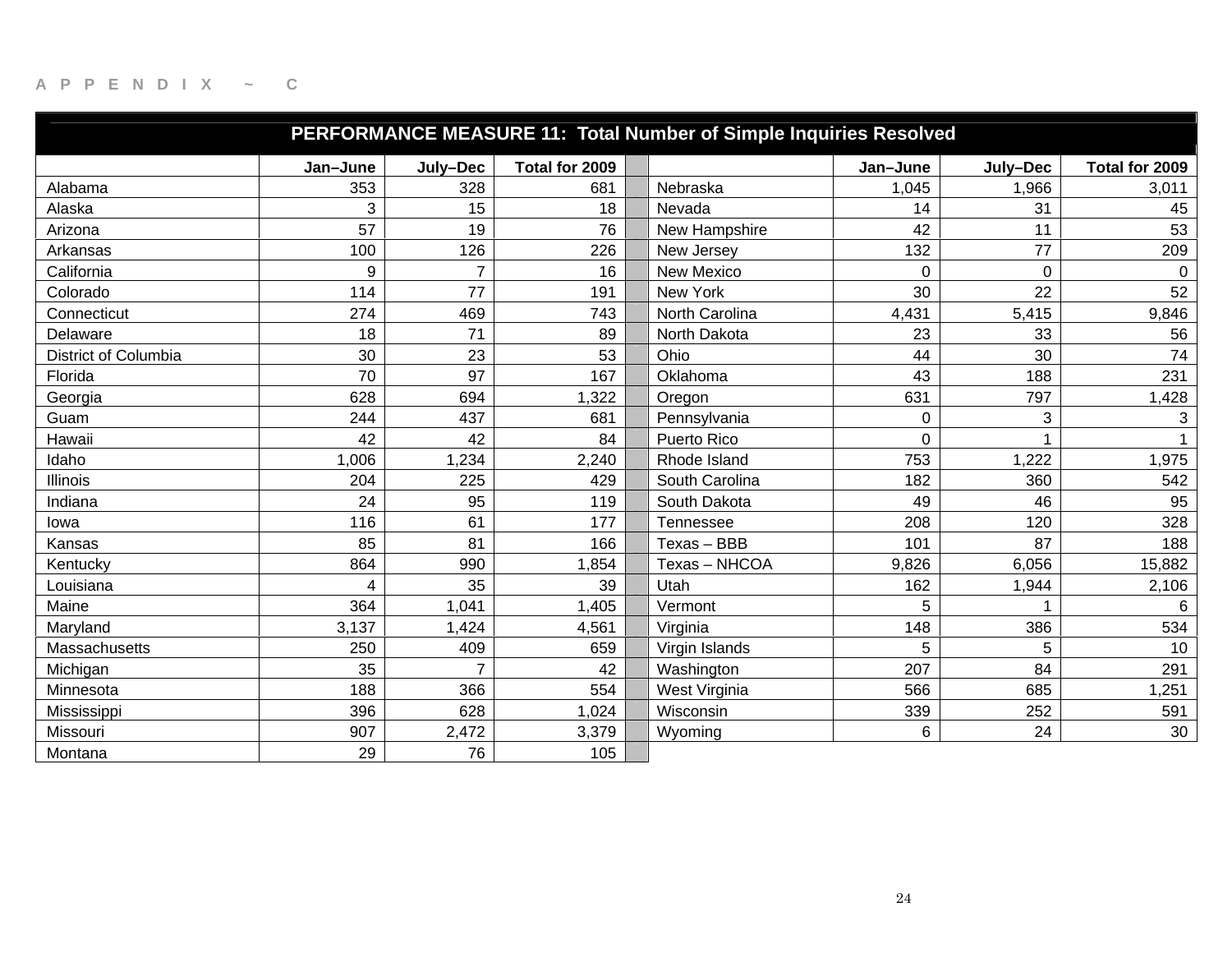| PERFORMANCE MEASURE 12: Number of Inquiries Involving Complex Issues Received |                |             |                |                    |                  |                |                |  |  |  |  |
|-------------------------------------------------------------------------------|----------------|-------------|----------------|--------------------|------------------|----------------|----------------|--|--|--|--|
|                                                                               | Jan-June       | July-Dec    | Total for 2009 |                    | Jan-June         | July-Dec       | Total for 2009 |  |  |  |  |
| Alabama                                                                       | 12             | 0           | 12             | Nebraska           | 28               | 20             | 48             |  |  |  |  |
| Alaska                                                                        |                |             | $\overline{2}$ | Nevada             | 3                | 3              | $6\phantom{1}$ |  |  |  |  |
| Arizona                                                                       | 6              | 8           | 14             | New Hampshire      | 20               | 4              | 24             |  |  |  |  |
| Arkansas                                                                      | 24             | 21          | 45             | New Jersey         | 9                | 3              | 12             |  |  |  |  |
| California                                                                    | 72             | 49          | 121            | <b>New Mexico</b>  | 64               | 58             | 122            |  |  |  |  |
| Colorado                                                                      | 39             | 33          | 72             | New York           | 35               | 77             | 112            |  |  |  |  |
| Connecticut                                                                   | 18             | 4           | 22             | North Carolina     | $\boldsymbol{0}$ | 0              | 0              |  |  |  |  |
| Delaware                                                                      | 5              | $\sqrt{5}$  | 10             | North Dakota       | $\boldsymbol{2}$ | 3              | 5              |  |  |  |  |
| District of Columbia                                                          | 4              | 3           | $\overline{7}$ | Ohio               | 6                | 8              | 14             |  |  |  |  |
| Florida                                                                       | 39             | 52          | 91             | Oklahoma           | 5                | 11             | 16             |  |  |  |  |
| Georgia                                                                       | 45             | 23          | 68             | Oregon - SMP       | 6                | 23             | 29             |  |  |  |  |
| Guam                                                                          | 1              | $\mathbf 0$ | $\mathbf 1$    | Pennsylvania       | 10               | 3              | 13             |  |  |  |  |
| Hawaii                                                                        | 8              | 12          | 20             | <b>Puerto Rico</b> | $\pmb{0}$        | 0              | $\pmb{0}$      |  |  |  |  |
| Idaho                                                                         | 61             | 41          | 102            | Rhode Island       | 5                | 1              | $\,6\,$        |  |  |  |  |
| <b>Illinois</b>                                                               | 36             | 38          | 74             | South Carolina     | 9                | 14             | 23             |  |  |  |  |
| Indiana                                                                       | 8              | $\mathbf 0$ | 8              | South Dakota       | $\mathbf 0$      | $\mathbf 0$    | $\pmb{0}$      |  |  |  |  |
| lowa                                                                          | 12             | 15          | 27             | <b>Tennessee</b>   | 18               | 26             | 44             |  |  |  |  |
| Kansas                                                                        | 17             | 22          | 39             | Texas - BBB        | 24               | 37             | 61             |  |  |  |  |
| Kentucky                                                                      | 0              | 1           | $\mathbf 1$    | Texas - NHCOA      | 106              | 60             | 166            |  |  |  |  |
| Louisiana                                                                     | $\mathbf{1}$   | 16          | 17             | Utah               | 8                | 22             | $30\,$         |  |  |  |  |
| Maine                                                                         | $\overline{2}$ |             | 3              | Vermont            | 4                | 3              | $\overline{7}$ |  |  |  |  |
| Maryland                                                                      | 81             | 48          | 129            | Virginia           | 8                | 8              | 16             |  |  |  |  |
| Massachusetts                                                                 | 73             | 8           | 81             | Virgin Islands     | $\mathbf 0$      |                | $\mathbf{1}$   |  |  |  |  |
| Michigan                                                                      | 16             | 12          | 28             | Washington         | 57               | 139            | 196            |  |  |  |  |
| Minnesota                                                                     | 505            | 368         | 873            | West Virginia      | 26               | 26             | 52             |  |  |  |  |
| Mississippi                                                                   | 55             | 41          | 96             | Wisconsin          | 13               | 22             | 35             |  |  |  |  |
| Missouri                                                                      | 19             | 15          | 34             | Wyoming            | 0                | $\overline{2}$ | $\overline{2}$ |  |  |  |  |
| Montana                                                                       | 10             | 5           | 15             |                    |                  |                |                |  |  |  |  |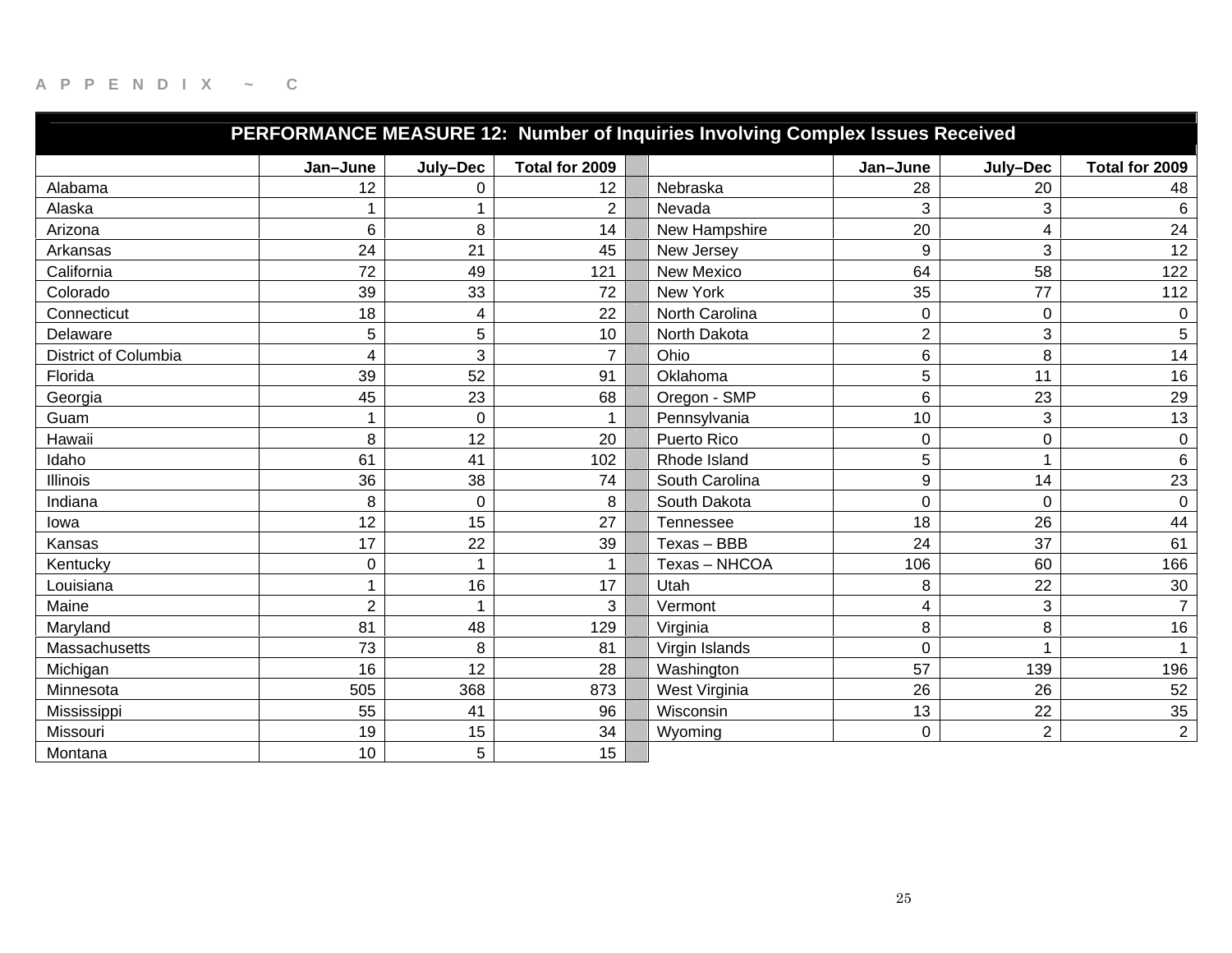| PERFORMANCE MEASURE 13A: Number of Inquiries Involving Complex Issues Referred for Further Action |                |                           |                |                  |                |                |                |  |  |  |  |
|---------------------------------------------------------------------------------------------------|----------------|---------------------------|----------------|------------------|----------------|----------------|----------------|--|--|--|--|
|                                                                                                   | Jan-June       | July-Dec                  | Total for 2009 |                  | Jan-June       | July-Dec       | Total for 2009 |  |  |  |  |
| Alabama                                                                                           |                |                           | 1              | Nebraska         | 18             | 14             | 31             |  |  |  |  |
| Alaska                                                                                            |                | $\mathbf 0$               | 1              | Nevada           | $\mathbf 0$    | $\mathbf 0$    | 0              |  |  |  |  |
| Arizona                                                                                           | 3              | $\overline{2}$            | 5              | New Hampshire    | 3              | $\pmb{0}$      | 3              |  |  |  |  |
| Arkansas                                                                                          | 8              | 6                         | 14             | New Jersey       |                | $\overline{2}$ | 3              |  |  |  |  |
| California                                                                                        | 59             | 38                        | 98             | New Mexico       | 19             | 8              | 27             |  |  |  |  |
| Colorado                                                                                          | 38             | 19                        | 57             | New York         | 22             | 25             | 47             |  |  |  |  |
| Connecticut                                                                                       | 1              | 1                         | $\overline{2}$ | North Carolina   | 0              | $\mathbf 0$    | 0              |  |  |  |  |
| Delaware                                                                                          | 4              | $\overline{2}$            | 6              | North Dakota     | 0              | $\mathbf 0$    | $\pmb{0}$      |  |  |  |  |
| <b>District of Columbia</b>                                                                       | 1              | $\overline{2}$            | 3              | Ohio             | 5              | 5              | 10             |  |  |  |  |
| Florida                                                                                           | 19             | 27                        | 46             | Oklahoma         | 3              | $\overline{7}$ | 10             |  |  |  |  |
| Georgia                                                                                           | 46             | 18                        | 63             | Oregon           | 5              | 14             | 19             |  |  |  |  |
| Guam                                                                                              | $\mathbf 0$    | $\mathbf 0$               | 0              | Pennsylvania     | 4              | $\overline{2}$ | 5              |  |  |  |  |
| Hawaii                                                                                            | 6              | 5                         | 10             | Puerto Rico      | 0              | $\pmb{0}$      | 0              |  |  |  |  |
| Idaho                                                                                             | 4              | $\overline{7}$            | 11             | Rhode Island     | $\overline{c}$ | 0              | $\overline{2}$ |  |  |  |  |
| <b>Illinois</b>                                                                                   | 28             | 34                        | 62             | South Carolina   | 3              | 5              | 8              |  |  |  |  |
| Indiana                                                                                           | $\overline{2}$ | 1                         | 3              | South Dakota     | 0              | 0              | $\pmb{0}$      |  |  |  |  |
| lowa                                                                                              | 5              | 11                        | 16             | <b>Tennessee</b> | 11             | 16             | 27             |  |  |  |  |
| Kansas                                                                                            | 12             | 13                        | 24             | Texas - BBB      | 15             | 28             | 43             |  |  |  |  |
| Kentucky                                                                                          | 0              | $\pmb{0}$                 | 0              | Texas - NHCOA    | 11             | 12             | 22             |  |  |  |  |
| Louisiana                                                                                         | 0              | $\,6$                     | 6              | Utah             | 3              | 17             | 20             |  |  |  |  |
| Maine                                                                                             | $\overline{2}$ |                           | 3              | Vermont          | $\overline{0}$ |                | $\mathbf{1}$   |  |  |  |  |
| Maryland                                                                                          | 14             | 11                        | 25             | Virginia         | 8              | 6              | 13             |  |  |  |  |
| Massachusetts                                                                                     | 8              | $\mathbf{3}$              | 11             | Virgin Islands   | $\mathbf 0$    |                |                |  |  |  |  |
| Michigan                                                                                          | $\mathbf 0$    | $\pmb{0}$                 | 0              | Washington       | 52             | 59             | 110            |  |  |  |  |
| Minnesota                                                                                         | 11             | 29                        | 40             | West Virginia    | 13             | 12             | 25             |  |  |  |  |
| Mississippi                                                                                       | $\mathbf 1$    | $\ensuremath{\mathsf{3}}$ | 4              | Wisconsin        | 5              | $\overline{2}$ | $\overline{7}$ |  |  |  |  |
| Missouri                                                                                          | 10             | 9                         | 19             | Wyoming          | 0              |                | $\mathbf{1}$   |  |  |  |  |
| Montana                                                                                           | $\mathbf 0$    | 1                         | 1              |                  |                |                |                |  |  |  |  |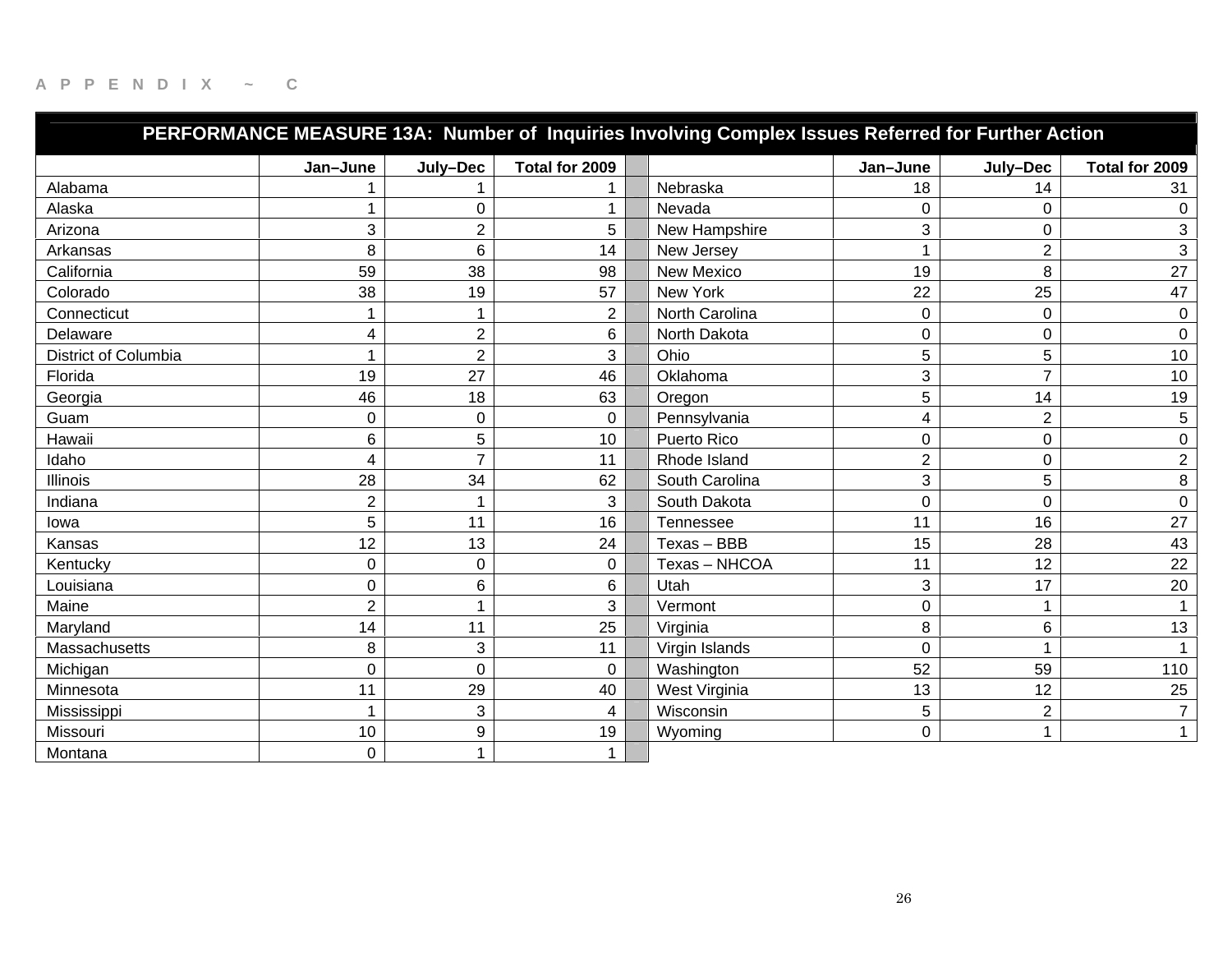| PERFORMANCE MEASURE 13B: Total Dollar Amount Referred for Further Action |           |           |                |                |             |           |                |  |  |  |  |
|--------------------------------------------------------------------------|-----------|-----------|----------------|----------------|-------------|-----------|----------------|--|--|--|--|
|                                                                          | Jan-June  | July-Dec  | Total for 2009 |                | Jan-June    | July-Dec  | Total for 2009 |  |  |  |  |
| Alabama                                                                  | \$3,900   | \$0       | \$3,900        | Nebraska       | \$1,125,957 | \$50,048  | \$1,176,005    |  |  |  |  |
| Alaska                                                                   | \$0       | \$0       | \$0            | Nevada         | \$0         | \$0       | \$0            |  |  |  |  |
| Arizona                                                                  | \$678     | \$1,514   | \$2,192        | New Hampshire  | \$9,316     | \$149     | \$9,465        |  |  |  |  |
| Arkansas                                                                 | \$0       | \$2,641   | \$2,641        | New Jersey     | \$2,674     | \$0       | \$2,674        |  |  |  |  |
| California                                                               | \$33,171  | \$50,274  | \$83,445       | New Mexico     | \$50,614    | \$237,115 | \$287,729      |  |  |  |  |
| Colorado                                                                 | \$391,294 | \$111,900 | \$503,194      | New York       | \$19,760    | \$7,673   | \$27,433       |  |  |  |  |
| Connecticut                                                              | \$0       | \$995     | \$995          | North Carolina | \$0         | \$0       | \$0            |  |  |  |  |
| Delaware                                                                 | \$12,191  | \$3,717   | \$15,908       | North Dakota   | \$0         | \$0       | \$0            |  |  |  |  |
| <b>District of Columbia</b>                                              | \$333     | \$2,280   | \$2,613        | Ohio           | \$10,338    | \$2,941   | \$13,279       |  |  |  |  |
| Florida                                                                  | \$32,066  | \$66,001  | \$98,067       | Oklahoma       | \$3,776     | \$1,792   | \$5,567        |  |  |  |  |
| Georgia                                                                  | \$197,985 | \$1,239   | \$199,224      | Oregon         | \$15,000    | \$90,722  | \$105,722      |  |  |  |  |
| Guam                                                                     | \$0       | \$0       | \$0            | Pennsylvania   | \$0         | \$107     | \$107          |  |  |  |  |
| Hawaii                                                                   | \$216     | \$105     | \$321          | Puerto Rico    | \$0         | \$0       | \$0            |  |  |  |  |
| Idaho                                                                    | \$2,467   | \$778     | \$3,245        | Rhode Island   | \$0         | \$0       | \$0            |  |  |  |  |
| <b>Illinois</b>                                                          | \$56,180  | \$46,053  | \$102,233      | South Carolina | \$607       | \$236     | \$842          |  |  |  |  |
| Indiana                                                                  | \$0       | \$0       | \$0            | South Dakota   | \$0         | \$0       | \$0            |  |  |  |  |
| lowa                                                                     | \$0       | \$1,562   | \$1,562        | Tennessee      | \$2,011     | \$0       | \$2,011        |  |  |  |  |
| Kansas                                                                   | \$116,585 | \$81,866  | \$198,451      | Texas - BBB    | \$9,375     | \$29,363  | \$38,738       |  |  |  |  |
| Kentucky                                                                 | \$0       | \$100     | \$100          | Texas - NHCOA  | \$208,539   | \$223,836 | \$432,375      |  |  |  |  |
| Louisiana                                                                | \$0       | \$5,160   | \$5,160        | Utah           | \$5,277     | \$14,882  | \$20,160       |  |  |  |  |
| Maine                                                                    | \$0       | \$0       | \$0            | Vermont        | \$36,863    | \$0       | \$36,863       |  |  |  |  |
| Maryland                                                                 | \$1,897   | \$2,475   | \$4,372        | Virginia       | \$2,247     | \$13,160  | \$15,407       |  |  |  |  |
| Massachusetts                                                            | \$6,000   | \$96      | \$6,096        | Virgin Islands | \$0         | \$0       | \$0            |  |  |  |  |
| Michigan                                                                 | \$11,058  | \$2,164   | \$13,222       | Washington     | \$24,342    | \$1,147   | \$25,489       |  |  |  |  |
| Minnesota                                                                | \$28,744  | \$5,256   | \$34,001       | West Virginia  | \$23,289    | \$23,305  | \$46,594       |  |  |  |  |
| Mississippi                                                              | \$785     | \$218,344 | \$219,129      | Wisconsin      | \$1,887     | \$11,531  | \$13,419       |  |  |  |  |
| Missouri                                                                 | \$1,754   | \$379     | \$2,133        | Wyoming        | \$0         | \$0       | \$0            |  |  |  |  |
| Montana                                                                  | \$366     | \$0       | \$366          |                |             |           |                |  |  |  |  |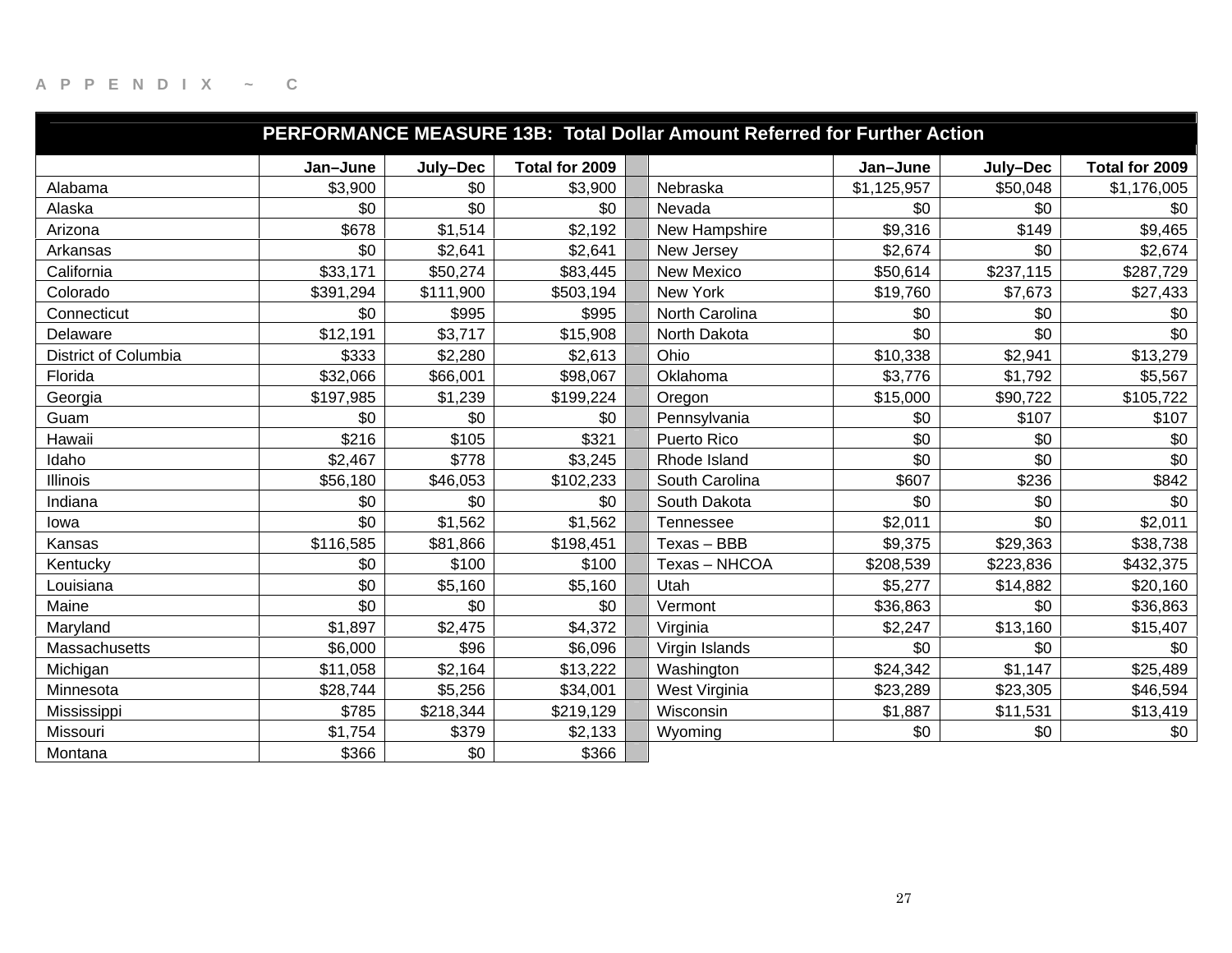| PERFORMANCE MEASURE 14: Number of Complex Issues Resolved |                |                  |                |  |                |                |                         |                  |  |  |  |
|-----------------------------------------------------------|----------------|------------------|----------------|--|----------------|----------------|-------------------------|------------------|--|--|--|
|                                                           | Jan-June       | July-Dec         | Total for 2009 |  |                | Jan-June       | July-Dec                | Total for 2009   |  |  |  |
| Alabama                                                   | 0              | 0                | 0              |  | Nebraska       | 23             | 17                      | 40               |  |  |  |
| Alaska                                                    | 1              | $\mathbf 1$      | $\overline{2}$ |  | Nevada         | 3              |                         | 4                |  |  |  |
| Arizona                                                   | 6              | $\mathbf 1$      | $\overline{7}$ |  | New Hampshire  | 14             | $\overline{\mathbf{4}}$ | 18               |  |  |  |
| Arkansas                                                  | 13             | 27               | 40             |  | New Jersey     | 20             | $\overline{2}$          | 22               |  |  |  |
| California                                                | 17             | 18               | 35             |  | New Mexico     | 58             | 91                      | 149              |  |  |  |
| Colorado                                                  | 26             | 18               | 44             |  | New York       | 23             | 38                      | 61               |  |  |  |
| Connecticut                                               | 17             | $\overline{2}$   | 19             |  | North Carolina | 0              | $\mathbf 0$             | $\mathbf 0$      |  |  |  |
| Delaware                                                  | 5              | 5                | 10             |  | North Dakota   | $\overline{2}$ | 3                       | 5                |  |  |  |
| District of Columbia                                      | 1              | $\,6$            | $\overline{7}$ |  | Ohio           | 5              | 5                       | 10               |  |  |  |
| Florida                                                   | 21             | 42               | 63             |  | Oklahoma       | 5              | 12                      | 17               |  |  |  |
| Georgia                                                   | 17             | 14               | 31             |  | Oregon         | $\overline{7}$ | 17                      | 24               |  |  |  |
| Guam                                                      | $\overline{c}$ | $\pmb{0}$        | $\overline{c}$ |  | Pennsylvania   | 0              | $\mathbf 1$             |                  |  |  |  |
| Hawaii                                                    | 5              | 3                | 8              |  | Puerto Rico    | 0              | $\mathbf 0$             | 0                |  |  |  |
| Idaho                                                     | 59             | 34               | 93             |  | Rhode Island   | 3              | 0                       | 3                |  |  |  |
| <b>Illinois</b>                                           | 24             | 18               | 42             |  | South Carolina | 11             | 30                      | 41               |  |  |  |
| Indiana                                                   | $\overline{2}$ | $\mathbf 0$      | $\overline{2}$ |  | South Dakota   | $\mathbf 0$    | 1                       | $\overline{1}$   |  |  |  |
| lowa                                                      | 17             | 9                | 26             |  | Tennessee      | 16             | 22                      | 38               |  |  |  |
| Kansas                                                    | 11             | 10               | 21             |  | Texas - BBB    | 6              | 29                      | 35               |  |  |  |
| Kentucky                                                  | 0              | $\boldsymbol{0}$ | 0              |  | Texas - NHCOA  | 70             | 9                       | 79               |  |  |  |
| Louisiana                                                 | 1              | 9                | 10             |  | Utah           | 0              | 61                      | 61               |  |  |  |
| Maine                                                     | $\Omega$       | $\mathbf 0$      | 0              |  | Vermont        | 4              | 5                       | 9                |  |  |  |
| Maryland                                                  | 73             | 43               | 116            |  | Virginia       |                |                         | $\overline{2}$   |  |  |  |
| Massachusetts                                             | 81             | 3                | 84             |  | Virgin Islands | $\Omega$       | $\mathbf 0$             | $\mathbf 0$      |  |  |  |
| Michigan                                                  | 12             | $\overline{7}$   | 19             |  | Washington     | 47             | 115                     | 162              |  |  |  |
| Minnesota                                                 | 495            | 376              | 871            |  | West Virginia  | 0              | 9                       | $\boldsymbol{9}$ |  |  |  |
| Mississippi                                               | 54             | 119              | 173            |  | Wisconsin      | 18             | 17                      | 35               |  |  |  |
| Missouri                                                  | 13             | $\overline{7}$   | 20             |  | Wyoming        | 0              | 1                       | $\mathbf{1}$     |  |  |  |
| Montana                                                   | 11             | 5                | 16             |  |                |                |                         |                  |  |  |  |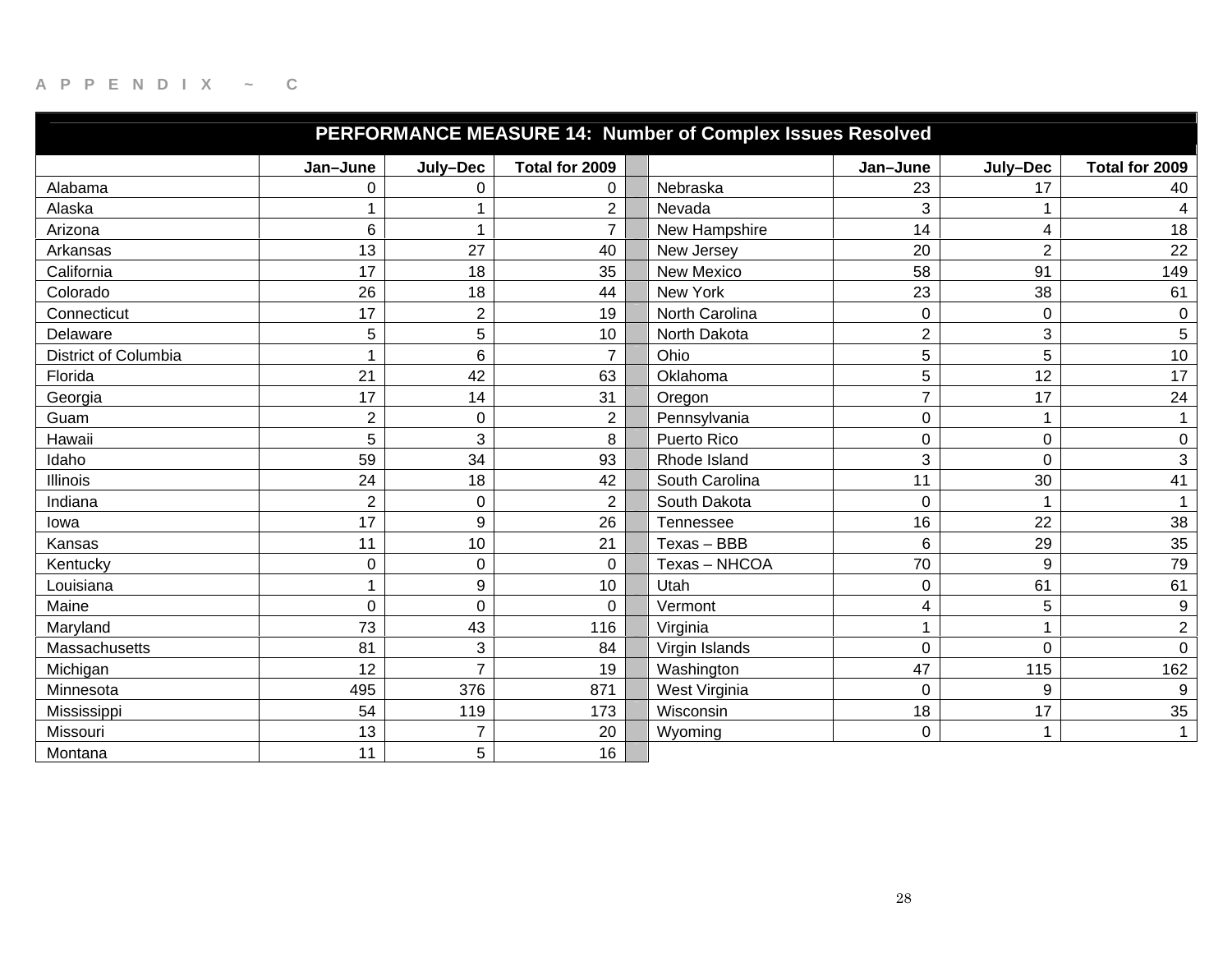| PERFORMANCE MEASURE 15: Number of Complex Issues Pending Further Action |                |          |                 |                |                |                |                           |  |  |  |  |
|-------------------------------------------------------------------------|----------------|----------|-----------------|----------------|----------------|----------------|---------------------------|--|--|--|--|
|                                                                         | Jan-June       | July-Dec | Total for 2009  |                | Jan-June       | July-Dec       | Total for 2009            |  |  |  |  |
| Alabama                                                                 | 15             | 23       | 23              | Nebraska       | 25             | 27             | 27                        |  |  |  |  |
| Alaska                                                                  |                |          |                 | Nevada         | 19             | 19             | 19                        |  |  |  |  |
| Arizona                                                                 | 8              | 8        | 8               | New Hampshire  | 16             | 16             | 16                        |  |  |  |  |
| Arkansas                                                                | 12             | 22       | 22              | New Jersey     | 14             | 15             | 15                        |  |  |  |  |
| California                                                              | 205            | 221      | 221             | New Mexico     | 13             | 42             | 42                        |  |  |  |  |
| Colorado                                                                | 43             | 64       | 64              | New York       | 121            | 125            | 125                       |  |  |  |  |
| Connecticut                                                             | 8              | 15       | 15              | North Carolina |                |                | 1                         |  |  |  |  |
| Delaware                                                                | $\overline{2}$ | 4        | 4               | North Dakota   | $\overline{2}$ | 1              | 1                         |  |  |  |  |
| District of Columbia                                                    |                | 3        | 3               | Ohio           | 18             | 20             | 20                        |  |  |  |  |
| Florida                                                                 | 165            | 179      | 179             | Oklahoma       | $\overline{2}$ | $\overline{2}$ | $\overline{2}$            |  |  |  |  |
| Georgia                                                                 | 74             | 79       | 79              | Oregon - SMP   | 4              | 10             | 10                        |  |  |  |  |
| Guam                                                                    | 5              | 6        | 6               | Pennsylvania   | 15             | 21             | 21                        |  |  |  |  |
| Hawaii                                                                  | 3              | 6        | 6               | Puerto Rico    | $\overline{2}$ | $\overline{2}$ | $\overline{2}$            |  |  |  |  |
| Idaho                                                                   | 6              | 9        | 9               | Rhode Island   | 15             | 42             | 42                        |  |  |  |  |
| <b>Illinois</b>                                                         | 24             | 33       | 33              | South Carolina | 19             | 22             | 22                        |  |  |  |  |
| Indiana                                                                 | 10             | 12       | 12              | South Dakota   | $\overline{0}$ | $\mathbf 0$    | $\pmb{0}$                 |  |  |  |  |
| lowa                                                                    | 11             | 16       | 16              | Tennessee      | 34             | 52             | 52                        |  |  |  |  |
| Kansas                                                                  | 52             | 66       | 66              | Texas - BBB    | 57             | 72             | 72                        |  |  |  |  |
| Kentucky                                                                | $\overline{2}$ | 3        | 3               | Texas - NHCOA  | 109            | 130            | 130                       |  |  |  |  |
| Louisiana                                                               | 16             | 10       | 10              | Utah           |                | 3              | $\ensuremath{\mathsf{3}}$ |  |  |  |  |
| Maine                                                                   | 14             | 20       | 20              | Vermont        | $\overline{2}$ | $\mathbf{3}$   | 3                         |  |  |  |  |
| Maryland                                                                | 10             | 11       | 11              | Virginia       | 21             | 21             | 21                        |  |  |  |  |
| Massachusetts                                                           | 8              | 12       | 12              | Virgin Islands | $\mathbf 1$    | 1              | 1                         |  |  |  |  |
| Michigan                                                                | 48             | 49       | 49              | Washington     | 41             | 63             | 63                        |  |  |  |  |
| Minnesota                                                               | 24             | 28       | 28              | West Virginia  | 66             | 121            | 121                       |  |  |  |  |
| Mississippi                                                             | 2              | 5        | 5               | Wisconsin      | 4              | 10             | 10                        |  |  |  |  |
| Missouri                                                                | 15             | 58       | 58              | Wyoming        | $\overline{1}$ | 1              | $\mathbf{1}$              |  |  |  |  |
| Montana                                                                 | 9              | 10       | 10 <sup>°</sup> |                |                |                |                           |  |  |  |  |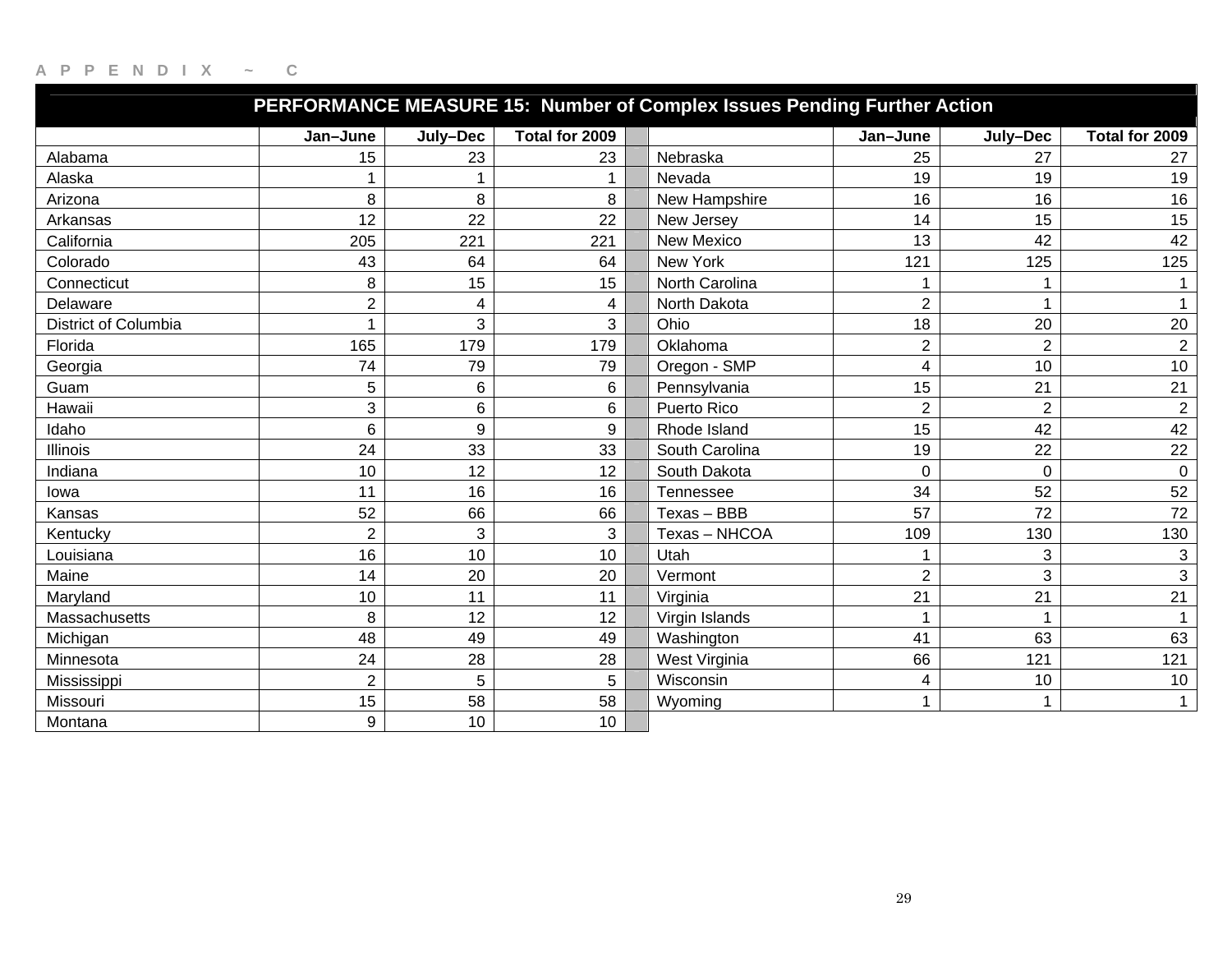| PERFORMANCE MEASURE 16: Cost Avoidance on Behalf of Medicare, Medicaid, Beneficiaries, or Others |          |          |                |                   |           |           |                |  |  |  |
|--------------------------------------------------------------------------------------------------|----------|----------|----------------|-------------------|-----------|-----------|----------------|--|--|--|
|                                                                                                  | Jan-June | July-Dec | Total for 2009 |                   | Jan-June  | July-Dec  | Total for 2009 |  |  |  |
| Alabama                                                                                          | \$0      | \$0      | \$0            | Nebraska          | \$0       | \$13,877  | \$13,877       |  |  |  |
| Alaska                                                                                           | \$0      | \$0      | \$0            | Nevada            | \$0       | \$0       | \$0            |  |  |  |
| Arizona                                                                                          | \$0      | \$0      | \$0            | New Hampshire     | \$0       | \$0       | \$0            |  |  |  |
| Arkansas                                                                                         | \$135    | \$11,214 | \$11,349       | New Jersey        | \$0       | \$956     | \$956          |  |  |  |
| California                                                                                       | \$0      | \$0      | \$0            | <b>New Mexico</b> | \$22,864  | \$295,136 | \$318,000      |  |  |  |
| Colorado                                                                                         | \$2,397  | \$2,657  | \$5,054        | New York          | \$0       | \$0       | \$0            |  |  |  |
| Connecticut                                                                                      | \$0      | \$0      | \$0            | North Carolina    | \$0       | \$0       | \$0            |  |  |  |
| Delaware                                                                                         | \$85     | \$8,356  | \$8,440        | North Dakota      | \$0       | \$0       | \$0            |  |  |  |
| <b>District of Columbia</b>                                                                      | \$0      | \$0      | \$0            | Ohio              | \$0       | \$2,211   | \$2,211        |  |  |  |
| Florida                                                                                          | \$0      | \$0      | \$0            | Oklahoma          | \$0       | \$0       | \$0            |  |  |  |
| Georgia                                                                                          | \$2,362  | \$0      | \$2,362        | Oregon            | \$0       | \$0       | \$0            |  |  |  |
| Guam                                                                                             | \$0      | \$0      | \$0            | Pennsylvania      | \$0       | \$0       | \$0            |  |  |  |
| Hawaii                                                                                           | \$0      | \$0      | \$0            | Puerto Rico       | \$0       | \$0       | \$0            |  |  |  |
| Idaho                                                                                            | \$18,194 | \$26,009 | \$44,203       | Rhode Island      | \$0       | \$0       | \$0            |  |  |  |
| <b>Illinois</b>                                                                                  | \$5,861  | \$0      | \$5,861        | South Carolina    | \$0       | \$0       | \$0            |  |  |  |
| Indiana                                                                                          | \$0      | \$0      | \$0            | South Dakota      | \$0       | \$0       | \$0            |  |  |  |
| lowa                                                                                             | \$0      | \$908    | \$908          | Tennessee         | \$0       | \$2,338   | \$2,338        |  |  |  |
| Kansas                                                                                           | \$0      | \$1,696  | \$1,696        | Texas - BBB       | \$0       | \$0       | \$0            |  |  |  |
| Kentucky                                                                                         | \$0      | \$0      | \$0            | Texas - NHCOA     | \$131,920 | \$0       | \$131,920      |  |  |  |
| Louisiana                                                                                        | \$0      | \$0      | \$0            | Utah              | \$0       | \$4,905   | \$4,905        |  |  |  |
| Maine                                                                                            | \$0      | \$0      | \$0            | Vermont           | \$0       | \$0       | \$0            |  |  |  |
| Maryland                                                                                         | \$0      | \$0      | \$0            | Virginia          | \$0       | \$0       | \$0            |  |  |  |
| Massachusetts                                                                                    | \$0      | \$0      | \$0            | Virgin Islands    | \$0       | \$0       | \$0            |  |  |  |
| Michigan                                                                                         | \$0      | \$0      | \$0            | Washington        | \$0       | \$0       | \$0            |  |  |  |
| Minnesota                                                                                        | \$4,197  | \$112    | \$4,309        | West Virginia     | \$0       | \$0       | \$0            |  |  |  |
| Mississippi                                                                                      | \$0      | \$0      | \$0            | Wisconsin         | \$0       | \$5,478   | \$5,478        |  |  |  |
| Missouri                                                                                         | \$1,100  | \$0      | \$1,100        | Wyoming           | \$0       | \$0       | \$0            |  |  |  |
| Montana                                                                                          | \$0      | \$0      | \$0            |                   |           |           |                |  |  |  |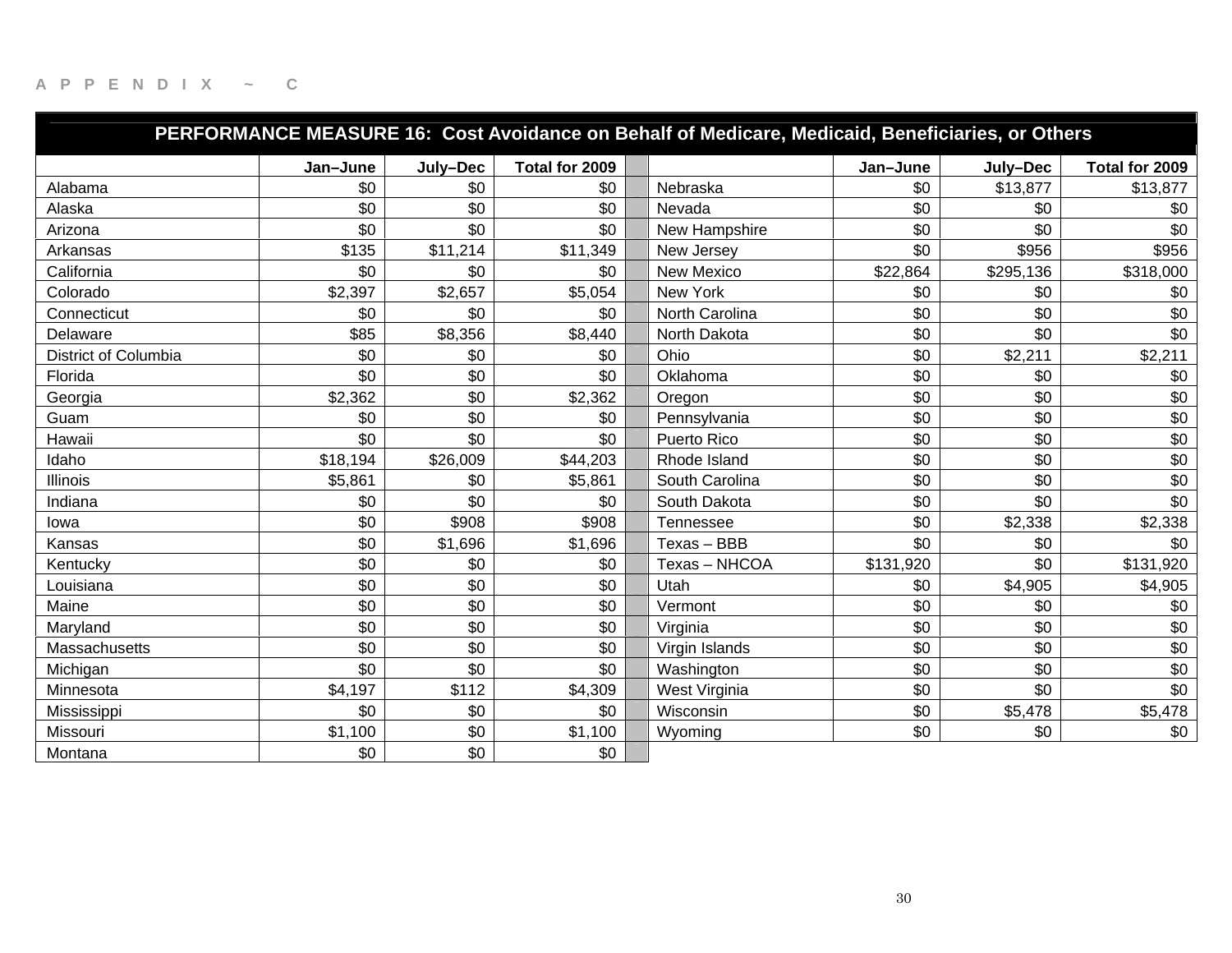| PERFORMANCE MEASURE 17A: Actual Medicare Funds Recovered Attributable to the Projects |          |          |                |  |                |          |          |                |  |  |
|---------------------------------------------------------------------------------------|----------|----------|----------------|--|----------------|----------|----------|----------------|--|--|
|                                                                                       | Jan-June | July-Dec | Total for 2009 |  |                | Jan-June | July-Dec | Total for 2009 |  |  |
| Alabama                                                                               | \$0      | \$0      | \$0            |  | Nebraska       | \$0      | \$65,184 | \$65,184       |  |  |
| Alaska                                                                                | \$0      | \$0      | \$0            |  | Nevada         | \$0      | \$0      | \$0            |  |  |
| Arizona                                                                               | \$0      | \$0      | \$0            |  | New Hampshire  | \$0      | \$0      | \$0            |  |  |
| Arkansas                                                                              | \$0      | \$2,312  | \$2,312        |  | New Jersey     | \$0      | \$0      | \$0            |  |  |
| California                                                                            | \$0      | \$0      | \$0            |  | New Mexico     | \$0      | \$0      | \$0            |  |  |
| Colorado                                                                              | \$0      | \$439    | \$439          |  | New York       | \$0      | \$630    | \$630          |  |  |
| Connecticut                                                                           | \$0      | \$0      | \$0            |  | North Carolina | \$0      | \$0      | \$0            |  |  |
| Delaware                                                                              | \$0      | \$1,949  | \$1,949        |  | North Dakota   | \$0      | \$0      | \$0            |  |  |
| District of Columbia                                                                  | \$0      | \$0      | \$0            |  | Ohio           | \$0      | \$2,924  | \$2,924        |  |  |
| Florida                                                                               | \$1,808  | \$0      | \$1,808        |  | Oklahoma       | \$0      | \$0      | \$0            |  |  |
| Georgia                                                                               | \$0      | \$0      | \$0            |  | Oregon         | \$0      | \$0      | \$0            |  |  |
| Guam                                                                                  | \$0      | \$0      | \$0            |  | Pennsylvania   | \$0      | \$0      | \$0            |  |  |
| Hawaii                                                                                | \$0      | \$0      | \$0            |  | Puerto Rico    | \$0      | \$0      | \$0            |  |  |
| Idaho                                                                                 | \$0      | \$0      | \$0            |  | Rhode Island   | \$0      | \$0      | \$0            |  |  |
| <b>Illinois</b>                                                                       | \$893    | \$0      | \$893          |  | South Carolina | \$0      | \$0      | \$0            |  |  |
| Indiana                                                                               | \$0      | \$0      | \$0            |  | South Dakota   | \$0      | \$0      | \$0            |  |  |
| lowa                                                                                  | \$0      | \$0      | \$0            |  | Tennessee      | \$0      | \$0      | \$0            |  |  |
| Kansas                                                                                | \$0      | \$0      | \$0            |  | Texas - BBB    | \$0      | \$0      | \$0            |  |  |
| Kentucky                                                                              | \$0      | \$0      | \$0            |  | Texas - NHCOA  | \$0      | \$0      | \$0            |  |  |
| Louisiana                                                                             | \$0      | \$0      | \$0            |  | Utah           | \$0      | \$0      | \$0            |  |  |
| Maine                                                                                 | \$0      | \$0      | \$0            |  | Vermont        | \$0      | \$0      | \$0            |  |  |
| Maryland                                                                              | \$0      | \$0      | \$0            |  | Virginia       | \$0      | \$0      | \$0            |  |  |
| Massachusetts                                                                         | \$0      | \$0      | \$0            |  | Virgin Islands | \$0      | \$0      | \$0            |  |  |
| Michigan                                                                              | \$0      | \$0      | \$0            |  | Washington     | \$0      | \$0      | \$0            |  |  |
| Minnesota                                                                             | \$0      | \$0      | \$0            |  | West Virginia  | \$0      | \$0      | \$0            |  |  |
| Mississippi                                                                           | \$0      | \$0      | \$0            |  | Wisconsin      | \$37     | \$0      | \$37           |  |  |
| Missouri                                                                              | \$0      | \$0      | \$0            |  | Wyoming        | \$0      | \$0      | \$0            |  |  |
| Montana                                                                               | \$0      | \$0      | \$0            |  |                |          |          |                |  |  |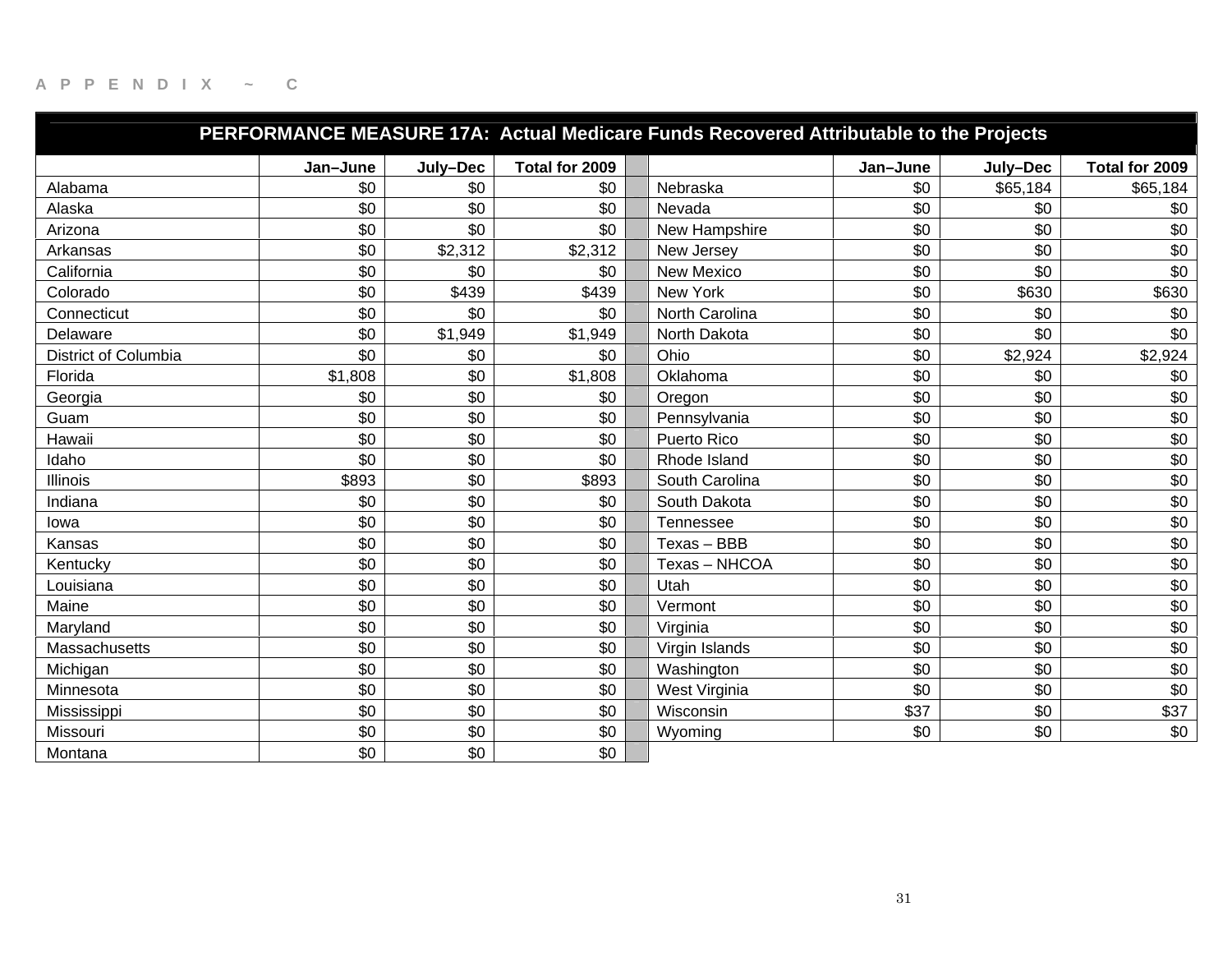|                             |          |          |                | PERFORMANCE MEASURE 17B: Actual Medicaid Funds Recovered Attributable to the Projects |          |          |                |
|-----------------------------|----------|----------|----------------|---------------------------------------------------------------------------------------|----------|----------|----------------|
|                             | Jan-June | July-Dec | Total for 2009 |                                                                                       | Jan-June | July-Dec | Total for 2009 |
| Alabama                     | \$0      | \$0      | \$0            | Nebraska                                                                              | \$0      | \$7,861  | \$7,861        |
| Alaska                      | \$0      | \$0      | \$0            | Nevada                                                                                | \$0      | \$0      | \$0            |
| Arizona                     | \$0      | \$0      | \$0            | New Hampshire                                                                         | \$0      | \$0      | \$0            |
| Arkansas                    | \$0      | \$0      | \$0            | New Jersey                                                                            | \$0      | \$0      | \$0            |
| California                  | \$0      | \$0      | \$0            | New Mexico                                                                            | \$0      | \$0      | \$0            |
| Colorado                    | \$0      | \$0      | \$0            | New York                                                                              | \$0      | \$0      | \$0            |
| Connecticut                 | \$0      | \$0      | \$0            | North Carolina                                                                        | \$0      | \$0      | \$0            |
| Delaware                    | \$0      | \$0      | \$0            | North Dakota                                                                          | \$0      | \$0      | \$0            |
| <b>District of Columbia</b> | \$0      | \$0      | \$0            | Ohio                                                                                  | \$0      | \$0      | \$0            |
| Florida                     | \$0      | \$0      | \$0            | Oklahoma                                                                              | \$0      | \$0      | \$0            |
| Georgia                     | \$0      | \$0      | \$0            | Oregon                                                                                | \$0      | \$0      | \$0            |
| Guam                        | \$0      | \$0      | \$0            | Pennsylvania                                                                          | \$0      | \$0      | \$0            |
| Hawaii                      | \$0      | \$0      | \$0            | Puerto Rico                                                                           | \$0      | \$0      | \$0            |
| Idaho                       | \$0      | \$0      | \$0            | Rhode Island                                                                          | \$0      | \$0      | \$0            |
| <b>Illinois</b>             | \$0      | \$0      | \$0            | South Carolina                                                                        | \$0      | \$0      | \$0            |
| Indiana                     | \$0      | \$0      | \$0            | South Dakota                                                                          | \$0      | \$0      | \$0            |
| lowa                        | \$2,058  | \$0      | \$2,058        | Tennessee                                                                             | \$0      | \$0      | \$0            |
| Kansas                      | \$0      | \$0      | \$0            | Texas - BBB                                                                           | \$0      | \$0      | \$0            |
| Kentuckv                    | \$0      | \$0      | \$0            | Texas - NHCOA                                                                         | \$0      | \$0      | \$0            |
| Louisiana                   | \$0      | \$0      | \$0            | Utah                                                                                  | \$0      | \$0      | \$0            |
| Maine                       | \$0      | \$0      | \$0            | Vermont                                                                               | \$0      | \$0      | \$0            |
| Maryland                    | \$0      | \$0      | \$0            | Virginia                                                                              | \$0      | \$0      | \$0            |
| Massachusetts               | \$0      | \$0      | \$0            | Virgin Islands                                                                        | \$0      | \$0      | \$0            |
| Michigan                    | \$0      | \$0      | \$0            | Washington                                                                            | \$0      | \$0      | \$0            |
| Minnesota                   | \$0      | \$0      | \$0            | West Virginia                                                                         | \$0      | \$0      | \$0            |
| Mississippi                 | \$0      | \$0      | \$0            | Wisconsin                                                                             | \$0      | \$0      | \$0            |
| Missouri                    | \$0      | \$0      | \$0            | Wyoming                                                                               | \$0      | \$0      | \$0            |
| Montana                     | \$0      | \$0      | \$0            |                                                                                       |          |          |                |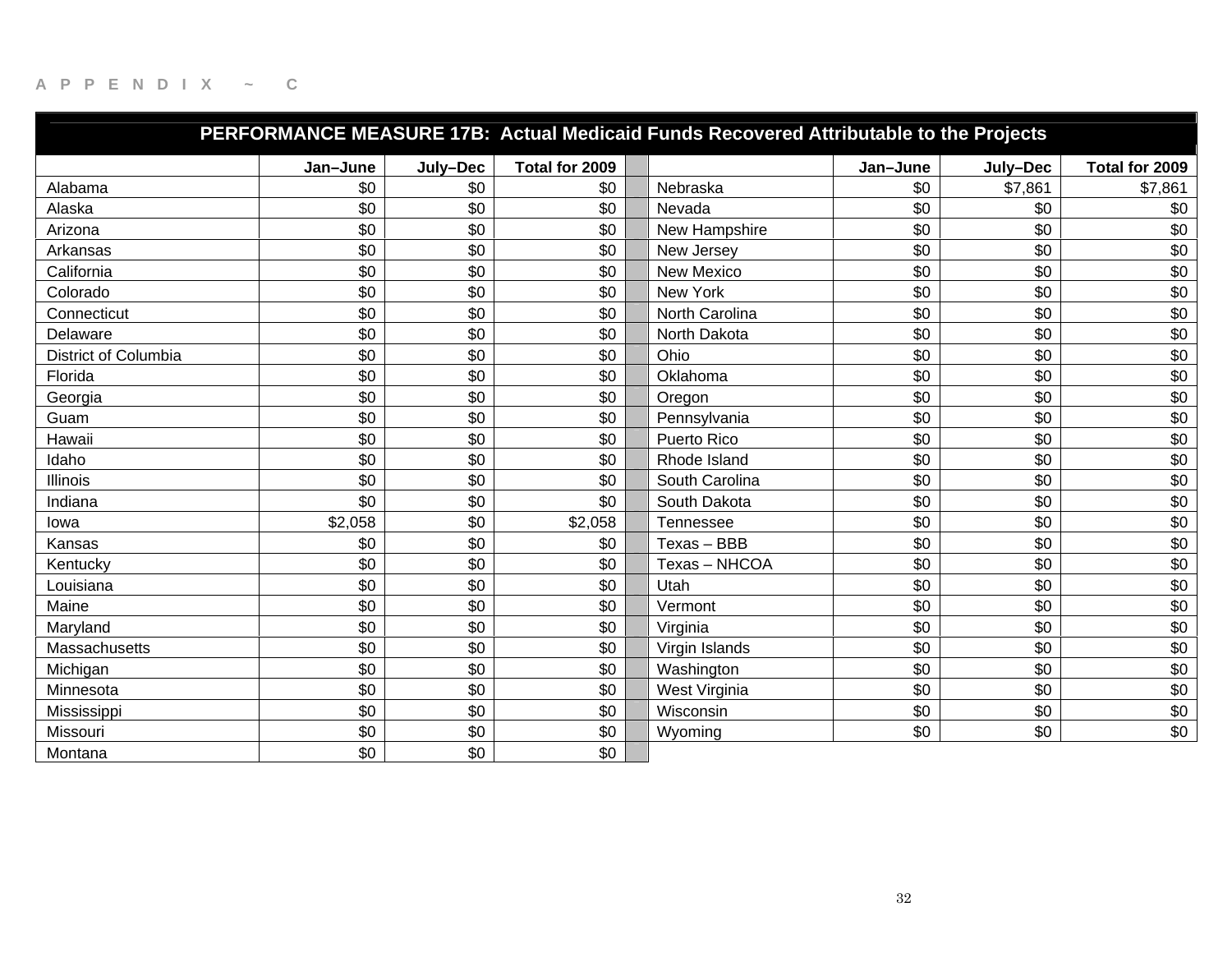| PERFORMANCE MEASURE 17C: Actual Savings to Beneficiaries Attributable to the Projects |          |          |                |  |                  |          |          |                |
|---------------------------------------------------------------------------------------|----------|----------|----------------|--|------------------|----------|----------|----------------|
|                                                                                       | Jan-June | July-Dec | Total for 2009 |  |                  | Jan-June | July-Dec | Total for 2009 |
| Alabama                                                                               | \$0      | \$0      | \$0            |  | Nebraska         | \$63     | \$2,052  | \$2,115        |
| Alaska                                                                                | \$0      | \$0      | \$0            |  | Nevada           | \$0      | \$0      | \$0            |
| Arizona                                                                               | \$0\$    | \$0      | \$0            |  | New Hampshire    | \$0      | \$0      | \$0            |
| Arkansas                                                                              | \$3,789  | \$0      | \$3,789        |  | New Jersey       | \$0      | \$0      | \$0            |
| California                                                                            | \$636    | \$180    | \$816          |  | New Mexico       | \$887    | \$1,327  | \$2,214        |
| Colorado                                                                              | \$1,044  | \$10,402 | \$11,446       |  | New York         | \$494    | \$0      | \$494          |
| Connecticut                                                                           | \$0      | \$995    | \$995          |  | North Carolina   | \$0      | \$0      | \$0            |
| Delaware                                                                              | \$0      | \$0      | \$0            |  | North Dakota     | \$0      | \$0      | \$0            |
| District of Columbia                                                                  | \$0      | \$0      | \$0            |  | Ohio             | \$0      | \$0      | \$0            |
| Florida                                                                               | \$0      | \$0      | \$0            |  | Oklahoma         | \$0      | \$0      | \$0            |
| Georgia                                                                               | \$38     | \$203    | \$241          |  | Oregon           | \$0      | \$0      | \$0            |
| Guam                                                                                  | \$64     | \$0      | \$64           |  | Pennsylvania     | \$0      | \$0      | \$0            |
| Hawaii                                                                                | \$0      | \$0      | \$0            |  | Puerto Rico      | \$0      | \$0      | \$0            |
| Idaho                                                                                 | \$3,977  | \$2,461  | \$6,439        |  | Rhode Island     | \$0      | \$0      | \$0            |
| <b>Illinois</b>                                                                       | \$0      | \$0      | \$0            |  | South Carolina   | \$0      | \$0      | \$0            |
| Indiana                                                                               | \$0      | \$0      | \$0            |  | South Dakota     | \$0      | \$0      | \$0            |
| lowa                                                                                  | \$0      | \$0      | \$0            |  | <b>Tennessee</b> | \$0      | \$2,011  | \$2,011        |
| Kansas                                                                                | \$17,425 | \$200    | \$17,625       |  | Texas - BBB      | \$0      | \$0      | \$0            |
| Kentucky                                                                              | \$0      | \$0      | \$0            |  | Texas - NHCOA    | \$0      | \$0      | \$0            |
| Louisiana                                                                             | \$0      | \$0      | \$0            |  | Utah             | \$0      | \$870    | \$870          |
| Maine                                                                                 | \$0      | \$0      | \$0            |  | Vermont          | \$0      | \$0      | \$0            |
| Maryland                                                                              | \$0      | \$0      | \$0            |  | Virginia         | \$0      | \$0      | \$0            |
| Massachusetts                                                                         | \$0      | \$0      | \$0            |  | Virgin Islands   | \$0      | \$0      | \$0            |
| Michigan                                                                              | \$0      | \$0      | \$0            |  | Washington       | \$0      | \$0      | \$0            |
| Minnesota                                                                             | \$0      | \$0      | \$0            |  | West Virginia    | \$0      | \$0      | \$0            |
| Mississippi                                                                           | \$0      | \$0      | \$0            |  | Wisconsin        | \$0      | \$0      | \$0            |
| Missouri                                                                              | \$0      | \$0      | \$0            |  | Wyoming          | \$0      | \$0      | \$0            |
| Montana                                                                               | \$112    | \$0      | \$112          |  |                  |          |          |                |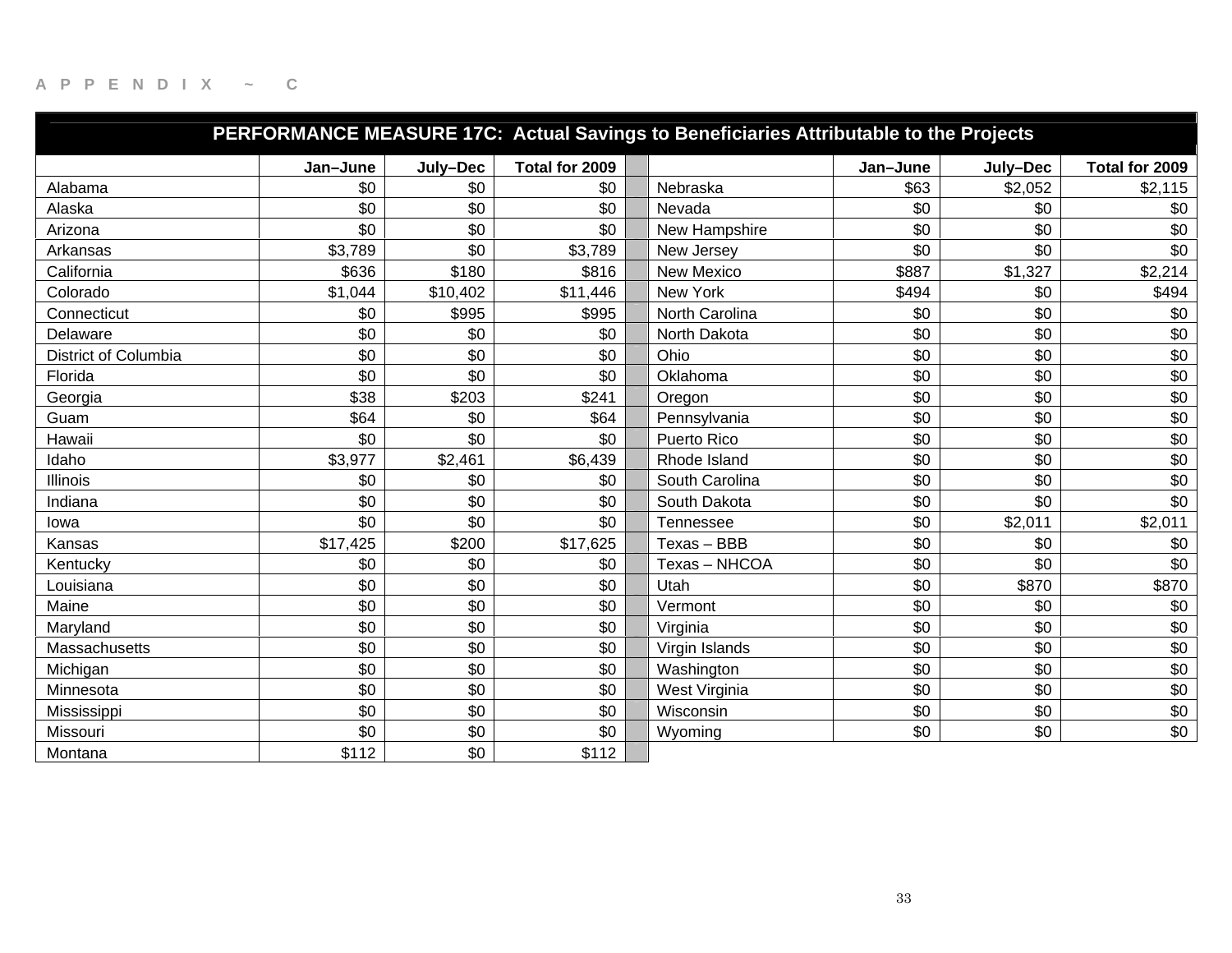| PERFORMANCE MEASURE 17D: Other Savings Attributable to the Projects |          |          |                |                   |          |          |                |  |  |
|---------------------------------------------------------------------|----------|----------|----------------|-------------------|----------|----------|----------------|--|--|
|                                                                     | Jan-June | July-Dec | Total for 2009 |                   | Jan-June | July-Dec | Total for 2009 |  |  |
| Alabama                                                             | \$0      | \$0      | \$0            | Nebraska          | \$2,387  | \$43,901 | \$46,289       |  |  |
| Alaska                                                              | \$0      | \$0      | \$0            | Nevada            | \$0      | \$0      | \$0            |  |  |
| Arizona                                                             | \$0      | \$0      | \$0            | New Hampshire     | \$0      | \$0      | \$0            |  |  |
| Arkansas                                                            | \$0      | \$775    | \$775          | New Jersey        | \$0      | \$0      | \$0            |  |  |
| California                                                          | \$0      | \$0      | \$0            | <b>New Mexico</b> | \$0      | \$0      | \$0            |  |  |
| Colorado                                                            | \$0      | \$0      | \$0            | New York          | \$0      | \$0      | \$0            |  |  |
| Connecticut                                                         | \$0      | \$0      | \$0            | North Carolina    | \$0      | \$0      | \$0            |  |  |
| Delaware                                                            | \$0      | \$0      | \$0            | North Dakota      | \$0      | \$0      | \$0            |  |  |
| <b>District of Columbia</b>                                         | \$0      | \$0      | \$0            | Ohio              | \$71     | \$0      | \$71           |  |  |
| Florida                                                             | \$0      | \$0      | \$0            | Oklahoma          | \$362    | \$0      | \$362          |  |  |
| Georgia                                                             | \$0      | \$0      | \$0            | Oregon            | \$0      | \$0      | \$0            |  |  |
| Guam                                                                | \$0      | \$0      | \$0            | Pennsylvania      | \$0      | \$0      | \$0            |  |  |
| Hawaii                                                              | \$0      | \$0      | \$0            | Puerto Rico       | \$0      | \$0      | \$0            |  |  |
| Idaho                                                               | \$30,966 | \$0      | \$30,966       | Rhode Island      | \$0      | \$0      | \$0            |  |  |
| Illinois                                                            | \$0      | \$0      | \$0            | South Carolina    | \$0      | \$0      | \$0            |  |  |
| Indiana                                                             | \$0      | \$0      | \$0            | South Dakota      | \$0      | \$0      | \$0            |  |  |
| lowa                                                                | \$0      | \$0      | \$0            | Tennessee         | \$0      | \$0      | \$0            |  |  |
| Kansas                                                              | \$0      | \$0      | \$0            | Texas - BBB       | \$0      | \$0      | \$0            |  |  |
| Kentucky                                                            | \$0      | \$0      | \$0            | Texas - NHCOA     | \$0      | \$0      | \$0            |  |  |
| Louisiana                                                           | \$0      | \$0      | \$0            | Utah              | \$0      | \$0      | \$0            |  |  |
| Maine                                                               | \$0      | \$0      | \$0            | Vermont           | \$0      | \$0      | \$0            |  |  |
| Maryland                                                            | \$0      | \$0      | \$0            | Virginia          | \$0      | \$0      | \$0            |  |  |
| Massachusetts                                                       | \$0      | \$0      | \$0            | Virgin Islands    | \$0      | \$0      | \$0            |  |  |
| Michigan                                                            | \$0      | \$0      | \$0            | Washington        | \$0      | \$0      | \$0            |  |  |
| Minnesota                                                           | \$0      | \$0      | \$0            | West Virginia     | \$0      | \$0      | \$0            |  |  |
| Mississippi                                                         | \$0      | \$0      | \$0            | Wisconsin         | \$0      | \$0      | \$0            |  |  |
| Missouri                                                            | \$0      | \$0      | \$0            | Wyoming           | \$0      | \$0      | \$0            |  |  |
| Montana                                                             | \$0      | \$272    | \$272          |                   |          |          |                |  |  |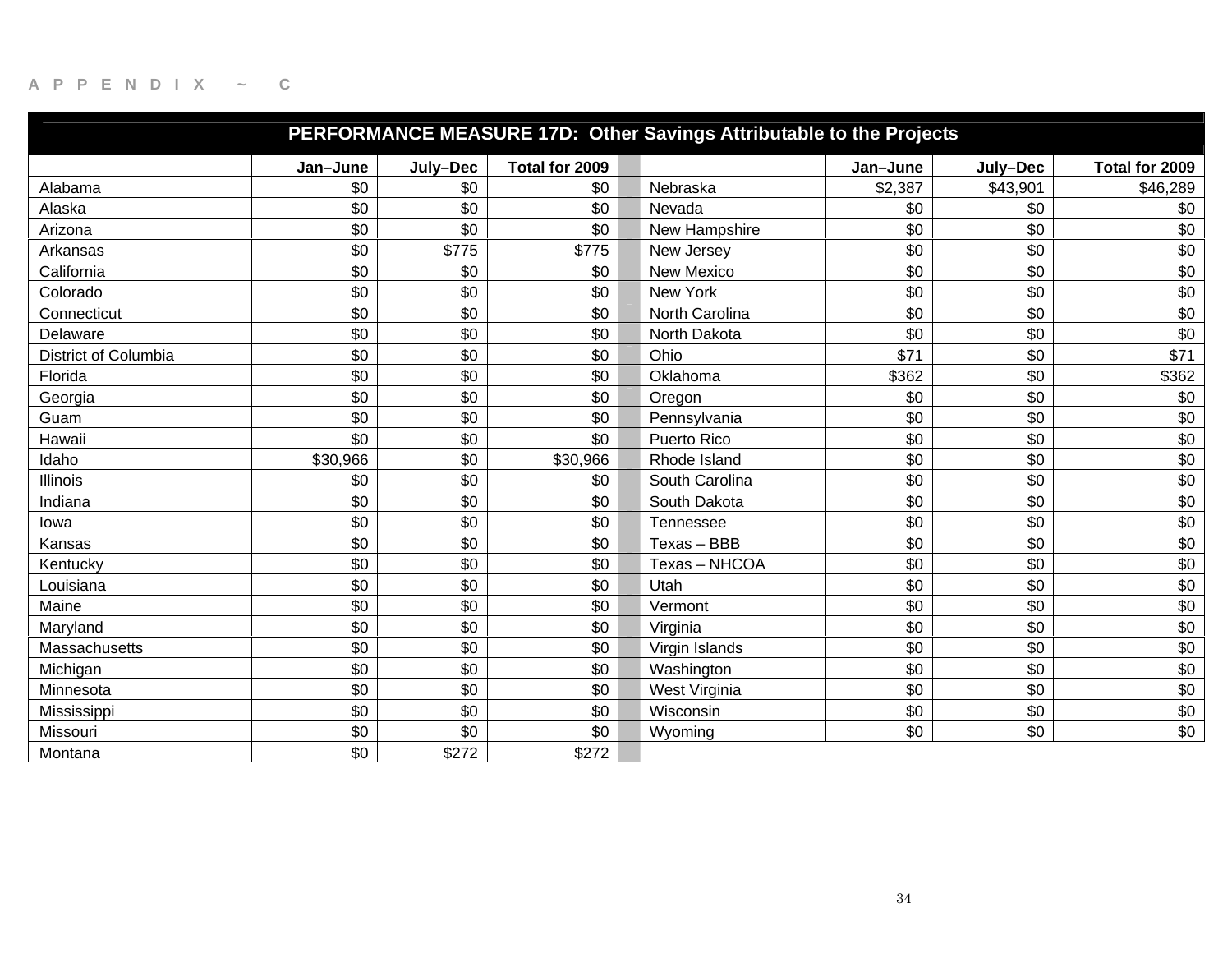

# **Individual Project Results for 2009**

The following tables provide the results for each performance measure for each of the 55 Senior Medicare Patrol Projects operating in 2009. Each table provides the performance measure results for the two 6-month reporting periods.

Totals may not add up because of rounding.

For performance measure #1,"Total number of active volunteers," many of the volunteers are the same in both of the two 6-month periods and therefore the numbers do not sum to the total for the year.

For performance measure #13A, "Number of inquiries involving complex issues referred for further action," the same case may have multiple referrals reported in both of the two 6-month periods, but only counts as one referral for the year total.

For performance measure #15, "Number of complex issues pending further action," the same issue can continue through numerous reporting periods for a project. The number of issues is not a unique count and therefore the data from the two 6-month periods do not sum to the year total.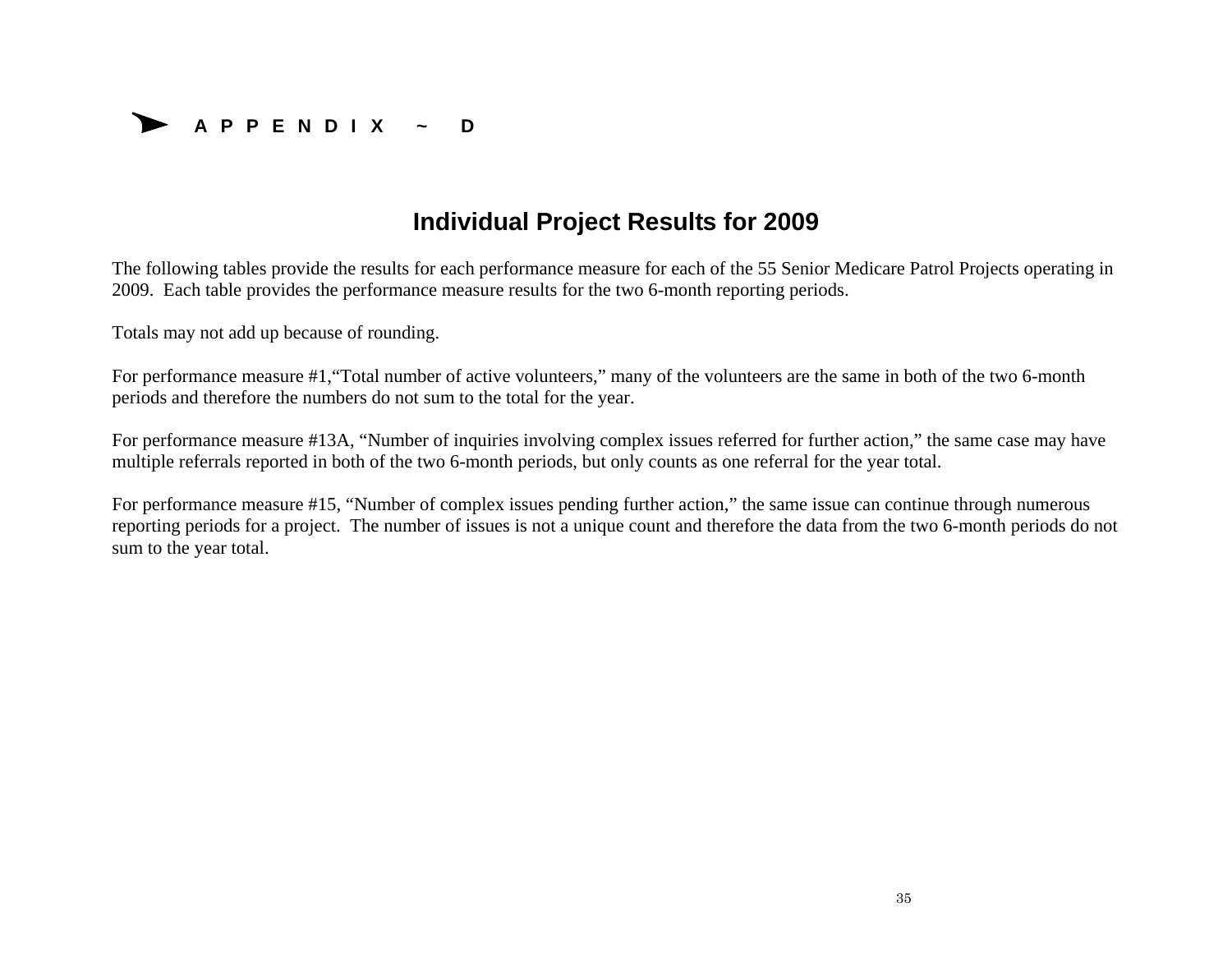|  |  |  |  | $AP$ P E N D   X ~ D |  |
|--|--|--|--|----------------------|--|
|  |  |  |  |                      |  |
|  |  |  |  |                      |  |

| Alabama - Department of Senior Services, Montgomery |                                                                                                                                               |             |          |                |  |  |  |  |
|-----------------------------------------------------|-----------------------------------------------------------------------------------------------------------------------------------------------|-------------|----------|----------------|--|--|--|--|
|                                                     | In operation since: July 2006                                                                                                                 | Jan-June    | July-Dec | Total for 2009 |  |  |  |  |
|                                                     | <b>PEFORMANCE MEASURES</b>                                                                                                                    |             |          |                |  |  |  |  |
| $\mathbf 1$                                         | Total number of active volunteers                                                                                                             | 27          | 20       | 32             |  |  |  |  |
| $\overline{2}$                                      | Total number of volunteer training hours                                                                                                      | 54          | 46       | 100            |  |  |  |  |
| 3                                                   | Total number of volunteer work hours                                                                                                          | 12,058      | 8,309    | 20,367         |  |  |  |  |
| $\overline{\mathcal{A}}$                            | Number of media outreach activities                                                                                                           | 63,927      | 26,570   | 90,497         |  |  |  |  |
| 5                                                   | Number of community outreach education events conducted                                                                                       | 211         | 88       | 299            |  |  |  |  |
| 6                                                   | Estimated number of people reached by community outreach education<br>events                                                                  | 32,978      | 30,340   | 63,318         |  |  |  |  |
| $\overline{7}$                                      | Number of group education sessions for beneficiaries                                                                                          | 164         | 161      | 325            |  |  |  |  |
| <b>8A</b>                                           | Number of beneficiaries who attended group education sessions                                                                                 | 6,126       | 5,464    | 11,590         |  |  |  |  |
| 8B                                                  | Increase in the number of beneficiaries who understand how reading their<br>Medicare Summary Notice can help identify billing fraud or errors | $\,6$       | 0        | 6              |  |  |  |  |
| 8C                                                  | Increase in the number of beneficiaries who understand why it is important<br>to seek assistance with billing questions                       | 5           | 0        | 5              |  |  |  |  |
| 8D                                                  | Increase in the number of beneficiaries who know why it is important to<br>protect their Medicare and Social Security numbers                 | 54          | 0        | 54             |  |  |  |  |
| 9                                                   | Number of one-on-one counseling sessions held with or on behalf of a<br>beneficiary                                                           | 85          | 67       | 152            |  |  |  |  |
| 10                                                  | Total number of simple inquiries received                                                                                                     | 354         | 331      | 685            |  |  |  |  |
| 11                                                  | Total number of simple inquiries resolved                                                                                                     | 353         | 328      | 681            |  |  |  |  |
| 12                                                  | Number of inquiries involving complex issues received                                                                                         | 12          | 0        | 12             |  |  |  |  |
| 13A                                                 | Number of inquiries involving complex issues referred for further action                                                                      | $\mathbf 1$ | 1        |                |  |  |  |  |
| 13B                                                 | Total dollar amount referred for further action                                                                                               | \$3,900     | \$0      | \$3,900        |  |  |  |  |
| 14                                                  | Number of complex issues resolved                                                                                                             | 0           | 0        | 0              |  |  |  |  |
| 15                                                  | Number of complex issues pending further action                                                                                               | 15          | 23       | 23             |  |  |  |  |
| $\overline{16}$                                     | Cost avoidance on behalf of Medicare, Medicaid, beneficiaries, or others                                                                      | \$0         | \$0      | \$0            |  |  |  |  |
| <b>17A</b>                                          | Actual Medicare funds recovered attributable to the projects                                                                                  | \$0         | \$0      | \$0            |  |  |  |  |
| <b>17B</b>                                          | Actual Medicaid funds recovered attributable to the projects                                                                                  | \$0         | \$0      | \$0            |  |  |  |  |
| 17C                                                 | Actual savings to beneficiaries attributable to the projects                                                                                  | \$0         | \$0      | \$0            |  |  |  |  |
| 17D                                                 | Other savings attributable to the projects (e.g., Supplemental Insurance)                                                                     | \$0         | \$0      | \$0            |  |  |  |  |
| $17A - 17D$                                         | Total savings attributable to the projects                                                                                                    | \$0         | \$0      | \$0            |  |  |  |  |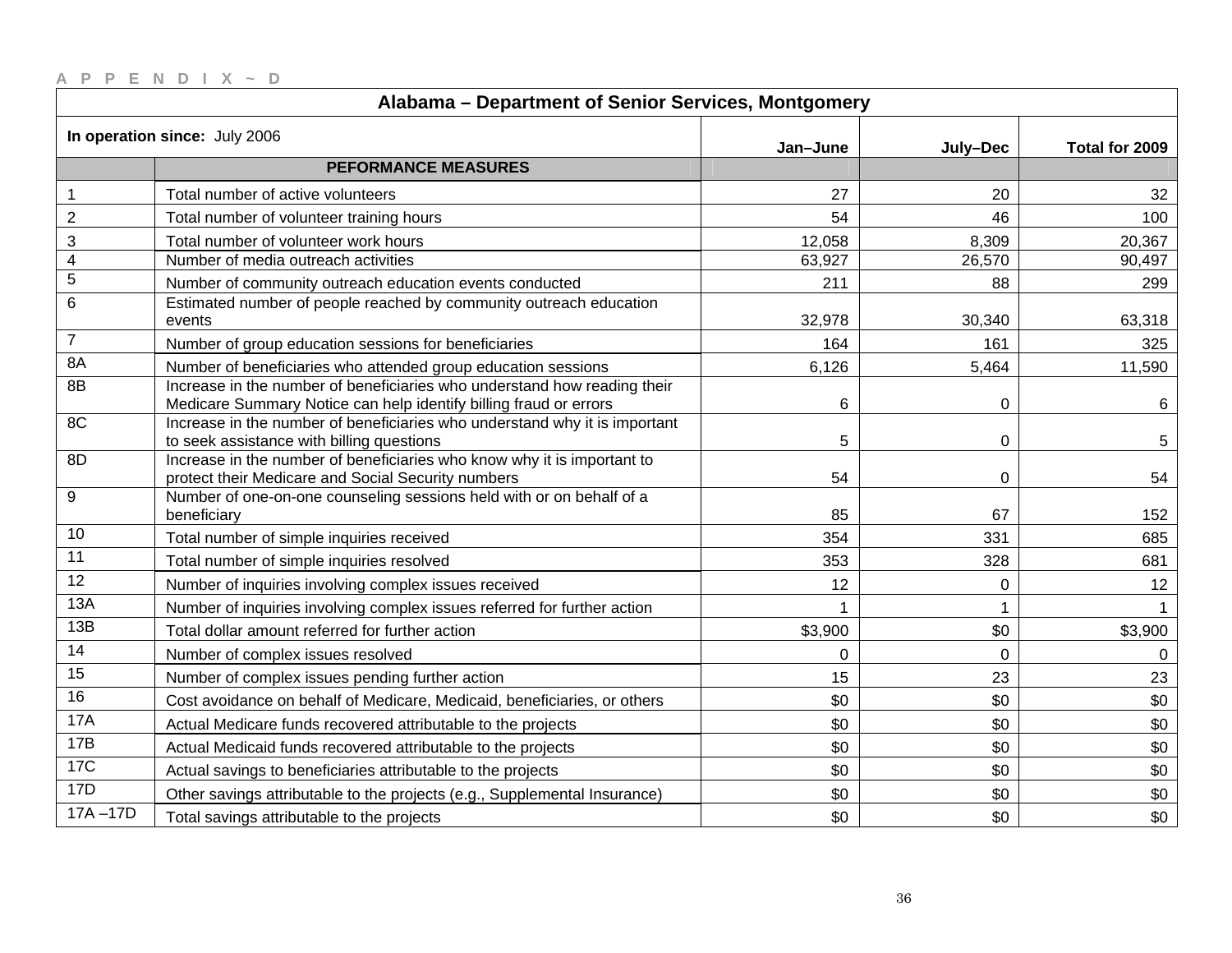| Alaska - Medicare Senior Information & Referral Office, Anchorage |                                                                                                                                               |             |             |                |
|-------------------------------------------------------------------|-----------------------------------------------------------------------------------------------------------------------------------------------|-------------|-------------|----------------|
|                                                                   | In operation since: July 1999                                                                                                                 | Jan-June    | July-Dec    | Total for 2009 |
|                                                                   | <b>PEFORMANCE MEASURES</b>                                                                                                                    |             |             |                |
| $\overline{1}$                                                    | Total number of active volunteers                                                                                                             | 26          | 100         | 111            |
| $\sqrt{2}$                                                        | Total number of volunteer training hours                                                                                                      | 31          | 2,151       | 2,182          |
| $\sqrt{3}$                                                        | Total number of volunteer work hours                                                                                                          | $\mathbf 0$ | $\Omega$    | $\Omega$       |
| $\overline{4}$                                                    | Number of media outreach activities                                                                                                           | 5           | 254         | 259            |
| $\sqrt{5}$                                                        | Number of community outreach education events conducted                                                                                       | 29          | 21          | 50             |
| 6                                                                 | Estimated number of people reached by community outreach education<br>events                                                                  | 3,567       | 2,983       | 6,550          |
| $\overline{7}$                                                    | Number of group education sessions for beneficiaries                                                                                          | 0           | 3           | 3              |
| 8A                                                                | Number of beneficiaries who attended group education sessions                                                                                 | 0           | 129         | 129            |
| 8B                                                                | Increase in the number of beneficiaries who understand how reading their<br>Medicare Summary Notice can help identify billing fraud or errors | $\mathbf 0$ | 0           | $\Omega$       |
| 8C                                                                | Increase in the number of beneficiaries who understand why it is important<br>to seek assistance with billing questions                       | $\pmb{0}$   | 0           | 0              |
| 8D                                                                | Increase in the number of beneficiaries who know why it is important to<br>protect their Medicare and Social Security numbers                 | $\pmb{0}$   | 0           | 0              |
| $\boldsymbol{9}$                                                  | Number of one-on-one counseling sessions held with or on behalf of a<br>beneficiary                                                           | 0           | 0           | 0              |
| 10                                                                | Total number of simple inquiries received                                                                                                     | 3           | 15          | 18             |
| 11                                                                | Total number of simple inquiries resolved                                                                                                     | 3           | 15          | 18             |
| 12                                                                | Number of inquiries involving complex issues received                                                                                         | 1           | $\mathbf 1$ | $\overline{2}$ |
| 13A                                                               | Number of inquiries involving complex issues referred for further action                                                                      | $\mathbf 1$ | 0           | $\mathbf{1}$   |
| 13B                                                               | Total dollar amount referred for further action                                                                                               | \$0         | \$0         | \$0            |
| 14                                                                | Number of complex issues resolved                                                                                                             | 1           |             | $\overline{2}$ |
| 15                                                                | Number of complex issues pending further action                                                                                               | 1           |             |                |
| 16                                                                | Cost avoidance on behalf of Medicare, Medicaid, beneficiaries, or others                                                                      | \$0         | \$0         | \$0            |
| 17A                                                               | Actual Medicare funds recovered attributable to the projects                                                                                  | \$0         | \$0         | \$0            |
| 17B                                                               | Actual Medicaid funds recovered attributable to the projects                                                                                  | \$0         | \$0         | \$0            |
| <b>17C</b>                                                        | Actual savings to beneficiaries attributable to the projects                                                                                  | \$0         | \$0         | \$0            |
| 17D                                                               | Other savings attributable to the projects (e.g., Supplemental Insurance)                                                                     | \$0         | \$0         | \$0            |
| $17A - 17D$                                                       | Total savings attributable to the projects                                                                                                    | \$0         | \$0         | \$0            |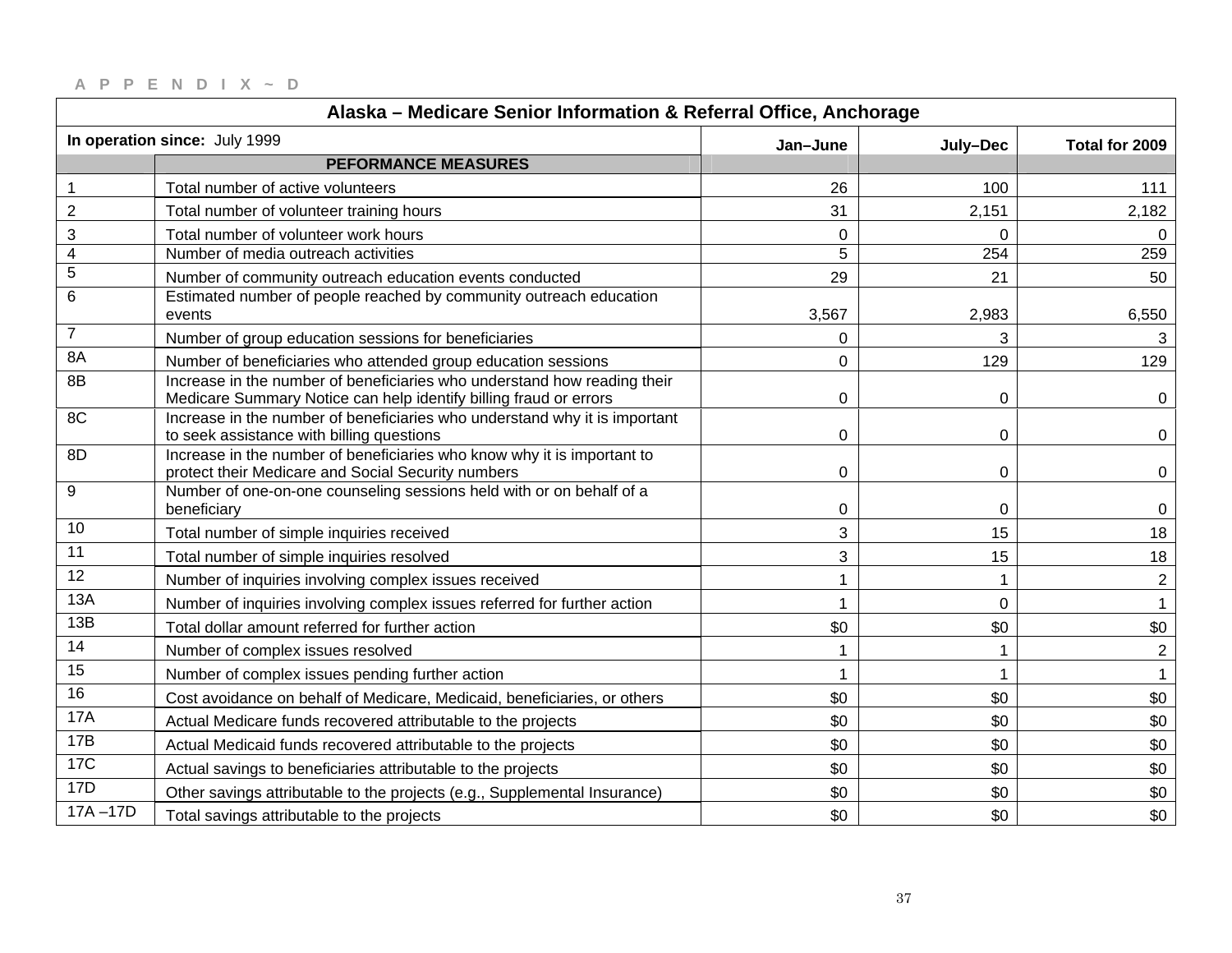| Arizona - Arizona Division of Aging and Adult Services, Phoenix |                                                                                                                                               |          |                |                |
|-----------------------------------------------------------------|-----------------------------------------------------------------------------------------------------------------------------------------------|----------|----------------|----------------|
|                                                                 | In operation since: July 1999                                                                                                                 | Jan-June | July-Dec       | Total for 2009 |
|                                                                 | <b>PEFORMANCE MEASURES</b>                                                                                                                    |          |                |                |
| $\mathbf{1}$                                                    | Total number of active volunteers                                                                                                             | 3        | 18             | 21             |
| $\overline{c}$                                                  | Total number of volunteer training hours                                                                                                      | 0        | 150            | 150            |
| 3                                                               | Total number of volunteer work hours                                                                                                          | 173      | 944            | 1,118          |
| $\overline{\mathbf{4}}$                                         | Number of media outreach activities                                                                                                           | 6        | $\Omega$       |                |
| 5                                                               | Number of community outreach education events conducted                                                                                       | 18       | 32             | 50             |
| 6                                                               | Estimated number of people reached by community outreach education<br>events                                                                  | 1,480    | 3,209          | 4,689          |
| $\overline{7}$                                                  | Number of group education sessions for beneficiaries                                                                                          | 35       | 45             | 80             |
| 8A                                                              | Number of beneficiaries who attended group education sessions                                                                                 | 1,499    | 2,551          | 4,050          |
| 8B                                                              | Increase in the number of beneficiaries who understand how reading their<br>Medicare Summary Notice can help identify billing fraud or errors | 36       | 4              | 40             |
| 8C                                                              | Increase in the number of beneficiaries who understand why it is important<br>to seek assistance with billing questions                       | 39       | $\mathbf 0$    | 39             |
| 8D                                                              | Increase in the number of beneficiaries who know why it is important to<br>protect their Medicare and Social Security numbers                 | 33       | 3              | 36             |
| 9                                                               | Number of one-on-one counseling sessions held with or on behalf of a<br>beneficiary                                                           | 10       | 3              | 13             |
| 10                                                              | Total number of simple inquiries received                                                                                                     | 57       | 19             | 76             |
| 11                                                              | Total number of simple inquiries resolved                                                                                                     | 57       | 19             | 76             |
| 12                                                              | Number of inquiries involving complex issues received                                                                                         | 6        | 8              | 14             |
| 13A                                                             | Number of inquiries involving complex issues referred for further action                                                                      | 3        | $\overline{2}$ | 5              |
| 13B                                                             | Total dollar amount referred for further action                                                                                               | \$678    | \$1,514        | \$2,192        |
| 14                                                              | Number of complex issues resolved                                                                                                             | 6        |                | $\overline{7}$ |
| 15                                                              | Number of complex issues pending further action                                                                                               | 8        | 8              | 8              |
| 16                                                              | Cost avoidance on behalf of Medicare, Medicaid, beneficiaries, or others                                                                      | \$0      | \$0            | \$0            |
| 17A                                                             | Actual Medicare funds recovered attributable to the projects                                                                                  | \$0      | \$0            | \$0            |
| 17B                                                             | Actual Medicaid funds recovered attributable to the projects                                                                                  | \$0      | \$0            | \$0            |
| 17C                                                             | Actual savings to beneficiaries attributable to the projects                                                                                  | \$0      | \$0            | \$0            |
| 17D                                                             | Other savings attributable to the projects (e.g., Supplemental Insurance)                                                                     | \$0      | \$0            | \$0            |
| $17A - 17D$                                                     | Total savings attributable to the projects                                                                                                    | \$0      | \$0            | \$0            |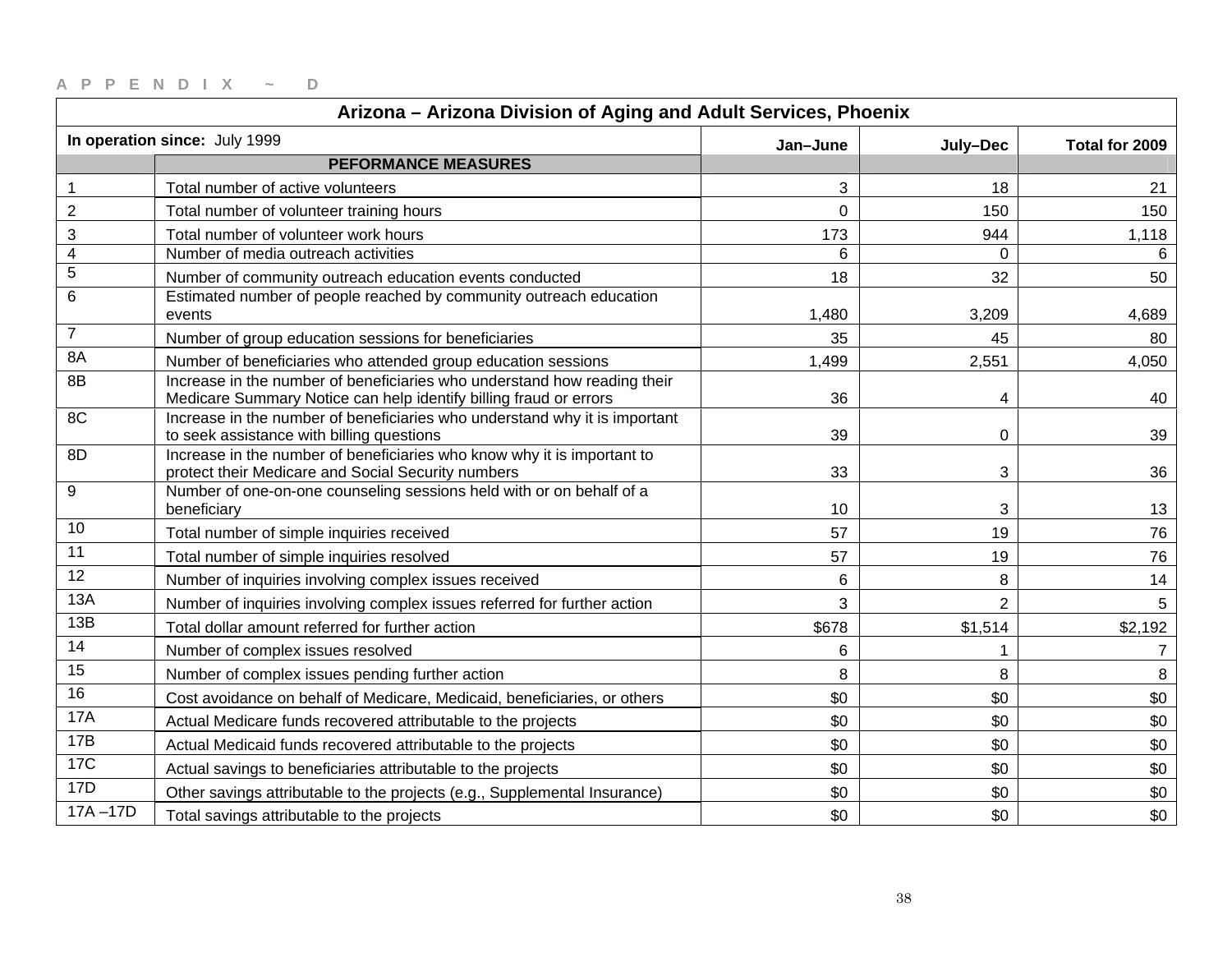|                         | Arkansas - Arkansas Department of Human Services, Division of Aging and Adult Services, Little Rock                                           |          |                |                |
|-------------------------|-----------------------------------------------------------------------------------------------------------------------------------------------|----------|----------------|----------------|
|                         | In operation since: July 2002                                                                                                                 | Jan-June | July-Dec       | Total for 2009 |
|                         | <b>PEFORMANCE MEASURES</b>                                                                                                                    |          |                |                |
| $\mathbf 1$             | Total number of active volunteers                                                                                                             | 31       | 9              | 32             |
| $\overline{2}$          | Total number of volunteer training hours                                                                                                      | 71       | $\overline{0}$ | 71             |
| 3                       | Total number of volunteer work hours                                                                                                          | 338      | 183            | 521            |
| $\overline{\mathbf{4}}$ | Number of media outreach activities                                                                                                           | 32       | 38             | 70             |
| $\mathbf 5$             | Number of community outreach education events conducted                                                                                       | 15       | 6              | 21             |
| 6                       | Estimated number of people reached by community outreach education<br>events                                                                  | 1,205    | 1,652          | 2,857          |
| $\overline{7}$          | Number of group education sessions for beneficiaries                                                                                          | 29       | 13             | 42             |
| 8A                      | Number of beneficiaries who attended group education sessions                                                                                 | 1,310    | 967            | 2,277          |
| 8B                      | Increase in the number of beneficiaries who understand how reading their<br>Medicare Summary Notice can help identify billing fraud or errors | 178      | 92             | 270            |
| 8C                      | Increase in the number of beneficiaries who understand why it is important<br>to seek assistance with billing questions                       | 262      | 143            | 405            |
| 8D                      | Increase in the number of beneficiaries who know why it is important to<br>protect their Medicare and Social Security numbers                 | 389      | 214            | 603            |
| 9                       | Number of one-on-one counseling sessions held with or on behalf of a<br>beneficiary                                                           | 171      | 167            | 338            |
| 10                      | Total number of simple inquiries received                                                                                                     | 100      | 126            | 226            |
| 11                      | Total number of simple inquiries resolved                                                                                                     | 100      | 126            | 226            |
| 12                      | Number of inquiries involving complex issues received                                                                                         | 24       | 21             | 45             |
| 13A                     | Number of inquiries involving complex issues referred for further action                                                                      | 8        | 6              | 14             |
| 13B                     | Total dollar amount referred for further action                                                                                               | \$0      | \$2,641        | \$2,641        |
| 14                      | Number of complex issues resolved                                                                                                             | 13       | 27             | 40             |
| 15                      | Number of complex issues pending further action                                                                                               | 12       | 22             | 22             |
| 16                      | Cost avoidance on behalf of Medicare, Medicaid, beneficiaries, or others                                                                      | \$135    | \$11,214       | \$11,349       |
| <b>17A</b>              | Actual Medicare funds recovered attributable to the projects                                                                                  | \$0      | \$2,312        | \$2,312        |
| 17B                     | Actual Medicaid funds recovered attributable to the projects                                                                                  | \$0      | \$0            | \$0            |
| <b>17C</b>              | Actual savings to beneficiaries attributable to the projects                                                                                  | \$3,789  | \$0            | \$3,789        |
| 17D                     | Other savings attributable to the projects (e.g., Supplemental Insurance)                                                                     | \$0      | \$775          | \$775          |
| $17A - 17D$             | Total savings attributable to the projects                                                                                                    | \$3,789  | \$3,087        | \$6,875        |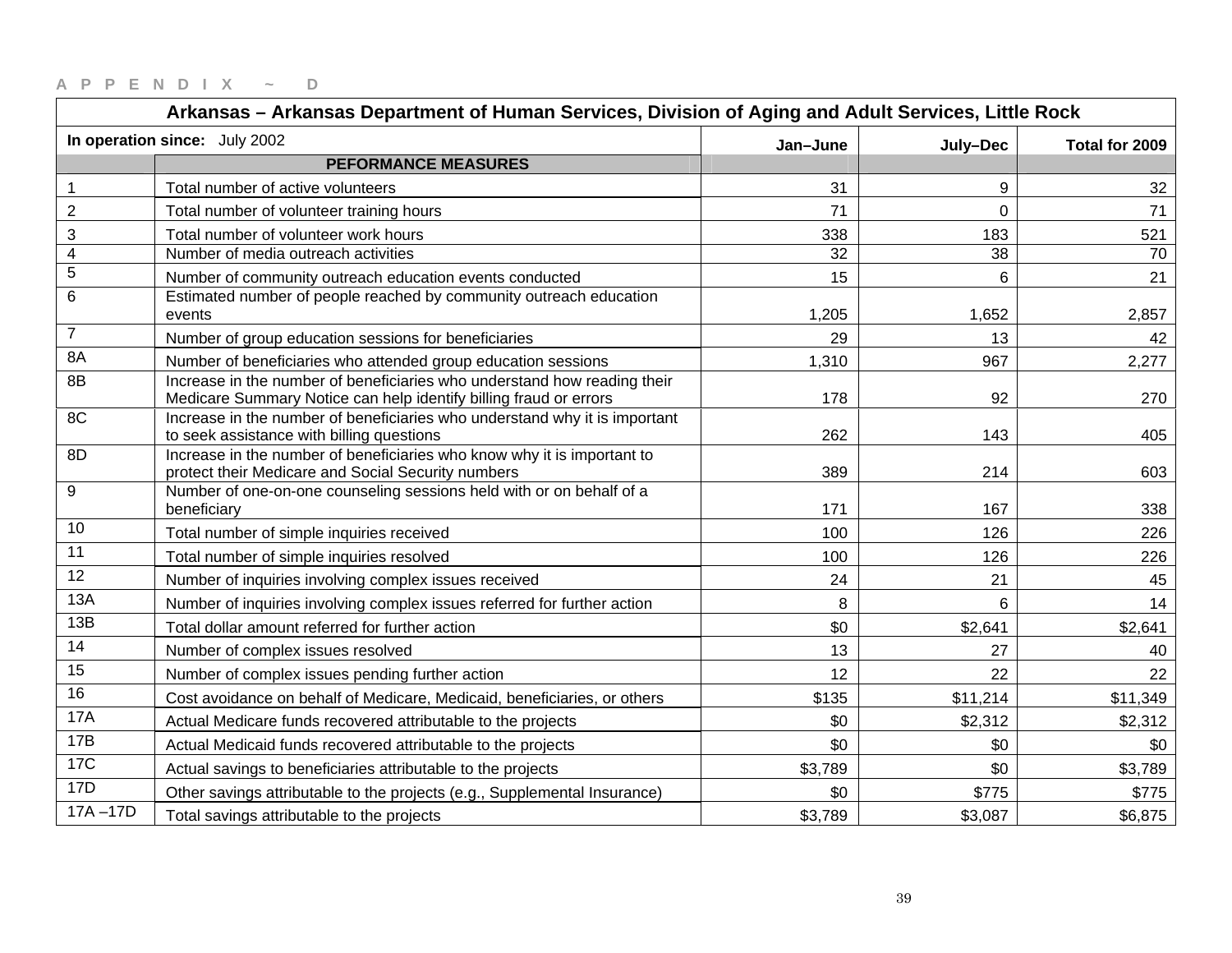| California - California Health Insurance Counseling Advocacy Programs Association, Santa Ana |                                                                                                                                               |          |                |                |
|----------------------------------------------------------------------------------------------|-----------------------------------------------------------------------------------------------------------------------------------------------|----------|----------------|----------------|
|                                                                                              | In operation since: July 1997                                                                                                                 | Jan-June | July-Dec       | Total for 2009 |
|                                                                                              | <b>PEFORMANCE MEASURES</b>                                                                                                                    |          |                |                |
| $\mathbf{1}$                                                                                 | Total number of active volunteers                                                                                                             | 152      | 108            | 222            |
| $\overline{2}$                                                                               | Total number of volunteer training hours                                                                                                      | 218      | 112            | 330            |
| 3                                                                                            | Total number of volunteer work hours                                                                                                          | 1,130    | 867            | 1,997          |
| $\overline{4}$                                                                               | Number of media outreach activities                                                                                                           | 75       | 69             | 144            |
| 5                                                                                            | Number of community outreach education events conducted                                                                                       | 71       | 26             | 97             |
| 6                                                                                            | Estimated number of people reached by community outreach education<br>events                                                                  | 26,218   | 9,435          | 35,653         |
| $\overline{7}$                                                                               | Number of group education sessions for beneficiaries                                                                                          | 399      | 281            | 680            |
| 8A                                                                                           | Number of beneficiaries who attended group education sessions                                                                                 | 11,511   | 10,420         | 21,931         |
| 8B                                                                                           | Increase in the number of beneficiaries who understand how reading their<br>Medicare Summary Notice can help identify billing fraud or errors | 8        | 4              | 12             |
| 8 <sup>C</sup>                                                                               | Increase in the number of beneficiaries who understand why it is important<br>to seek assistance with billing questions                       | 16       | 5              | 21             |
| 8D                                                                                           | Increase in the number of beneficiaries who know why it is important to<br>protect their Medicare and Social Security numbers                 | 22       | 6              | 28             |
| 9                                                                                            | Number of one-on-one counseling sessions held with or on behalf of a<br>beneficiary                                                           | 0        | 0              | $\overline{0}$ |
| 10                                                                                           | Total number of simple inquiries received                                                                                                     | 10       | 9              | 19             |
| 11                                                                                           | Total number of simple inquiries resolved                                                                                                     | 9        | $\overline{7}$ | 16             |
| 12                                                                                           | Number of inquiries involving complex issues received                                                                                         | 72       | 49             | 121            |
| 13A                                                                                          | Number of inquiries involving complex issues referred for further action                                                                      | 59       | 38             | 98             |
| 13B                                                                                          | Total dollar amount referred for further action                                                                                               | \$33,171 | \$50,274       | \$83,445       |
| 14                                                                                           | Number of complex issues resolved                                                                                                             | 17       | 18             | 35             |
| 15                                                                                           | Number of complex issues pending further action                                                                                               | 205      | 221            | 221            |
| 16                                                                                           | Cost avoidance on behalf of Medicare, Medicaid, beneficiaries, or others                                                                      | \$0      | \$0            | \$0            |
| 17A                                                                                          | Actual Medicare funds recovered attributable to the projects                                                                                  | \$0      | \$0            | \$0            |
| 17B                                                                                          | Actual Medicaid funds recovered attributable to the projects                                                                                  | \$0      | \$0            | \$0            |
| <b>17C</b>                                                                                   | Actual savings to beneficiaries attributable to the projects                                                                                  | \$636    | \$180          | \$816          |
| 17D                                                                                          | Other savings attributable to the projects (e.g., Supplemental Insurance)                                                                     | \$0      | \$0            | \$0            |
| $17A - 17D$                                                                                  | Total savings attributable to the projects                                                                                                    | \$636    | \$180          | \$816          |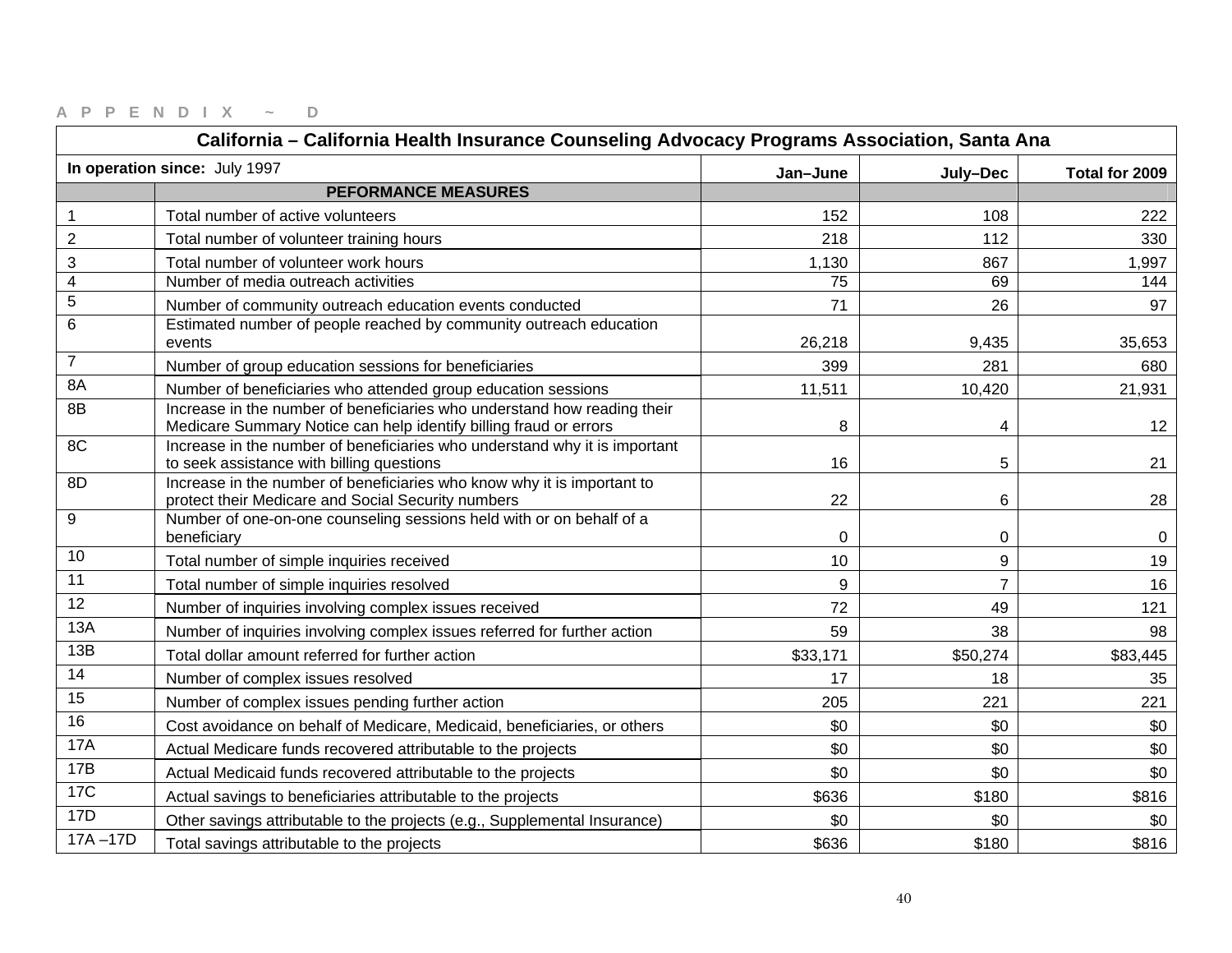| Colorado - Colorado Division of Insurance, Denver |                                                                                                                                               |           |           |                |
|---------------------------------------------------|-----------------------------------------------------------------------------------------------------------------------------------------------|-----------|-----------|----------------|
|                                                   | In operation since: July 1997                                                                                                                 | Jan-June  | July-Dec  | Total for 2009 |
|                                                   | <b>PEFORMANCE MEASURES</b>                                                                                                                    |           |           |                |
| $\mathbf{1}$                                      | Total number of active volunteers                                                                                                             | 17        | 58        | 65             |
| $\overline{c}$                                    | Total number of volunteer training hours                                                                                                      | 363       | 544       | 907            |
| 3                                                 | Total number of volunteer work hours                                                                                                          | 15        | 24        | 39             |
| $\overline{\mathbf{4}}$                           | Number of media outreach activities                                                                                                           | 16        | 12        | 28             |
| 5                                                 | Number of community outreach education events conducted                                                                                       | 14        | 9         | 23             |
| 6                                                 | Estimated number of people reached by community outreach education<br>events                                                                  | 776       | 842       | 1,618          |
| $\overline{7}$                                    | Number of group education sessions for beneficiaries                                                                                          | 44        | 41        | 85             |
| 8A                                                | Number of beneficiaries who attended group education sessions                                                                                 | 992       | 1,060     | 2,052          |
| 8B                                                | Increase in the number of beneficiaries who understand how reading their<br>Medicare Summary Notice can help identify billing fraud or errors | 178       | 11        | 189            |
| 8C                                                | Increase in the number of beneficiaries who understand why it is important<br>to seek assistance with billing questions                       | 272       | 8         | 280            |
| 8D                                                | Increase in the number of beneficiaries who know why it is important to<br>protect their Medicare and Social Security numbers                 | 488       | 15        | 503            |
| 9                                                 | Number of one-on-one counseling sessions held with or on behalf of a<br>beneficiary                                                           | 0         | 12        | 12             |
| 10                                                | Total number of simple inquiries received                                                                                                     | 114       | 80        | 194            |
| 11                                                | Total number of simple inquiries resolved                                                                                                     | 114       | 77        | 191            |
| $\overline{12}$                                   | Number of inquiries involving complex issues received                                                                                         | 39        | 33        | 72             |
| 13A                                               | Number of inquiries involving complex issues referred for further action                                                                      | 38        | 19        | 57             |
| 13B                                               | Total dollar amount referred for further action                                                                                               | \$391,294 | \$111,900 | \$503,194      |
| 14                                                | Number of complex issues resolved                                                                                                             | 26        | 18        | 44             |
| $\overline{15}$                                   | Number of complex issues pending further action                                                                                               | 43        | 64        | 64             |
| 16                                                | Cost avoidance on behalf of Medicare, Medicaid, beneficiaries, or others                                                                      | \$2,397   | \$2,657   | \$5,054        |
| <b>17A</b>                                        | Actual Medicare funds recovered attributable to the projects                                                                                  | \$0       | \$439     | \$439          |
| 17B                                               | Actual Medicaid funds recovered attributable to the projects                                                                                  | \$0       | \$0       | \$0            |
| 17C                                               | Actual savings to beneficiaries attributable to the projects                                                                                  | \$1,044   | \$10,402  | \$11,446       |
| 17D                                               | Other savings attributable to the projects (e.g., Supplemental Insurance)                                                                     | \$0       | \$0       | \$0            |
| $17A - 17D$                                       | Total savings attributable to the projects                                                                                                    | \$1,044   | \$10,841  | \$11,885       |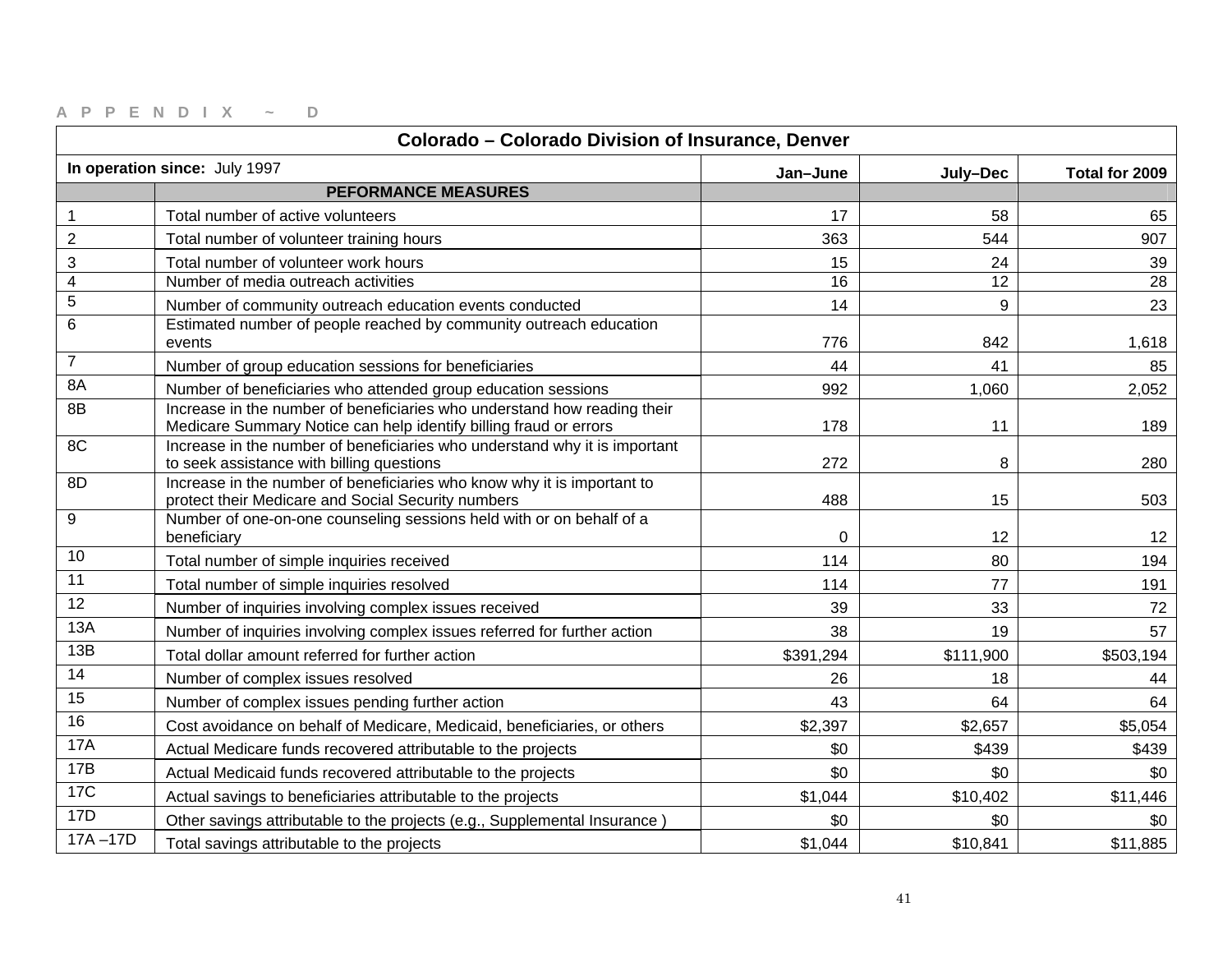|                         | Connecticut - Connecticut Department of Social Services, Aging Services Division, Hartford                                                    |             |                |                |
|-------------------------|-----------------------------------------------------------------------------------------------------------------------------------------------|-------------|----------------|----------------|
|                         | In operation since: July 1999                                                                                                                 | Jan-June    | July-Dec       | Total for 2009 |
|                         | <b>PEFORMANCE MEASURES</b>                                                                                                                    |             |                |                |
| 1                       | Total number of active volunteers                                                                                                             | 39          | 143            | 144            |
| $\overline{2}$          | Total number of volunteer training hours                                                                                                      | $\mathbf 0$ | 3,221          | 3,221          |
| 3                       | Total number of volunteer work hours                                                                                                          | 220         | 42             | 262            |
| $\overline{\mathbf{4}}$ | Number of media outreach activities                                                                                                           | 18          | $\overline{2}$ | 20             |
| $\overline{5}$          | Number of community outreach education events conducted                                                                                       | 37          | 70             | 107            |
| $6\phantom{1}6$         | Estimated number of people reached by community outreach education<br>events                                                                  | 3,024       | 9,960          | 12,984         |
| $\overline{7}$          | Number of group education sessions for beneficiaries                                                                                          | 37          | 21             | 58             |
| 8A                      | Number of beneficiaries who attended group education sessions                                                                                 | 1,154       | 552            | 1,706          |
| 8B                      | Increase in the number of beneficiaries who understand how reading their<br>Medicare Summary Notice can help identify billing fraud or errors | 287         | 209            | 496            |
| 8C                      | Increase in the number of beneficiaries who understand why it is important<br>to seek assistance with billing questions                       | 286         | 208            | 494            |
| 8D                      | Increase in the number of beneficiaries who know why it is important to<br>protect their Medicare and Social Security numbers                 | 493         | 210            | 703            |
| 9                       | Number of one-on-one counseling sessions held with or on behalf of a<br>beneficiary                                                           | 3           | $\Omega$       | 3              |
| 10                      | Total number of simple inquiries received                                                                                                     | 274         | 475            | 749            |
| 11                      | Total number of simple inquiries resolved                                                                                                     | 274         | 469            | 743            |
| 12                      | Number of inquiries involving complex issues received                                                                                         | 18          | 4              | 22             |
| 13A                     | Number of inquiries involving complex issues referred for further action                                                                      | 1           | 1              | $\overline{2}$ |
| 13B                     | Total dollar amount referred for further action                                                                                               | \$0         | \$995          | \$995          |
| 14                      | Number of complex issues resolved                                                                                                             | 17          | $\overline{2}$ | 19             |
| 15                      | Number of complex issues pending further action                                                                                               | 8           | 15             | 15             |
| 16                      | Cost avoidance on behalf of Medicare, Medicaid, beneficiaries, or others                                                                      | \$0         | \$0            | \$0            |
| <b>17A</b>              | Actual Medicare funds recovered attributable to the projects                                                                                  | \$0         | \$0            | \$0            |
| 17B                     | Actual Medicaid funds recovered attributable to the projects                                                                                  | \$0         | \$0            | \$0            |
| <b>17C</b>              | Actual savings to beneficiaries attributable to the projects                                                                                  | \$0         | \$995          | \$995          |
| 17D                     | Other savings attributable to the projects                                                                                                    | \$0         | \$0            | \$0            |
| $17A - 17D$             | Total savings attributable to the projects                                                                                                    | \$0         | \$995          | \$995          |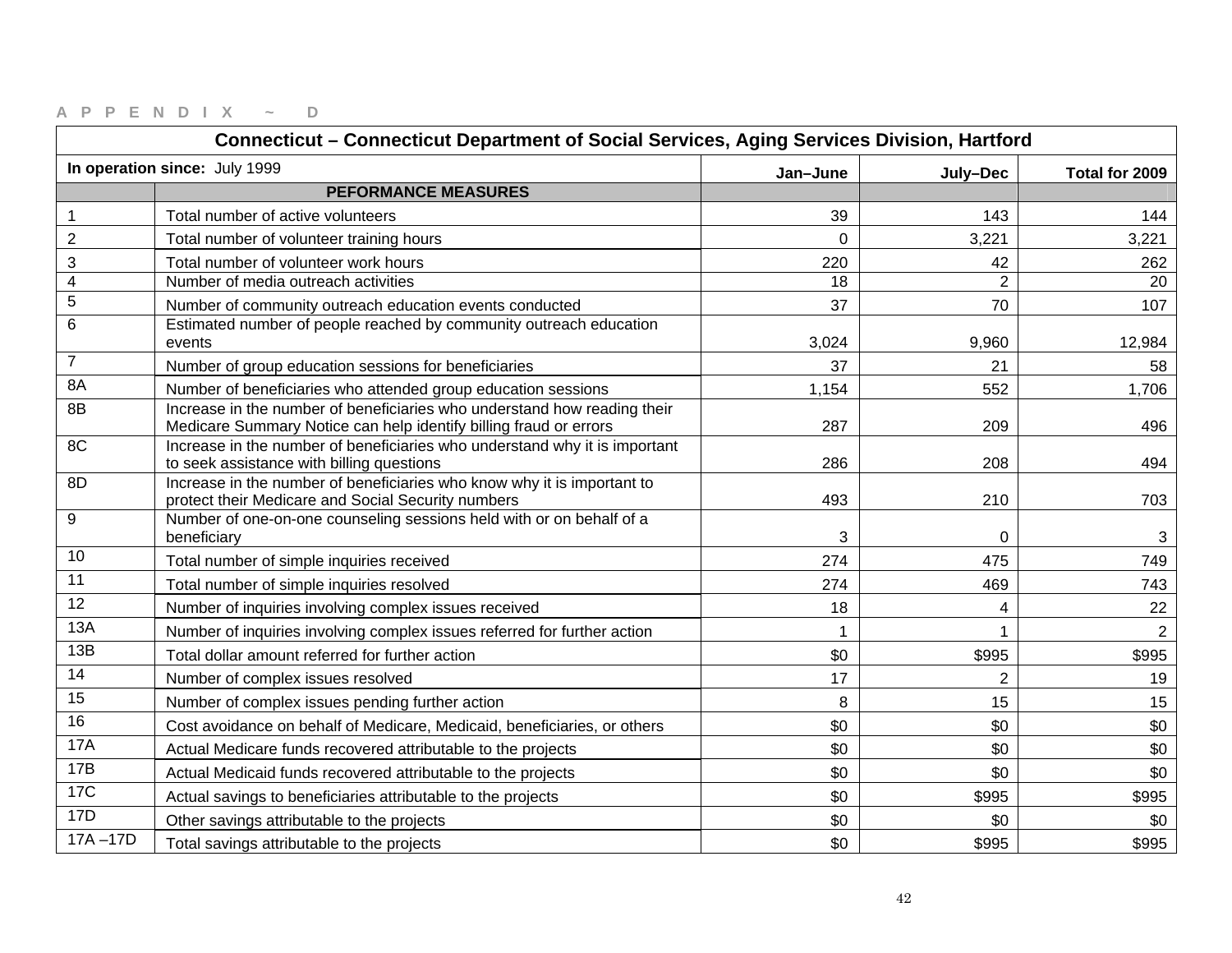| Delaware - Delaware Partners, Division of Aging and Adults With Physical Disabilities, New Castle |                                                                                                                                               |                |                |                |
|---------------------------------------------------------------------------------------------------|-----------------------------------------------------------------------------------------------------------------------------------------------|----------------|----------------|----------------|
|                                                                                                   | In operation since: July 1999                                                                                                                 | Jan-June       | July-Dec       | Total for 2009 |
|                                                                                                   | <b>PEFORMANCE MEASURES</b>                                                                                                                    |                |                |                |
| 1                                                                                                 | Total number of active volunteers                                                                                                             | 12             | 18             | 22             |
| $\overline{2}$                                                                                    | Total number of volunteer training hours                                                                                                      | 232            | 179            | 411            |
| 3                                                                                                 | Total number of volunteer work hours                                                                                                          | 567            | 370            | 937            |
| 4                                                                                                 | Number of media outreach activities                                                                                                           | 785            | 473            | 1,258          |
| 5                                                                                                 | Number of community outreach education events conducted                                                                                       | 30             | 66             | 96             |
| 6                                                                                                 | Estimated number of people reached by community outreach education<br>events                                                                  | 2,787          | 5,070          | 7,857          |
| $\overline{7}$                                                                                    | Number of group education sessions for beneficiaries                                                                                          | 4              |                | 11             |
| 8A                                                                                                | Number of beneficiaries who attended group education sessions                                                                                 | 77             | 122            | 199            |
| 8B                                                                                                | Increase in the number of beneficiaries who understand how reading their<br>Medicare Summary Notice can help identify billing fraud or errors | 11             | 37             | 48             |
| 8C                                                                                                | Increase in the number of beneficiaries who understand why it is important<br>to seek assistance with billing questions                       | 59             | 47             | 106            |
| 8D                                                                                                | Increase in the number of beneficiaries who know why it is important to<br>protect their Medicare and Social Security numbers                 | 23             | 65             | 88             |
| 9                                                                                                 | Number of one-on-one counseling sessions held with or on behalf of a<br>beneficiary                                                           | 178            | 170            | 348            |
| 10                                                                                                | Total number of simple inquiries received                                                                                                     | 18             | 73             | 91             |
| 11                                                                                                | Total number of simple inquiries resolved                                                                                                     | 18             | 71             | 89             |
| 12                                                                                                | Number of inquiries involving complex issues received                                                                                         | 5              | 5              | 10             |
| 13A                                                                                               | Number of inquiries involving complex issues referred for further action                                                                      | 4              | $\overline{2}$ | 6              |
| 13B                                                                                               | Total dollar amount referred for further action                                                                                               | \$12,191       | \$3,717        | \$15,908       |
| 14                                                                                                | Number of complex issues resolved                                                                                                             | 5              | 5              | 10             |
| 15                                                                                                | Number of complex issues pending further action                                                                                               | $\overline{2}$ | 4              |                |
| 16                                                                                                | Cost avoidance on behalf of Medicare, Medicaid, beneficiaries, or others                                                                      | \$85           | \$8,356        | \$8,440        |
| 17A                                                                                               | Actual Medicare funds recovered attributable to the projects                                                                                  | \$0            | \$1,949        | \$1,949        |
| 17B                                                                                               | Actual Medicaid funds recovered attributable to the projects                                                                                  | \$0            | \$0            | \$0            |
| <b>17C</b>                                                                                        | Actual savings to beneficiaries attributable to the projects                                                                                  | \$0            | \$0            | \$0            |
| <b>17D</b>                                                                                        | Other savings attributable to the projects (e.g., Supplemental Insurance)                                                                     | \$0            | \$0            | \$0            |
| $17A - 17D$                                                                                       | Total savings attributable to the projects                                                                                                    | \$0            | \$1,949        | \$1,949        |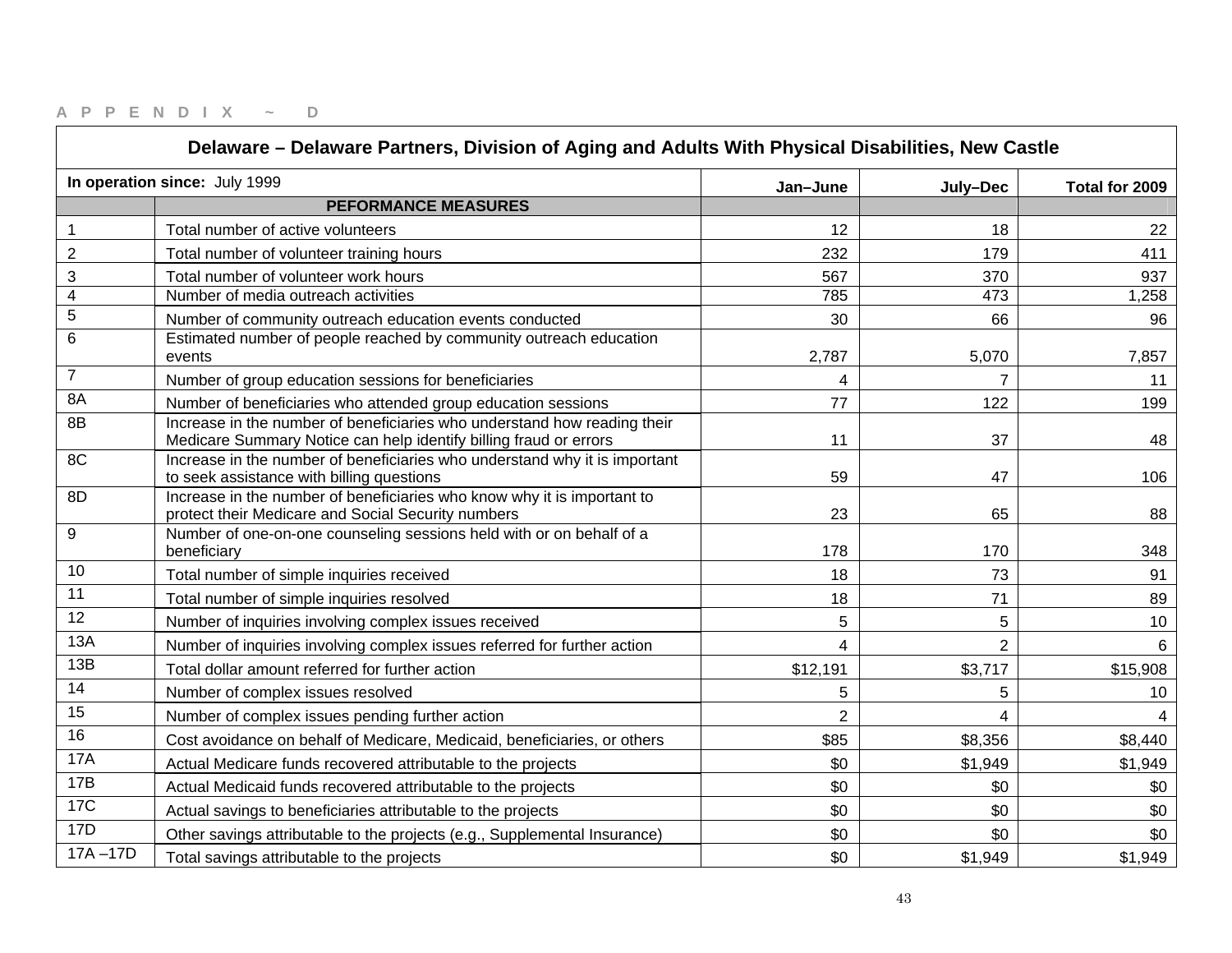| District of Columbia - The AARP Legal Counsel for the Elderly, Washington, DC |                                                                                                                                               |              |                |                |
|-------------------------------------------------------------------------------|-----------------------------------------------------------------------------------------------------------------------------------------------|--------------|----------------|----------------|
|                                                                               | In operation since: July 1999                                                                                                                 | Jan-June     | July-Dec       | Total for 2009 |
|                                                                               | <b>PEFORMANCE MEASURES</b>                                                                                                                    |              |                |                |
| $\mathbf{1}$                                                                  | Total number of active volunteers                                                                                                             | 48           | 40             | 54             |
| $\overline{2}$                                                                | Total number of volunteer training hours                                                                                                      | 193          | 445            | 638            |
| 3                                                                             | Total number of volunteer work hours                                                                                                          | 369          | 363            | 732            |
| $\overline{\mathbf{4}}$                                                       | Number of media outreach activities                                                                                                           | 224          | 141            | 365            |
| $\overline{5}$                                                                | Number of community outreach education events conducted                                                                                       | 28           | 39             | 67             |
| 6                                                                             | Estimated number of people reached by community outreach education<br>events                                                                  | 3,494        | 5,624          | 9,118          |
| $\overline{7}$                                                                | Number of group education sessions for beneficiaries                                                                                          | 30           | 29             | 59             |
| 8A                                                                            | Number of beneficiaries who attended group education sessions                                                                                 | 608          | 636            | 1,244          |
| 8B                                                                            | Increase in the number of beneficiaries who understand how reading their<br>Medicare Summary Notice can help identify billing fraud or errors | 138          | 105            | 243            |
| 8C                                                                            | Increase in the number of beneficiaries who understand why it is important<br>to seek assistance with billing questions                       | 251          | 205            | 456            |
| 8D                                                                            | Increase in the number of beneficiaries who know why it is important to<br>protect their Medicare and Social Security numbers                 | 399          | 341            | 740            |
| 9                                                                             | Number of one-on-one counseling sessions held with or on behalf of a<br>beneficiary                                                           | 4            | 8              | 12             |
| 10                                                                            | Total number of simple inquiries received                                                                                                     | 30           | 24             | 54             |
| 11                                                                            | Total number of simple inquiries resolved                                                                                                     | 30           | 23             | 53             |
| 12                                                                            | Number of inquiries involving complex issues received                                                                                         | 4            | 3              | $\overline{7}$ |
| 13A                                                                           | Number of inquiries involving complex issues referred for further action                                                                      | 1            | $\overline{2}$ | 3 <sup>1</sup> |
| 13B                                                                           | Total dollar amount referred for further action                                                                                               | \$333        | \$2,280        | \$2,613        |
| 14                                                                            | Number of complex issues resolved                                                                                                             | 1            | 6              | $\overline{7}$ |
| 15                                                                            | Number of complex issues pending further action                                                                                               | $\mathbf{1}$ | 3              | 3              |
| 16                                                                            | Cost avoidance on behalf of Medicare, Medicaid, beneficiaries, or others                                                                      | \$0          | \$0            | \$0            |
| <b>17A</b>                                                                    | Actual Medicare funds recovered attributable to the projects                                                                                  | \$0          | \$0            | \$0            |
| 17B                                                                           | Actual Medicaid funds recovered attributable to the projects                                                                                  | \$0          | \$0            | \$0            |
| <b>17C</b>                                                                    | Actual savings to beneficiaries attributable to the projects                                                                                  | \$0          | \$0            | \$0            |
| 17D                                                                           | Other savings attributable to the projects (e.g., Supplemental Insurance)                                                                     | \$0          | \$0            | \$0            |
| $17A - 17D$                                                                   | Total savings attributable to the projects                                                                                                    | \$0          | \$0            | \$0            |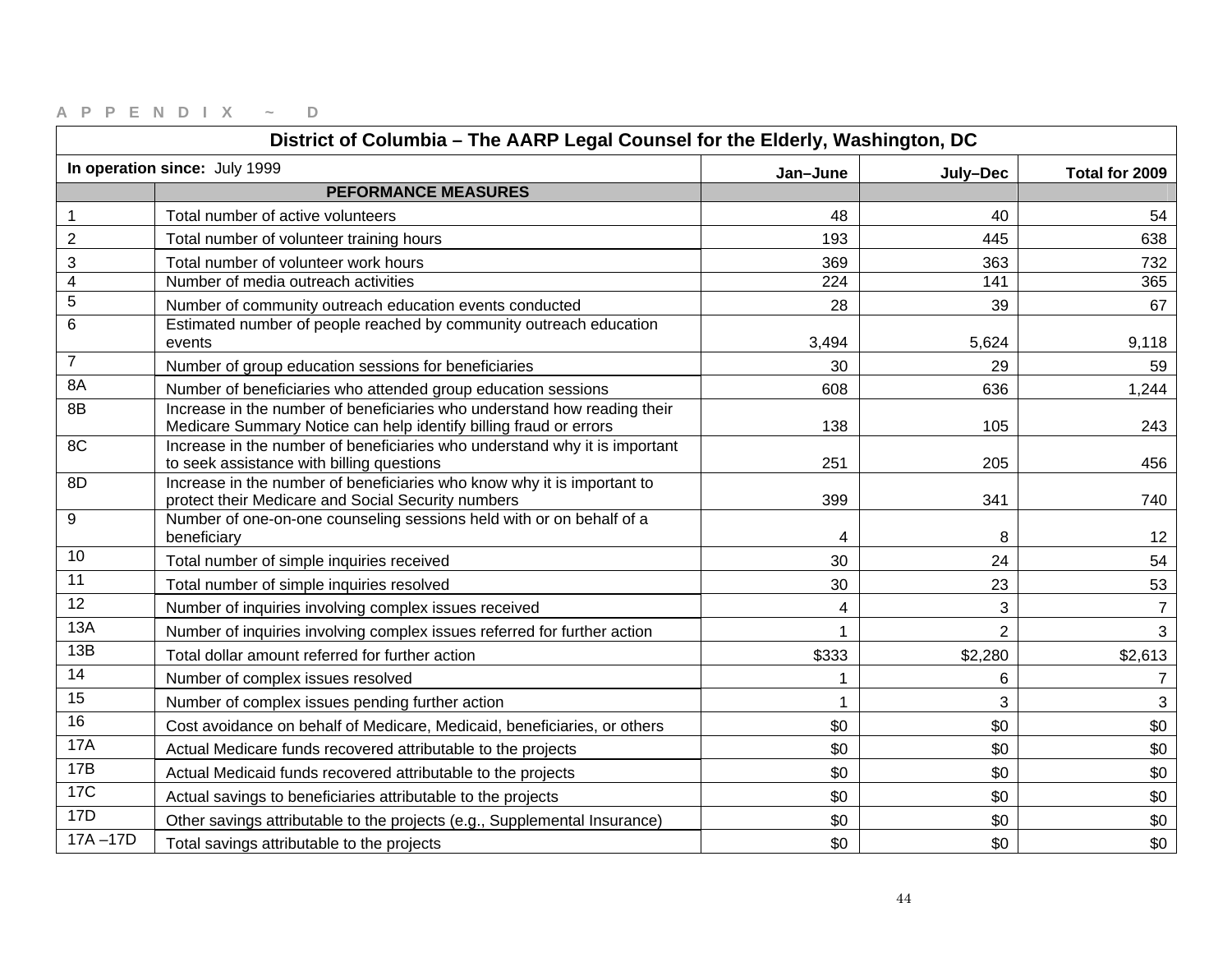| Florida - Area Agency on Aging of Pasco Pinellas, Inc., St. Petersburg |                                                                                                                                               |             |          |                |
|------------------------------------------------------------------------|-----------------------------------------------------------------------------------------------------------------------------------------------|-------------|----------|----------------|
|                                                                        | In operation since: July 1999                                                                                                                 | Jan-June    | July-Dec | Total for 2009 |
|                                                                        | <b>PEFORMANCE MEASURES</b>                                                                                                                    |             |          |                |
| 1                                                                      | Total number of active volunteers                                                                                                             | 66          | 78       | 101            |
| $\overline{2}$                                                         | Total number of volunteer training hours                                                                                                      | 62          | 40       | 102            |
| 3                                                                      | Total number of volunteer work hours                                                                                                          | 719         | 694      | 1,413          |
| $\overline{\mathbf{4}}$                                                | Number of media outreach activities                                                                                                           | 386         | 253      | 639            |
| 5                                                                      | Number of community outreach education events conducted                                                                                       | 111         | 103      | 214            |
| 6                                                                      | Estimated number of people reached by community outreach education<br>events                                                                  | 7,102       | 7,503    | 14,605         |
| $\overline{7}$                                                         | Number of group education sessions for beneficiaries                                                                                          | 111         | 172      | 283            |
| 8A                                                                     | Number of beneficiaries who attended group education sessions                                                                                 | 3,520       | 5,052    | 8,572          |
| 8B                                                                     | Increase in the number of beneficiaries who understand how reading their<br>Medicare Summary Notice can help identify billing fraud or errors | 93          | 104      | 197            |
| 8C                                                                     | Increase in the number of beneficiaries who understand why it is important<br>to seek assistance with billing questions                       | 138         | 144      | 282            |
| 8D                                                                     | Increase in the number of beneficiaries who know why it is important to<br>protect their Medicare and Social Security numbers                 | 174         | 205      | 379            |
| 9                                                                      | Number of one-on-one counseling sessions held with or on behalf of a<br>beneficiary                                                           | $\mathbf 0$ | 15       | 15             |
| 10                                                                     | Total number of simple inquiries received                                                                                                     | 72          | 100      | 172            |
| 11                                                                     | Total number of simple inquiries resolved                                                                                                     | 70          | 97       | 167            |
| $\overline{12}$                                                        | Number of inquiries involving complex issues received                                                                                         | 39          | 52       | 91             |
| 13A                                                                    | Number of inquiries involving complex issues referred for further action                                                                      | 19          | 27       | 46             |
| 13B                                                                    | Total dollar amount referred for further action                                                                                               | \$32,066    | \$66,001 | \$98,067       |
| 14                                                                     | Number of complex issues resolved                                                                                                             | 21          | 42       | 63             |
| 15                                                                     | Number of complex issues pending further action                                                                                               | 165         | 179      | 179            |
| 16                                                                     | Cost avoidance on behalf of Medicare, Medicaid, beneficiaries, or others                                                                      | \$0         | \$0      | \$0            |
| <b>17A</b>                                                             | Actual Medicare funds recovered attributable to the projects                                                                                  | \$1,808     | \$0      | \$1,808        |
| 17B                                                                    | Actual Medicaid funds recovered attributable to the projects                                                                                  | \$0         | \$0      | \$0            |
| <b>17C</b>                                                             | Actual savings to beneficiaries attributable to the projects                                                                                  | \$0         | \$0      | \$0            |
| 17D                                                                    | Other savings attributable to the projects (e.g., Supplemental Insurance)                                                                     | \$0         | \$0      | \$0            |
| $17A - 17D$                                                            | Total savings attributable to the projects                                                                                                    | \$1,808     | \$0      | \$1,808        |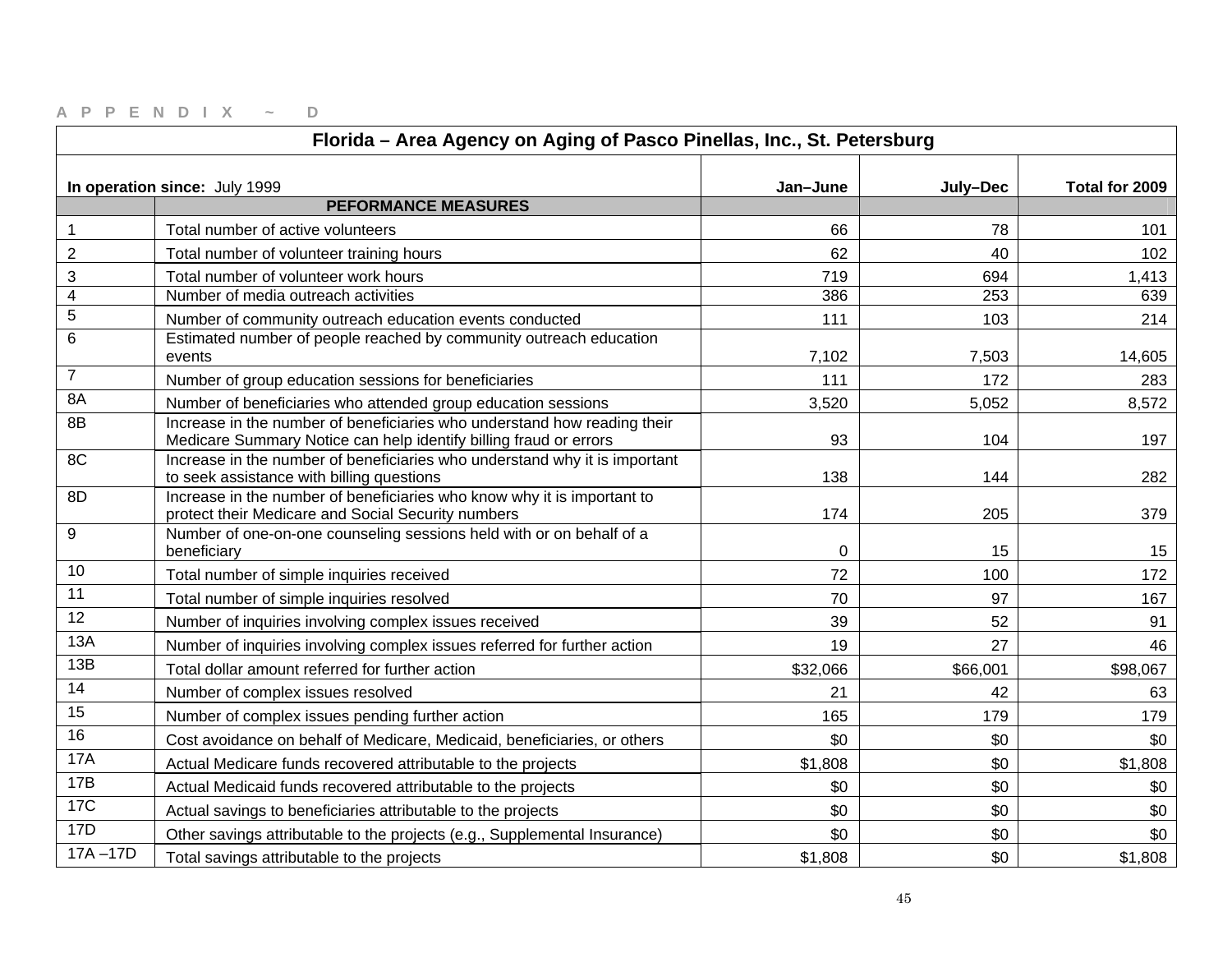| A<br>$\mathsf{P}$<br>P  | D<br>F<br>$\mathbb N$<br>D<br>$\times$                                                                                                        |           |          |                |
|-------------------------|-----------------------------------------------------------------------------------------------------------------------------------------------|-----------|----------|----------------|
|                         | Georgia - GeorgiaCares Department of Human Resources, Division of Aging Services, Atlanta                                                     |           |          |                |
|                         | In operation since: July 1999                                                                                                                 | Jan-June  | July-Dec | Total for 2009 |
|                         | <b>PEFORMANCE MEASURES</b>                                                                                                                    |           |          |                |
| $\mathbf{1}$            | Total number of active volunteers                                                                                                             | 65        | 50       | 87             |
| $\mathbf 2$             | Total number of volunteer training hours                                                                                                      | 353       | 81       | 434            |
| 3                       | Total number of volunteer work hours                                                                                                          | 623       | 1,139    | 1,762          |
| $\overline{\mathbf{4}}$ | Number of media outreach events                                                                                                               | 4,559     | 72       | 4,631          |
| 5                       | Number of community outreach education events conducted                                                                                       | 70        | 55       | 125            |
| 6                       | Estimated number of people reached by community outreach education<br>events                                                                  | 10,329    | 7,578    | 17,907         |
| $\overline{7}$          | Number of group education sessions for beneficiaries                                                                                          | 168       | 152      | 320            |
| 8A                      | Number of beneficiaries who attended group education sessions                                                                                 | 4,769     | 3,549    | 8,318          |
| 8B                      | Increase in the number of beneficiaries who understand how reading their<br>Medicare Summary Notice can help identify billing fraud or errors | 687       | 811      | 1,498          |
| 8C                      | Increase in the number of beneficiaries who understand why it is important<br>to seek assistance with billing questions                       | 887       | 1,007    | 1,894          |
| 8D                      | Increase in the number of beneficiaries who know why it is important to<br>protect their Medicare and Social Security numbers                 | 1,466     | 1,429    | 2,895          |
| $\mathsf g$             | Number of one-on-one counseling sessions held with or on behalf of a<br>beneficiary                                                           | 51        | 73       | 124            |
| 10                      | Total number of simple inquiries received                                                                                                     | 700       | 807      | 1,507          |
| 11                      | Total number of simple inquiries resolved                                                                                                     | 628       | 694      | 1,322          |
| $\overline{12}$         | Number of inquiries involving complex issues received                                                                                         | 45        | 23       | 68             |
| 13A                     | Number of inquiries involving complex issues referred for further action                                                                      | 46        | 18       | 63             |
| 13B                     | Total dollar amount referred for further action                                                                                               | \$197,985 | \$1,239  | \$199,224      |
| 14                      | Number of complex issues resolved                                                                                                             | 17        | 14       | 31             |
| $\overline{15}$         | Number of complex issues pending further action                                                                                               | 74        | 79       | 79             |
| 16                      | Cost avoidance on behalf of Medicare, Medicaid, beneficiaries, or others                                                                      | \$2,362   | \$0      | \$2,362        |
| <b>17A</b>              | Actual Medicare funds recovered attributable to the projects                                                                                  | \$0       | \$0      | \$0            |
| <b>17B</b>              | Actual Medicaid funds recovered attributable to the projects                                                                                  | \$0       | \$0      | \$0            |
| 17C                     | Actual savings to beneficiaries attributable to the projects                                                                                  | \$38      | \$203    | \$241          |
| 17D                     | Other savings attributable to the projects (e.g., Supplemental Insurance)                                                                     | \$0       | \$0      | \$0            |
| $17A - 17D$             | Total savings attributable to the projects                                                                                                    | \$38      | \$203    | \$241          |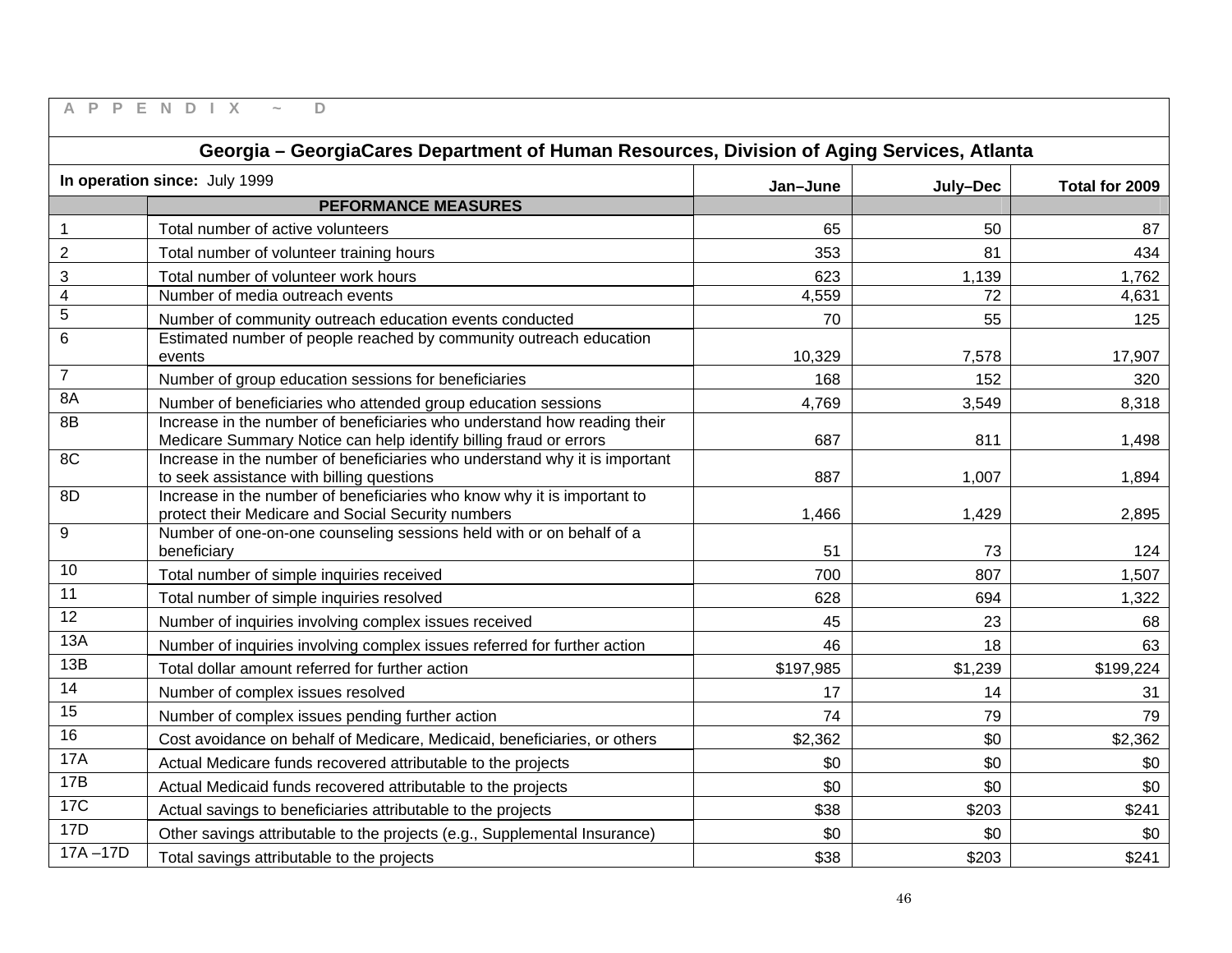| Guam - Division of Senior Citizens, Department of Public Health & Social Services, Mangilao |                                                                                                                                               |                |                |                |
|---------------------------------------------------------------------------------------------|-----------------------------------------------------------------------------------------------------------------------------------------------|----------------|----------------|----------------|
|                                                                                             | In operation since: July 2005                                                                                                                 | Jan-June       | July-Dec       | Total for 2009 |
|                                                                                             | <b>PEFORMANCE MEASURES</b>                                                                                                                    |                |                |                |
| 1                                                                                           | Total number of active volunteers                                                                                                             | 9              | 11             | 16             |
| $\overline{2}$                                                                              | Total number of volunteer training hours                                                                                                      | 17             | 187            | 204            |
| 3                                                                                           | Total number of volunteer work hours                                                                                                          | 259            | 767            | 1,025          |
| $\overline{\mathbf{4}}$                                                                     | Number of media outreach activities                                                                                                           | 16,002         | 35             | 16,037         |
| $\overline{5}$                                                                              | Number of community outreach education events conducted                                                                                       | 15             | 23             | 38             |
| 6                                                                                           | Estimated number of people reached by community outreach education<br>events                                                                  | 2,655          | 710            | 3,365          |
| $\overline{7}$                                                                              | Number of group education sessions for beneficiaries                                                                                          | 14             | 67             | 81             |
| 8A                                                                                          | Number of beneficiaries who attended group education sessions                                                                                 | 170            | 1,032          | 1,202          |
| 8B                                                                                          | Increase in the number of beneficiaries who understand how reading their<br>Medicare Summary Notice can help identify billing fraud or errors | 70             | 259            | 329            |
| 8C                                                                                          | Increase in the number of beneficiaries who understand why it is important<br>to seek assistance with billing questions                       | 52             | 270            | 322            |
| 8D                                                                                          | Increase in the number of beneficiaries who know why it is important to<br>protect their Medicare and Social Security numbers                 | 98             | 413            | 511            |
| 9                                                                                           | Number of one-on-one counseling sessions held with or on behalf of a<br>beneficiary                                                           | 5              | 111            | 116            |
| 10                                                                                          | Total number of simple inquiries received                                                                                                     | 244            | 437            | 681            |
| 11                                                                                          | Total number of simple inquiries resolved                                                                                                     | 244            | 437            | 681            |
| 12                                                                                          | Number of inquiries involving complex issues received                                                                                         | $\mathbf 1$    | 0              |                |
| 13A                                                                                         | Number of inquiries involving complex issues referred for further action                                                                      | $\overline{0}$ | $\overline{0}$ | $\mathbf 0$    |
| 13B                                                                                         | Total dollar amount referred for further action                                                                                               | \$0            | \$0            | \$0            |
| 14                                                                                          | Number of complex issues resolved                                                                                                             | $\overline{2}$ | $\mathbf 0$    | $\overline{2}$ |
| 15                                                                                          | Number of complex issues pending further action                                                                                               | 5              | 6              | $6\phantom{1}$ |
| 16                                                                                          | Cost avoidance on behalf of Medicare, Medicaid, beneficiaries, or others                                                                      | \$0            | \$0            | \$0            |
| 17A                                                                                         | Actual Medicare funds recovered attributable to the projects                                                                                  | \$0            | \$0            | \$0            |
| 17B                                                                                         | Actual Medicaid funds recovered attributable to the projects                                                                                  | \$0            | \$0            | \$0            |
| <b>17C</b>                                                                                  | Actual savings to beneficiaries attributable to the projects                                                                                  | \$64           | \$0            | \$64           |
| 17D                                                                                         | Other savings attributable to the projects (e.g., Supplemental Insurance)                                                                     | \$0            | \$0            | \$0            |
| $17A - 17D$                                                                                 | Total savings attributable to the projects                                                                                                    | \$64           | \$0            | \$64           |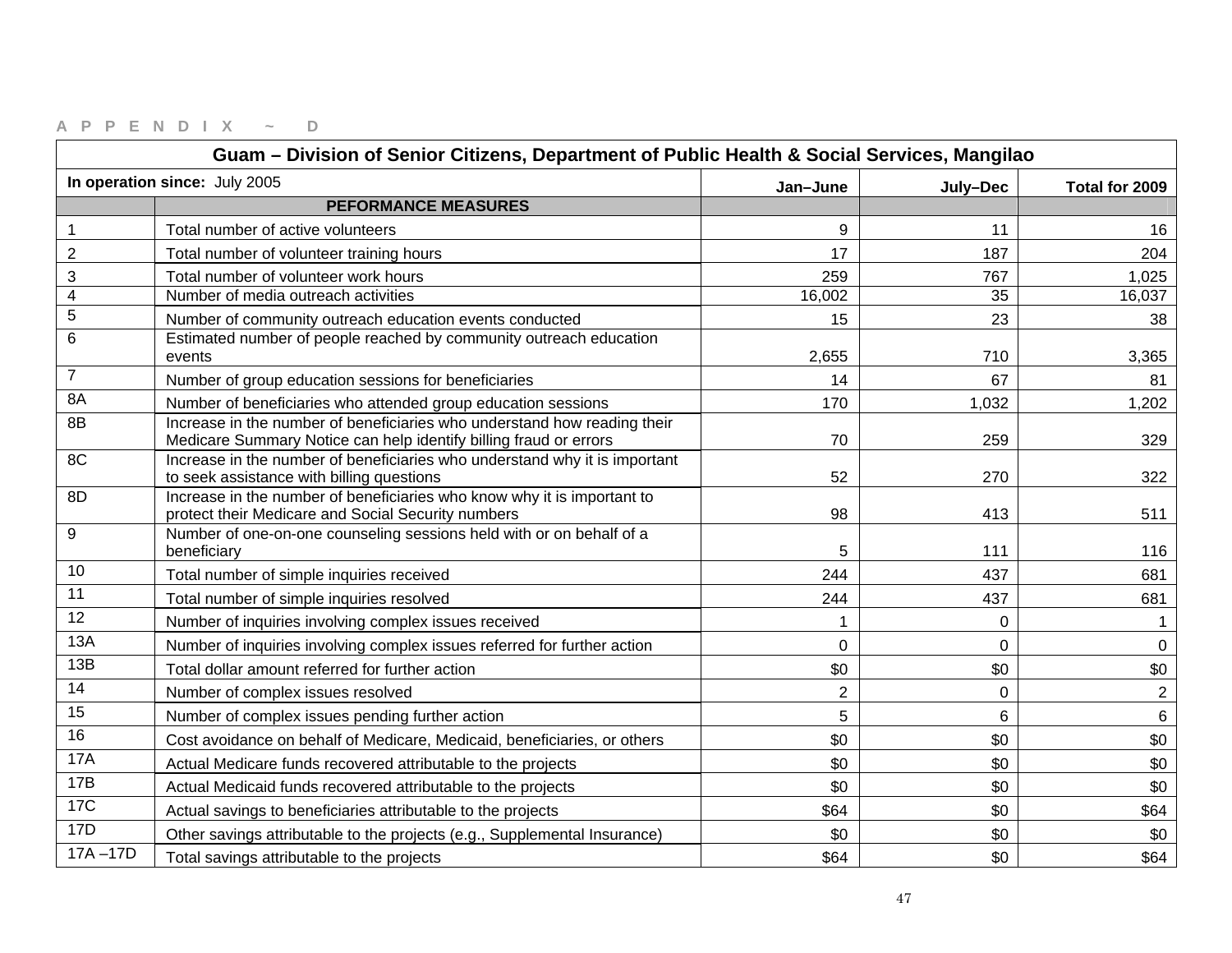| Hawaii - State of Hawaii Executive Office on Aging, Honolulu |                                                                                                                                               |          |                |                |
|--------------------------------------------------------------|-----------------------------------------------------------------------------------------------------------------------------------------------|----------|----------------|----------------|
|                                                              | In operation since: July 1997                                                                                                                 | Jan-June | July-Dec       | Total for 2009 |
|                                                              | <b>PEFORMANCE MEASURES</b>                                                                                                                    |          |                |                |
| $\mathbf{1}$                                                 | Total number of active volunteers                                                                                                             | 38       | 34             | 53             |
| $\boldsymbol{2}$                                             | Total number of volunteer training hours                                                                                                      | 243      | 127            | 370            |
| $\ensuremath{\mathsf{3}}$                                    | Total number of volunteer work hours                                                                                                          | 66       | 103            | 169            |
| $\overline{4}$                                               | Number of media outreach activities                                                                                                           | 59       | $\overline{2}$ | 61             |
| $\sqrt{5}$                                                   | Number of community outreach education events conducted                                                                                       | 17       | 10             | 27             |
| $6\phantom{1}6$                                              | Estimated number of people reached by community outreach education<br>events                                                                  | 3,440    | 2,701          | 6,141          |
| $\overline{7}$                                               | Number of group education sessions for beneficiaries                                                                                          | 31       | 8              | 39             |
| 8A                                                           | Number of beneficiaries who attended group education sessions                                                                                 | 607      | 472            | 1,079          |
| 8B                                                           | Increase in the number of beneficiaries who understand how reading their<br>Medicare Summary Notice can help identify billing fraud or errors | 80       | 47             | 127            |
| 8C                                                           | Increase in the number of beneficiaries who understand why it is important<br>to seek assistance with billing questions                       | 111      | 61             | 172            |
| 8D                                                           | Increase in the number of beneficiaries who know why it is important to<br>protect their Medicare and Social Security numbers                 | 82       | 83             | 165            |
| 9                                                            | Number of one-on-one counseling sessions held with or on behalf of a<br>beneficiary                                                           | 5        | $\overline{2}$ | $\overline{7}$ |
| 10                                                           | Total number of simple inquiries received                                                                                                     | 42       | 42             | 84             |
| 11                                                           | Total number of simple inquiries resolved                                                                                                     | 42       | 42             | 84             |
| 12                                                           | Number of inquiries involving complex issues received                                                                                         | 8        | 12             | 20             |
| 13A                                                          | Number of inquiries involving complex issues referred for further action                                                                      | 6        | 5              | 10             |
| 13B                                                          | Total dollar amount referred for further action                                                                                               | \$216    | \$105          | \$321          |
| 14                                                           | Number of complex issues resolved                                                                                                             | 5        | 3              | 8              |
| 15                                                           | Number of complex issues pending further action                                                                                               | 3        | $6\phantom{1}$ | 6              |
| 16                                                           | Cost avoidance on behalf of Medicare, Medicaid, beneficiaries, or others                                                                      | \$0      | \$0            | \$0            |
| <b>17A</b>                                                   | Actual Medicare funds recovered attributable to the projects                                                                                  | \$0      | \$0            | \$0            |
| 17B                                                          | Actual Medicaid funds recovered attributable to the projects                                                                                  | \$0      | \$0            | \$0            |
| <b>17C</b>                                                   | Actual savings to beneficiaries attributable to the projects                                                                                  | \$0      | \$0            | \$0            |
| 17D                                                          | Other savings attributable to the projects (e.g., Supplemental Insurance)                                                                     | \$0      | \$0            | \$0            |
| $17A - 17D$                                                  | Total savings attributable to the projects                                                                                                    | \$0      | \$0            | \$0            |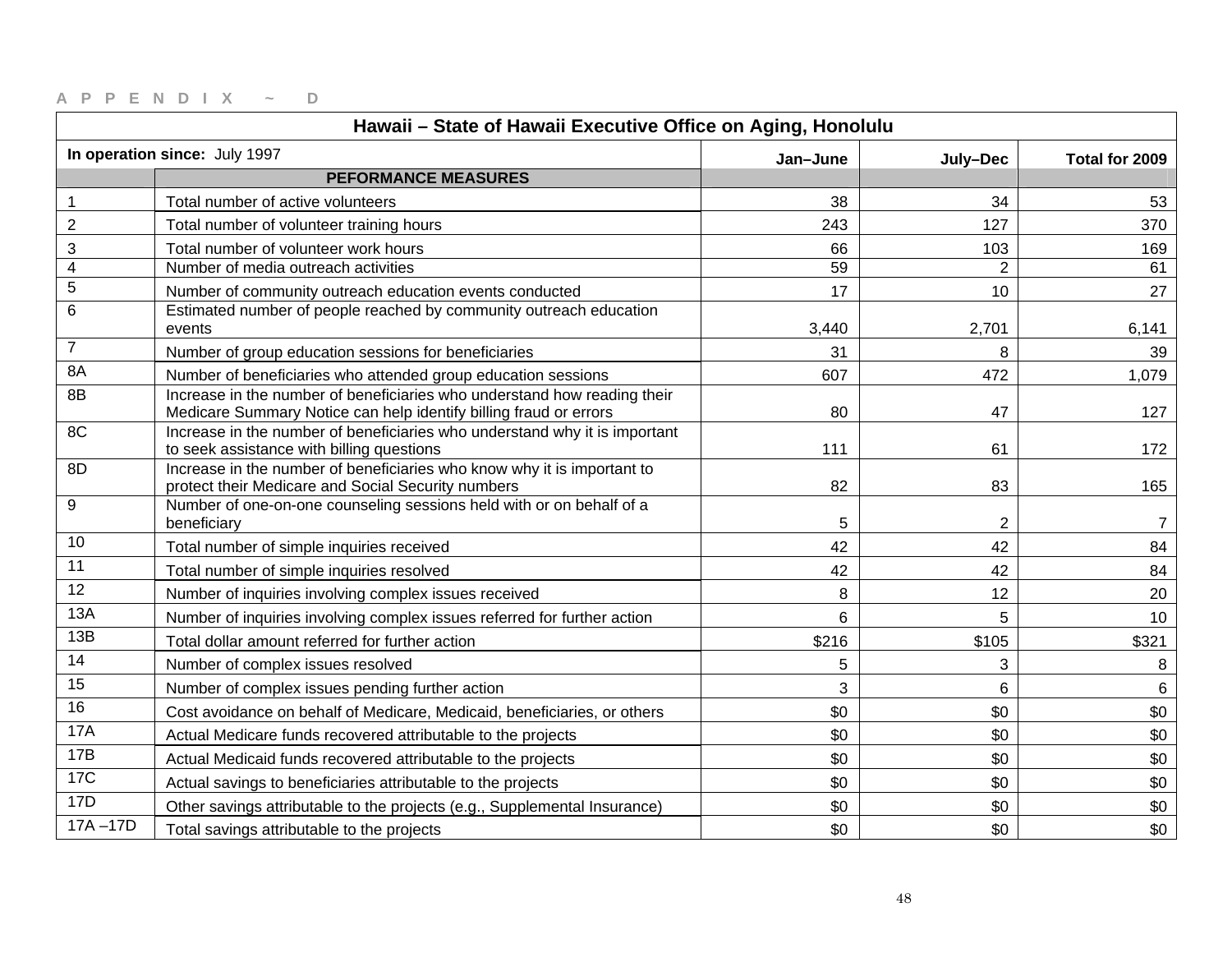| Idaho - Idaho Commission on Aging, Boise |                                                                                                                                               |          |                |                |
|------------------------------------------|-----------------------------------------------------------------------------------------------------------------------------------------------|----------|----------------|----------------|
|                                          | In operation since: July 1999                                                                                                                 | Jan-June | July-Dec       | Total for 2009 |
|                                          | <b>PEFORMANCE MEASURES</b>                                                                                                                    |          |                |                |
| $\mathbf{1}$                             | Total number of active volunteers                                                                                                             | 113      | 168            | 190            |
| $\overline{2}$                           | Total number of volunteer training hours                                                                                                      | 757      | 1,273          | 2,029          |
| 3                                        | Total number of volunteer work hours                                                                                                          | 1,853    | 1,922          | 3,775          |
| $\overline{4}$                           | Number of media outreach activities                                                                                                           | 43       | 49             | 92             |
| $\mathbf 5$                              | Number of community outreach education events conducted                                                                                       | 28       | 34             | 62             |
| $\,6\,$                                  | Estimated number of people reached by community outreach education<br>events                                                                  | 4,122    | 6,802          | 10,924         |
| $\overline{7}$                           | Number of group education sessions for beneficiaries                                                                                          | 97       | 125            | 222            |
| 8A                                       | Number of beneficiaries who attended group education sessions                                                                                 | 3,803    | 4,867          | 8,670          |
| 8B                                       | Increase in the number of beneficiaries who understand how reading their<br>Medicare Summary Notice can help identify billing fraud or errors | 107      | 36             | 143            |
| 8C                                       | Increase in the number of beneficiaries who understand why it is important<br>to seek assistance with billing questions                       | 120      | 88             | 208            |
| 8D                                       | Increase in the number of beneficiaries who know why it is important to<br>protect their Medicare and Social Security numbers                 | 240      | 192            | 432            |
| 9                                        | Number of one-on-one counseling sessions held with or on behalf of a<br>beneficiary                                                           | 1,263    | 3,278          | 4,541          |
| 10                                       | Total number of simple inquiries received                                                                                                     | 1,007    | 1,234          | 2,241          |
| 11                                       | Total number of simple inquiries resolved                                                                                                     | 1,006    | 1,234          | 2,240          |
| 12                                       | Number of inquiries involving complex issues received                                                                                         | 61       | 41             | 102            |
| 13A                                      | Number of inquiries involving complex issues referred for further action                                                                      | 4        | $\overline{7}$ | 11             |
| 13B                                      | Total dollar amount referred for further action                                                                                               | \$2,467  | \$778          | \$3,245        |
| 14                                       | Number of complex issues resolved                                                                                                             | 59       | 34             | 93             |
| 15                                       | Number of complex issues pending further action                                                                                               | 6        | 9              | 9              |
| 16                                       | Cost avoidance on behalf of Medicare, Medicaid, beneficiaries, or others                                                                      | \$18,194 | \$26,009       | \$44,203       |
| <b>17A</b>                               | Actual Medicare funds recovered attributable to the projects                                                                                  | \$0      | \$0            | \$0            |
| 17B                                      | Actual Medicaid funds recovered attributable to the projects                                                                                  | \$0      | \$0            | \$0            |
| <b>17C</b>                               | Actual savings to beneficiaries attributable to the projects                                                                                  | \$3,977  | \$2,461        | \$6,439        |
| 17D                                      | Other savings attributable to the projects (e.g., Supplemental Insurance)                                                                     | \$30,966 | \$0            | \$30,966       |
| $17A - 17D$                              | Total savings attributable to the projects                                                                                                    | \$34,943 | \$2,461        | \$37,405       |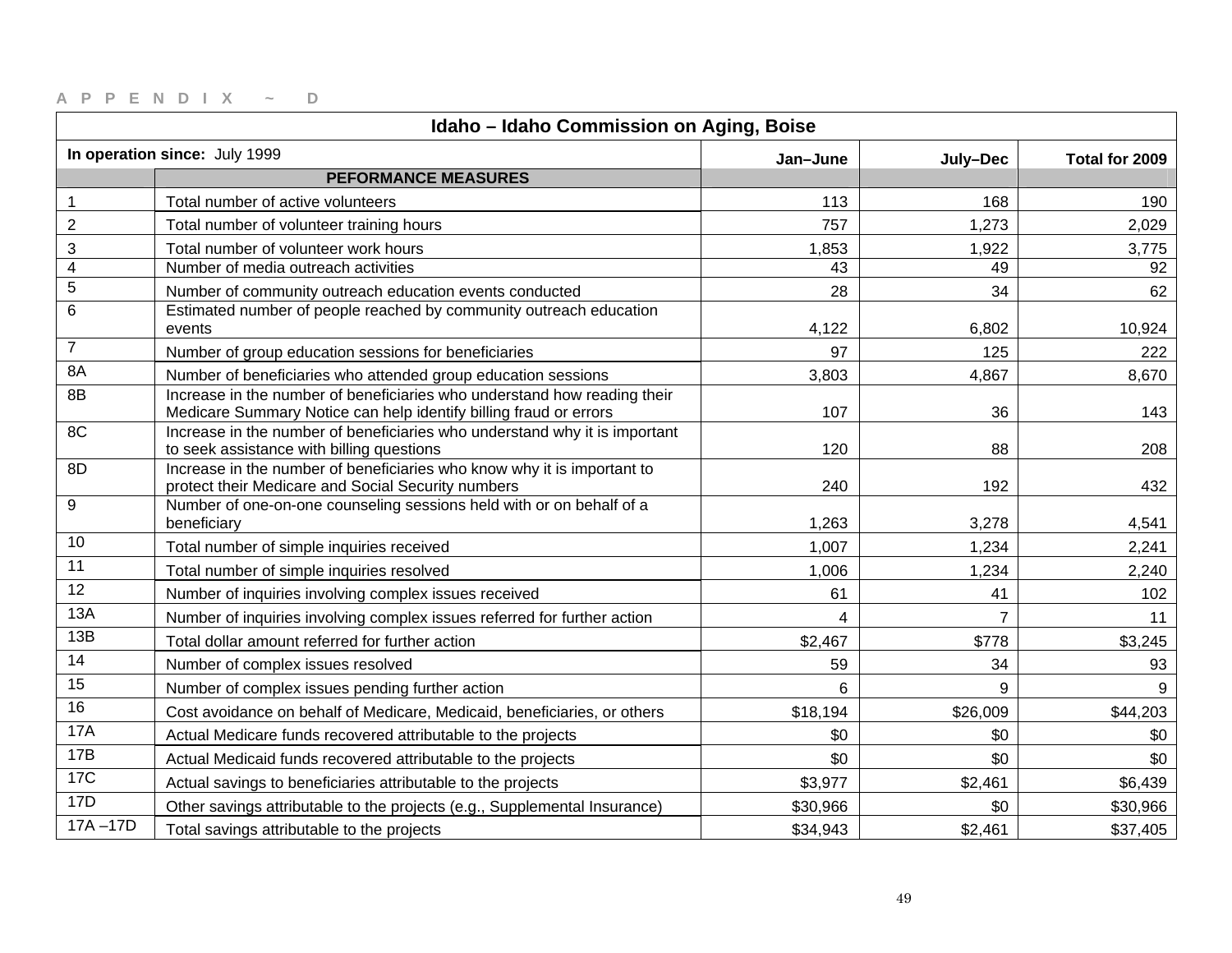| <b>Illinois - AgeOptions, Oak Park</b> |                                                                                                                                               |          |          |                |
|----------------------------------------|-----------------------------------------------------------------------------------------------------------------------------------------------|----------|----------|----------------|
|                                        | In operation since: July 2006                                                                                                                 | Jan-June | July-Dec | Total for 2009 |
|                                        | <b>PEFORMANCE MEASURES</b>                                                                                                                    |          |          |                |
| 1                                      | Total number of active volunteers                                                                                                             | 21       | 16       | 29             |
| $\overline{2}$                         | Total number of volunteer training hours                                                                                                      | 23       | 17       | 40             |
| 3                                      | Total number of volunteer work hours                                                                                                          | 63       | 124      | 187            |
| $\overline{4}$                         | Number of media outreach activities                                                                                                           | 57       | 54       | 111            |
| $\overline{5}$                         | Number of community outreach education events conducted                                                                                       | 121      | 86       | 207            |
| $\,6\,$                                | Estimated number of people reached by community outreach education<br>events                                                                  | 10,289   | 8,129    | 18,418         |
| $\overline{7}$                         | Number of group education sessions for beneficiaries                                                                                          | 155      | 150      | 305            |
| 8A                                     | Number of beneficiaries who attended group education sessions                                                                                 | 4,464    | 4,180    | 8,644          |
| 8B                                     | Increase in the number of beneficiaries who understand how reading their<br>Medicare Summary Notice can help identify billing fraud or errors | 98       | 31       | 129            |
| 8C                                     | Increase in the number of beneficiaries who understand why it is important<br>to seek assistance with billing questions                       | 125      | 49       | 174            |
| 8D                                     | Increase in the number of beneficiaries who know why it is important to<br>protect their Medicare and Social Security numbers                 | 211      | 47       | 258            |
| 9                                      | Number of one-on-one counseling sessions held with or on behalf of a<br>beneficiary                                                           | 176      | 157      | 333            |
| 10                                     | Total number of simple inquiries received                                                                                                     | 205      | 225      | 430            |
| 11                                     | Total number of simple inquiries resolved                                                                                                     | 204      | 225      | 429            |
| 12                                     | Number of inquiries involving complex issues received                                                                                         | 36       | 38       | 74             |
| 13A                                    | Number of inquiries involving complex issues referred for further action                                                                      | 28       | 34       | 62             |
| 13B                                    | Total dollar amount referred for further action                                                                                               | \$56,180 | \$46,053 | \$102,233      |
| 14                                     | Number of complex issues resolved                                                                                                             | 24       | 18       | 42             |
| 15                                     | Number of complex issues pending further action                                                                                               | 24       | 33       | 33             |
| 16                                     | Cost avoidance on behalf of Medicare, Medicaid, beneficiaries, or others                                                                      | \$5,861  | \$0      | \$5,861        |
| <b>17A</b>                             | Actual Medicare funds recovered attributable to the projects                                                                                  | \$893    | \$0      | \$893          |
| 17B                                    | Actual Medicaid funds recovered attributable to the projects                                                                                  | \$0      | \$0      | \$0            |
| <b>17C</b>                             | Actual savings to beneficiaries attributable to the projects                                                                                  | \$0      | \$0      | \$0            |
| 17D                                    | Other savings attributable to the projects (e.g., Supplemental Insurance)                                                                     | \$0      | \$0      | \$0            |
| $17A - 17D$                            | Total savings attributable to the projects                                                                                                    | \$893    | \$0      | \$893          |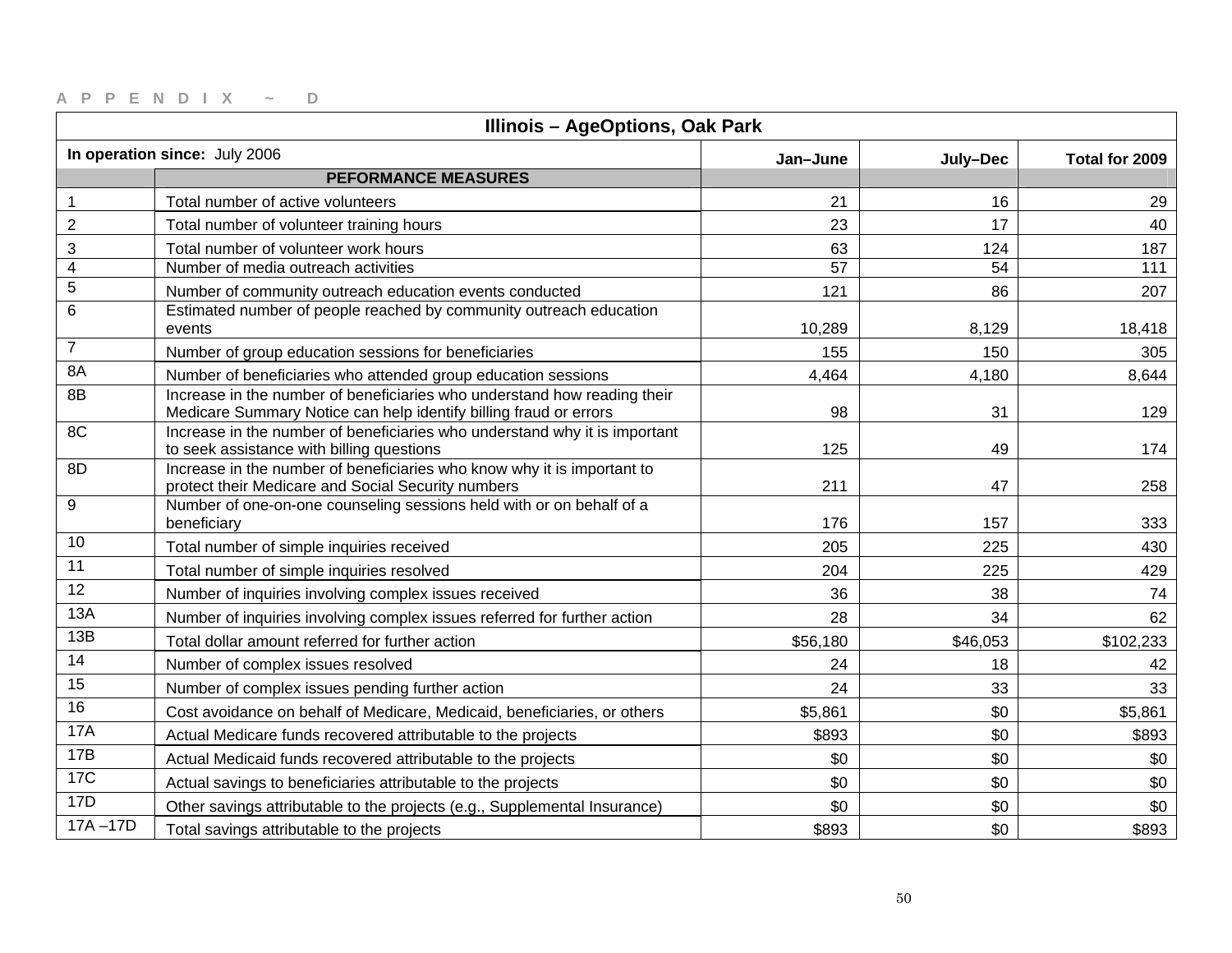| Indiana - Indiana Association of Area Agencies on Aging, Education Institute, Indianapolis |                                                                                                                                               |                |                |                |
|--------------------------------------------------------------------------------------------|-----------------------------------------------------------------------------------------------------------------------------------------------|----------------|----------------|----------------|
|                                                                                            | In operation since: July 1999                                                                                                                 | Jan-June       | July-Dec       | Total for 2009 |
|                                                                                            | <b>PEFORMANCE MEASURES</b>                                                                                                                    |                |                |                |
| $\mathbf{1}$                                                                               | Total number of active volunteers                                                                                                             | 12             | $\overline{2}$ | 13             |
| $\mathbf 2$                                                                                | Total number of volunteer training hours                                                                                                      | 140            | $\mathbf 0$    | 140            |
| 3                                                                                          | Total number of volunteer work hours                                                                                                          | 518            | 10             | 528            |
| $\overline{4}$                                                                             | Number of media outreach activities                                                                                                           | 23             | 2,611          | 2,634          |
| 5                                                                                          | Number of community outreach education events conducted                                                                                       | 39             | 54             | 93             |
| 6                                                                                          | Estimated number of people reached by community outreach education<br>events                                                                  | 11,253         | 21,050         | 32,303         |
| $\overline{7}$                                                                             | Number of group education sessions for beneficiaries                                                                                          | 59             | 51             | 110            |
| 8A                                                                                         | Number of beneficiaries who attended group education sessions                                                                                 | 953            | 1,346          | 2,299          |
| 8B                                                                                         | Increase in the number of beneficiaries who understand how reading their<br>Medicare Summary Notice can help identify billing fraud or errors | 183            | 66             | 249            |
| 8C                                                                                         | Increase in the number of beneficiaries who understand why it is important<br>to seek assistance with billing questions                       | 270            | 90             | 360            |
| 8D                                                                                         | Increase in the number of beneficiaries who know why it is important to<br>protect their Medicare and Social Security numbers                 | 382            | 128            | 510            |
| 9                                                                                          | Number of one-on-one counseling sessions held with or on behalf of a<br>beneficiary                                                           | 9              | 15             | 24             |
| 10                                                                                         | Total number of simple inquiries received                                                                                                     | 24             | 96             | 120            |
| 11                                                                                         | Total number of simple inquiries resolved                                                                                                     | 24             | 95             | 119            |
| 12                                                                                         | Number of inquiries involving complex issues received                                                                                         | 8              | $\mathbf 0$    | 8              |
| 13A                                                                                        | Number of inquiries involving complex issues referred for further action                                                                      | $\overline{2}$ |                | 3              |
| 13B                                                                                        | Total dollar amount referred for further action                                                                                               | \$0            | \$0            | \$0            |
| 14                                                                                         | Number of complex issues resolved                                                                                                             | $\overline{2}$ | $\mathbf 0$    | 2              |
| 15                                                                                         | Number of complex issues pending further action                                                                                               | 10             | 12             | 12             |
| 16                                                                                         | Cost avoidance on behalf of Medicare, Medicaid, beneficiaries, or others                                                                      | \$0            | \$0            | \$0            |
| <b>17A</b>                                                                                 | Actual Medicare funds recovered attributable to the projects                                                                                  | \$0            | \$0            | \$0            |
| 17B                                                                                        | Actual Medicaid funds recovered attributable to the projects                                                                                  | \$0            | \$0            | \$0            |
| <b>17C</b>                                                                                 | Actual savings to beneficiaries attributable to the projects                                                                                  | \$0            | \$0            | \$0            |
| 17D                                                                                        | Other savings attributable to the projects (e.g., Supplemental Insurance)                                                                     | \$0            | \$0            | \$0            |
| $17A - 17D$                                                                                | Total savings attributable to the projects                                                                                                    | \$0            | \$0            | \$0            |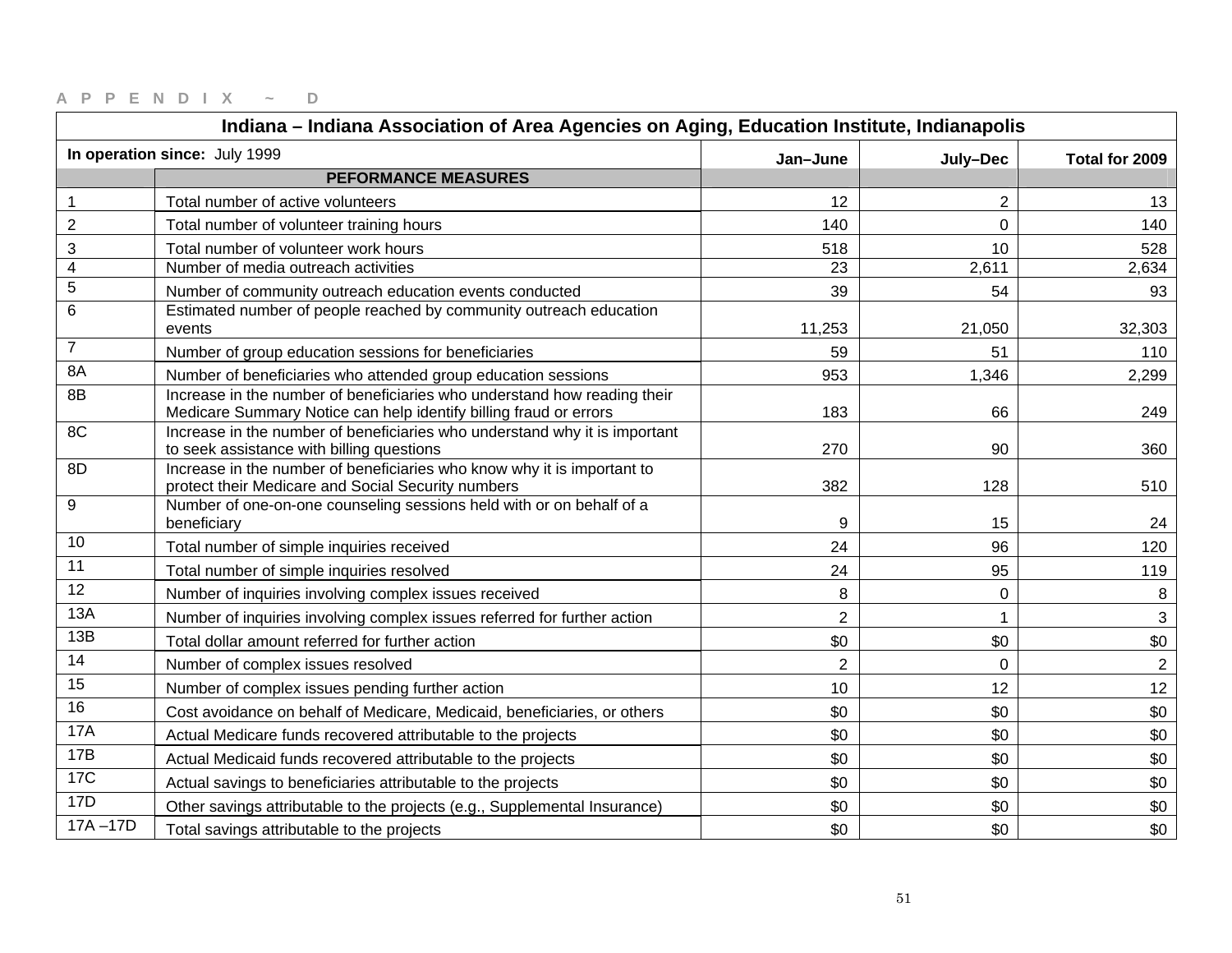| Iowa - Hawkeye Valley Area Agency on Aging, Waterloo |                                                                                                                                               |          |          |                |
|------------------------------------------------------|-----------------------------------------------------------------------------------------------------------------------------------------------|----------|----------|----------------|
|                                                      | In operation since: July 1997                                                                                                                 | Jan-June | July-Dec | Total for 2009 |
|                                                      | <b>PEFORMANCE MEASURES</b>                                                                                                                    |          |          |                |
| $\mathbf{1}$                                         | Total number of active volunteers                                                                                                             | 87       | 71       | 102            |
| $\sqrt{2}$                                           | Total number of volunteer training hours                                                                                                      | 201      | 44       | 245            |
| 3                                                    | Total number of volunteer work hours                                                                                                          | 1,107    | 954      | 2,061          |
| $\overline{\mathbf{4}}$                              | Number of media outreach activities                                                                                                           | 58       | 79       | 137            |
| 5                                                    | Number of community outreach education events conducted                                                                                       | 25       | 26       | 51             |
| $\,6$                                                | Estimated number of people reached by community outreach education<br>events                                                                  | 2,000    | 2,200    | 4,200          |
| $\overline{7}$                                       | Number of group education sessions for beneficiaries                                                                                          | 389      | 464      | 853            |
| 8A                                                   | Number of beneficiaries who attended group education sessions                                                                                 | 8,155    | 10,831   | 18,986         |
| 8B                                                   | Increase in the number of beneficiaries who understand how reading their<br>Medicare Summary Notice can help identify billing fraud or errors | 66       | 255      | 321            |
| 8C                                                   | Increase in the number of beneficiaries who understand why it is important<br>to seek assistance with billing questions                       | 140      | 499      | 639            |
| 8D                                                   | Increase in the number of beneficiaries who know why it is important to<br>protect their Medicare and Social Security numbers                 | 268      | 819      | 1,087          |
| 9                                                    | Number of one-on-one counseling sessions held with or on behalf of a<br>beneficiary                                                           | 11       | 22       | 33             |
| 10                                                   | Total number of simple inquiries received                                                                                                     | 116      | 61       | 177            |
| 11                                                   | Total number of simple inquiries resolved                                                                                                     | 116      | 61       | 177            |
| 12                                                   | Number of inquiries involving complex issues received                                                                                         | 12       | 15       | 27             |
| 13A                                                  | Number of inquiries involving complex issues referred for further action                                                                      | 5        | 11       | 16             |
| 13B                                                  | Total dollar amount referred for further action                                                                                               | \$0      | \$1,562  | \$1,562        |
| 14                                                   | Number of complex issues resolved                                                                                                             | 17       | 9        | 26             |
| 15                                                   | Number of complex issues pending further action                                                                                               | 11       | 16       | 16             |
| 16                                                   | Cost avoidance on behalf of Medicare, Medicaid, beneficiaries, or others                                                                      | \$0      | \$908    | \$908          |
| <b>17A</b>                                           | Actual Medicare funds recovered attributable to the projects                                                                                  | \$0      | \$0      | \$0            |
| 17B                                                  | Actual Medicaid funds recovered attributable to the projects                                                                                  | \$2,058  | \$0      | \$2,058        |
| 17C                                                  | Actual savings to beneficiaries attributable to the projects                                                                                  | \$0      | \$0      | \$0            |
| 17D                                                  | Other savings attributable to the projects (e.g., Supplemental Insurance)                                                                     | \$0      | \$0      | \$0            |
| $17A - 17D$                                          | Total savings attributable to the projects                                                                                                    | \$2,058  | \$0      | \$2,058        |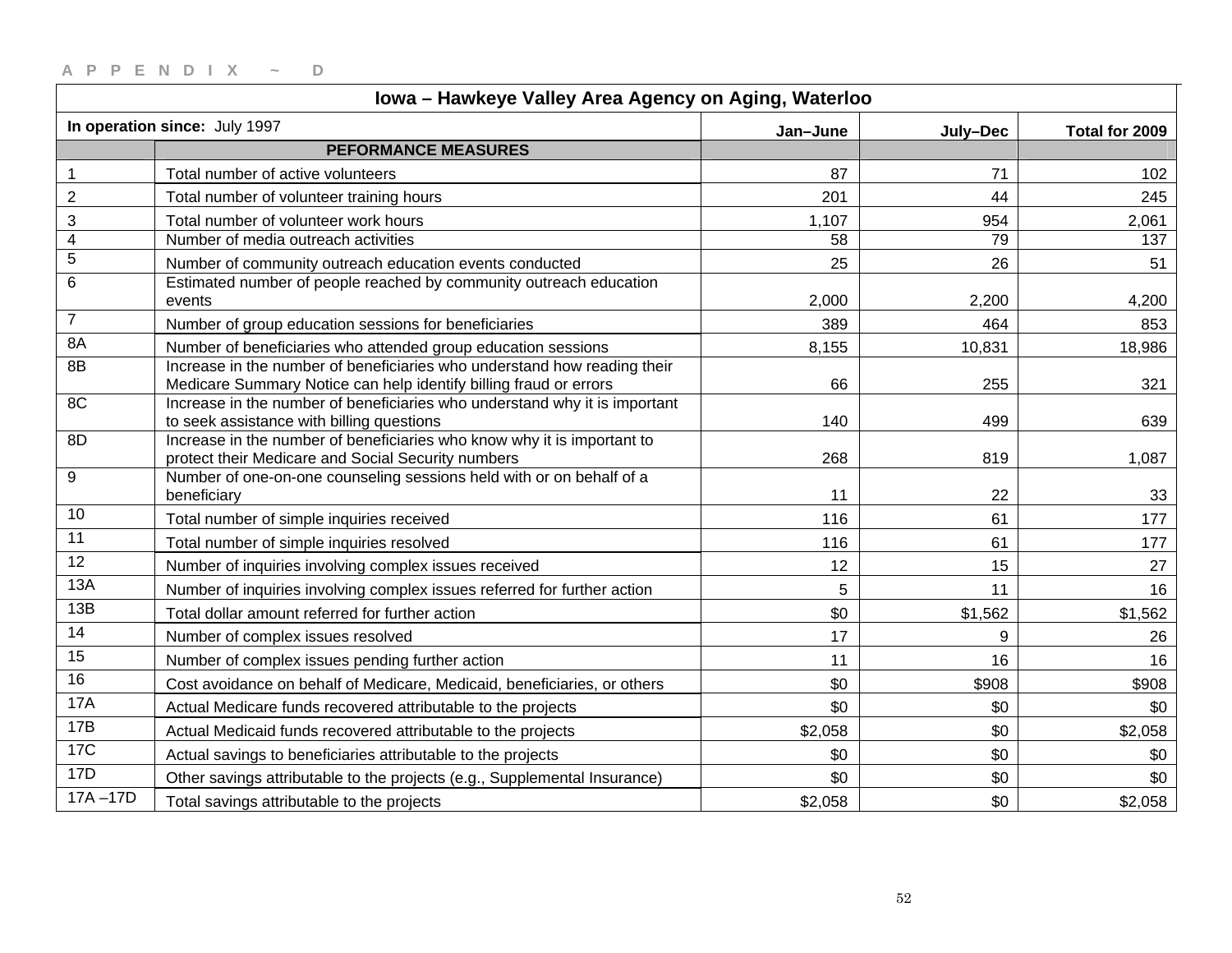| Kansas - Department on Aging, Topeka |                                                                                                                                               |                |          |                |
|--------------------------------------|-----------------------------------------------------------------------------------------------------------------------------------------------|----------------|----------|----------------|
|                                      | In operation since: July 1997                                                                                                                 | Jan-June       | July-Dec | Total for 2009 |
|                                      | <b>PEFORMANCE MEASURES</b>                                                                                                                    |                |          |                |
| 1                                    | Total number of active volunteers                                                                                                             | 46             | 18       | 52             |
| $\overline{2}$                       | Total number of volunteer training hours                                                                                                      | 43             | 110      | 153            |
| 3                                    | Total number of volunteer work hours                                                                                                          | 130            | 297      | 428            |
| $\overline{4}$                       | Number of media outreach activities                                                                                                           | $\overline{7}$ | 19       | 26             |
| $\overline{5}$                       | Number of community outreach education events conducted                                                                                       | 11             | 10       | 21             |
| 6                                    | Estimated number of people reached by community outreach education<br>events                                                                  | 839            | 1,247    | 2,086          |
| $\overline{7}$                       | Number of group education sessions for beneficiaries                                                                                          | 37             | 10       | 47             |
| 8A                                   | Number of beneficiaries who attended group education sessions                                                                                 | 1,519          | 411      | 1,930          |
| 8B                                   | Increase in the number of beneficiaries who understand how reading their<br>Medicare Summary Notice can help identify billing fraud or errors | 127            | 101      | 228            |
| 8C                                   | Increase in the number of beneficiaries who understand why it is important<br>to seek assistance with billing questions                       | 96             | 85       | 181            |
| 8D                                   | Increase in the number of beneficiaries who know why it is important to<br>protect their Medicare and Social Security numbers                 | 96             | 98       | 194            |
| 9                                    | Number of one-on-one counseling sessions held with or on behalf of a<br>beneficiary                                                           | 16             | 14       | 30             |
| 10                                   | Total number of simple inquiries received                                                                                                     | 95             | 82       | 177            |
| 11                                   | Total number of simple inquiries resolved                                                                                                     | 85             | 81       | 166            |
| 12                                   | Number of inquiries involving complex issues received                                                                                         | 17             | 22       | 39             |
| 13A                                  | Number of inquiries involving complex issues referred for further action                                                                      | 12             | 13       | 24             |
| 13B                                  | Total dollar amount referred for further action                                                                                               | \$116,585      | \$81,866 | \$198,451      |
| 14                                   | Number of complex issues resolved                                                                                                             | 11             | 10       | 21             |
| 15                                   | Number of complex issues pending further action                                                                                               | 52             | 66       | 66             |
| 16                                   | Cost avoidance on behalf of Medicare, Medicaid, beneficiaries, or others                                                                      | \$0            | \$1,696  | \$1,696        |
| <b>17A</b>                           | Actual Medicare funds recovered attributable to the projects                                                                                  | \$0            | \$0      | \$0            |
| 17B                                  | Actual Medicaid funds recovered attributable to the projects                                                                                  | \$0            | \$0      | \$0            |
| <b>17C</b>                           | Actual savings to beneficiaries attributable to the projects                                                                                  | \$17,425       | \$200    | \$17,625       |
| 17D                                  | Other savings attributable to the projects (e.g., Supplemental Insurance)                                                                     | \$0            | \$0      | \$0            |
| $17A - 17D$                          | Total savings attributable to the projects                                                                                                    | \$17,425       | \$200    | \$17,625       |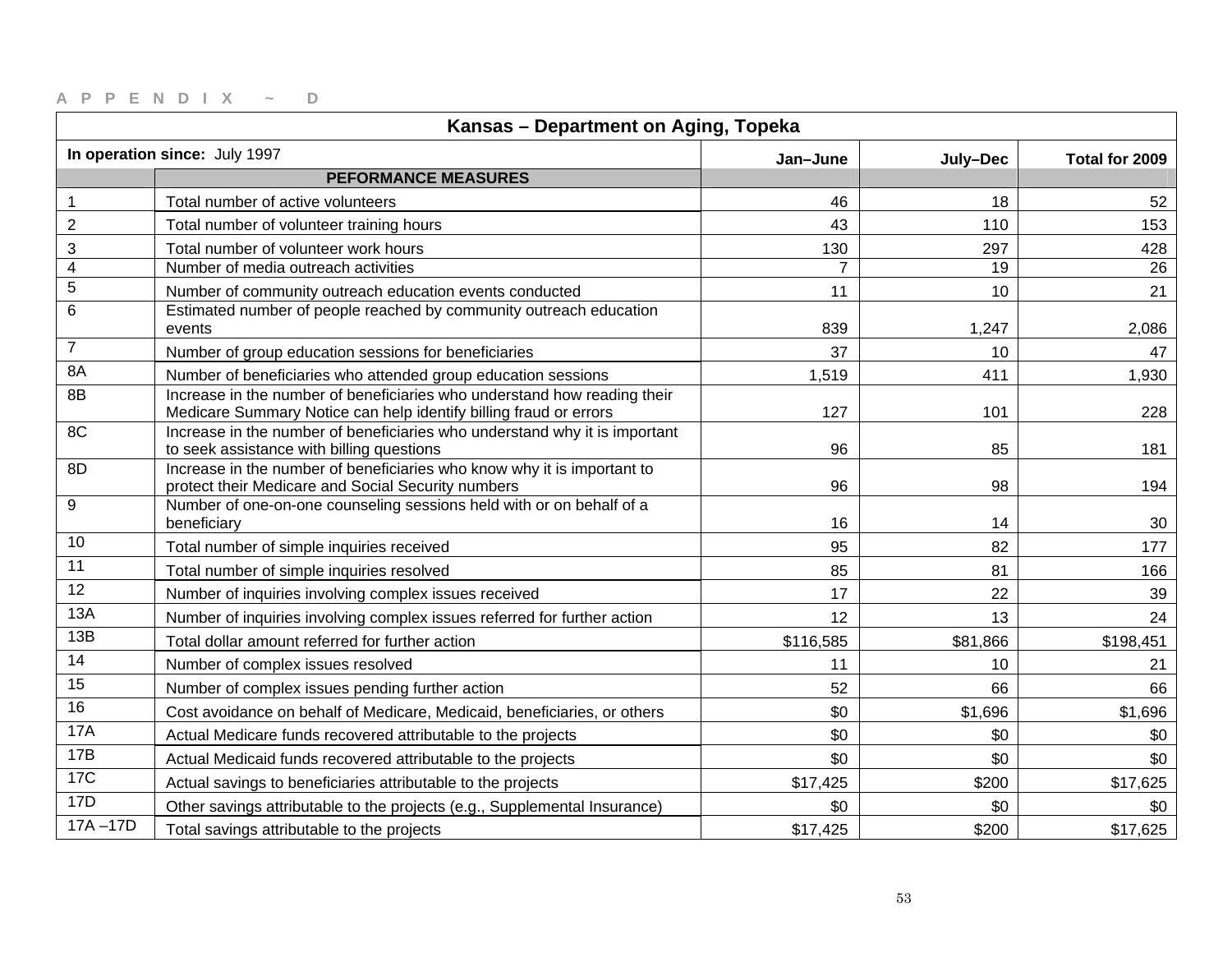| Kentucky – Department of Housing & Family Services, Office for Aging and Disabled Citizens, Louisville |                                                                                                                                               |                |                |                |
|--------------------------------------------------------------------------------------------------------|-----------------------------------------------------------------------------------------------------------------------------------------------|----------------|----------------|----------------|
|                                                                                                        | In operation since: July 2001                                                                                                                 | Jan-June       | July-Dec       | Total for 2009 |
|                                                                                                        | <b>PEFORMANCE MEASURES</b>                                                                                                                    |                |                |                |
| $\mathbf 1$                                                                                            | Total number of active volunteers                                                                                                             | 32             | 41             | 59             |
| $\overline{2}$                                                                                         | Total number of volunteer training hours                                                                                                      | 117            | 146            | 263            |
| 3                                                                                                      | Total number of volunteer work hours                                                                                                          | 504            | 643            | 1,147          |
| 4                                                                                                      | Number of media outreach activities                                                                                                           | 98             | 141            | 239            |
| 5                                                                                                      | Number of community outreach education events conducted                                                                                       | 10             | 63             | 73             |
| 6                                                                                                      | Estimated number of people reached by community outreach education<br>events                                                                  | 673            | 6,817          | 7,490          |
| $\overline{7}$                                                                                         | Number of group education sessions for beneficiaries                                                                                          | 20             | 32             | 52             |
| 8A                                                                                                     | Number of beneficiaries who attended group education sessions                                                                                 | 478            | 724            | 1,202          |
| 8B                                                                                                     | Increase in the number of beneficiaries who understand how reading their<br>Medicare Summary Notice can help identify billing fraud or errors | 96             | 141            | 237            |
| 8C                                                                                                     | Increase in the number of beneficiaries who understand why it is important<br>to seek assistance with billing questions                       | 199            | 239            | 438            |
| 8D                                                                                                     | Increase in the number of beneficiaries who know why it is important to<br>protect their Medicare and Social Security numbers                 | 254            | 380            | 634            |
| 9                                                                                                      | Number of one-on-one counseling sessions held with or on behalf of a<br>beneficiary                                                           | 408            | 712            | 1,120          |
| 10                                                                                                     | Total number of simple inquiries received                                                                                                     | 866            | 990            | 1,856          |
| 11                                                                                                     | Total number of simple inquiries resolved                                                                                                     | 864            | 990            | 1,854          |
| 12                                                                                                     | Number of inquiries involving complex issues received                                                                                         | $\mathbf 0$    | 1              |                |
| 13A                                                                                                    | Number of inquiries involving complex issues referred for further action                                                                      | $\mathbf 0$    | $\overline{0}$ | $\mathbf 0$    |
| 13B                                                                                                    | Total dollar amount referred for further action                                                                                               | \$0            | \$100          | \$100          |
| 14                                                                                                     | Number of complex issues resolved                                                                                                             | $\pmb{0}$      | 0              | 0              |
| 15                                                                                                     | Number of complex issues pending further action                                                                                               | $\overline{2}$ | 3              | $\mathbf{3}$   |
| 16                                                                                                     | Cost avoidance on behalf of Medicare, Medicaid, beneficiaries, or others                                                                      | \$0            | \$0            | \$0            |
| <b>17A</b>                                                                                             | Actual Medicare funds recovered attributable to the projects                                                                                  | \$0            | \$0            | \$0            |
| 17B                                                                                                    | Actual Medicaid funds recovered attributable to the projects                                                                                  | \$0            | \$0            | \$0            |
| 17C                                                                                                    | Actual savings to beneficiaries attributable to the projects                                                                                  | \$0            | \$0            | \$0            |
| 17D                                                                                                    | Other savings attributable to the projects (e.g., Supplemental Insurance)                                                                     | \$0            | \$0            | \$0            |
| $17A - 17D$                                                                                            | Total savings attributable to the projects                                                                                                    | \$0            | \$0            | \$0            |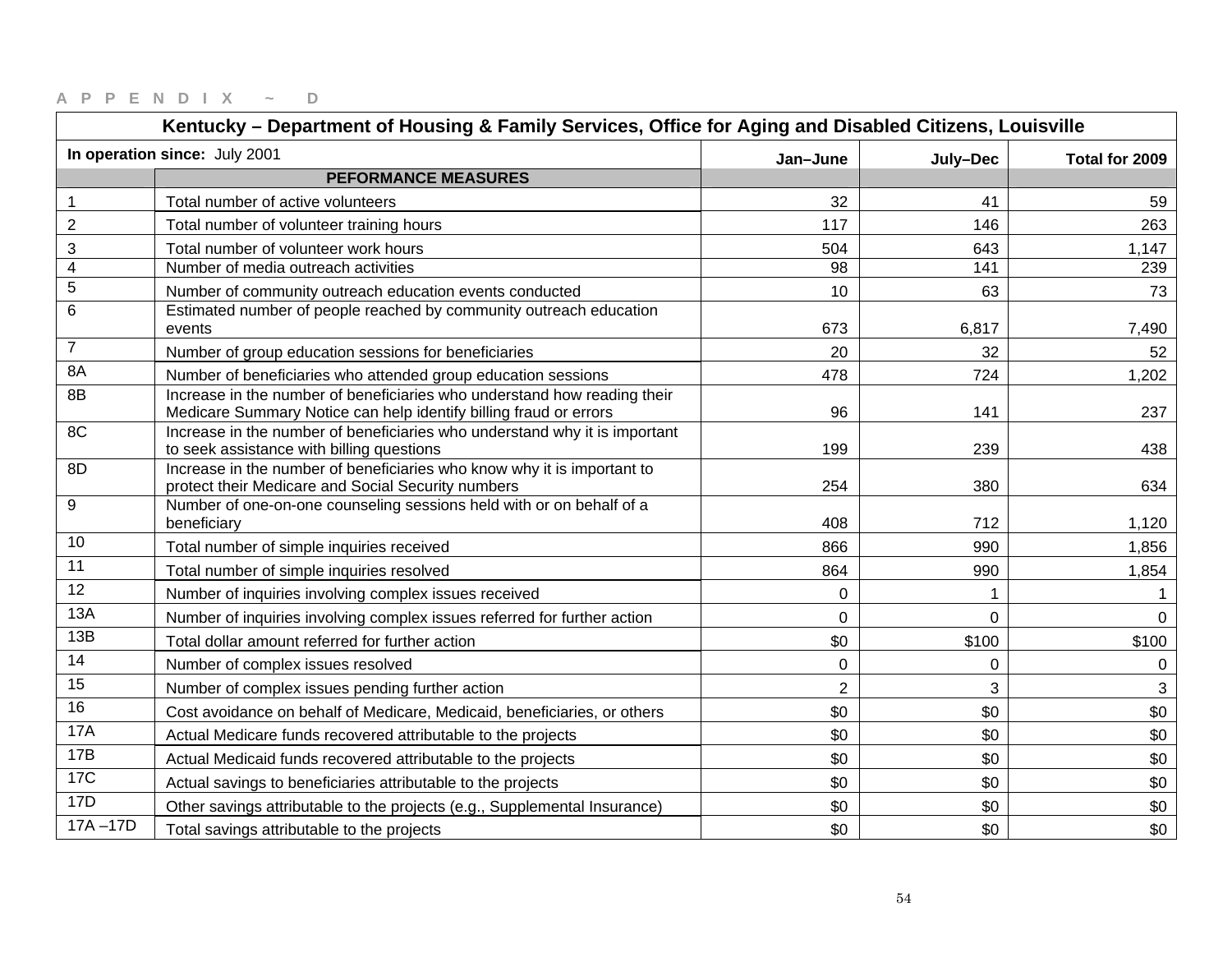| Louisiana - EQ Health Solutions, Baton Rouge |                                                                                                                                               |                |                |                |
|----------------------------------------------|-----------------------------------------------------------------------------------------------------------------------------------------------|----------------|----------------|----------------|
|                                              | In operation since: June 2009*                                                                                                                | Jan-June       | July-Dec       | Total for 2009 |
|                                              | <b>PEFORMANCE MEASURES</b>                                                                                                                    |                |                |                |
| 1                                            | Total number of active volunteers                                                                                                             |                | 21             | 22             |
| $\overline{2}$                               | Total number of volunteer training hours                                                                                                      | $\mathbf 0$    | 118            | 118            |
| 3                                            | Total number of volunteer work hours                                                                                                          | 3              | 44             | 47             |
| $\overline{4}$                               | Number of media outreach activities                                                                                                           | $\mathbf 0$    | 23             | 23             |
| $\mathbf 5$                                  | Number of community outreach education events conducted                                                                                       | $\mathbf 0$    | $\overline{7}$ | $\overline{7}$ |
| $6\phantom{1}6$                              | Estimated number of people reached by community outreach education<br>events                                                                  | 0              | 666            | 666            |
| $\overline{7}$                               | Number of group education sessions for beneficiaries                                                                                          | 0              | 12             | 12             |
| 8A                                           | Number of beneficiaries who attended group education sessions                                                                                 | $\mathbf 0$    | 471            | 471            |
| 8B                                           | Increase in the number of beneficiaries who understand how reading their<br>Medicare Summary Notice can help identify billing fraud or errors | $\mathbf 0$    | 16             | 16             |
| 8C                                           | Increase in the number of beneficiaries who understand why it is important<br>to seek assistance with billing questions                       | 0              | 20             | 20             |
| 8D                                           | Increase in the number of beneficiaries who know why it is important to<br>protect their Medicare and Social Security numbers                 | $\mathbf 0$    | 46             | 46             |
| 9                                            | Number of one-on-one counseling sessions held with or on behalf of a<br>beneficiary                                                           | 0              | 15             | 15             |
| 10                                           | Total number of simple inquiries received                                                                                                     | 4              | 35             | 39             |
| 11                                           | Total number of simple inquiries resolved                                                                                                     | 4              | 35             | 39             |
| 12                                           | Number of inquiries involving complex issues received                                                                                         | 1              | 16             | 17             |
| 13A                                          | Number of inquiries involving complex issues referred for further action                                                                      | $\overline{0}$ | $6\phantom{1}$ | 6              |
| 13B                                          | Total dollar amount referred for further action                                                                                               | \$0            | \$5,160        | \$5,160        |
| 14                                           | Number of complex issues resolved                                                                                                             | $\mathbf{1}$   | 9              | 10             |
| 15                                           | Number of complex issues pending further action                                                                                               | 16             | 10             | 10             |
| 16                                           | Cost avoidance on behalf of Medicare, Medicaid, beneficiaries, or others                                                                      | \$0            | \$0            | \$0            |
| <b>17A</b>                                   | Actual Medicare funds recovered attributable to the projects                                                                                  | \$0            | \$0            | \$0            |
| 17B                                          | Actual Medicaid funds recovered attributable to the projects                                                                                  | \$0            | \$0            | \$0            |
| <b>17C</b>                                   | Actual savings to beneficiaries attributable to the projects                                                                                  | \$0            | \$0            | \$0            |
| 17D                                          | Other savings attributable to the projects (e.g., Supplemental Insurance)                                                                     | \$0            | \$0            | \$0            |
| $17A - 17D$                                  | Total savings attributable to the projects                                                                                                    | \$0            | \$0            | \$0            |

\* EQ Health Solutions replaced Vernon Parish Council on Aging, Inc. as the Senior Medicare Patrol Project in June 2009.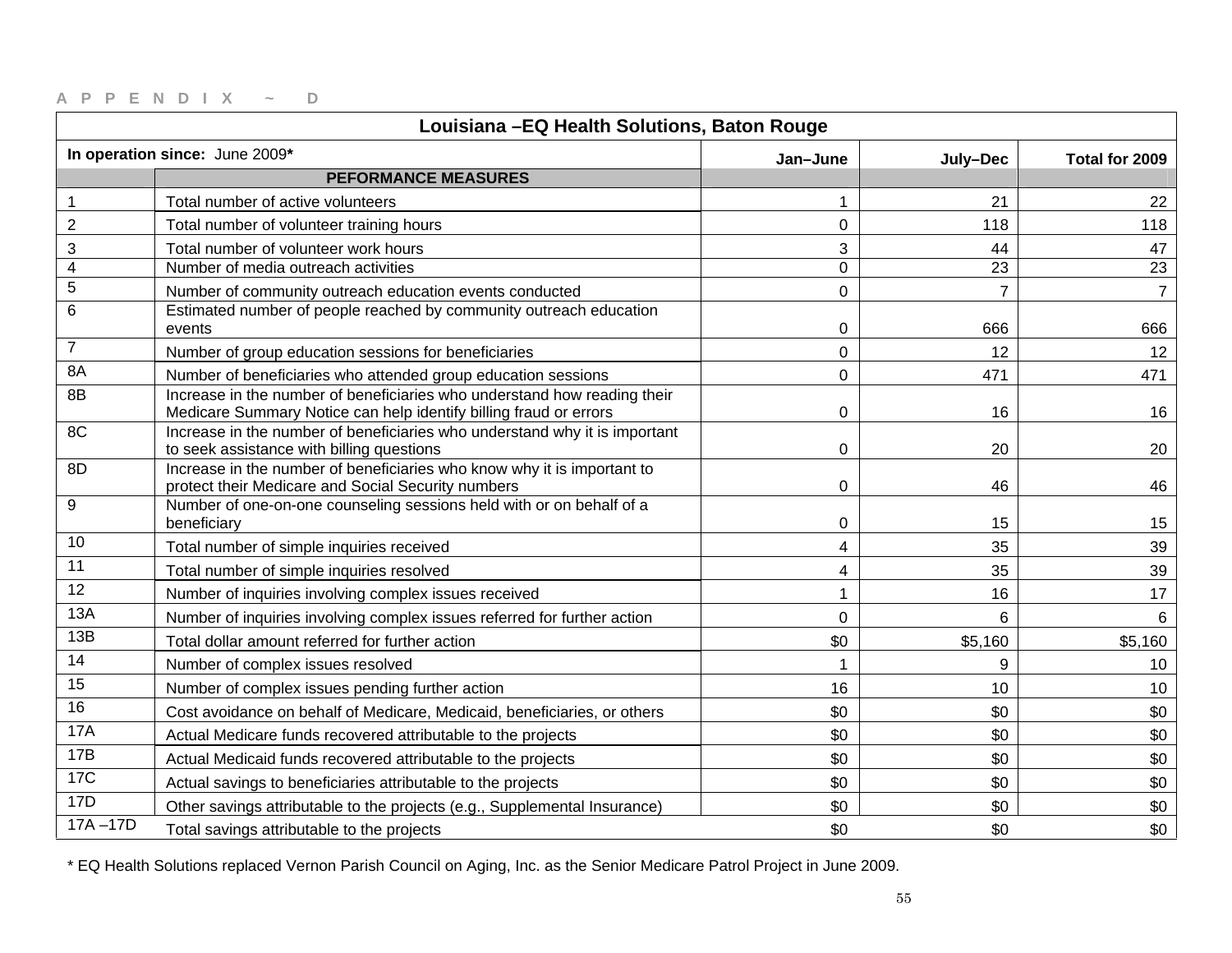| Maine - Legal Services for the Elderly, Augusta |                                                                                                                                               |                |                |                |
|-------------------------------------------------|-----------------------------------------------------------------------------------------------------------------------------------------------|----------------|----------------|----------------|
|                                                 | In operation since: July 1999                                                                                                                 | Jan-June       | July-Dec       | Total for 2009 |
|                                                 | <b>PEFORMANCE MEASURES</b>                                                                                                                    |                |                |                |
| $\mathbf 1$                                     | Total number of active volunteers                                                                                                             | 68             | 66             | 83             |
| $\overline{2}$                                  | Total number of volunteer training hours                                                                                                      | 1,087          | 545            | 1,632          |
| 3                                               | Total number of volunteer work hours                                                                                                          | 1,308          | 2,031          | 3,339          |
| 4                                               | Number of media outreach activities                                                                                                           | 51             | 9              | 60             |
| $\mathbf 5$                                     | Number of community outreach education events conducted                                                                                       | 45             | 15             | 60             |
| 6                                               | Estimated number of people reached by community outreach education<br>events                                                                  | 1,674          | 545            | 2,219          |
| 7                                               | Number of group education sessions for beneficiaries                                                                                          | 57             | 52             | 109            |
| 8A                                              | Number of beneficiaries who attended group education sessions                                                                                 | 795            | 1,278          | 2,073          |
| 8B                                              | Increase in the number of beneficiaries who understand how reading their<br>Medicare Summary Notice can help identify billing fraud or errors | 154            | 34             | 188            |
| 8C                                              | Increase in the number of beneficiaries who understand why it is important<br>to seek assistance with billing questions                       | 173            | 234            | 407            |
| 8D                                              | Increase in the number of beneficiaries who know why it is important to<br>protect their Medicare and Social Security numbers                 | 126            | 12             | 138            |
| 9                                               | Number of one-on-one counseling sessions held with or on behalf of a<br>beneficiary                                                           | 350            | 255            | 605            |
| 10                                              | Total number of simple inquiries received                                                                                                     | 371            | 1,043          | 1,414          |
| 11                                              | Total number of simple inquiries resolved                                                                                                     | 364            | 1,041          | 1,405          |
| 12                                              | Number of inquiries involving complex issues received                                                                                         | 2              |                | 3              |
| 13A                                             | Number of inquiries involving complex issues referred for further action                                                                      | $\overline{2}$ | 1              | 3              |
| 13B                                             | Total dollar amount referred for further action                                                                                               | \$0            | \$0            | $$0$$          |
| 14                                              | Number of complex issues resolved                                                                                                             | $\mathbf 0$    | $\overline{0}$ | $\mathbf 0$    |
| 15                                              | Number of complex issues pending further action                                                                                               | 14             | 20             | 20             |
| 16                                              | Cost avoidance on behalf of Medicare, Medicaid, beneficiaries, or others                                                                      | \$0            | \$0            | \$0            |
| <b>17A</b>                                      | Actual Medicare funds recovered attributable to the projects                                                                                  | \$0            | \$0            | \$0            |
| <b>17B</b>                                      | Actual Medicaid funds recovered attributable to the projects                                                                                  | \$0            | \$0            | \$0            |
| <b>17C</b>                                      | Actual savings to beneficiaries attributable to the projects                                                                                  | \$0            | \$0            | \$0            |
| 17D                                             | Other savings attributable to the projects (e.g., Supplemental Insurance)                                                                     | \$0            | \$0            | \$0            |
| $17A - 17D$                                     | Total savings attributable to the projects                                                                                                    | \$0            | \$0            | \$0            |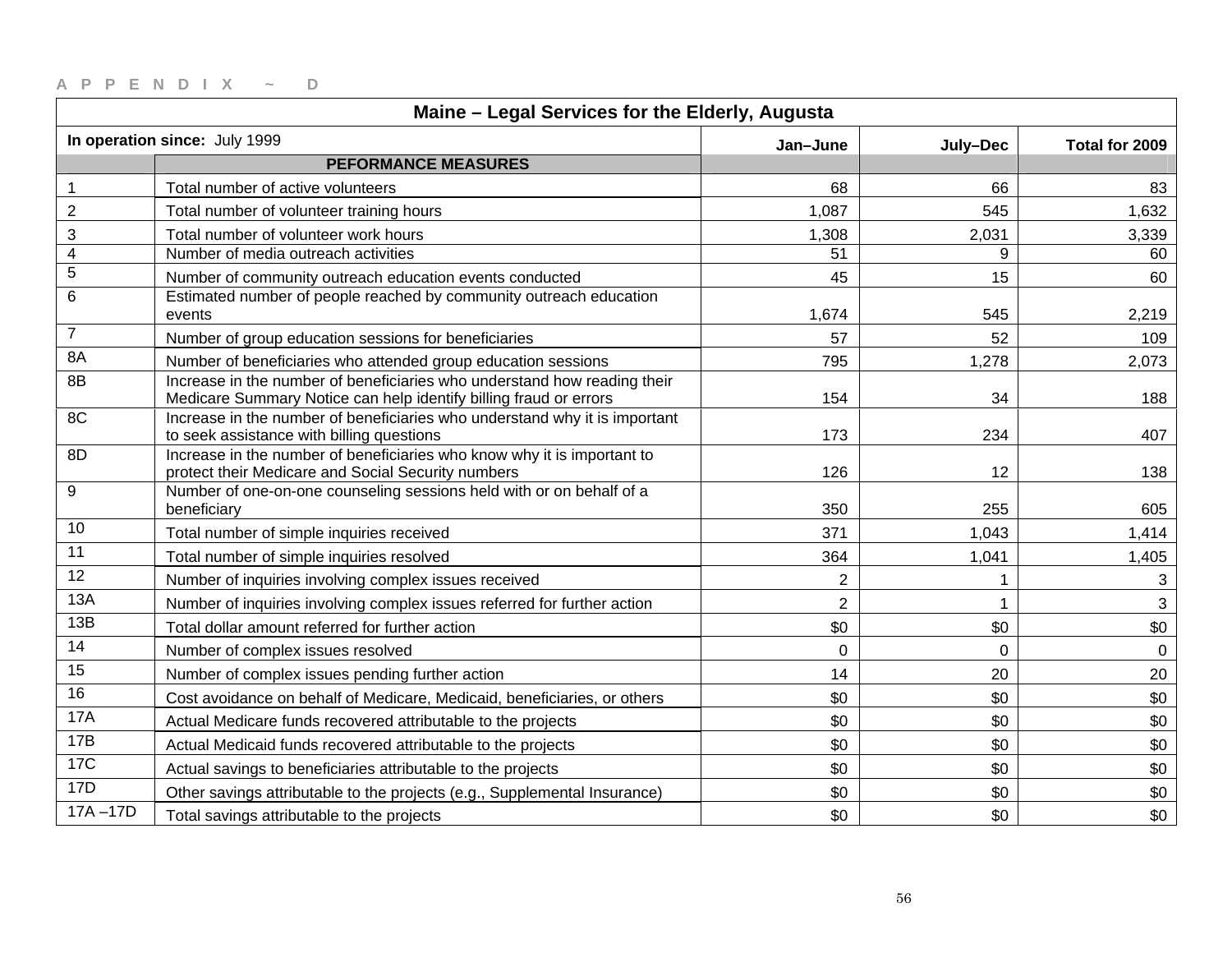| Maryland - Maryland Department of Aging, Baltimore |                                                                                                                                               |          |          |                |
|----------------------------------------------------|-----------------------------------------------------------------------------------------------------------------------------------------------|----------|----------|----------------|
|                                                    | In operation since: July 1997                                                                                                                 | Jan-June | July-Dec | Total for 2009 |
|                                                    | <b>PEFORMANCE MEASURES</b>                                                                                                                    |          |          |                |
| $\mathbf{1}$                                       | Total number of active volunteers                                                                                                             | 141      | 100      | 160            |
| $\overline{c}$                                     | Total number of volunteer training hours                                                                                                      | 1,644    | 1,277    | 2,921          |
| $\ensuremath{\mathsf{3}}$                          | Total number of volunteer work hours                                                                                                          | 2,763    | 1,422    | 4,185          |
| $\overline{4}$                                     | Number of media outreach activities                                                                                                           | 36       | 110      | 146            |
| $\mathbf 5$                                        | Number of community outreach education events conducted                                                                                       | 85       | 110      | 195            |
| $6\phantom{1}6$                                    | Estimated number of people reached by community outreach education<br>events                                                                  | 4,691    | 6,862    | 11,553         |
| $\overline{7}$                                     | Number of group education sessions for beneficiaries                                                                                          | 96       | 118      | 214            |
| 8A                                                 | Number of beneficiaries who attended group education sessions                                                                                 | 1,863    | 3,129    | 4,992          |
| 8B                                                 | Increase in the number of beneficiaries who understand how reading their<br>Medicare Summary Notice can help identify billing fraud or errors | 38       | 119      | 157            |
| 8C                                                 | Increase in the number of beneficiaries who understand why it is important<br>to seek assistance with billing questions                       | 59       | 126      | 185            |
| 8D                                                 | Increase in the number of beneficiaries who know why it is important to<br>protect their Medicare and Social Security numbers                 | 86       | 193      | 279            |
| 9                                                  | Number of one-on-one counseling sessions held with or on behalf of a<br>beneficiary                                                           | 166      | 79       | 245            |
| 10                                                 | Total number of simple inquiries received                                                                                                     | 3,140    | 1,425    | 4,565          |
| 11                                                 | Total number of simple inquiries resolved                                                                                                     | 3,137    | 1,424    | 4,561          |
| 12                                                 | Number of inquiries involving complex issues received                                                                                         | 81       | 48       | 129            |
| 13A                                                | Number of inquiries involving complex issues referred for further action                                                                      | 14       | 11       | 25             |
| 13B                                                | Total dollar amount referred for further action                                                                                               | \$1,897  | \$2,475  | \$4,372        |
| 14                                                 | Number of complex issues resolved                                                                                                             | 73       | 43       | 116            |
| 15                                                 | Number of complex issues pending further action                                                                                               | 10       | 11       | 11             |
| 16                                                 | Cost avoidance on behalf of Medicare, Medicaid, beneficiaries, or others                                                                      | \$0      | \$0      | \$0            |
| <b>17A</b>                                         | Actual Medicare funds recovered attributable to the projects                                                                                  | \$0      | \$0      | \$0            |
| 17B                                                | Actual Medicaid funds recovered attributable to the projects                                                                                  | \$0      | \$0      | \$0            |
| <b>17C</b>                                         | Actual savings to beneficiaries attributable to the projects                                                                                  | \$0      | \$0      | \$0            |
| 17D                                                | Other savings attributable to the projects (e.g., Supplemental Insurance)                                                                     | \$0      | \$0      | \$0            |
| $17A - 17D$                                        | Total savings attributable to the projects                                                                                                    | \$0      | \$0      | \$0            |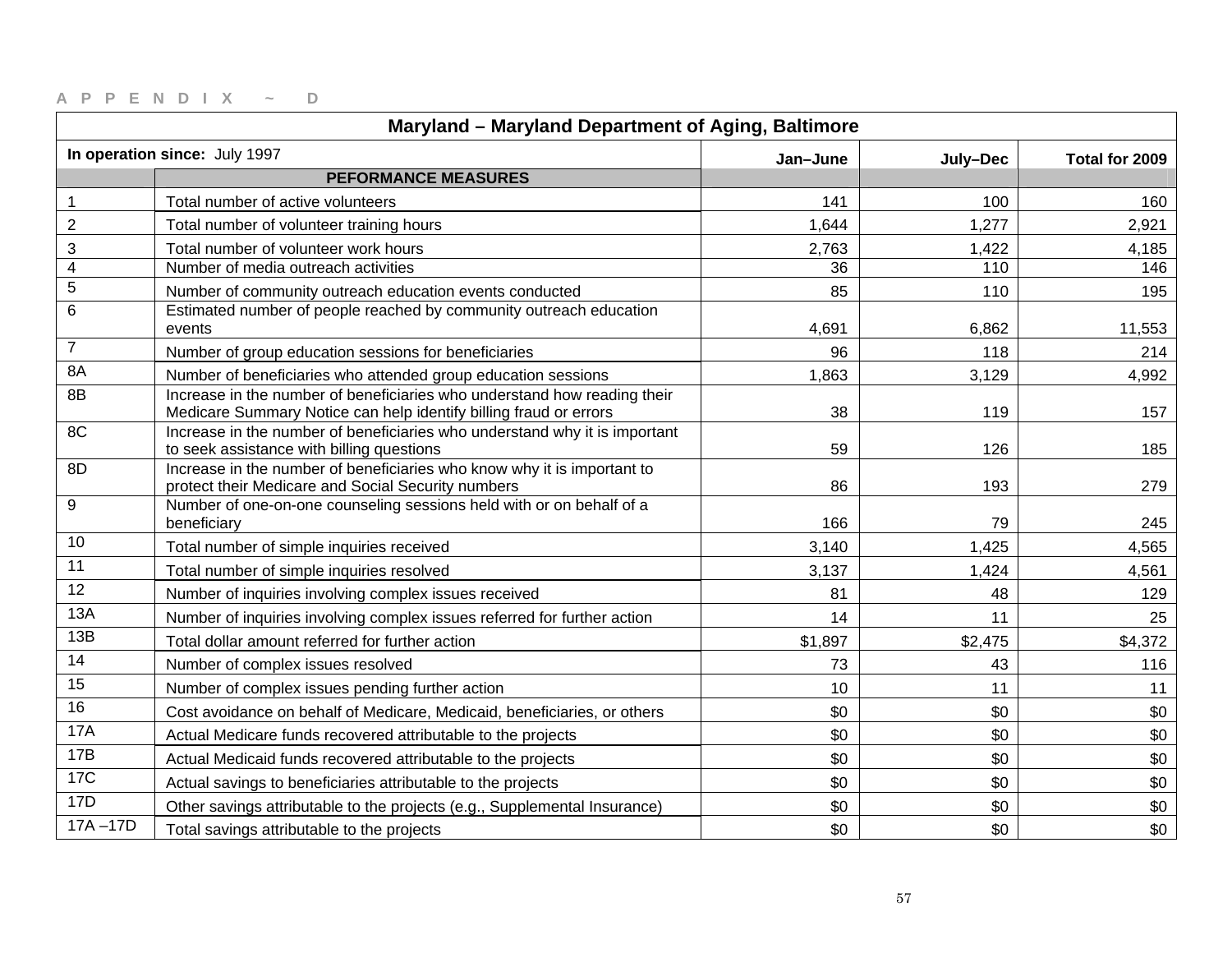| Massachusetts - Elder Services of Merrimack Valley, Inc., Lawrence |                                                                                                                                               |          |                |                |
|--------------------------------------------------------------------|-----------------------------------------------------------------------------------------------------------------------------------------------|----------|----------------|----------------|
|                                                                    | In operation since: July 1999                                                                                                                 | Jan-June | July-Dec       | Total for 2009 |
|                                                                    | <b>PEFORMANCE MEASURES</b>                                                                                                                    |          |                |                |
| 1                                                                  | Total number of active volunteers                                                                                                             | 37       | 9              | 39             |
| $\overline{2}$                                                     | Total number of volunteer training hours                                                                                                      | 23       | $\Omega$       | 23             |
| 3                                                                  | Total number of volunteer work hours                                                                                                          | 3,981    | 841            | 4,822          |
| 4                                                                  | Number of media outreach activities                                                                                                           | 20,001   | 153,086        | 173,087        |
| 5                                                                  | Number of community outreach education events conducted                                                                                       | 4        | 8              | 12             |
| 6                                                                  | Estimated number of people reached by community outreach education<br>events                                                                  | 296      | 624            | 920            |
| $\overline{7}$                                                     | Number of group education sessions for beneficiaries                                                                                          | 4        | $\overline{2}$ | 6              |
| 8A                                                                 | Number of beneficiaries who attended group education sessions                                                                                 | 44       | 107            | 151            |
| 8B                                                                 | Increase in the number of beneficiaries who understand how reading their<br>Medicare Summary Notice can help identify billing fraud or errors | 42       | 50             | 92             |
| 8C                                                                 | Increase in the number of beneficiaries who understand why it is important<br>to seek assistance with billing questions                       | 36       | 49             | 85             |
| 8D                                                                 | Increase in the number of beneficiaries who know why it is important to<br>protect their Medicare and Social Security numbers                 | 44       |                | 45             |
| 9                                                                  | Number of one-on-one counseling sessions held with or on behalf of a<br>beneficiary                                                           | 12       | 0              | 12             |
| 10                                                                 | Total number of simple inquiries received                                                                                                     | 250      | 411            | 661            |
| 11                                                                 | Total number of simple inquiries resolved                                                                                                     | 250      | 409            | 659            |
| 12                                                                 | Number of inquiries involving complex issues received                                                                                         | 73       | 8              | 81             |
| 13A                                                                | Number of inquiries involving complex issues referred for further action                                                                      | 8        | 3              | 11             |
| 13B                                                                | Total dollar amount referred for further action                                                                                               | \$6,000  | \$96           | \$6,096        |
| 14                                                                 | Number of complex issues resolved                                                                                                             | 81       | 3              | 84             |
| 15                                                                 | Number of complex issues pending further action                                                                                               | 8        | 12             | 12             |
| 16                                                                 | Cost avoidance on behalf of Medicare, Medicaid, beneficiaries, or others                                                                      | \$0      | \$0            | \$0            |
| <b>17A</b>                                                         | Actual Medicare funds recovered attributable to the projects                                                                                  | \$0      | \$0            | \$0            |
| 17B                                                                | Actual Medicaid funds recovered attributable to the projects                                                                                  | \$0      | \$0            | \$0            |
| <b>17C</b>                                                         | Actual savings to beneficiaries attributable to the projects                                                                                  | \$0      | \$0            | \$0            |
| 17D                                                                | Other savings attributable to the projects (e.g., Supplemental Insurance)                                                                     | \$0      | \$0            | \$0            |
| $17A - 17D$                                                        | Total savings attributable to the projects                                                                                                    | \$0      | \$0            | \$0            |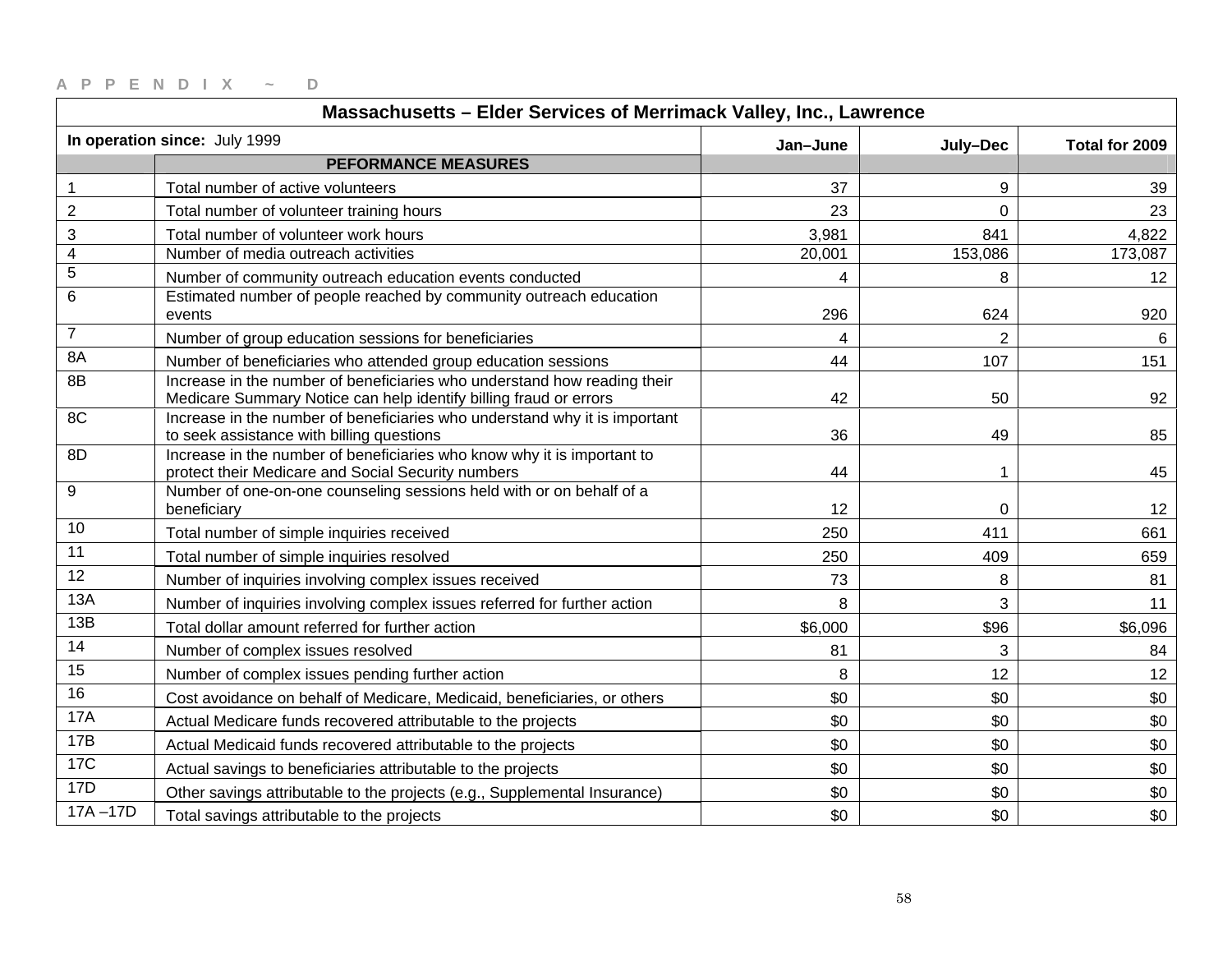| Michigan - MMAP, Inc., Lansing |                                                                                                                                               |             |                |                |
|--------------------------------|-----------------------------------------------------------------------------------------------------------------------------------------------|-------------|----------------|----------------|
|                                | In operation since: July 1999                                                                                                                 | Jan-June    | July-Dec       | Total for 2009 |
|                                | <b>PEFORMANCE MEASURES</b>                                                                                                                    |             |                |                |
| $\mathbf{1}$                   | Total number of active volunteers                                                                                                             | 217         | 290            | 331            |
| $\mathbf 2$                    | Total number of volunteer training hours                                                                                                      | 2,531       | 5,480          | 8,011          |
| 3                              | Total number of volunteer work hours                                                                                                          | 198         | 189            | 387            |
| $\overline{\mathbf{4}}$        | Number of media outreach activities                                                                                                           | 38          | 3              | 41             |
| $\mathbf 5$                    | Number of community outreach education events conducted                                                                                       | 106         | 39             | 145            |
| 6                              | Estimated number of people reached by community outreach education<br>events                                                                  | 7,480       | 4,138          | 11,618         |
| $\overline{7}$                 | Number of group education sessions for beneficiaries                                                                                          | 57          | 69             | 126            |
| 8A                             | Number of beneficiaries who attended group education sessions                                                                                 | 1,680       | 2,443          | 4,123          |
| 8B                             | Increase in the number of beneficiaries who understand how reading their<br>Medicare Summary Notice can help identify billing fraud or errors | 31          | 39             | 70             |
| 8C                             | Increase in the number of beneficiaries who understand why it is important<br>to seek assistance with billing questions                       | 58          | 26             | 84             |
| 8D                             | Increase in the number of beneficiaries who know why it is important to<br>protect their Medicare and Social Security numbers                 | 96          | 35             | 131            |
| 9                              | Number of one-on-one counseling sessions held with or on behalf of a<br>beneficiary                                                           | 24          | $\overline{2}$ | 26             |
| 10                             | Total number of simple inquiries received                                                                                                     | 35          | $\overline{7}$ | 42             |
| 11                             | Total number of simple inquiries resolved                                                                                                     | 35          | $\overline{7}$ | 42             |
| 12                             | Number of inquiries involving complex issues received                                                                                         | 16          | 12             | 28             |
| 13A                            | Number of inquiries involving complex issues referred for further action                                                                      | $\mathbf 0$ | $\overline{0}$ | $\mathbf 0$    |
| 13B                            | Total dollar amount referred for further action                                                                                               | \$11,058    | \$2,164        | \$13,222       |
| 14                             | Number of complex issues resolved                                                                                                             | 12          | $\overline{7}$ | 19             |
| 15                             | Number of complex issues pending further action                                                                                               | 48          | 49             | 49             |
| 16                             | Cost avoidance on behalf of Medicare, Medicaid, beneficiaries, or others                                                                      | \$0         | \$0            | \$0            |
| 17A                            | Actual Medicare funds recovered attributable to the projects                                                                                  | \$0         | \$0            | \$0            |
| 17B                            | Actual Medicaid funds recovered attributable to the projects                                                                                  | \$0         | \$0            | \$0            |
| <b>17C</b>                     | Actual savings to beneficiaries attributable to the projects                                                                                  | \$0         | \$0            | \$0            |
| 17D                            | Other savings attributable to the projects (e.g., Supplemental Insurance)                                                                     | \$0         | \$0            | \$0            |
| $17A - 17D$                    | Total savings attributable to the projects                                                                                                    | \$0         | \$0            | \$0            |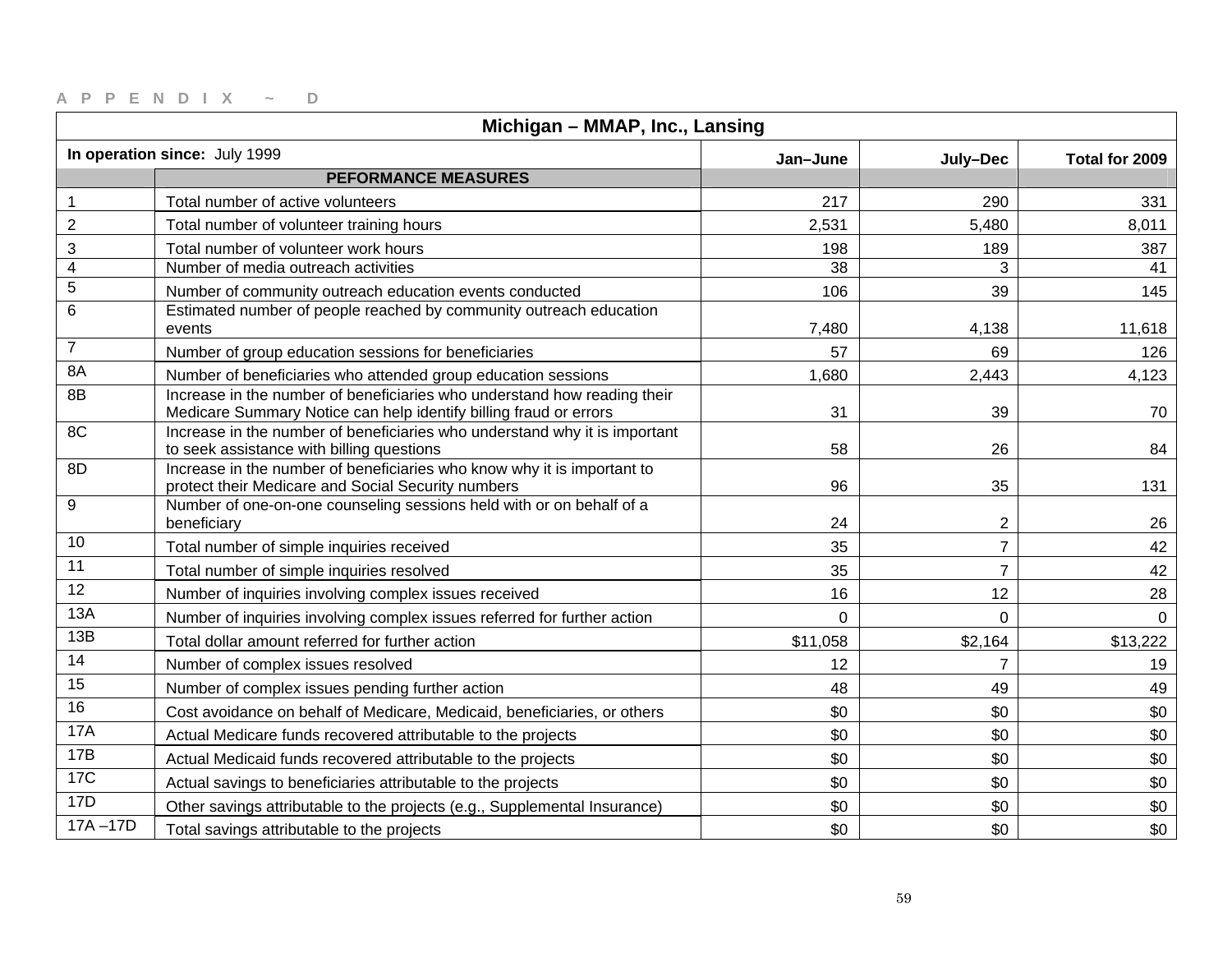| Minnesota - Minnesota Board on Aging, Dept. of Human Services, Aging and Adult Services Div., Saint Paul |                                                                                                                                               |                |          |                |
|----------------------------------------------------------------------------------------------------------|-----------------------------------------------------------------------------------------------------------------------------------------------|----------------|----------|----------------|
|                                                                                                          | In operation since: July 1997                                                                                                                 | Jan-June       | July-Dec | Total for 2009 |
|                                                                                                          | <b>PEFORMANCE MEASURES</b>                                                                                                                    |                |          |                |
| $\mathbf{1}$                                                                                             | Total number of active volunteers                                                                                                             | 56             | 41       | 83             |
| $\overline{2}$                                                                                           | Total number of volunteer training hours                                                                                                      | 580            | 234      | 814            |
| 3                                                                                                        | Total number of volunteer work hours                                                                                                          | 117            | 180      | 296            |
| $\overline{4}$                                                                                           | Number of media outreach activities                                                                                                           | $\overline{2}$ | 3        | 5              |
| $\mathbf 5$                                                                                              | Number of community outreach education events conducted                                                                                       | 20             | 23       | 43             |
| $6\phantom{1}6$                                                                                          | Estimated number of people reached by community outreach education<br>events                                                                  | 1,890          | 2,135    | 4,025          |
| $\overline{7}$                                                                                           | Number of group education sessions for beneficiaries                                                                                          | 136            | 134      | 270            |
| 8A                                                                                                       | Number of beneficiaries who attended group education sessions                                                                                 | 1,210          | 1,494    | 2,704          |
| 8B                                                                                                       | Increase in the number of beneficiaries who understand how reading their<br>Medicare Summary Notice can help identify billing fraud or errors | 18             | 15       | 33             |
| 8C                                                                                                       | Increase in the number of beneficiaries who understand why it is important<br>to seek assistance with billing questions                       | 37             | 9        | 46             |
| 8D                                                                                                       | Increase in the number of beneficiaries who know why it is important to<br>protect their Medicare and Social Security numbers                 | 34             | 18       | 52             |
| 9                                                                                                        | Number of one-on-one counseling sessions held with or on behalf of a<br>beneficiary                                                           | 73             | 61       | 134            |
| 10                                                                                                       | Total number of simple inquiries received                                                                                                     | 188            | 366      | 554            |
| 11                                                                                                       | Total number of simple inquiries resolved                                                                                                     | 188            | 366      | 554            |
| 12                                                                                                       | Number of inquiries involving complex issues received                                                                                         | 505            | 368      | 873            |
| 13A                                                                                                      | Number of inquiries involving complex issues referred for further action                                                                      | 11             | 29       | 40             |
| 13B                                                                                                      | Total dollar amount referred for further action                                                                                               | \$28,744       | \$5,256  | \$34,001       |
| 14                                                                                                       | Number of complex issues resolved                                                                                                             | 495            | 376      | 871            |
| $\overline{15}$                                                                                          | Number of complex issues pending further action                                                                                               | 24             | 28       | 28             |
| 16                                                                                                       | Cost avoidance on behalf of Medicare, Medicaid, beneficiaries, or others                                                                      | \$4,197        | \$112    | \$4,309        |
| <b>17A</b>                                                                                               | Actual Medicare funds recovered attributable to the projects                                                                                  | \$0            | \$0      | \$0            |
| 17B                                                                                                      | Actual Medicaid funds recovered attributable to the projects                                                                                  | \$0            | \$0      | \$0            |
| <b>17C</b>                                                                                               | Actual savings to beneficiaries attributable to the projects                                                                                  | \$0            | \$0      | \$0            |
| 17D                                                                                                      | Other savings attributable to the projects (e.g., Supplemental Insurance)                                                                     | \$0            | \$0      | \$0            |
| $17A - 17D$                                                                                              | Total savings attributable to the projects                                                                                                    | \$0            | \$0      | \$0            |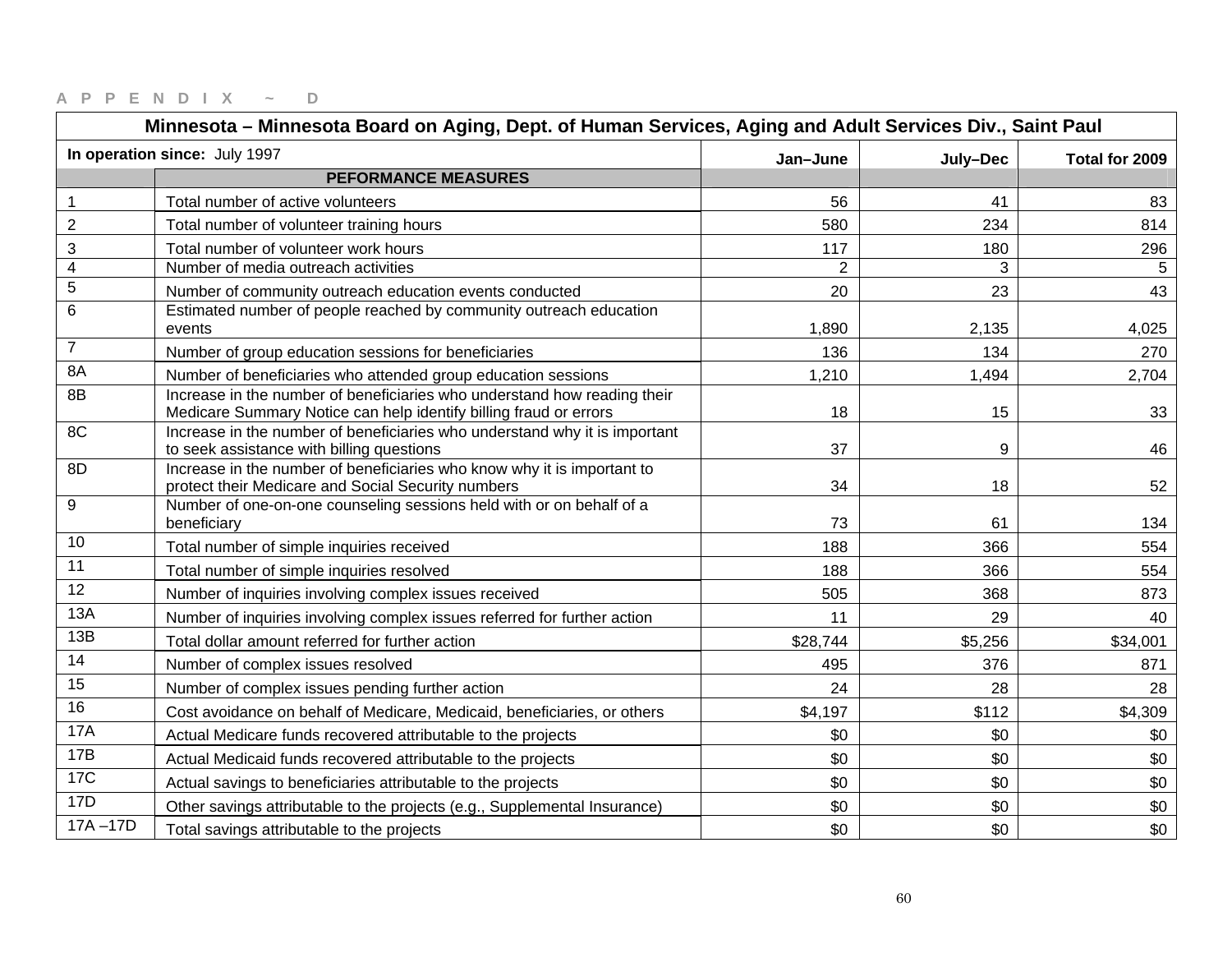| Mississippi – Mississippi Department of Human Services, Division of Aging and Adult Services, Jackson |                                                                                                                                               |                |           |                          |
|-------------------------------------------------------------------------------------------------------|-----------------------------------------------------------------------------------------------------------------------------------------------|----------------|-----------|--------------------------|
|                                                                                                       | In operation since: July 2000                                                                                                                 | Jan-June       | July-Dec  | Total for 2009           |
|                                                                                                       | <b>PEFORMANCE MEASURES</b>                                                                                                                    |                |           |                          |
| $\mathbf{1}$                                                                                          | Total number of active volunteers                                                                                                             | 23             | 24        | 34                       |
| $\overline{2}$                                                                                        | Total number of volunteer training hours                                                                                                      | 320            | 53        | 373                      |
| 3                                                                                                     | Total number of volunteer work hours                                                                                                          | 4,977          | 1,793     | 6,770                    |
| 4                                                                                                     | Number of media outreach activities                                                                                                           | $\mathbf 1$    | 525       | 526                      |
| 5                                                                                                     | Number of community outreach education events conducted                                                                                       | 50             | 91        | 141                      |
| 6                                                                                                     | Estimated number of people reached by community outreach education<br>events                                                                  | 5,085          | 11,199    | 16,284                   |
| $\overline{7}$                                                                                        | Number of group education sessions for beneficiaries                                                                                          | 40             | 38        | 78                       |
| 8A                                                                                                    | Number of beneficiaries who attended group education sessions                                                                                 | 952            | 875       | 1,827                    |
| 8B                                                                                                    | Increase in the number of beneficiaries who understand how reading their<br>Medicare Summary Notice can help identify billing fraud or errors | 28             | 162       | 190                      |
| 8C                                                                                                    | Increase in the number of beneficiaries who understand why it is important<br>to seek assistance with billing questions                       | 47             | 224       | 271                      |
| 8D                                                                                                    | Increase in the number of beneficiaries who know why it is important to<br>protect their Medicare and Social Security numbers                 | 74             | 416       | 490                      |
| 9                                                                                                     | Number of one-on-one counseling sessions held with or on behalf of a<br>beneficiary                                                           | 31             | 75        | 106                      |
| 10                                                                                                    | Total number of simple inquiries received                                                                                                     | 396            | 632       | 1,028                    |
| 11                                                                                                    | Total number of simple inquiries resolved                                                                                                     | 396            | 628       | 1,024                    |
| $\overline{12}$                                                                                       | Number of inquiries involving complex issues received                                                                                         | 55             | 41        | 96                       |
| 13A                                                                                                   | Number of inquiries involving complex issues referred for further action                                                                      | $\mathbf{1}$   | 3         | $\overline{\mathcal{A}}$ |
| 13B                                                                                                   | Total dollar amount referred for further action                                                                                               | \$785          | \$218,344 | \$219,129                |
| 14                                                                                                    | Number of complex issues resolved                                                                                                             | 54             | 119       | 173                      |
| 15                                                                                                    | Number of complex issues pending further action                                                                                               | $\overline{2}$ | 5         | 5                        |
| 16                                                                                                    | Cost avoidance on behalf of Medicare, Medicaid, beneficiaries, or others                                                                      | \$0            | \$0       | \$0                      |
| 17A                                                                                                   | Actual Medicare funds recovered attributable to the projects                                                                                  | \$0            | \$0       | \$0                      |
| 17B                                                                                                   | Actual Medicaid funds recovered attributable to the projects                                                                                  | \$0            | \$0       | \$0                      |
| 17C                                                                                                   | Actual savings to beneficiaries attributable to the projects                                                                                  | \$0            | \$0       | \$0                      |
| 17D                                                                                                   | Other savings attributable to the projects (e.g., Supplemental Insurance)                                                                     | \$0            | \$0       | \$0                      |
| $17A - 17D$                                                                                           | Total savings attributable to the projects                                                                                                    | \$0            | \$0       | \$0                      |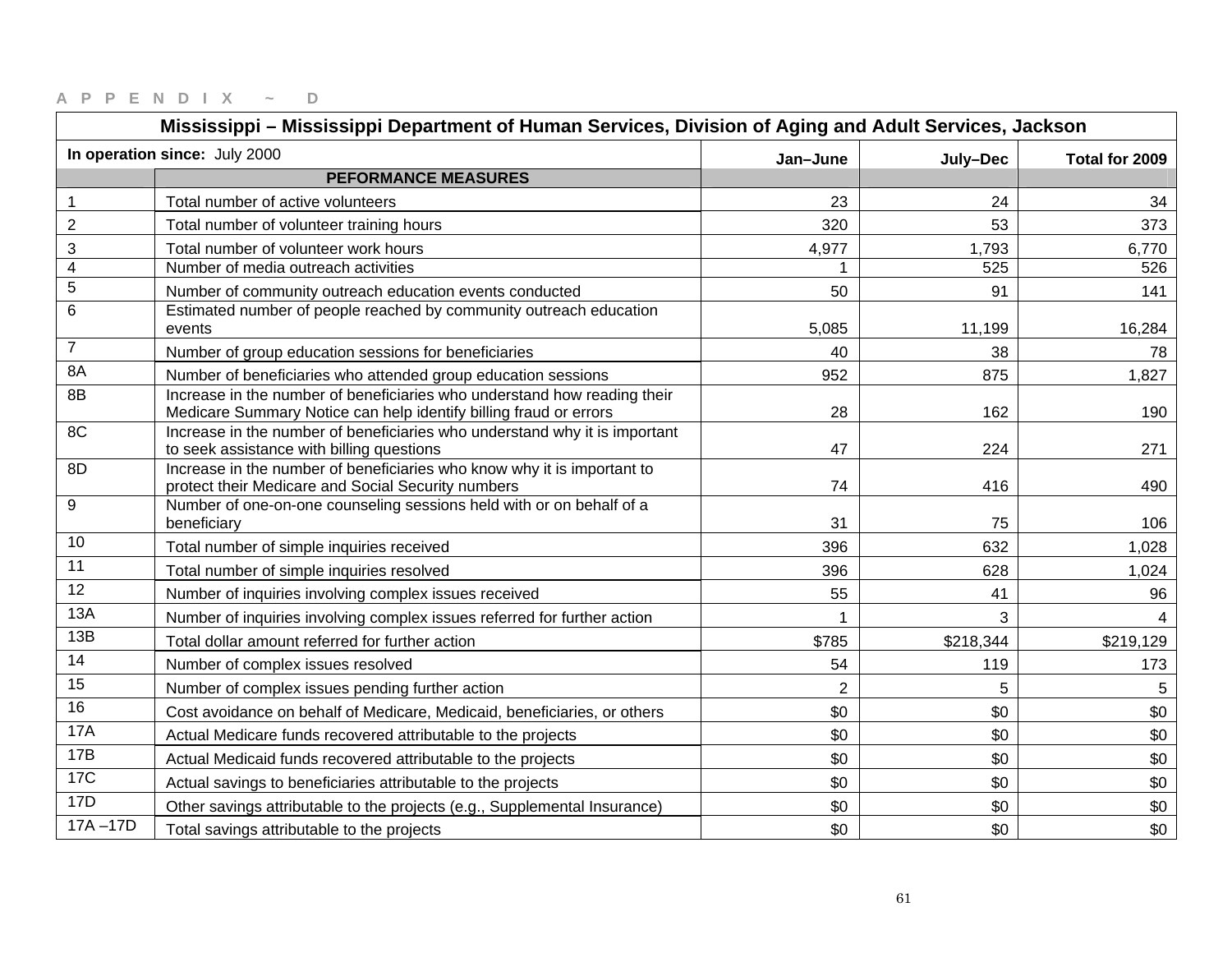|                         | Missouri - SORT Program Care Connection for Aging Services, Warrensburg                                                                       |                |                |                |
|-------------------------|-----------------------------------------------------------------------------------------------------------------------------------------------|----------------|----------------|----------------|
|                         | In operation since: July 1997                                                                                                                 | Jan-June       | July-Dec       | Total for 2009 |
|                         | <b>PEFORMANCE MEASURES</b>                                                                                                                    |                |                |                |
| 1                       | Total number of active volunteers                                                                                                             | 26             | 32             | 38             |
| $\overline{2}$          | Total number of volunteer training hours                                                                                                      | 80             | 166            | 246            |
| 3                       | Total number of volunteer work hours                                                                                                          | 537            | 841            | 1,378          |
| $\overline{\mathbf{4}}$ | Number of media outreach activities                                                                                                           |                | 49             | 50             |
| $\overline{5}$          | Number of community outreach education events conducted                                                                                       | 94             | 67             | 161            |
| 6                       | Estimated number of people reached by community outreach education<br>events                                                                  | 3,192          | 2,493          | 5,685          |
| $\overline{7}$          | Number of group education sessions for beneficiaries                                                                                          | 22             | 105            | 127            |
| 8A                      | Number of beneficiaries who attended group education sessions                                                                                 | 649            | 3,709          | 4,358          |
| 8B                      | Increase in the number of beneficiaries who understand how reading their<br>Medicare Summary Notice can help identify billing fraud or errors | $\mathbf 0$    | 12             | 12             |
| 8C                      | Increase in the number of beneficiaries who understand why it is important<br>to seek assistance with billing questions                       | $\mathbf 0$    | 27             | 27             |
| 8D                      | Increase in the number of beneficiaries who know why it is important to<br>protect their Medicare and Social Security numbers                 | 0              | 51             | 51             |
| 9                       | Number of one-on-one counseling sessions held with or on behalf of a<br>beneficiary                                                           | $\overline{2}$ | 4              | 6              |
| 10                      | Total number of simple inquiries received                                                                                                     | 907            | 2,472          | 3,379          |
| 11                      | Total number of simple inquiries resolved                                                                                                     | 907            | 2,472          | 3,379          |
| 12                      | Number of inquiries involving complex issues received                                                                                         | 19             | 15             | 34             |
| 13A                     | Number of inquiries involving complex issues referred for further action                                                                      | 10             | 9              | 19             |
| 13B                     | Total dollar amount referred for further action                                                                                               | \$1,754        | \$379          | \$2,133        |
| 14                      | Number of complex issues resolved                                                                                                             | 13             | $\overline{7}$ | 20             |
| 15                      | Number of complex issues pending further action                                                                                               | 15             | 58             | 58             |
| 16                      | Cost avoidance on behalf of Medicare, Medicaid, beneficiaries, or others                                                                      | \$1,100        | \$0            | \$1,100        |
| <b>17A</b>              | Actual Medicare funds recovered attributable to the projects                                                                                  | \$0            | \$0            | \$0            |
| 17B                     | Actual Medicaid funds recovered attributable to the projects                                                                                  | \$0            | \$0            | \$0            |
| <b>17C</b>              | Actual savings to beneficiaries attributable to the projects                                                                                  | \$0            | \$0            | \$0            |
| 17D                     | Other savings attributable to the projects (e.g., Supplemental Insurance)                                                                     | \$0            | \$0            | \$0            |
| $17A - 17D$             | Total savings attributable to the projects                                                                                                    | \$0            | \$0            | \$0            |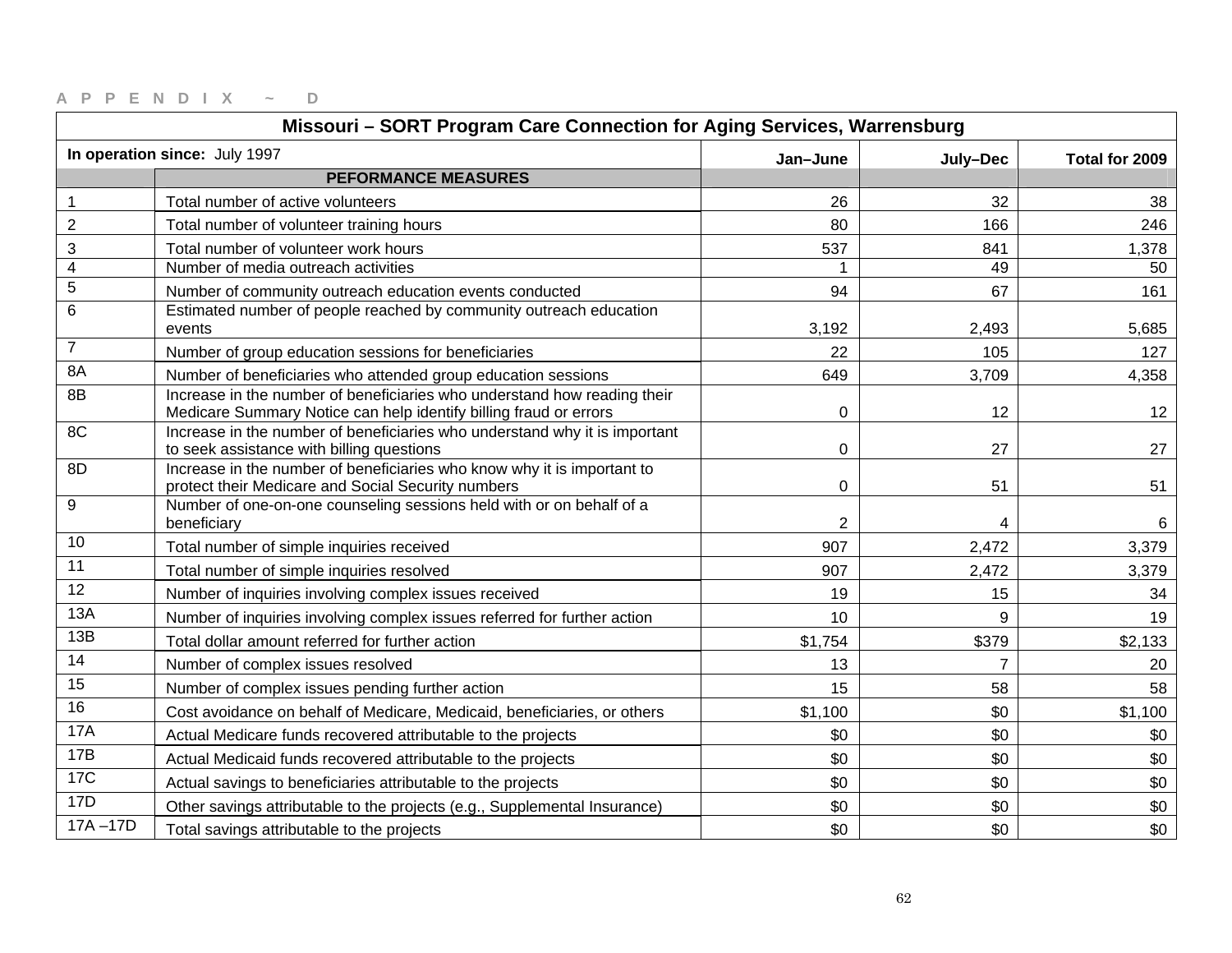| Montana - Missoula Aging Services, Missoula |                                                                                                                                               |             |          |                |
|---------------------------------------------|-----------------------------------------------------------------------------------------------------------------------------------------------|-------------|----------|----------------|
|                                             | In operation since: July 1999                                                                                                                 | Jan-June    | July-Dec | Total for 2009 |
|                                             | <b>PEFORMANCE MEASURES</b>                                                                                                                    |             |          |                |
| 1                                           | Total number of active volunteers                                                                                                             | 42          | 28       | 44             |
| $\overline{2}$                              | Total number of volunteer training hours                                                                                                      | 173         | 20       | 193            |
| 3                                           | Total number of volunteer work hours                                                                                                          | 285         | 182      | 467            |
| $\overline{4}$                              | Number of media outreach activities                                                                                                           | 2,011       | 458      | 2,469          |
| $\overline{5}$                              | Number of community outreach education events conducted                                                                                       | 67          | 50       | 117            |
| 6                                           | Estimated number of people reached by community outreach education<br>events                                                                  | 3,213       | 4,219    | 7,432          |
| $\overline{7}$                              | Number of group education sessions for beneficiaries                                                                                          | 56          | 46       | 102            |
| 8A                                          | Number of beneficiaries who attended group education sessions                                                                                 | 1,494       | 1,156    | 2,650          |
| 8B                                          | Increase in the number of beneficiaries who understand how reading their<br>Medicare Summary Notice can help identify billing fraud or errors | 87          | 37       | 124            |
| 8C                                          | Increase in the number of beneficiaries who understand why it is important<br>to seek assistance with billing questions                       | 123         | 50       | 173            |
| 8D                                          | Increase in the number of beneficiaries who know why it is important to<br>protect their Medicare and Social Security numbers                 | 141         | 64       | 205            |
| 9                                           | Number of one-on-one counseling sessions held with or on behalf of a<br>beneficiary                                                           | 72          | 70       | 142            |
| 10                                          | Total number of simple inquiries received                                                                                                     | 29          | 77       | 106            |
| 11                                          | Total number of simple inquiries resolved                                                                                                     | 29          | 76       | 105            |
| 12                                          | Number of inquiries involving complex issues received                                                                                         | 10          | 5        | 15             |
| 13A                                         | Number of inquiries involving complex issues referred for further action                                                                      | $\mathbf 0$ |          | $\mathbf{1}$   |
| 13B                                         | Total dollar amount referred for further action                                                                                               | \$366       | \$0      | \$366          |
| 14                                          | Number of complex issues resolved                                                                                                             | 11          | 5        | 16             |
| $\overline{15}$                             | Number of complex issues pending further action                                                                                               | 9           | 10       | 10             |
| 16                                          | Cost avoidance on behalf of Medicare, Medicaid, beneficiaries, or others                                                                      | \$0         | \$0      | \$0            |
| <b>17A</b>                                  | Actual Medicare funds recovered attributable to the projects                                                                                  | \$0         | \$0      | \$0            |
| 17B                                         | Actual Medicaid funds recovered attributable to the projects                                                                                  | \$0         | \$0      | \$0            |
| <b>17C</b>                                  | Actual savings to beneficiaries attributable to the projects                                                                                  | \$112       | \$0      | \$112          |
| 17D                                         | Other savings attributable to the projects (e.g., Supplemental Insurance)                                                                     | \$0         | \$272    | \$272          |
| $17A - 17D$                                 | Total savings attributable to the projects                                                                                                    | \$112       | \$272    | \$384          |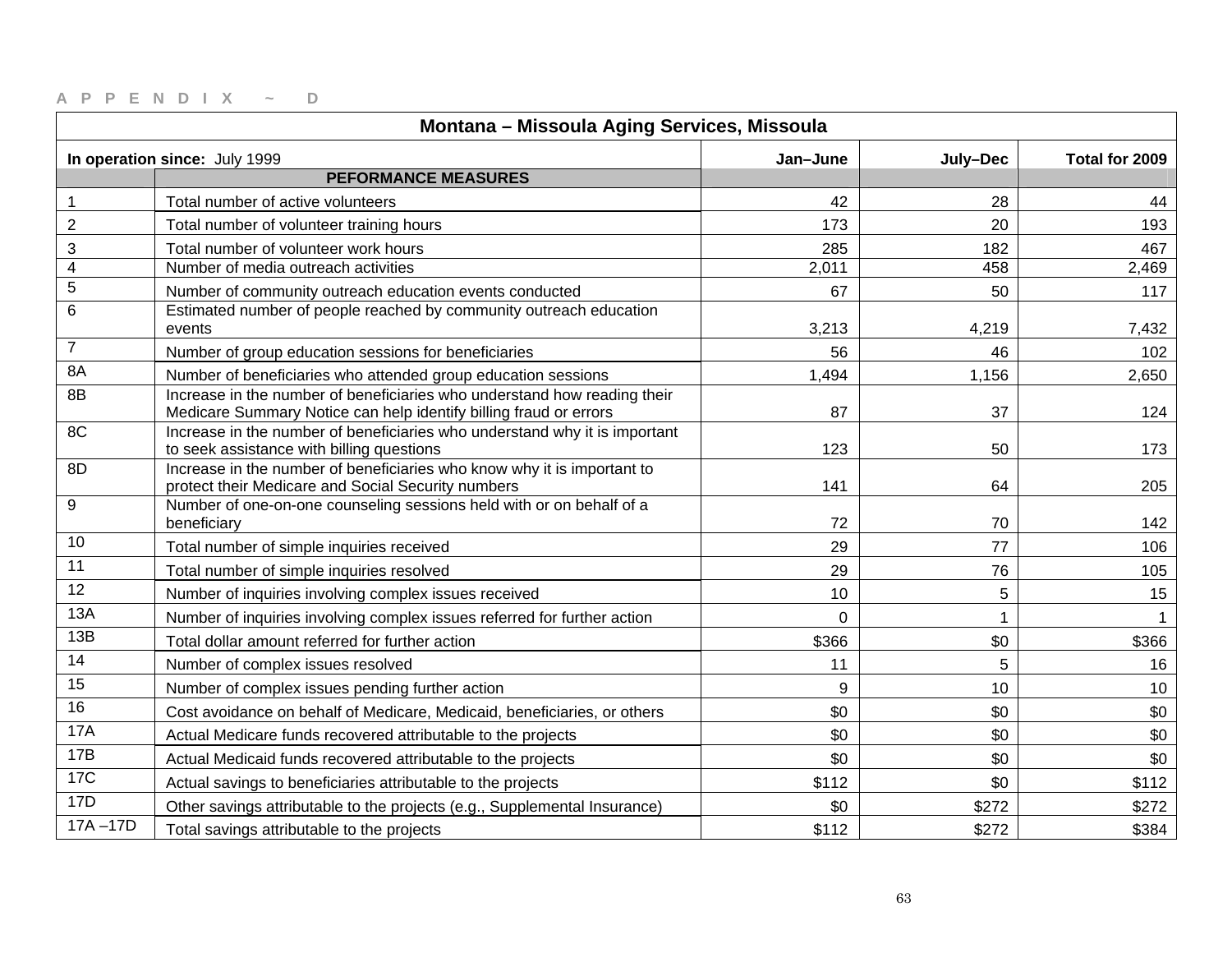| Nebraska – Nebraska Department of Health and Human Services, State Unit on Aging, Lincoln |                                                                                                                                               |             |           |                |
|-------------------------------------------------------------------------------------------|-----------------------------------------------------------------------------------------------------------------------------------------------|-------------|-----------|----------------|
|                                                                                           | In operation since: July 2000                                                                                                                 | Jan-June    | July-Dec  | Total for 2009 |
|                                                                                           | <b>PEFORMANCE MEASURES</b>                                                                                                                    |             |           |                |
| $\mathbf{1}$                                                                              | Total number of active volunteers                                                                                                             | 5           | 103       | 104            |
| $\overline{2}$                                                                            | Total number of volunteer training hours                                                                                                      | 6           | 2,482     | 2,488          |
| 3                                                                                         | Total number of volunteer work hours                                                                                                          | 18          | 182       | 199            |
| $\overline{\mathbf{4}}$                                                                   | Number of media outreach activities                                                                                                           | 216         | 69        | 285            |
| $\mathbf 5$                                                                               | Number of community outreach education events conducted                                                                                       | 183         | 129       | 312            |
| 6                                                                                         | Estimated number of people reached by community outreach education<br>events                                                                  | 9,886       | 15,108    | 24,994         |
| $\overline{7}$                                                                            | Number of group education sessions for beneficiaries                                                                                          | 41          | 28        | 69             |
| 8A                                                                                        | Number of beneficiaries who attended group education sessions                                                                                 | 890         | 566       | 1,456          |
| 8B                                                                                        | Increase in the number of beneficiaries who understand how reading their<br>Medicare Summary Notice can help identify billing fraud or errors | 119         | 83        | 202            |
| 8C                                                                                        | Increase in the number of beneficiaries who understand why it is important<br>to seek assistance with billing questions                       | 242         | 98        | 340            |
| 8D                                                                                        | Increase in the number of beneficiaries who know why it is important to<br>protect their Medicare and Social Security numbers                 | 442         | 203       | 645            |
| 9                                                                                         | Number of one-on-one counseling sessions held with or on behalf of a<br>beneficiary                                                           | 50          | 179       | 229            |
| 10                                                                                        | Total number of simple inquiries received                                                                                                     | 1,045       | 1,969     | 3,014          |
| 11                                                                                        | Total number of simple inquiries resolved                                                                                                     | 1,045       | 1,966     | 3,011          |
| 12                                                                                        | Number of inquiries involving complex issues received                                                                                         | 28          | 20        | 48             |
| 13A                                                                                       | Number of inquiries involving complex issues referred for further action                                                                      | 18          | 14        | 31             |
| 13B                                                                                       | Total dollar amount referred for further action                                                                                               | \$1,125,957 | \$50,048  | \$1,176,005    |
| 14                                                                                        | Number of complex issues resolved                                                                                                             | 23          | 17        | 40             |
| 15                                                                                        | Number of complex issues pending further action                                                                                               | 25          | 27        | 27             |
| 16                                                                                        | Cost avoidance on behalf of Medicare, Medicaid, beneficiaries, or others                                                                      | \$0         | \$13,877  | \$13,877       |
| 17A                                                                                       | Actual Medicare funds recovered attributable to the projects                                                                                  | \$0         | \$65,184  | \$65,184       |
| 17B                                                                                       | Actual Medicaid funds recovered attributable to the projects                                                                                  | \$0         | \$7,861   | \$7,861        |
| <b>17C</b>                                                                                | Actual savings to beneficiaries attributable to the projects                                                                                  | \$63        | \$2,052   | \$2,115        |
| 17D                                                                                       | Other savings attributable to the projects (e.g., Supplemental Insurance)                                                                     | \$2,387     | \$43,901  | \$46,289       |
| $17A - 17D$                                                                               | Total savings attributable to the projects                                                                                                    | \$2,451     | \$118,998 | \$121,449      |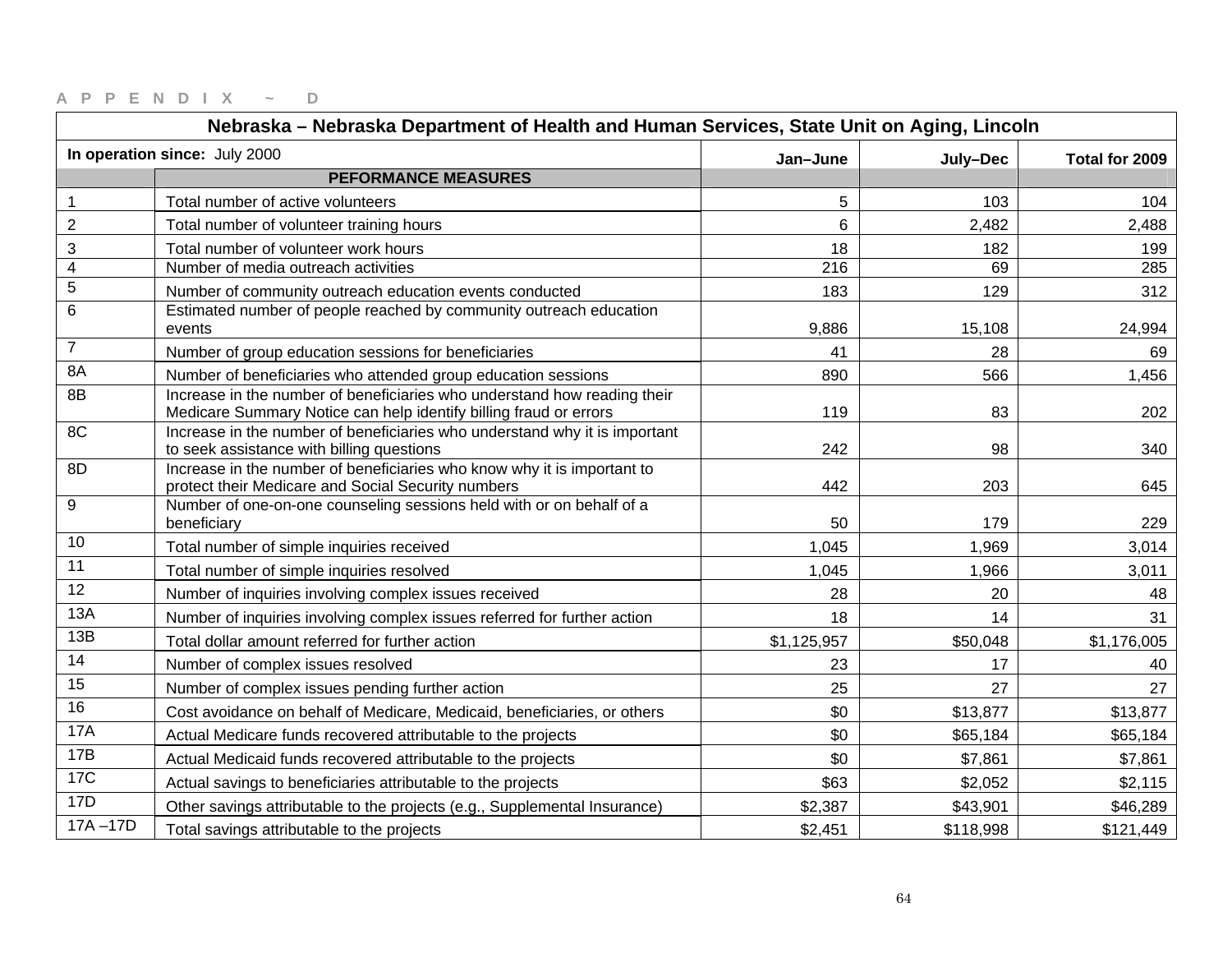| Nevada - Office of the Nevada Attorney General, Las Vegas |                                                                                                                                               |                |                |                 |
|-----------------------------------------------------------|-----------------------------------------------------------------------------------------------------------------------------------------------|----------------|----------------|-----------------|
|                                                           | In operation since: July 1999                                                                                                                 | Jan-June       | July-Dec       | Total for 2009  |
|                                                           | <b>PEFORMANCE MEASURES</b>                                                                                                                    |                |                |                 |
| 1                                                         | Total number of active volunteers                                                                                                             | 1              | 0              |                 |
| $\mathbf 2$                                               | Total number of volunteer training hours                                                                                                      | 0              | $\overline{0}$ | 0               |
| 3                                                         | Total number of volunteer work hours                                                                                                          | 5              | $\mathbf 0$    | 5               |
| 4                                                         | Number of media outreach activities                                                                                                           | 393            | $\overline{7}$ | 400             |
| $\mathbf 5$                                               | Number of community outreach education events conducted                                                                                       | 16             | 16             | 32              |
| 6                                                         | Estimated number of people reached by community outreach education<br>events                                                                  | 3,152          | 3,630          | 6,782           |
| $\overline{7}$                                            | Number of group education sessions for beneficiaries                                                                                          | 20             | 14             | 34              |
| 8A                                                        | Number of beneficiaries who attended group education sessions                                                                                 | 1,014          | 415            | 1,429           |
| 8B                                                        | Increase in the number of beneficiaries who understand how reading their<br>Medicare Summary Notice can help identify billing fraud or errors | 80             | $\mathbf 0$    | 80              |
| 8C                                                        | Increase in the number of beneficiaries who understand why it is important<br>to seek assistance with billing questions                       | 192            | 0              | 192             |
| 8D                                                        | Increase in the number of beneficiaries who know why it is important to<br>protect their Medicare and Social Security numbers                 | 179            | 0              | 179             |
| 9                                                         | Number of one-on-one counseling sessions held with or on behalf of a<br>beneficiary                                                           | 11             | $\Omega$       | 11              |
| 10                                                        | Total number of simple inquiries received                                                                                                     | 14             | 36             | 50              |
| 11                                                        | Total number of simple inquiries resolved                                                                                                     | 14             | 31             | 45              |
| $\overline{12}$                                           | Number of inquiries involving complex issues received                                                                                         | 3              | 3              | $6\phantom{.}6$ |
| 13A                                                       | Number of inquiries involving complex issues referred for further action                                                                      | $\overline{0}$ | $\mathbf 0$    | $\mathbf 0$     |
| 13B                                                       | Total dollar amount referred for further action                                                                                               | \$0            | \$0            | \$0             |
| 14                                                        | Number of complex issues resolved                                                                                                             | 3              | $\mathbf 1$    | $\overline{4}$  |
| 15                                                        | Number of complex issues pending further action                                                                                               | 19             | 19             | 19              |
| 16                                                        | Cost avoidance on behalf of Medicare, Medicaid, beneficiaries, or others                                                                      | \$0            | \$0            | \$0             |
| <b>17A</b>                                                | Actual Medicare funds recovered attributable to the projects                                                                                  | \$0            | \$0            | \$0             |
| 17B                                                       | Actual Medicaid funds recovered attributable to the projects                                                                                  | \$0            | \$0            | \$0             |
| <b>17C</b>                                                | Actual savings to beneficiaries attributable to the projects                                                                                  | \$0            | \$0            | \$0             |
| 17D                                                       | Other savings attributable to the projects (e.g., Supplemental Insurance)                                                                     | \$0            | \$0            | \$0             |
| $17A - 17D$                                               | Total savings attributable to the projects                                                                                                    | \$0            | \$0            | \$0             |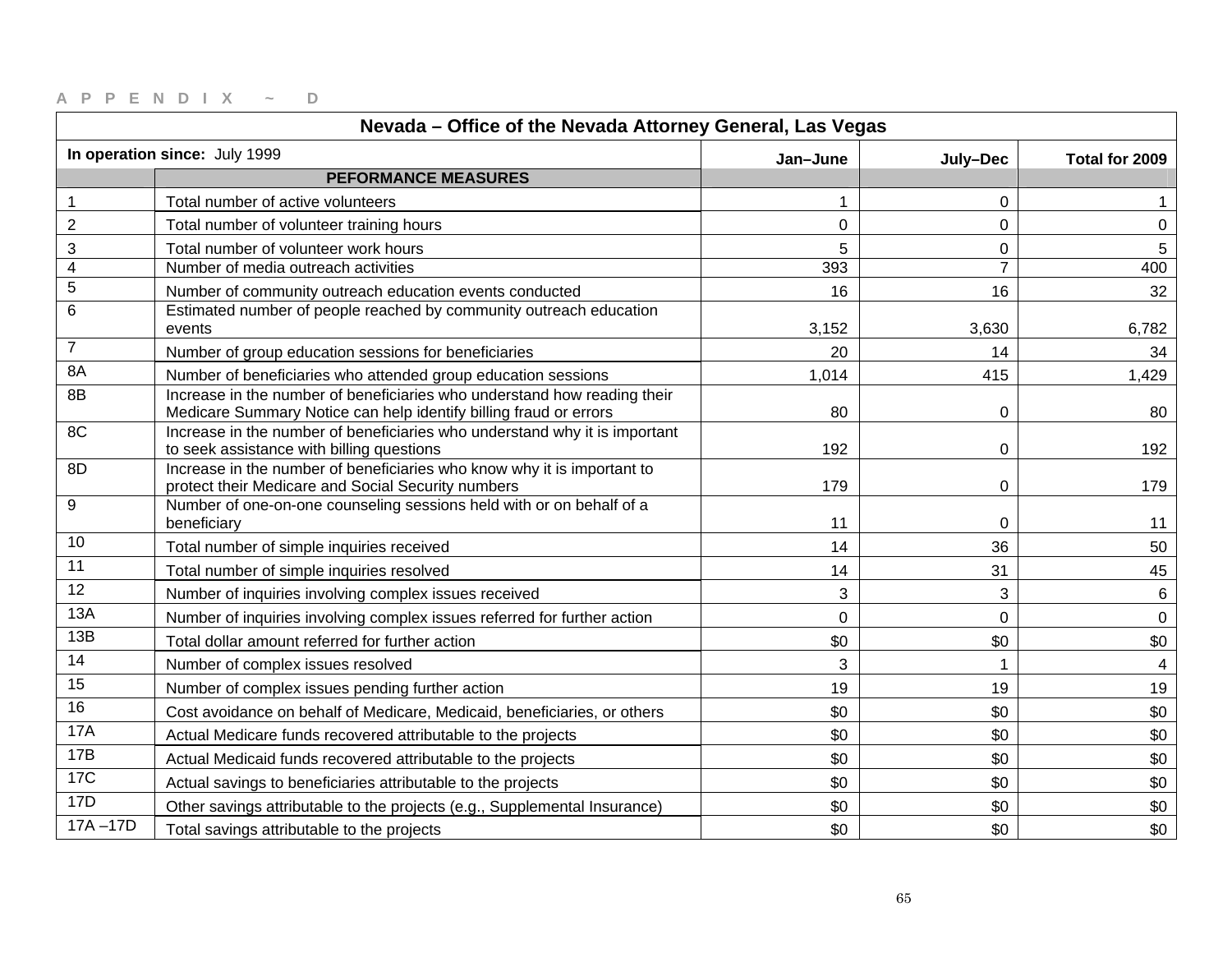| New Hampshire - Bureau of Elderly and Adult Services, Concord |                                                                                                                                               |          |                |                |
|---------------------------------------------------------------|-----------------------------------------------------------------------------------------------------------------------------------------------|----------|----------------|----------------|
|                                                               | In operation since: July 1997                                                                                                                 | Jan-June | July-Dec       | Total for 2009 |
|                                                               | <b>PEFORMANCE MEASURES</b>                                                                                                                    |          |                |                |
| 1                                                             | Total number of active volunteers                                                                                                             | 28       | $\overline{7}$ | 29             |
| $\mathbf 2$                                                   | Total number of volunteer training hours                                                                                                      | $\Omega$ | 16             | 16             |
| 3                                                             | Total number of volunteer work hours                                                                                                          | 760      | 1,624          | 2,384          |
| $\overline{\mathbf{4}}$                                       | Number of media outreach activities                                                                                                           | 332      | 56             | 388            |
| $\mathbf 5$                                                   | Number of community outreach education events conducted                                                                                       | 37       | 8              | 45             |
| 6                                                             | Estimated number of people reached by community outreach education<br>events                                                                  | 1,150    | 592            | 1,742          |
| $\overline{7}$                                                | Number of group education sessions for beneficiaries                                                                                          | 21       | 16             | 37             |
| 8A                                                            | Number of beneficiaries who attended group education sessions                                                                                 | 543      | 402            | 945            |
| 8B                                                            | Increase in the number of beneficiaries who understand how reading their<br>Medicare Summary Notice can help identify billing fraud or errors | 8        | 112            | 120            |
| 8C                                                            | Increase in the number of beneficiaries who understand why it is important<br>to seek assistance with billing questions                       | 55       | 44             | 99             |
| 8D                                                            | Increase in the number of beneficiaries who know why it is important to<br>protect their Medicare and Social Security numbers                 | 45       | 117            | 162            |
| 9                                                             | Number of one-on-one counseling sessions held with or on behalf of a<br>beneficiary                                                           | 1        | $\mathbf 0$    |                |
| 10                                                            | Total number of simple inquiries received                                                                                                     | 42       | 11             | 53             |
| 11                                                            | Total number of simple inquiries resolved                                                                                                     | 42       | 11             | 53             |
| $\overline{12}$                                               | Number of inquiries involving complex issues received                                                                                         | 20       | 4              | 24             |
| 13A                                                           | Number of inquiries involving complex issues referred for further action                                                                      | 3        | $\overline{0}$ | 3              |
| 13B                                                           | Total dollar amount referred for further action                                                                                               | \$9,316  | \$149          | \$9,465        |
| 14                                                            | Number of complex issues resolved                                                                                                             | 14       | 4              | 18             |
| 15                                                            | Number of complex issues pending further action                                                                                               | 16       | 16             | 16             |
| 16                                                            | Cost avoidance on behalf of Medicare, Medicaid, beneficiaries, or others                                                                      | \$0      | \$0            | \$0            |
| <b>17A</b>                                                    | Actual Medicare funds recovered attributable to the projects                                                                                  | \$0      | \$0            | \$0            |
| 17B                                                           | Actual Medicaid funds recovered attributable to the projects                                                                                  | \$0      | \$0            | \$0            |
| <b>17C</b>                                                    | Actual savings to beneficiaries attributable to the projects                                                                                  | \$0      | \$0            | \$0            |
| 17D                                                           | Other savings attributable to the projects (e.g., Supplemental Insurance)                                                                     | \$0      | \$0            | \$0            |
| $17A - 17D$                                                   | Total savings attributable to the projects                                                                                                    | \$0      | \$0            | \$0            |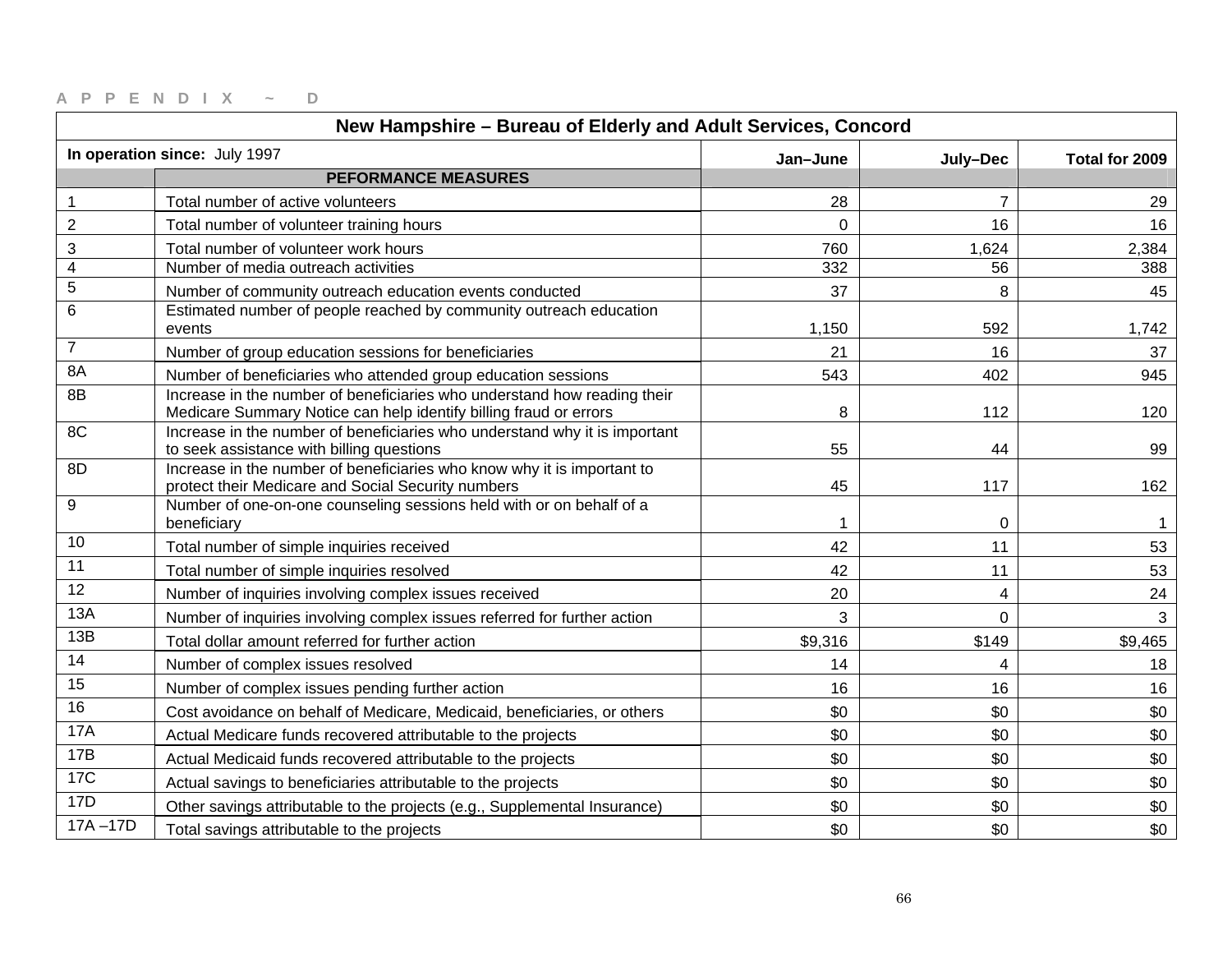| New Jersey - Jewish Family & Vocational Services of Middlesex County, Inc., Milltown |                                                                                                                                               |          |                 |                |
|--------------------------------------------------------------------------------------|-----------------------------------------------------------------------------------------------------------------------------------------------|----------|-----------------|----------------|
|                                                                                      | In operation since: July 2001                                                                                                                 | Jan-June | July-Dec        | Total for 2009 |
|                                                                                      | <b>PEFORMANCE MEASURES</b>                                                                                                                    |          |                 |                |
| $\mathbf{1}$                                                                         | Total number of active volunteers                                                                                                             | 11       | 6               | 15             |
| $\overline{2}$                                                                       | Total number of volunteer training hours                                                                                                      | 0        | 23              | 23             |
| 3                                                                                    | Total number of volunteer work hours                                                                                                          | 98       | 31              | 129            |
| $\overline{4}$                                                                       | Number of media outreach activities                                                                                                           | 2,538    | $\overline{12}$ | 2,550          |
| $\mathbf 5$                                                                          | Number of community outreach education events conducted                                                                                       | 25       | 11              | 36             |
| $\,6\,$                                                                              | Estimated number of people reached by community outreach education<br>events                                                                  | 2,394    | 1,138           | 3,532          |
| $\overline{7}$                                                                       | Number of group education sessions for beneficiaries                                                                                          | 49       | 77              | 126            |
| 8A                                                                                   | Number of beneficiaries who attended group education sessions                                                                                 | 1,997    | 2,766           | 4,763          |
| 8B                                                                                   | Increase in the number of beneficiaries who understand how reading their<br>Medicare Summary Notice can help identify billing fraud or errors | 452      | 719             | 1,171          |
| 8C                                                                                   | Increase in the number of beneficiaries who understand why it is important<br>to seek assistance with billing questions                       | 696      | 911             | 1,607          |
| 8D                                                                                   | Increase in the number of beneficiaries who know why it is important to<br>protect their Medicare and Social Security numbers                 | 1,071    | 1,463           | 2,534          |
| 9                                                                                    | Number of one-on-one counseling sessions held with or on behalf of a<br>beneficiary                                                           | 74       | 126             | 200            |
| 10                                                                                   | Total number of simple inquiries received                                                                                                     | 141      | 78              | 219            |
| 11                                                                                   | Total number of simple inquiries resolved                                                                                                     | 132      | 77              | 209            |
| 12                                                                                   | Number of inquiries involving complex issues received                                                                                         | 9        | 3               | 12             |
| 13A                                                                                  | Number of inquiries involving complex issues referred for further action                                                                      | 1        | $\overline{2}$  | 3              |
| 13B                                                                                  | Total dollar amount referred for further action                                                                                               | \$2,674  | \$0             | \$2,674        |
| 14                                                                                   | Number of complex issues resolved                                                                                                             | 20       | $\overline{2}$  | 22             |
| 15                                                                                   | Number of complex issues pending further action                                                                                               | 14       | 15              | 15             |
| 16                                                                                   | Cost avoidance on behalf of Medicare, Medicaid, beneficiaries, or others                                                                      | \$0      | \$956           | \$956          |
| <b>17A</b>                                                                           | Actual Medicare funds recovered attributable to the projects                                                                                  | \$0      | \$0             | \$0            |
| 17B                                                                                  | Actual Medicaid funds recovered attributable to the projects                                                                                  | \$0      | \$0             | \$0            |
| <b>17C</b>                                                                           | Actual savings to beneficiaries attributable to the projects                                                                                  | \$0      | \$0             | \$0            |
| 17D                                                                                  | Other savings attributable to the projects (e.g., Supplemental Insurance)                                                                     | \$0      | \$0             | \$0            |
| $17A - 17D$                                                                          | Total savings attributable to the projects                                                                                                    | \$0      | \$0             | \$0            |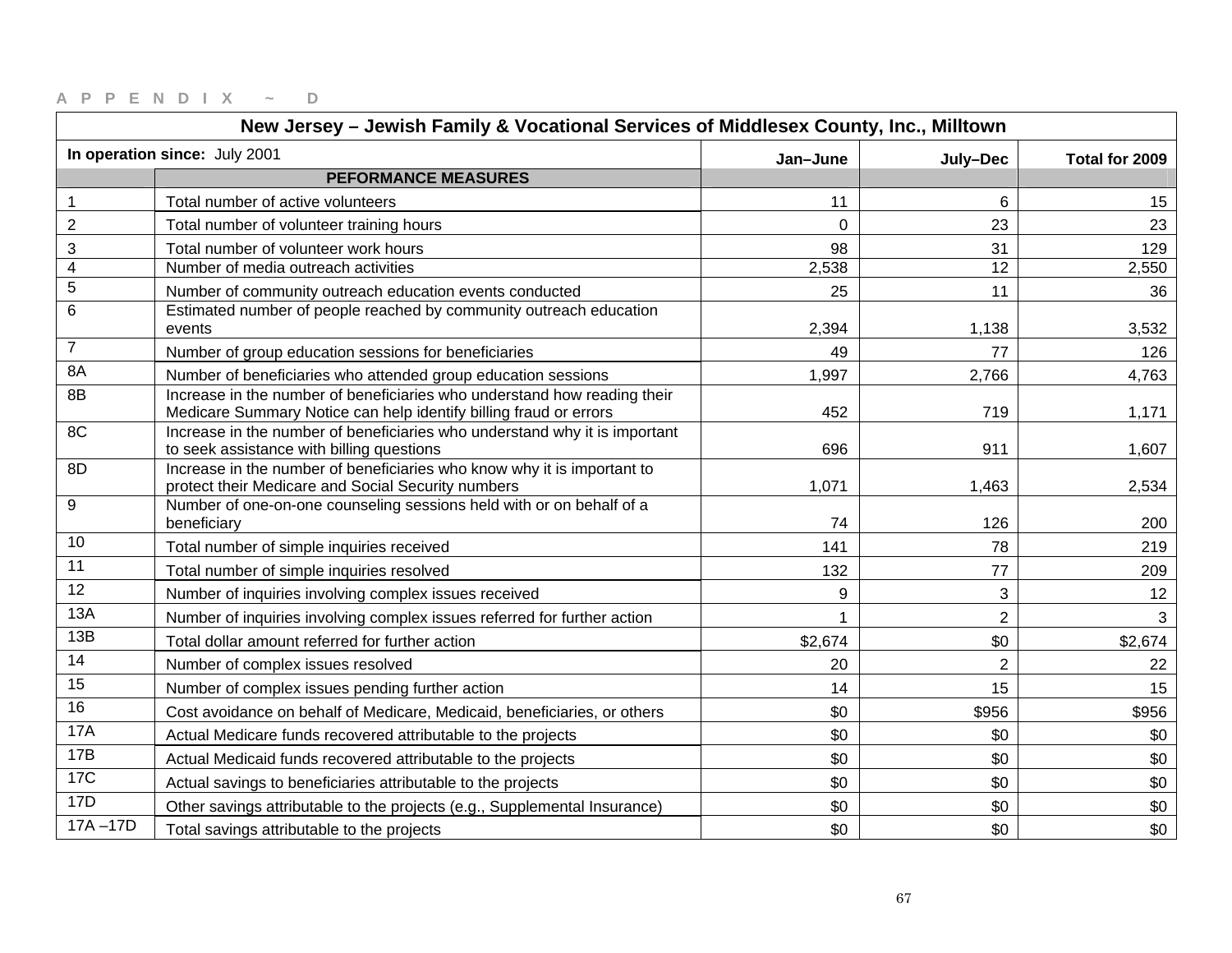| New Mexico - New Mexico Aging and Long-Term Services Department, Albuquerque |                                                                                                                                               |             |                |                |
|------------------------------------------------------------------------------|-----------------------------------------------------------------------------------------------------------------------------------------------|-------------|----------------|----------------|
|                                                                              | In operation since: July 1999                                                                                                                 | Jan-June    | July-Dec       | Total for 2009 |
|                                                                              | <b>PEFORMANCE MEASURES</b>                                                                                                                    |             |                |                |
| $\mathbf{1}$                                                                 | Total number of active volunteers                                                                                                             | 29          | 65             | 89             |
| $\overline{2}$                                                               | Total number of volunteer training hours                                                                                                      | 432         | 2,788          | 3,220          |
| 3                                                                            | Total number of volunteer work hours                                                                                                          | $\Omega$    | 241            | 241            |
| $\overline{4}$                                                               | Number of media outreach activities                                                                                                           |             | 8              |                |
| $\mathbf 5$                                                                  | Number of community outreach education events conducted                                                                                       | 242         | 186            | 428            |
| $\,6\,$                                                                      | Estimated number of people reached by community outreach education<br>events                                                                  | 39,101      | 20,350         | 59,451         |
| $\overline{7}$                                                               | Number of group education sessions for beneficiaries                                                                                          | 0           | 26             | 26             |
| 8A                                                                           | Number of beneficiaries who attended group education sessions                                                                                 | $\mathbf 0$ | 752            | 752            |
| 8B                                                                           | Increase in the number of beneficiaries who understand how reading their<br>Medicare Summary Notice can help identify billing fraud or errors | $\Omega$    | 118            | 118            |
| 8C                                                                           | Increase in the number of beneficiaries who understand why it is important<br>to seek assistance with billing questions                       | 0           | 114            | 114            |
| 8D                                                                           | Increase in the number of beneficiaries who know why it is important to<br>protect their Medicare and Social Security numbers                 | $\mathbf 0$ | 156            | 156            |
| 9                                                                            | Number of one-on-one counseling sessions held with or on behalf of a<br>beneficiary                                                           | 1           | 85             | 86             |
| 10                                                                           | Total number of simple inquiries received                                                                                                     | 0           | $\mathbf 0$    | 0              |
| 11                                                                           | Total number of simple inquiries resolved                                                                                                     | $\Omega$    | $\overline{0}$ | $\mathbf{0}$   |
| 12                                                                           | Number of inquiries involving complex issues received                                                                                         | 64          | 58             | 122            |
| 13A                                                                          | Number of inquiries involving complex issues referred for further action                                                                      | 19          | 8              | 27             |
| 13B                                                                          | Total dollar amount referred for further action                                                                                               | \$50,614    | \$237,115      | \$287,729      |
| 14                                                                           | Number of complex issues resolved                                                                                                             | 58          | 91             | 149            |
| 15                                                                           | Number of complex issues pending further action                                                                                               | 13          | 42             | 42             |
| 16                                                                           | Cost avoidance on behalf of Medicare, Medicaid, beneficiaries, or others                                                                      | \$22,864    | \$295,136      | \$318,000      |
| <b>17A</b>                                                                   | Actual Medicare funds recovered attributable to the projects                                                                                  | \$0         | \$0            | \$0            |
| 17B                                                                          | Actual Medicaid funds recovered attributable to the projects                                                                                  | \$0         | \$0            | \$0            |
| <b>17C</b>                                                                   | Actual savings to beneficiaries attributable to the projects                                                                                  | \$887       | \$1,327        | \$2,214        |
| 17D                                                                          | Other savings attributable to the projects (e.g., Supplemental Insurance)                                                                     | \$0         | \$0            | \$0            |
| $17A - 17D$                                                                  | Total savings attributable to the projects                                                                                                    | \$887       | \$1,327        | \$2,214        |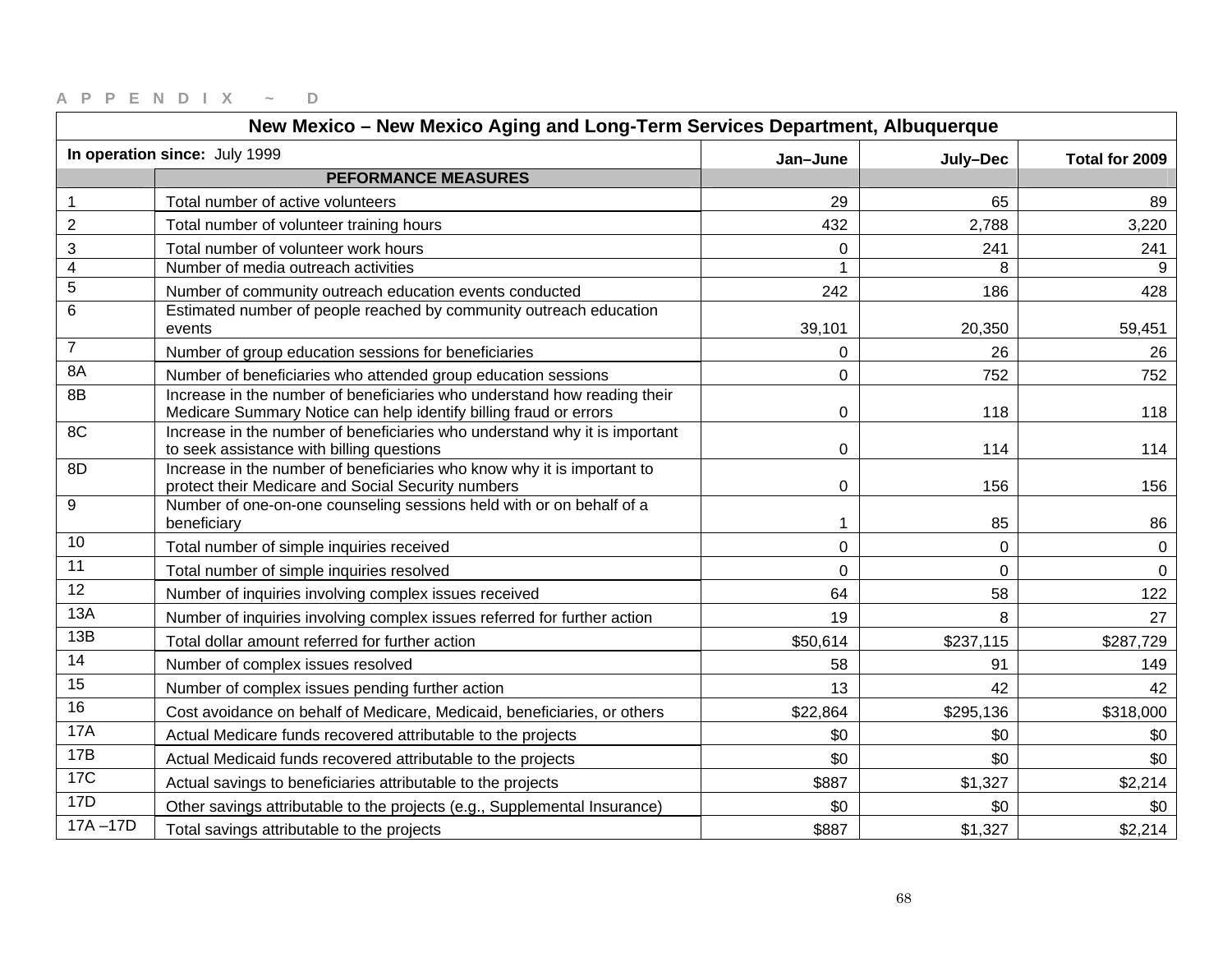| New York - New York State Office of Aging, Albany |                                                                                                                                               |             |             |                |
|---------------------------------------------------|-----------------------------------------------------------------------------------------------------------------------------------------------|-------------|-------------|----------------|
|                                                   | In operation since: July 1997                                                                                                                 | Jan-June    | July-Dec    | Total for 2009 |
|                                                   | <b>PEFORMANCE MEASURES</b>                                                                                                                    |             |             |                |
| $\mathbf{1}$                                      | Total number of active volunteers                                                                                                             | 387         | 388         | 388            |
| $\boldsymbol{2}$                                  | Total number of volunteer training hours                                                                                                      | 774         | 840         | 1,614          |
| 3                                                 | Total number of volunteer work hours                                                                                                          | 506         | 589         | 1,095          |
| $\overline{\mathbf{4}}$                           | Number of media outreach activities                                                                                                           | 437         | 26          | 463            |
| $\mathbf 5$                                       | Number of community outreach education events conducted                                                                                       | 124         | 106         | 230            |
| 6                                                 | Estimated number of people reached by community outreach education<br>events                                                                  | 24,382      | 22,833      | 47,215         |
| $\overline{7}$                                    | Number of group education sessions for beneficiaries                                                                                          | 381         | 109         | 490            |
| 8A                                                | Number of beneficiaries who attended group education sessions                                                                                 | 14,747      | 3,634       | 18,381         |
| 8B                                                | Increase in the number of beneficiaries who understand how reading their<br>Medicare Summary Notice can help identify billing fraud or errors | $\mathbf 0$ | $\mathbf 0$ | 0              |
| 8C                                                | Increase in the number of beneficiaries who understand why it is important<br>to seek assistance with billing questions                       | 0           | 0           | 0              |
| 8D                                                | Increase in the number of beneficiaries who know why it is important to<br>protect their Medicare and Social Security numbers                 | 0           | 0           | 0              |
| 9                                                 | Number of one-on-one counseling sessions held with or on behalf of a<br>beneficiary                                                           | 2,120       | 1,037       | 3,157          |
| 10                                                | Total number of simple inquiries received                                                                                                     | 30          | 23          | 53             |
| 11                                                | Total number of simple inquiries resolved                                                                                                     | 30          | 22          | 52             |
| 12                                                | Number of inquiries involving complex issues received                                                                                         | 35          | 77          | 112            |
| 13A                                               | Number of inquiries involving complex issues referred for further action                                                                      | 22          | 25          | 47             |
| 13B                                               | Total dollar amount referred for further action                                                                                               | \$19,760    | \$7,673     | \$27,433       |
| 14                                                | Number of complex issues resolved                                                                                                             | 23          | 38          | 61             |
| 15                                                | Number of complex issues pending further action                                                                                               | 121         | 125         | 125            |
| 16                                                | Cost avoidance on behalf of Medicare, Medicaid, beneficiaries, or others                                                                      | \$0         | \$0         | \$0            |
| 17A                                               | Actual Medicare funds recovered attributable to the projects                                                                                  | \$0         | \$630       | \$630          |
| 17B                                               | Actual Medicaid funds recovered attributable to the projects                                                                                  | \$0         | \$0         | \$0            |
| <b>17C</b>                                        | Actual savings to beneficiaries attributable to the projects                                                                                  | \$494       | \$0         | \$494          |
| 17D                                               | Other savings attributable to the projects (e.g., Supplemental Insurance)                                                                     | \$0         | \$0         | \$0            |
| $17A - 17D$                                       | Total savings attributable to the projects                                                                                                    | \$494       | \$630       | \$1,123        |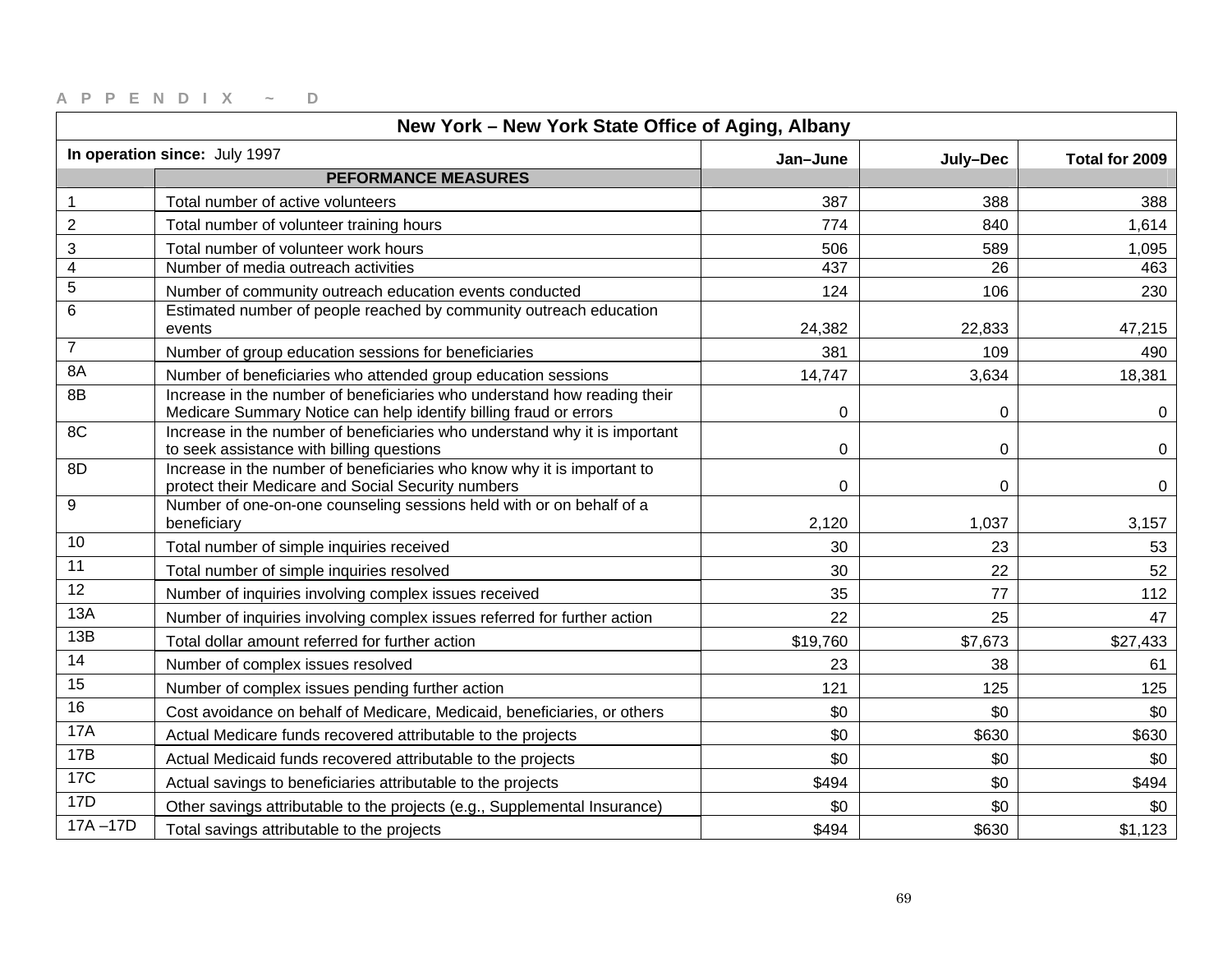| North Carolina - Department of Insurance, Raleigh |                                                                                                                                               |             |             |                |
|---------------------------------------------------|-----------------------------------------------------------------------------------------------------------------------------------------------|-------------|-------------|----------------|
|                                                   | In operation since: July 2003                                                                                                                 | Jan-June    | July-Dec    | Total for 2009 |
|                                                   | <b>PEFORMANCE MEASURES</b>                                                                                                                    |             |             |                |
| $\mathbf{1}$                                      | Total number of active volunteers                                                                                                             | 13          | 20          | 22             |
| $\overline{c}$                                    | Total number of volunteer training hours                                                                                                      | 115         | 84          | 199            |
| $\ensuremath{\mathsf{3}}$                         | Total number of volunteer work hours                                                                                                          | 497         | 9,560       | 10,057         |
| $\overline{4}$                                    | Number of media outreach activities                                                                                                           | 1,511       | 1,733       | 3,244          |
| $\mathbf 5$                                       | Number of community outreach education events conducted                                                                                       | 36          | 64          | 100            |
| 6                                                 | Estimated number of people reached by community outreach education<br>events                                                                  | 12,794      | 810,526     | 823,320        |
| $\overline{7}$                                    | Number of group education sessions for beneficiaries                                                                                          | 56          | 156         | 212            |
| 8A                                                | Number of beneficiaries who attended group education sessions                                                                                 | 4,843       | 10,903      | 15,746         |
| 8B                                                | Increase in the number of beneficiaries who understand how reading their<br>Medicare Summary Notice can help identify billing fraud or errors | 45          | 57          | 102            |
| 8C                                                | Increase in the number of beneficiaries who understand why it is important<br>to seek assistance with billing questions                       | 10          | 67          | 77             |
| 8D                                                | Increase in the number of beneficiaries who know why it is important to<br>protect their Medicare and Social Security numbers                 | 20          | 96          | 116            |
| 9                                                 | Number of one-on-one counseling sessions held with or on behalf of a<br>beneficiary                                                           | 4           | 66          | 70             |
| 10                                                | Total number of simple inquiries received                                                                                                     | 4,431       | 5,415       | 9,846          |
| 11                                                | Total number of simple inquiries resolved                                                                                                     | 4,431       | 5,415       | 9,846          |
| 12                                                | Number of inquiries involving complex issues received                                                                                         | 0           | 0           | $\mathbf 0$    |
| 13A                                               | Number of inquiries involving complex issues referred for further action                                                                      | 0           | $\Omega$    | $\mathbf 0$    |
| 13B                                               | Total dollar amount referred for further action                                                                                               | \$0         | \$0         | \$0            |
| 14                                                | Number of complex issues resolved                                                                                                             | $\mathbf 0$ | $\mathbf 0$ | 0              |
| 15                                                | Number of complex issues pending further action                                                                                               | 1           |             |                |
| 16                                                | Cost avoidance on behalf of Medicare, Medicaid, beneficiaries, or others                                                                      | \$0         | \$0         | \$0            |
| <b>17A</b>                                        | Actual Medicare funds recovered attributable to the projects                                                                                  | \$0         | \$0         | \$0            |
| 17B                                               | Actual Medicaid funds recovered attributable to the projects                                                                                  | \$0         | \$0         | \$0            |
| <b>17C</b>                                        | Actual savings to beneficiaries attributable to the projects                                                                                  | \$0         | \$0         | \$0            |
| 17D                                               | Other savings attributable to the projects (e.g., Supplemental Insurance)                                                                     | \$0         | \$0         | \$0            |
| $17A - 17D$                                       | Total savings attributable to the projects                                                                                                    | \$0         | \$0         | \$0            |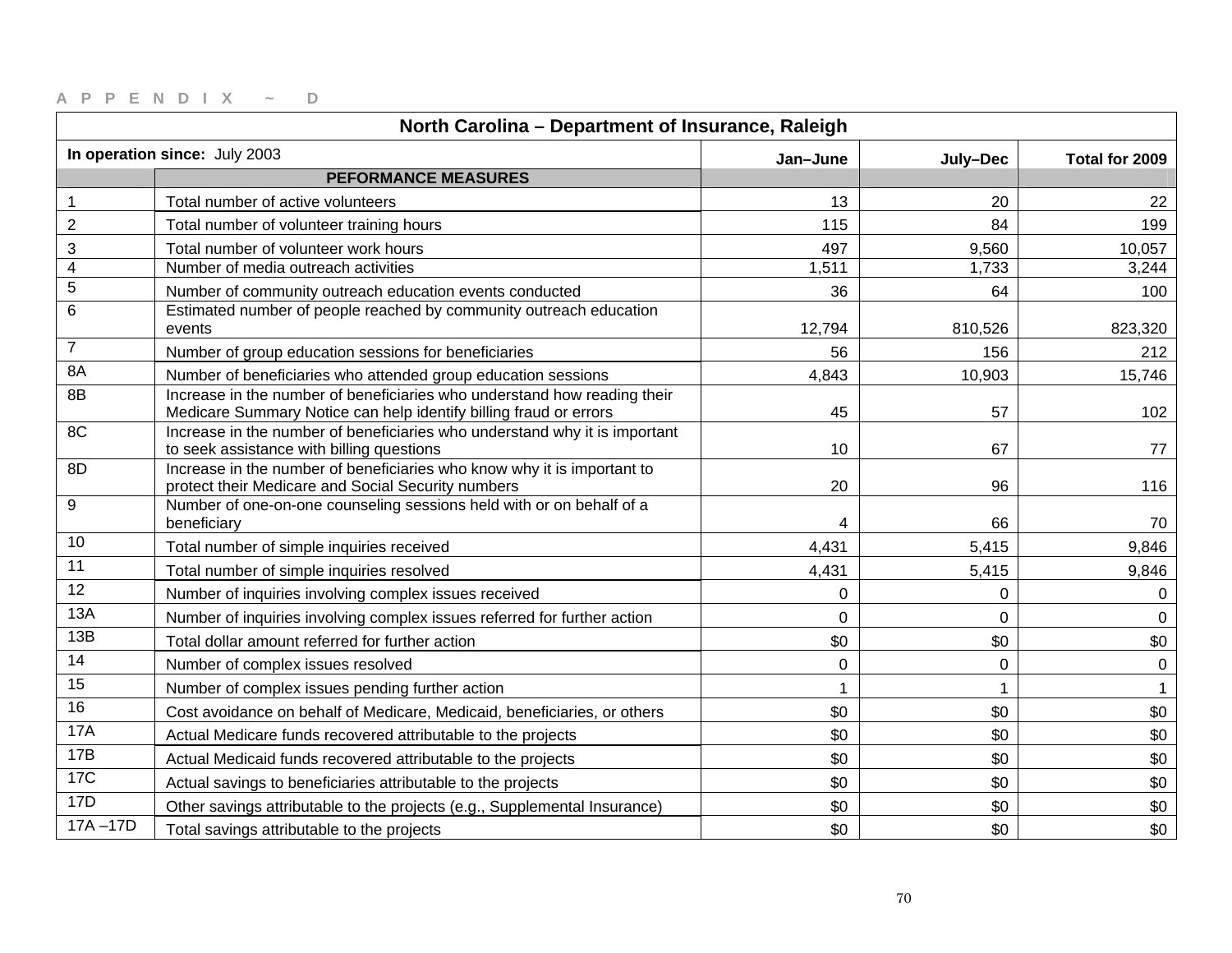| North Dakota - North Dakota Center for Persons with Disabilities, Minot State University, Minot |                                                                                                                                               |                |                |                |
|-------------------------------------------------------------------------------------------------|-----------------------------------------------------------------------------------------------------------------------------------------------|----------------|----------------|----------------|
|                                                                                                 | In operation since: July 2003                                                                                                                 | Jan-June       | July-Dec       | Total for 2009 |
|                                                                                                 | <b>PEFORMANCE MEASURES</b>                                                                                                                    |                |                |                |
| $\mathbf 1$                                                                                     | Total number of active volunteers                                                                                                             | 32             | 11             | 41             |
| $\overline{2}$                                                                                  | Total number of volunteer training hours                                                                                                      | 18             | 15             | 33             |
| 3                                                                                               | Total number of volunteer work hours                                                                                                          | 131            | 49             | 180            |
| $\overline{4}$                                                                                  | Number of media outreach activities                                                                                                           | 26             | $\overline{4}$ | 30             |
| $\mathbf 5$                                                                                     | Number of community outreach education events conducted                                                                                       | 24             | 31             | 55             |
| $6\phantom{1}6$                                                                                 | Estimated number of people reached by community outreach education<br>events                                                                  | 3,205          | 2,777          | 5,982          |
| $\overline{7}$                                                                                  | Number of group education sessions for beneficiaries                                                                                          | 24             | 20             | 44             |
| 8A                                                                                              | Number of beneficiaries who attended group education sessions                                                                                 | 359            | 554            | 913            |
| 8B                                                                                              | Increase in the number of beneficiaries who understand how reading their<br>Medicare Summary Notice can help identify billing fraud or errors | 104            | 55             | 159            |
| 8C                                                                                              | Increase in the number of beneficiaries who understand why it is important<br>to seek assistance with billing questions                       | 138            | 65             | 203            |
| 8D                                                                                              | Increase in the number of beneficiaries who know why it is important to<br>protect their Medicare and Social Security numbers                 | 210            | 93             | 303            |
| 9                                                                                               | Number of one-on-one counseling sessions held with or on behalf of a<br>beneficiary                                                           | 23             | 11             | 34             |
| 10                                                                                              | Total number of simple inquiries received                                                                                                     | 23             | 33             | 56             |
| 11                                                                                              | Total number of simple inquiries resolved                                                                                                     | 23             | 33             | 56             |
| 12                                                                                              | Number of inquiries involving complex issues received                                                                                         | $\overline{2}$ | 3              | $\sqrt{5}$     |
| 13A                                                                                             | Number of inquiries involving complex issues referred for further action                                                                      | 0              | 0              | $\mathbf 0$    |
| 13B                                                                                             | Total dollar amount referred for further action                                                                                               | \$0            | \$0            | \$0            |
| 14                                                                                              | Number of complex issues resolved                                                                                                             | $\overline{2}$ | 3              | 5              |
| 15                                                                                              | Number of complex issues pending further action                                                                                               | $\overline{2}$ |                |                |
| 16                                                                                              | Cost avoidance on behalf of Medicare, Medicaid, beneficiaries, or others                                                                      | \$0            | \$0            | \$0            |
| <b>17A</b>                                                                                      | Actual Medicare funds recovered attributable to the projects                                                                                  | \$0            | \$0            | \$0            |
| <b>17B</b>                                                                                      | Actual Medicaid funds recovered attributable to the projects                                                                                  | \$0            | \$0            | \$0            |
| <b>17C</b>                                                                                      | Actual savings to beneficiaries attributable to the projects                                                                                  | \$0            | \$0            | \$0            |
| 17D                                                                                             | Other savings attributable to the projects (e.g., Supplemental Insurance)                                                                     | \$0            | \$0            | \$0            |
| $17A - 17D$                                                                                     | Total savings attributable to the projects                                                                                                    | \$0            | \$0            | \$0            |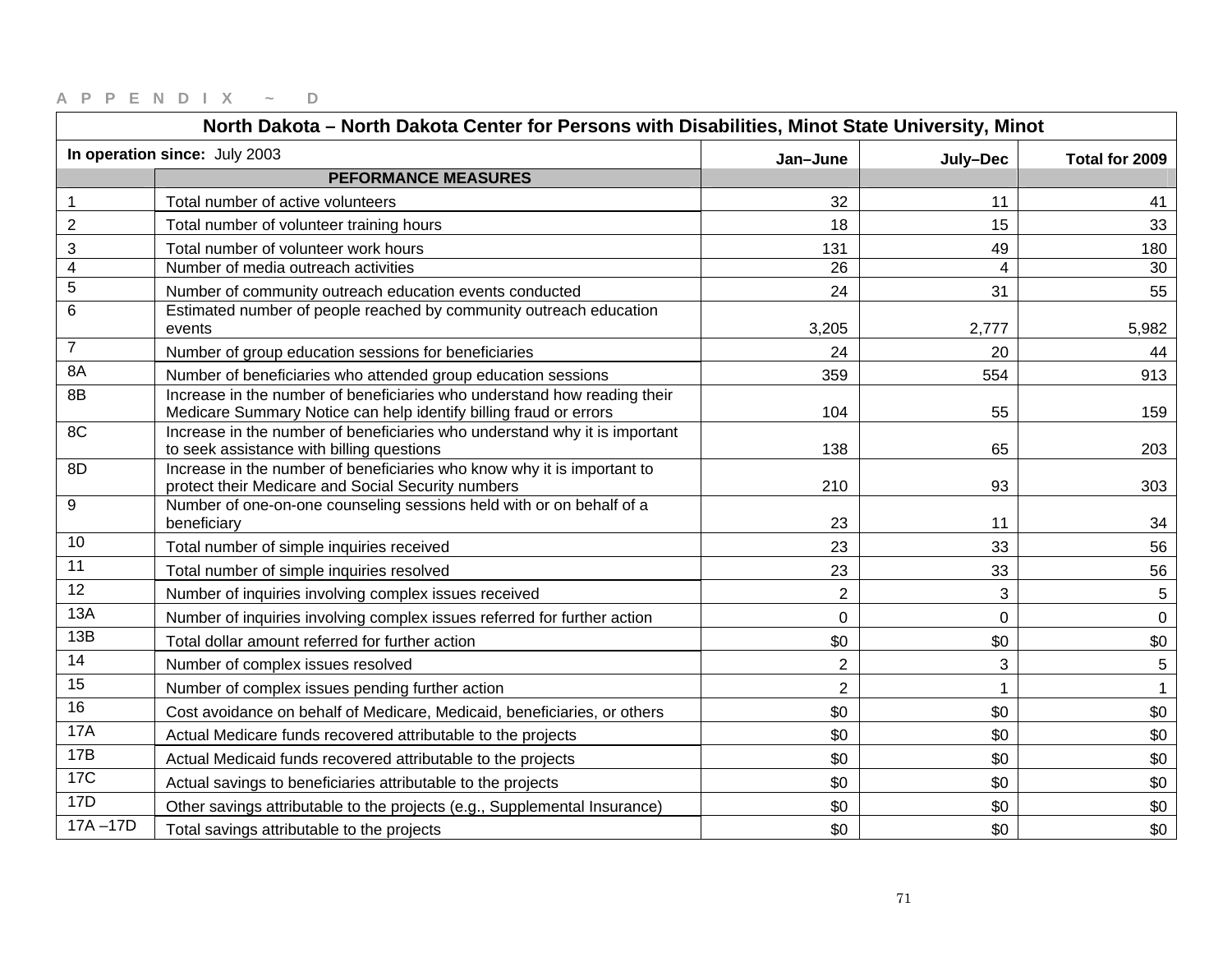| Ohio - Pro Seniors, Inc., Cincinnati |                                                                                                                                               |          |                 |                |
|--------------------------------------|-----------------------------------------------------------------------------------------------------------------------------------------------|----------|-----------------|----------------|
|                                      | In operation since: July 2002                                                                                                                 | Jan-June | July-Dec        | Total for 2009 |
|                                      | <b>PEFORMANCE MEASURES</b>                                                                                                                    |          |                 |                |
| $\mathbf 1$                          | Total number of active volunteers                                                                                                             | 43       | 31              | 57             |
| $\overline{2}$                       | Total number of volunteer training hours                                                                                                      | 185      | 88              | 273            |
| 3                                    | Total number of volunteer work hours                                                                                                          | 235      | 390             | 625            |
| $\overline{\mathbf{4}}$              | Number of media outreach activities                                                                                                           | 185      | $\overline{27}$ | 212            |
| $\mathbf 5$                          | Number of community outreach education events conducted                                                                                       | 33       | 65              | 98             |
| 6                                    | Estimated number of people reached by community outreach education<br>events                                                                  | 3,893    | 3,466           | 7,359          |
| $\overline{7}$                       | Number of group education sessions for beneficiaries                                                                                          | 20       | 37              | 57             |
| 8A                                   | Number of beneficiaries who attended group education sessions                                                                                 | 429      | 426             | 855            |
| 8B                                   | Increase in the number of beneficiaries who understand how reading their<br>Medicare Summary Notice can help identify billing fraud or errors | 48       | 141             | 189            |
| 8C                                   | Increase in the number of beneficiaries who understand why it is important<br>to seek assistance with billing questions                       | 48       | 105             | 153            |
| 8D                                   | Increase in the number of beneficiaries who know why it is important to<br>protect their Medicare and Social Security numbers                 | 104      | 219             | 323            |
| 9                                    | Number of one-on-one counseling sessions held with or on behalf of a<br>beneficiary                                                           |          | 9               | 10             |
| 10                                   | Total number of simple inquiries received                                                                                                     | 46       | 30              | 76             |
| 11                                   | Total number of simple inquiries resolved                                                                                                     | 44       | 30              | 74             |
| 12                                   | Number of inquiries involving complex issues received                                                                                         | 6        | 8               | 14             |
| 13A                                  | Number of inquiries involving complex issues referred for further action                                                                      | 5        | 5               | 10             |
| 13B                                  | Total dollar amount referred for further action                                                                                               | \$10,338 | \$2,941         | \$13,279       |
| 14                                   | Number of complex issues resolved                                                                                                             | 5        | 5               | 10             |
| 15                                   | Number of complex issues pending further action                                                                                               | 18       | 20              | 20             |
| 16                                   | Cost avoidance on behalf of Medicare, Medicaid, beneficiaries, or others                                                                      | \$0      | \$2,211         | \$2,211        |
| <b>17A</b>                           | Actual Medicare funds recovered attributable to the projects                                                                                  | \$0      | \$2,924         | \$2,924        |
| 17B                                  | Actual Medicaid funds recovered attributable to the projects                                                                                  | \$0      | \$0             | \$0            |
| <b>17C</b>                           | Actual savings to beneficiaries attributable to the projects                                                                                  | \$0      | \$0             | \$0            |
| 17D                                  | Other savings attributable to the projects (e.g., Supplemental Insurance)                                                                     | \$71     | \$0             | \$71           |
| $17A - 17D$                          | Total savings attributable to the projects                                                                                                    | \$71     | 2,924           | 2,995          |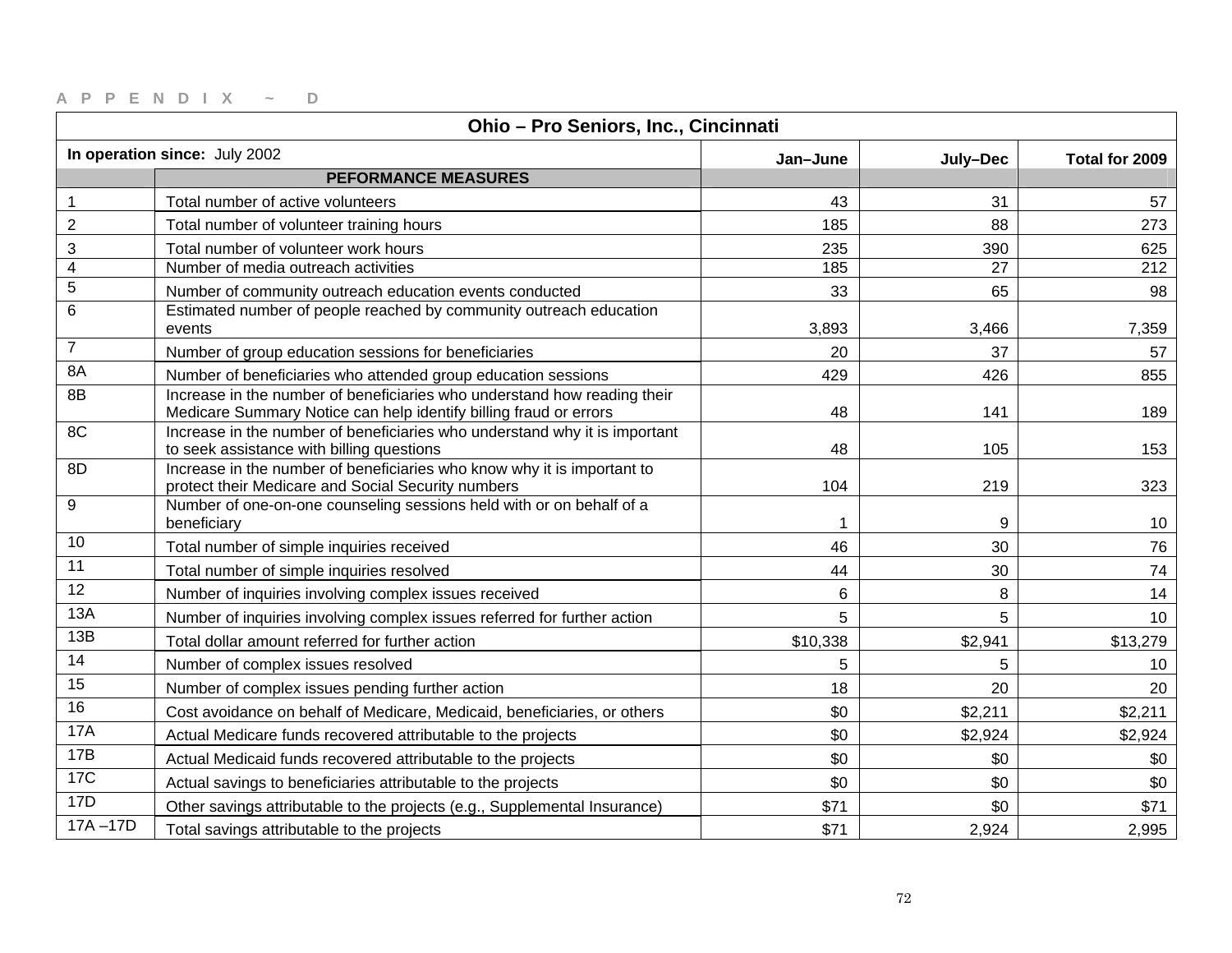| Oklahoma - State of Oklahoma Insurance Department, Oklahoma City |                                                                                                                                               |                |                |                |
|------------------------------------------------------------------|-----------------------------------------------------------------------------------------------------------------------------------------------|----------------|----------------|----------------|
|                                                                  | In operation since: July 1999                                                                                                                 | Jan-June       | July-Dec       | Total for 2009 |
|                                                                  | <b>PEFORMANCE MEASURES</b>                                                                                                                    |                |                |                |
| 1                                                                | Total number of active volunteers                                                                                                             | 22             | 51             | 62             |
| $\overline{2}$                                                   | Total number of volunteer training hours                                                                                                      | 10             | 98             | 108            |
| 3                                                                | Total number of volunteer work hours                                                                                                          | 646            | 1,803          | 2,449          |
| $\overline{4}$                                                   | Number of media outreach activities                                                                                                           | 278            |                | 279            |
| $\mathbf 5$                                                      | Number of community outreach education events conducted                                                                                       | 66             | 88             | 154            |
| 6                                                                | Estimated number of people reached by community outreach education<br>events                                                                  | 13,222         | 19,659         | 32,881         |
| $\overline{7}$                                                   | Number of group education sessions for beneficiaries                                                                                          | 146            | 109            | 255            |
| 8A                                                               | Number of beneficiaries who attended group education sessions                                                                                 | 5,369          | 3,297          | 8,666          |
| 8B                                                               | Increase in the number of beneficiaries who understand how reading their<br>Medicare Summary Notice can help identify billing fraud or errors | 261            | 253            | 514            |
| 8C                                                               | Increase in the number of beneficiaries who understand why it is important<br>to seek assistance with billing questions                       | 494            | 482            | 976            |
| 8D                                                               | Increase in the number of beneficiaries who know why it is important to<br>protect their Medicare and Social Security numbers                 | 728            | 570            | 1,298          |
| 9                                                                | Number of one-on-one counseling sessions held with or on behalf of a<br>beneficiary                                                           | $\mathbf{2}$   | 1,286          | 1,288          |
| 10                                                               | Total number of simple inquiries received                                                                                                     | 43             | 188            | 231            |
| 11                                                               | Total number of simple inquiries resolved                                                                                                     | 43             | 188            | 231            |
| 12                                                               | Number of inquiries involving complex issues received                                                                                         | 5              | 11             | 16             |
| 13A                                                              | Number of inquiries involving complex issues referred for further action                                                                      | 3              | $\overline{7}$ | 10             |
| 13B                                                              | Total dollar amount referred for further action                                                                                               | \$3,776        | \$1,792        | \$5,567        |
| 14                                                               | Number of complex issues resolved                                                                                                             | 5              | 12             | 17             |
| $\overline{15}$                                                  | Number of complex issues pending further action                                                                                               | $\overline{2}$ | $\overline{2}$ | $\overline{2}$ |
| 16                                                               | Cost avoidance on behalf of Medicare, Medicaid, beneficiaries, or others                                                                      | \$0            | \$0            | \$0            |
| <b>17A</b>                                                       | Actual Medicare funds recovered attributable to the projects                                                                                  | \$0            | \$0            | \$0            |
| 17B                                                              | Actual Medicaid funds recovered attributable to the projects                                                                                  | \$0            | \$0            | \$0            |
| 17C                                                              | Actual savings to beneficiaries attributable to the projects                                                                                  | \$0            | \$0            | \$0            |
| 17D                                                              | Other savings attributable to the projects (e.g., Supplemental Insurance)                                                                     | \$362          | \$0            | \$362          |
| $17A - 17D$                                                      | Total savings attributable to the projects                                                                                                    | \$362          | \$0            | \$362          |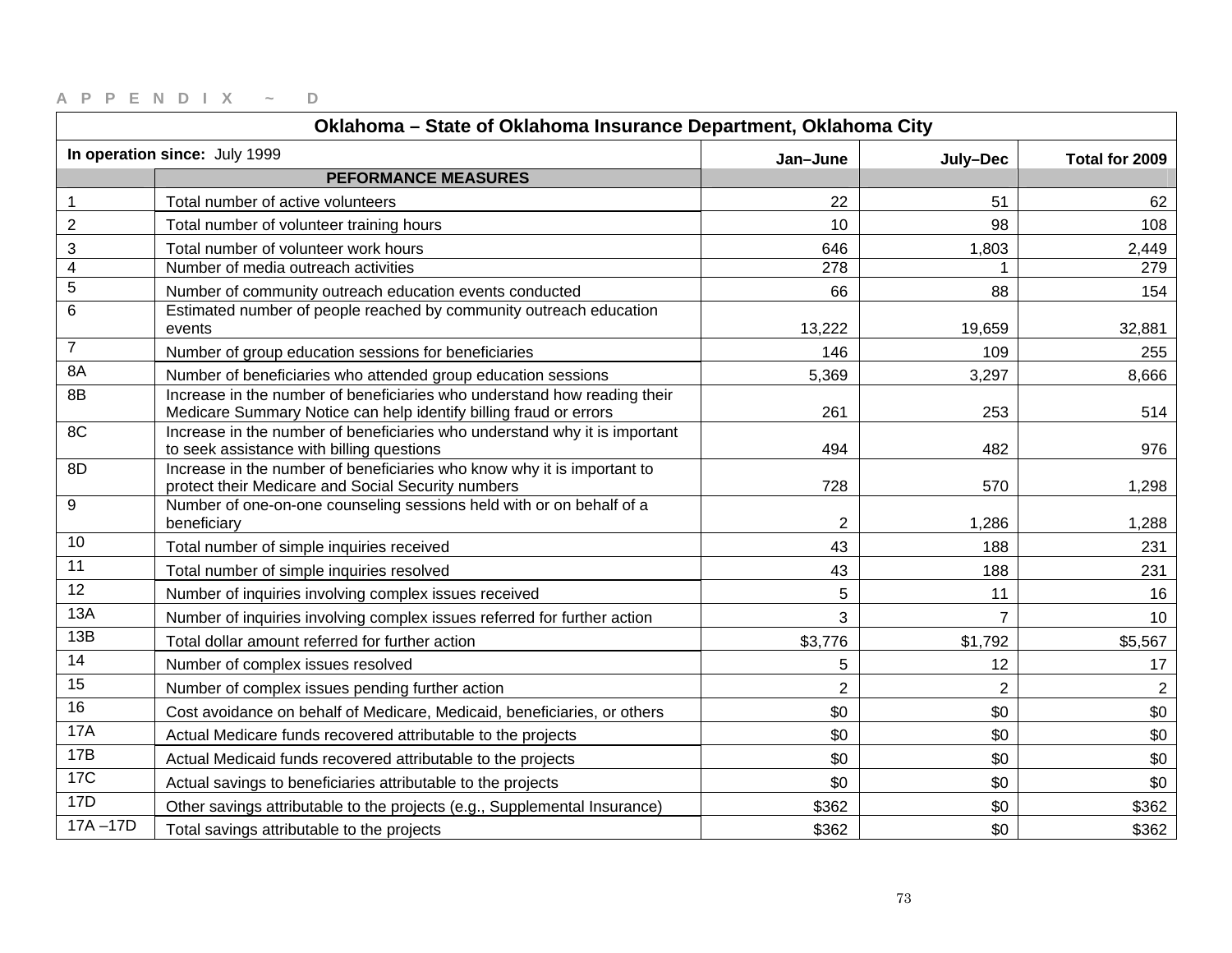| Oregon - Department of Human Services, Seniors and People with Disabilities, Keizer |                                                                                                                                               |                |          |                |
|-------------------------------------------------------------------------------------|-----------------------------------------------------------------------------------------------------------------------------------------------|----------------|----------|----------------|
|                                                                                     | In operation since: July 1999                                                                                                                 | Jan-June       | July-Dec | Total for 2009 |
|                                                                                     | <b>PEFORMANCE MEASURES</b>                                                                                                                    |                |          |                |
| $\mathbf{1}$                                                                        | Total number of active volunteers                                                                                                             | 172            | 194      | 253            |
| $\boldsymbol{2}$                                                                    | Total number of volunteer training hours                                                                                                      | 537            | 79       | 616            |
| 3                                                                                   | Total number of volunteer work hours                                                                                                          | 1,948          | 3,595    | 5,543          |
| $\overline{\mathbf{4}}$                                                             | Number of media outreach activities                                                                                                           | 27             | 1,801    | 1,828          |
| $\mathbf 5$                                                                         | Number of community outreach education events conducted                                                                                       | 100            | 165      | 265            |
| $\,6\,$                                                                             | Estimated number of people reached by community outreach education<br>events                                                                  | 4,376          | 28,692   | 33,068         |
| $\overline{7}$                                                                      | Number of group education sessions for beneficiaries                                                                                          | 40             | 14       | 54             |
| 8A                                                                                  | Number of beneficiaries who attended group education sessions                                                                                 | 667            | 199      | 866            |
| 8B                                                                                  | Increase in the number of beneficiaries who understand how reading their<br>Medicare Summary Notice can help identify billing fraud or errors | 103            | 89       | 192            |
| 8C                                                                                  | Increase in the number of beneficiaries who understand why it is important<br>to seek assistance with billing questions                       | 108            | 89       | 197            |
| 8D                                                                                  | Increase in the number of beneficiaries who know why it is important to<br>protect their Medicare and Social Security numbers                 | 128            | 79       | 207            |
| 9                                                                                   | Number of one-on-one counseling sessions held with or on behalf of a<br>beneficiary                                                           | 1,361          | 2,344    | 3,705          |
| 10                                                                                  | Total number of simple inquiries received                                                                                                     | 631            | 797      | 1,428          |
| 11                                                                                  | Total number of simple inquiries resolved                                                                                                     | 631            | 797      | 1,428          |
| 12                                                                                  | Number of inquiries involving complex issues received                                                                                         | 6              | 23       | 29             |
| 13A                                                                                 | Number of inquiries involving complex issues referred for further action                                                                      | 5              | 14       | 19             |
| 13B                                                                                 | Total dollar amount referred for further action                                                                                               | \$15,000       | \$90,722 | \$105,722      |
| 14                                                                                  | Number of complex issues resolved                                                                                                             | $\overline{7}$ | 17       | 24             |
| 15                                                                                  | Number of complex issues pending further action                                                                                               | $\overline{4}$ | 10       | 10             |
| 16                                                                                  | Cost avoidance on behalf of Medicare, Medicaid, beneficiaries, or others                                                                      | \$0            | \$0      | \$0            |
| <b>17A</b>                                                                          | Actual Medicare funds recovered attributable to the projects                                                                                  | \$0            | \$0      | \$0            |
| 17B                                                                                 | Actual Medicaid funds recovered attributable to the projects                                                                                  | \$0            | \$0      | \$0            |
| <b>17C</b>                                                                          | Actual savings to beneficiaries attributable to the projects                                                                                  | \$0            | \$0      | \$0            |
| 17D                                                                                 | Other savings attributable to the projects (e.g., Supplemental Insurance)                                                                     | \$0            | \$0      | \$0            |
| $17A - 17D$                                                                         | Total savings attributable to the projects                                                                                                    | \$0            | \$0      | \$0            |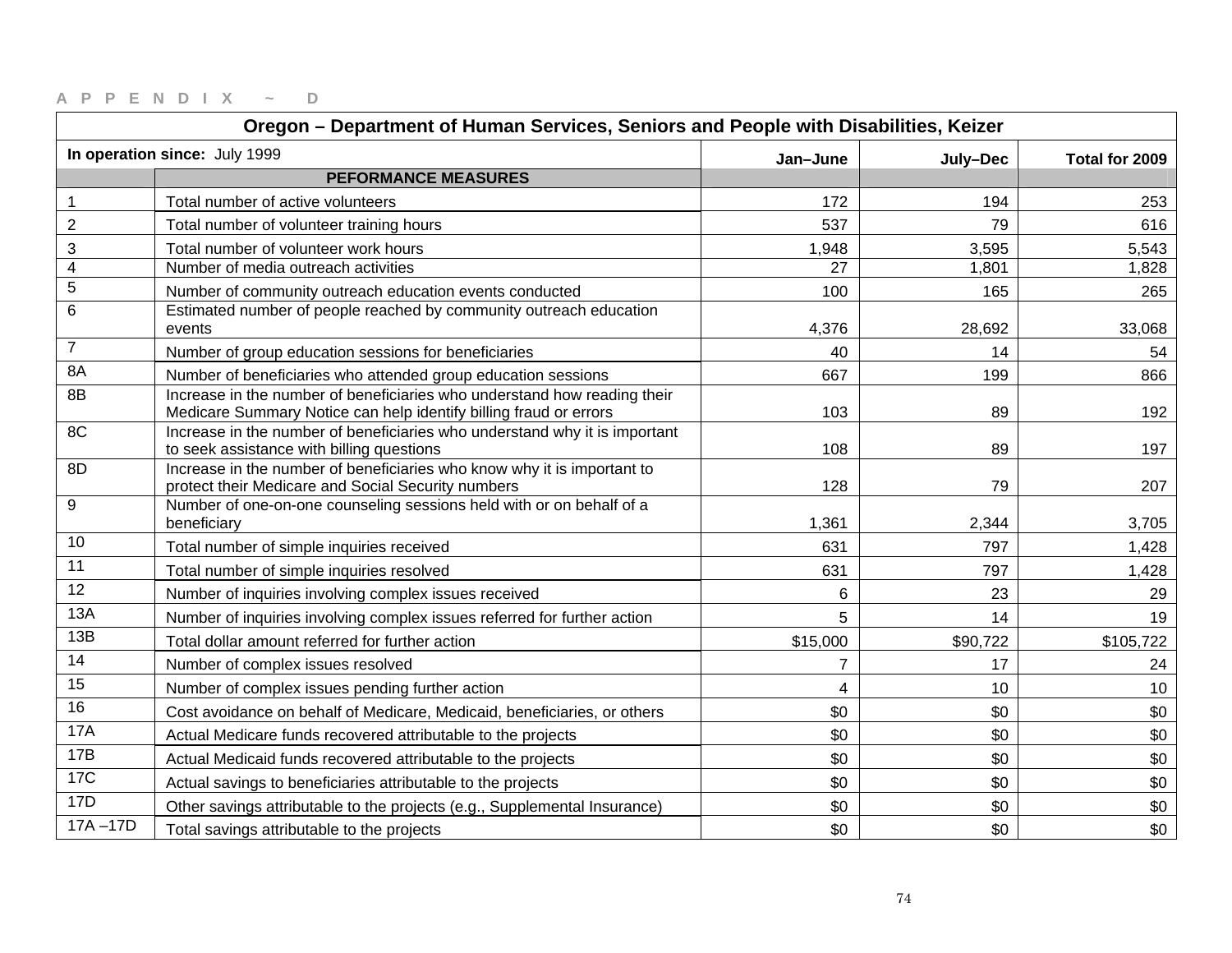| Pennsylvania - Center for Advocacy for the Rights and Interests of the Elderly, Philadelphia |                                                                                                                                               |                |                |                |
|----------------------------------------------------------------------------------------------|-----------------------------------------------------------------------------------------------------------------------------------------------|----------------|----------------|----------------|
|                                                                                              | In operation since: July 1997                                                                                                                 | Jan-June       | July-Dec       | Total for 2009 |
|                                                                                              | <b>PEFORMANCE MEASURES</b>                                                                                                                    |                |                |                |
| $\mathbf{1}$                                                                                 | Total number of active volunteers                                                                                                             | 23             | 23             | 29             |
| $\boldsymbol{2}$                                                                             | Total number of volunteer training hours                                                                                                      | 17             | 33             | 50             |
| 3                                                                                            | Total number of volunteer work hours                                                                                                          | 209            | 211            | 420            |
| $\overline{4}$                                                                               | Number of media outreach activities                                                                                                           | 5              | $\mathbf 0$    | 5              |
| 5                                                                                            | Number of community outreach education events conducted                                                                                       | 23             | 28             | 51             |
| 6                                                                                            | Estimated number of people reached by community outreach education<br>events                                                                  | 1,912          | 2,777          | 4,689          |
| $\overline{7}$                                                                               | Number of group education sessions for beneficiaries                                                                                          | 21             | 24             | 45             |
| 8A                                                                                           | Number of beneficiaries who attended group education sessions                                                                                 | 361            | 745            | 1,106          |
| 8B                                                                                           | Increase in the number of beneficiaries who understand how reading their<br>Medicare Summary Notice can help identify billing fraud or errors | 24             | 21             | 45             |
| 8C                                                                                           | Increase in the number of beneficiaries who understand why it is important<br>to seek assistance with billing questions                       | 31             | 31             | 62             |
| 8D                                                                                           | Increase in the number of beneficiaries who know why it is important to<br>protect their Medicare and Social Security numbers                 | 68             | 38             | 106            |
| 9                                                                                            | Number of one-on-one counseling sessions held with or on behalf of a<br>beneficiary                                                           | 111            | 165            | 276            |
| 10                                                                                           | Total number of simple inquiries received                                                                                                     | 0              | 3              | 3              |
| 11                                                                                           | Total number of simple inquiries resolved                                                                                                     | $\overline{0}$ | 3              | 3              |
| 12                                                                                           | Number of inquiries involving complex issues received                                                                                         | 10             | 3              | 13             |
| 13A                                                                                          | Number of inquiries involving complex issues referred for further action                                                                      | $\overline{4}$ | $\overline{2}$ | 5              |
| 13B                                                                                          | Total dollar amount referred for further action                                                                                               | \$0            | \$107          | \$107          |
| 14                                                                                           | Number of complex issues resolved                                                                                                             | $\mathbf 0$    |                |                |
| 15                                                                                           | Number of complex issues pending further action                                                                                               | 15             | 21             | 21             |
| 16                                                                                           | Cost avoidance on behalf of Medicare, Medicaid, beneficiaries, or others                                                                      | \$0            | \$0            | \$0            |
| 17A                                                                                          | Actual Medicare funds recovered attributable to the projects                                                                                  | \$0            | \$0            | \$0            |
| 17B                                                                                          | Actual Medicaid funds recovered attributable to the projects                                                                                  | \$0            | \$0            | \$0            |
| <b>17C</b>                                                                                   | Actual savings to beneficiaries attributable to the projects                                                                                  | \$0            | \$0            | \$0            |
| 17D                                                                                          | Other savings attributable to the projects (e.g., Supplemental Insurance)                                                                     | \$0            | \$0            | \$0            |
| $17A - 17D$                                                                                  | Total savings attributable to the projects                                                                                                    | \$0            | \$0            | \$0            |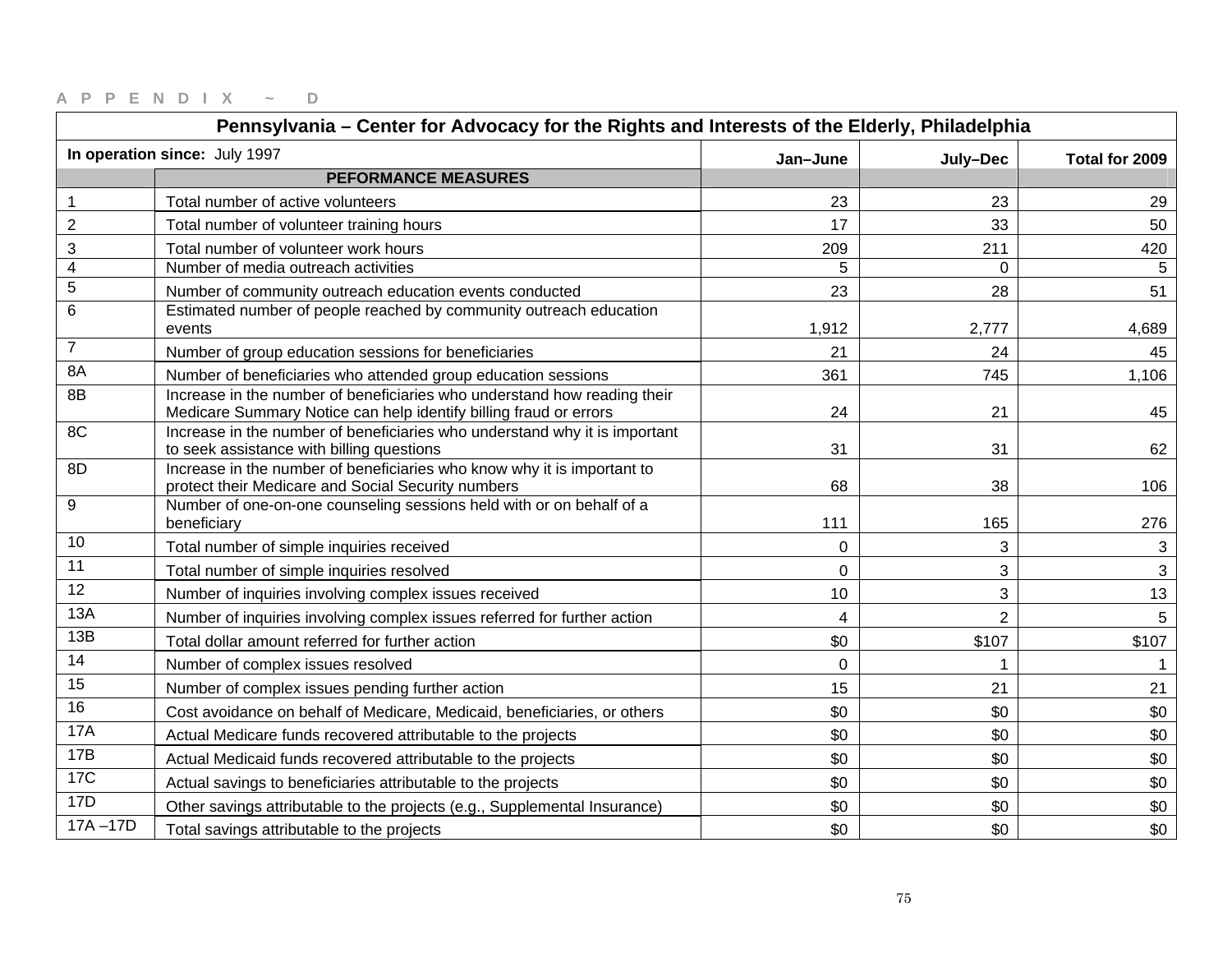| Puerto Rico - Office of the Ombudsman for the Elderly, Santurce |                                                                                                                                               |                |                |                |
|-----------------------------------------------------------------|-----------------------------------------------------------------------------------------------------------------------------------------------|----------------|----------------|----------------|
|                                                                 | In operation since: July 1999                                                                                                                 | Jan-June       | July-Dec       | Total for 2009 |
|                                                                 | <b>PEFORMANCE MEASURES</b>                                                                                                                    |                |                |                |
| 1                                                               | Total number of active volunteers                                                                                                             | 10             | $\overline{7}$ | 10             |
| $\mathbf 2$                                                     | Total number of volunteer training hours                                                                                                      | 132            | 264            | 396            |
| 3                                                               | Total number of volunteer work hours                                                                                                          | 356            | 240            | 596            |
| 4                                                               | Number of media outreach activities                                                                                                           | 3              | 0              | 3              |
| $\mathbf 5$                                                     | Number of community outreach education events conducted                                                                                       | 77             | 0              | 77             |
| 6                                                               | Estimated number of people reached by community outreach education<br>events                                                                  | 6,858          | 0              | 6,858          |
| $\overline{7}$                                                  | Number of group education sessions for beneficiaries                                                                                          | 23             | 0              | 23             |
| 8A                                                              | Number of beneficiaries who attended group education sessions                                                                                 | 555            | $\mathbf 0$    | 555            |
| 8B                                                              | Increase in the number of beneficiaries who understand how reading their<br>Medicare Summary Notice can help identify billing fraud or errors | 44             | $\mathbf 0$    | 44             |
| 8C                                                              | Increase in the number of beneficiaries who understand why it is important<br>to seek assistance with billing questions                       | 61             | 0              | 61             |
| 8D                                                              | Increase in the number of beneficiaries who know why it is important to<br>protect their Medicare and Social Security numbers                 | 104            | 0              | 104            |
| 9                                                               | Number of one-on-one counseling sessions held with or on behalf of a<br>beneficiary                                                           | 0              | 0              | 0              |
| 10                                                              | Total number of simple inquiries received                                                                                                     | 0              |                |                |
| 11                                                              | Total number of simple inquiries resolved                                                                                                     | $\mathbf 0$    |                |                |
| 12                                                              | Number of inquiries involving complex issues received                                                                                         | $\mathbf 0$    | 0              | 0              |
| 13A                                                             | Number of inquiries involving complex issues referred for further action                                                                      | $\mathbf 0$    | $\mathbf 0$    | $\mathbf 0$    |
| 13B                                                             | Total dollar amount referred for further action                                                                                               | \$0            | \$0            | \$0            |
| 14                                                              | Number of complex issues resolved                                                                                                             | $\mathsf 0$    | $\mathbf 0$    | $\mathbf 0$    |
| 15                                                              | Number of complex issues pending further action                                                                                               | $\overline{2}$ | $\overline{2}$ | $\overline{2}$ |
| 16                                                              | Cost avoidance on behalf of Medicare, Medicaid, beneficiaries, or others                                                                      | \$0            | \$0            | \$0            |
| <b>17A</b>                                                      | Actual Medicare funds recovered attributable to the projects                                                                                  | \$0            | \$0            | \$0            |
| 17B                                                             | Actual Medicaid funds recovered attributable to the projects                                                                                  | \$0            | \$0            | \$0            |
| <b>17C</b>                                                      | Actual savings to beneficiaries attributable to the projects                                                                                  | \$0            | \$0            | \$0            |
| 17D                                                             | Other savings attributable to the projects (e.g., Supplemental Insurance)                                                                     | \$0            | \$0            | \$0            |
| $17A - 17D$                                                     | Total savings attributable to the projects                                                                                                    | \$0            | \$0            | \$0            |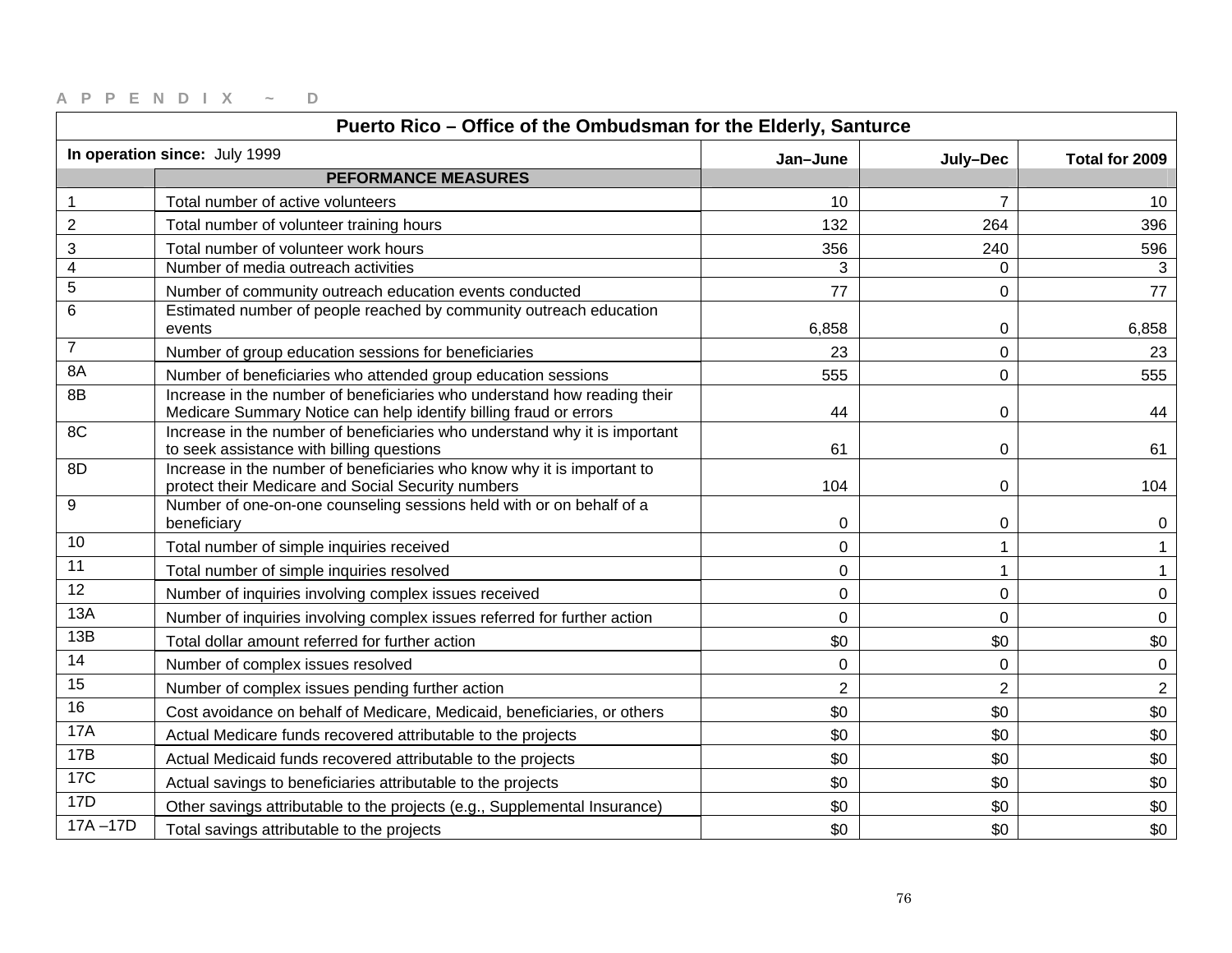| Rhode Island - Department of Elderly Affairs, Cranston |                                                                                                                                               |                |                |                |
|--------------------------------------------------------|-----------------------------------------------------------------------------------------------------------------------------------------------|----------------|----------------|----------------|
|                                                        | In operation since: July 2006                                                                                                                 | Jan-June       | July-Dec       | Total for 2009 |
|                                                        | <b>PEFORMANCE MEASURES</b>                                                                                                                    |                |                |                |
| $\mathbf{1}$                                           | Total number of active volunteers                                                                                                             | 32             | 155            | 162            |
| $\overline{c}$                                         | Total number of volunteer training hours                                                                                                      | 266            | 644            | 910            |
| $\ensuremath{\mathsf{3}}$                              | Total number of volunteer work hours                                                                                                          | 461            | 78             | 540            |
| $\overline{4}$                                         | Number of media outreach activities                                                                                                           | 19             |                | 20             |
| $\sqrt{5}$                                             | Number of community outreach education events conducted                                                                                       | 75             | 20             | 95             |
| $6\phantom{1}6$                                        | Estimated number of people reached by community outreach education<br>events                                                                  | 4,324          | 3,343          | 7,667          |
| $\overline{7}$                                         | Number of group education sessions for beneficiaries                                                                                          | 24             | $\overline{2}$ | 26             |
| 8A                                                     | Number of beneficiaries who attended group education sessions                                                                                 | 452            | 34             | 486            |
| 8B                                                     | Increase in the number of beneficiaries who understand how reading their<br>Medicare Summary Notice can help identify billing fraud or errors | 49             |                | 50             |
| 8C                                                     | Increase in the number of beneficiaries who understand why it is important<br>to seek assistance with billing questions                       | 69             | 4              | 73             |
| 8D                                                     | Increase in the number of beneficiaries who know why it is important to<br>protect their Medicare and Social Security numbers                 | 96             | 3              | 99             |
| 9                                                      | Number of one-on-one counseling sessions held with or on behalf of a<br>beneficiary                                                           | 23             | $\Omega$       | 23             |
| 10                                                     | Total number of simple inquiries received                                                                                                     | 759            | 1,223          | 1,982          |
| 11                                                     | Total number of simple inquiries resolved                                                                                                     | 753            | 1,222          | 1,975          |
| 12                                                     | Number of inquiries involving complex issues received                                                                                         | 5              | 1              | 6              |
| 13A                                                    | Number of inquiries involving complex issues referred for further action                                                                      | $\overline{2}$ | $\overline{0}$ | $\overline{2}$ |
| 13B                                                    | Total dollar amount referred for further action                                                                                               | \$0            | \$0            | \$0            |
| 14                                                     | Number of complex issues resolved                                                                                                             | 3              | $\mathbf 0$    | 3              |
| 15                                                     | Number of complex issues pending further action                                                                                               | 15             | 42             | 42             |
| 16                                                     | Cost avoidance on behalf of Medicare, Medicaid, beneficiaries, or others                                                                      | \$0            | \$0            | \$0            |
| <b>17A</b>                                             | Actual Medicare funds recovered attributable to the projects                                                                                  | \$0            | \$0            | \$0            |
| 17B                                                    | Actual Medicaid funds recovered attributable to the projects                                                                                  | \$0            | \$0            | \$0            |
| <b>17C</b>                                             | Actual savings to beneficiaries attributable to the projects                                                                                  | \$0            | \$0            | \$0            |
| 17D                                                    | Other savings attributable to the projects (e.g., Supplemental Insurance)                                                                     | \$0            | \$0            | \$0            |
| $17A - 17D$                                            | Total savings attributable to the projects                                                                                                    | \$0            | \$0            | \$0            |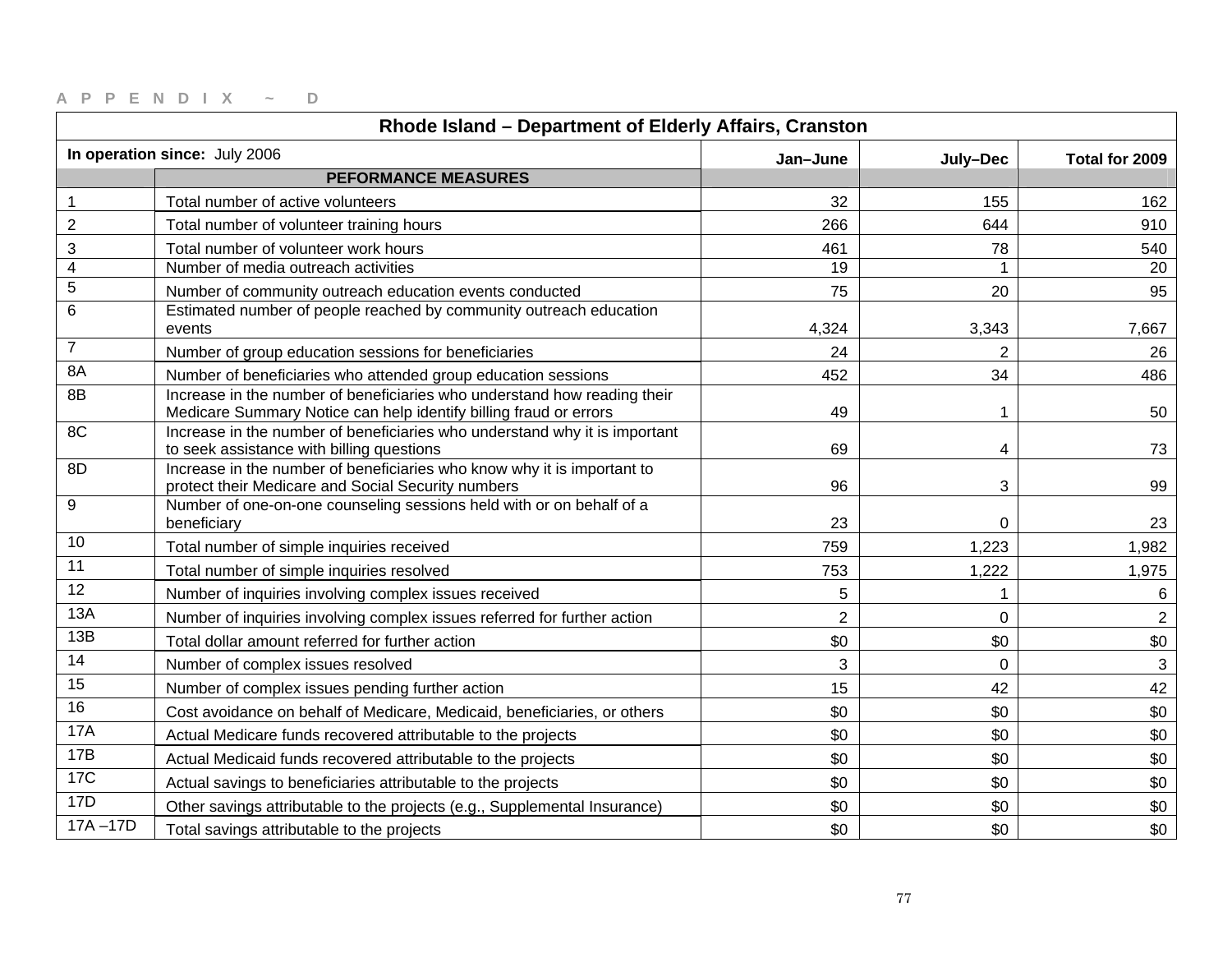| South Carolina - Lt. Governor's Office on Aging, Columbia |                                                                                                                                               |                |                |                |
|-----------------------------------------------------------|-----------------------------------------------------------------------------------------------------------------------------------------------|----------------|----------------|----------------|
|                                                           | In operation since: July 2000                                                                                                                 | Jan-June       | July-Dec       | Total for 2009 |
|                                                           | <b>PEFORMANCE MEASURES</b>                                                                                                                    |                |                |                |
| 1                                                         | Total number of active volunteers                                                                                                             | $\Omega$       | $\Omega$       | $\Omega$       |
| $\overline{2}$                                            | Total number of volunteer training hours                                                                                                      | $\mathbf 0$    | $\mathbf 0$    | 0              |
| 3                                                         | Total number of volunteer work hours                                                                                                          | $\mathbf 0$    | $\mathbf 0$    | 0              |
| $\overline{4}$                                            | Number of media outreach activities                                                                                                           | $\Omega$       | $\overline{0}$ | $\mathbf 0$    |
| $\mathbf 5$                                               | Number of community outreach education events conducted                                                                                       | 13             | 12             | 25             |
| 6                                                         | Estimated number of people reached by community outreach education<br>events                                                                  | 2,240          | 782            | 3,022          |
| $\overline{7}$                                            | Number of group education sessions for beneficiaries                                                                                          | $\overline{7}$ | 5              | 12             |
| 8A                                                        | Number of beneficiaries who attended group education sessions                                                                                 | 170            | 126            | 296            |
| 8B                                                        | Increase in the number of beneficiaries who understand how reading their<br>Medicare Summary Notice can help identify billing fraud or errors | $6\phantom{1}$ | $\overline{2}$ | 8              |
| 8C                                                        | Increase in the number of beneficiaries who understand why it is important<br>to seek assistance with billing questions                       | 4              | 0              | 4              |
| 8D                                                        | Increase in the number of beneficiaries who know why it is important to<br>protect their Medicare and Social Security numbers                 | 15             | 20             | 35             |
| 9                                                         | Number of one-on-one counseling sessions held with or on behalf of a<br>beneficiary                                                           | 0              | 0              | 0              |
| 10                                                        | Total number of simple inquiries received                                                                                                     | 182            | 360            | 542            |
| 11                                                        | Total number of simple inquiries resolved                                                                                                     | 182            | 360            | 542            |
| 12                                                        | Number of inquiries involving complex issues received                                                                                         | 9              | 14             | 23             |
| 13A                                                       | Number of inquiries involving complex issues referred for further action                                                                      | 3              | 5              | 8              |
| 13B                                                       | Total dollar amount referred for further action                                                                                               | \$607          | \$236          | \$842          |
| 14                                                        | Number of complex issues resolved                                                                                                             | 11             | 30             | 41             |
| $\overline{15}$                                           | Number of complex issues pending further action                                                                                               | 19             | 22             | 22             |
| 16                                                        | Cost avoidance on behalf of Medicare, Medicaid, beneficiaries, or others                                                                      | \$0            | \$0            | \$0            |
| <b>17A</b>                                                | Actual Medicare funds recovered attributable to the projects                                                                                  | \$0            | \$0            | \$0            |
| 17B                                                       | Actual Medicaid funds recovered attributable to the projects                                                                                  | \$0            | \$0            | \$0            |
| 17C                                                       | Actual savings to beneficiaries attributable to the projects                                                                                  | \$0            | \$0            | \$0            |
| <b>17D</b>                                                | Other savings attributable to the projects (e.g., Supplemental Insurance)                                                                     | \$0            | \$0            | \$0            |
| $17A - 17D$                                               | Total savings attributable to the projects                                                                                                    | \$0            | \$0            | \$0            |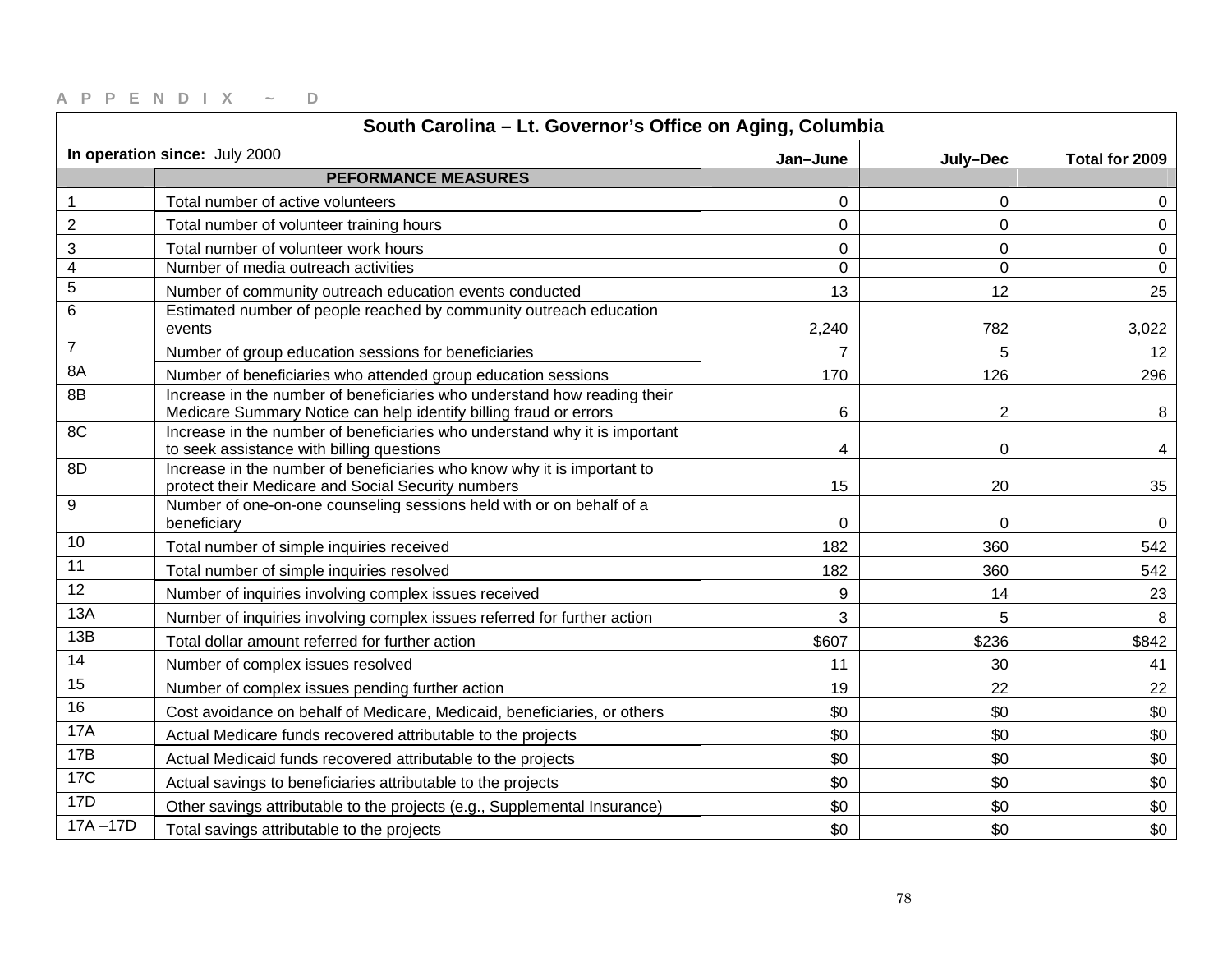| South Dakota - East River Legal Services Corporation, Sioux Falls |                                                                                                                                               |                |             |                |
|-------------------------------------------------------------------|-----------------------------------------------------------------------------------------------------------------------------------------------|----------------|-------------|----------------|
|                                                                   | In operation since: July 2000                                                                                                                 | Jan-June       | July-Dec    | Total for 2009 |
|                                                                   | <b>PEFORMANCE MEASURES</b>                                                                                                                    |                |             |                |
| 1                                                                 | Total number of active volunteers                                                                                                             | 24             | 115         | 119            |
| $\mathbf 2$                                                       | Total number of volunteer training hours                                                                                                      | $\overline{7}$ | 243         | 250            |
| 3                                                                 | Total number of volunteer work hours                                                                                                          | 41             | 102         | 143            |
| $\overline{\mathbf{4}}$                                           | Number of media outreach activities                                                                                                           | 0              | 5           | 5              |
| $\mathbf 5$                                                       | Number of community outreach education events conducted                                                                                       | 4              | $\mathbf 0$ | 4              |
| 6                                                                 | Estimated number of people reached by community outreach education<br>events                                                                  | 472            | 0           | 472            |
| $\overline{7}$                                                    | Number of group education sessions for beneficiaries                                                                                          | $\overline{2}$ | 14          | 16             |
| 8A                                                                | Number of beneficiaries who attended group education sessions                                                                                 | 100            | 317         | 417            |
| 8B                                                                | Increase in the number of beneficiaries who understand how reading their<br>Medicare Summary Notice can help identify billing fraud or errors | 59             | 55          | 114            |
| 8C                                                                | Increase in the number of beneficiaries who understand why it is important<br>to seek assistance with billing questions                       | 24             | 75          | 99             |
| 8D                                                                | Increase in the number of beneficiaries who know why it is important to<br>protect their Medicare and Social Security numbers                 | 33             | 77          | 110            |
| 9                                                                 | Number of one-on-one counseling sessions held with or on behalf of a<br>beneficiary                                                           | 32             | 143         | 175            |
| 10                                                                | Total number of simple inquiries received                                                                                                     | 49             | 46          | 95             |
| 11                                                                | Total number of simple inquiries resolved                                                                                                     | 49             | 46          | 95             |
| $\overline{12}$                                                   | Number of inquiries involving complex issues received                                                                                         | 0              | 0           | 0              |
| 13A                                                               | Number of inquiries involving complex issues referred for further action                                                                      | $\mathbf 0$    | $\mathbf 0$ | $\mathbf 0$    |
| 13B                                                               | Total dollar amount referred for further action                                                                                               | \$0            | \$0         | \$0            |
| 14                                                                | Number of complex issues resolved                                                                                                             | $\mathsf 0$    | 1           | $\mathbf{1}$   |
| 15                                                                | Number of complex issues pending further action                                                                                               | $\mathbf 0$    | $\mathbf 0$ | 0              |
| 16                                                                | Cost avoidance on behalf of Medicare, Medicaid, beneficiaries, or others                                                                      | \$0            | \$0         | \$0            |
| <b>17A</b>                                                        | Actual Medicare funds recovered attributable to the projects                                                                                  | \$0            | \$0         | \$0            |
| 17B                                                               | Actual Medicaid funds recovered attributable to the projects                                                                                  | \$0            | \$0         | \$0            |
| <b>17C</b>                                                        | Actual savings to beneficiaries attributable to the projects                                                                                  | \$0            | \$0         | \$0            |
| 17D                                                               | Other savings attributable to the projects (e.g., Supplemental Insurance)                                                                     | \$0            | \$0         | \$0            |
| $17A - 17D$                                                       | Total savings attributable to the projects                                                                                                    | \$0            | \$0         | \$0            |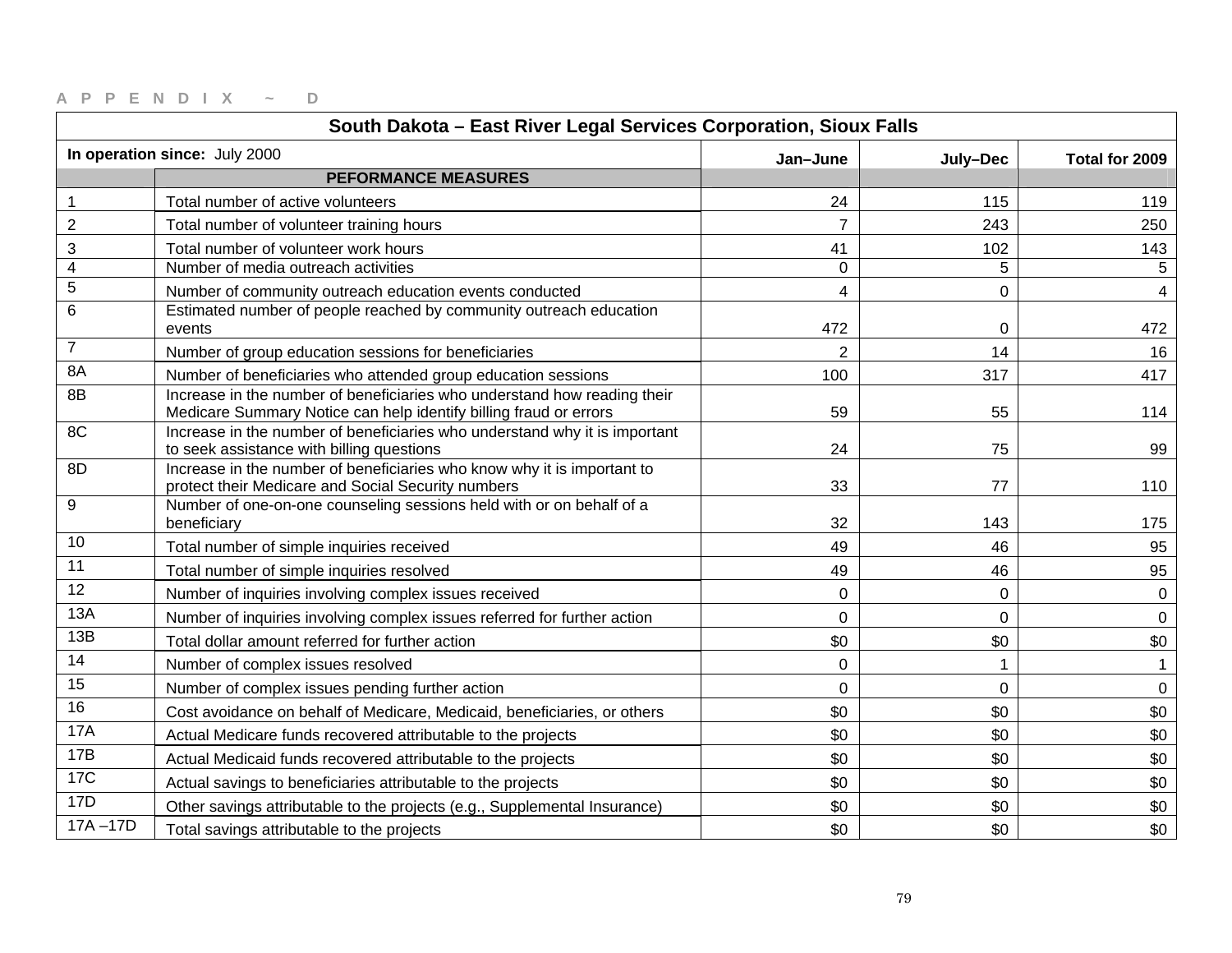| Tennessee - Upper Cumberland Development District, Cookeville |                                                                                                                                               |          |                |                |
|---------------------------------------------------------------|-----------------------------------------------------------------------------------------------------------------------------------------------|----------|----------------|----------------|
|                                                               | In operation since: July 2001                                                                                                                 | Jan-June | July-Dec       | Total for 2009 |
|                                                               | <b>PEFORMANCE MEASURES</b>                                                                                                                    |          |                |                |
| $\mathbf 1$                                                   | Total number of active volunteers                                                                                                             | 44       | 73             | 102            |
| $\overline{2}$                                                | Total number of volunteer training hours                                                                                                      | 401      | 465            | 866            |
| 3                                                             | Total number of volunteer work hours                                                                                                          | 97       | 772            | 869            |
| $\overline{\mathbf{4}}$                                       | Number of media outreach activities                                                                                                           | 115      | 454            | 569            |
| $\mathbf 5$                                                   | Number of community outreach education events conducted                                                                                       | 122      | 159            | 281            |
| 6                                                             | Estimated number of people reached by community outreach education<br>events                                                                  | 10,785   | 6,044          | 16,829         |
| $\overline{7}$                                                | Number of group education sessions for beneficiaries                                                                                          | 49       | 47             | 96             |
| 8A                                                            | Number of beneficiaries who attended group education sessions                                                                                 | 1,056    | 1,165          | 2,221          |
| 8B                                                            | Increase in the number of beneficiaries who understand how reading their<br>Medicare Summary Notice can help identify billing fraud or errors | 32       | $\mathfrak{Z}$ | 35             |
| 8C                                                            | Increase in the number of beneficiaries who understand why it is important<br>to seek assistance with billing questions                       | 56       | 16             | 72             |
| 8D                                                            | Increase in the number of beneficiaries who know why it is important to<br>protect their Medicare and Social Security numbers                 | 93       | 23             | 116            |
| 9                                                             | Number of one-on-one counseling sessions held with or on behalf of a<br>beneficiary                                                           | 95       | 8              | 103            |
| 10                                                            | Total number of simple inquiries received                                                                                                     | 209      | 121            | 330            |
| 11                                                            | Total number of simple inquiries resolved                                                                                                     | 208      | 120            | 328            |
| 12                                                            | Number of inquiries involving complex issues received                                                                                         | 18       | 26             | 44             |
| 13A                                                           | Number of inquiries involving complex issues referred for further action                                                                      | 11       | 16             | 27             |
| 13B                                                           | Total dollar amount referred for further action                                                                                               | \$2,011  | \$0            | \$2,011        |
| 14                                                            | Number of complex issues resolved                                                                                                             | 16       | 22             | 38             |
| $\overline{15}$                                               | Number of complex issues pending further action                                                                                               | 34       | 52             | 52             |
| 16                                                            | Cost avoidance on behalf of Medicare, Medicaid, beneficiaries, or others                                                                      | \$0      | \$2,338        | \$2,338        |
| <b>17A</b>                                                    | Actual Medicare funds recovered attributable to the projects                                                                                  | \$0      | \$0            | \$0            |
| 17B                                                           | Actual Medicaid funds recovered attributable to the projects                                                                                  | \$0      | \$0            | \$0            |
| 17C                                                           | Actual savings to beneficiaries attributable to the projects                                                                                  | \$0      | \$2,011        | \$2,011        |
| <b>17D</b>                                                    | Other savings attributable to the projects (e.g., Supplemental Insurance)                                                                     | \$0      | \$0            | \$0            |
| $17A - 17D$                                                   | Total savings attributable to the projects                                                                                                    | \$0      | \$2,011        | \$2,011        |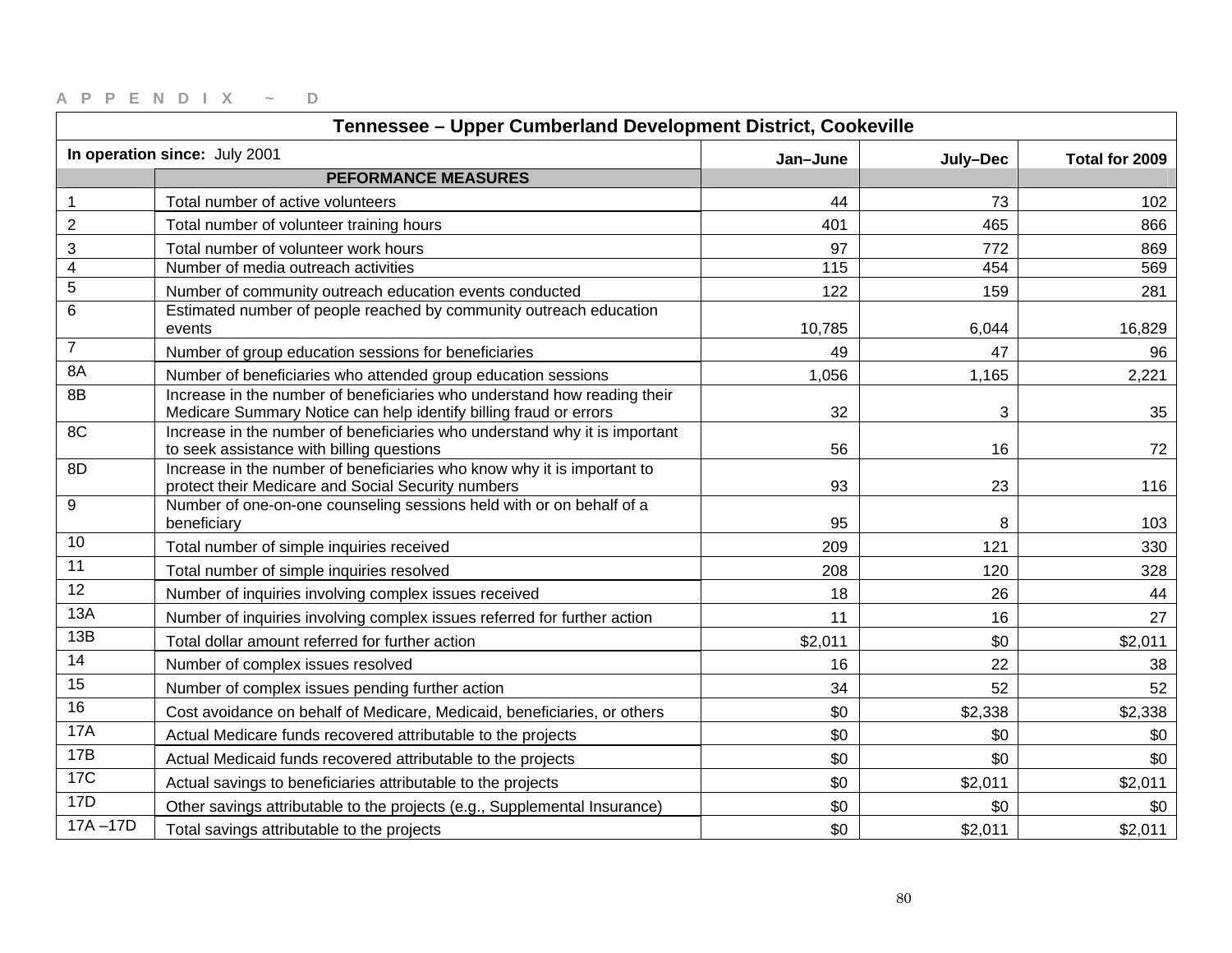| Texas - Better Business Bureau Education Foundation, Houston |                                                                                                                                               |                |                |                |
|--------------------------------------------------------------|-----------------------------------------------------------------------------------------------------------------------------------------------|----------------|----------------|----------------|
|                                                              | In operation since: July 2002                                                                                                                 | Jan-June       | July-Dec       | Total for 2009 |
|                                                              | <b>PEFORMANCE MEASURES</b>                                                                                                                    |                |                |                |
| 1                                                            | Total number of active volunteers                                                                                                             | $\overline{2}$ | 8              | 9              |
| $\overline{2}$                                               | Total number of volunteer training hours                                                                                                      | $\mathbf 0$    | 34             | 34             |
| 3                                                            | Total number of volunteer work hours                                                                                                          | 4              | 17             | 21             |
| $\overline{4}$                                               | Number of media outreach activities                                                                                                           | 11             | $\overline{4}$ | 15             |
| $\mathbf 5$                                                  | Number of community outreach education events conducted                                                                                       | 26             | 20             | 46             |
| 6                                                            | Estimated number of people reached by community outreach education<br>events                                                                  | 3,979          | 4,104          | 8,083          |
| $\overline{7}$                                               | Number of group education sessions for beneficiaries                                                                                          | 113            | 69             | 182            |
| 8A                                                           | Number of beneficiaries who attended group education sessions                                                                                 | 3,359          | 1,935          | 5,294          |
| 8B                                                           | Increase in the number of beneficiaries who understand how reading their<br>Medicare Summary Notice can help identify billing fraud or errors | 124            | 105            | 229            |
| 8C                                                           | Increase in the number of beneficiaries who understand why it is important<br>to seek assistance with billing questions                       | 137            | 182            | 319            |
| 8D                                                           | Increase in the number of beneficiaries who know why it is important to<br>protect their Medicare and Social Security numbers                 | 255            | 331            | 586            |
| 9                                                            | Number of one-on-one counseling sessions held with or on behalf of a<br>beneficiary                                                           |                |                | 2              |
| 10                                                           | Total number of simple inquiries received                                                                                                     | 101            | 87             | 188            |
| 11                                                           | Total number of simple inquiries resolved                                                                                                     | 101            | 87             | 188            |
| 12                                                           | Number of inquiries involving complex issues received                                                                                         | 24             | 37             | 61             |
| 13A                                                          | Number of inquiries involving complex issues referred for further action                                                                      | 15             | 28             | 43             |
| 13B                                                          | Total dollar amount referred for further action                                                                                               | \$9,375        | \$29,363       | \$38,738       |
| 14                                                           | Number of complex issues resolved                                                                                                             | 6              | 29             | 35             |
| $\overline{15}$                                              | Number of complex issues pending further action                                                                                               | 57             | 72             | 72             |
| 16                                                           | Cost avoidance on behalf of Medicare, Medicaid, beneficiaries, or others                                                                      | \$0            | \$0            | \$0            |
| <b>17A</b>                                                   | Actual Medicare funds recovered attributable to the projects                                                                                  | \$0            | \$0            | \$0            |
| 17B                                                          | Actual Medicaid funds recovered attributable to the projects                                                                                  | \$0            | \$0            | \$0            |
| 17C                                                          | Actual savings to beneficiaries attributable to the projects                                                                                  | \$0            | \$0            | \$0            |
| <b>17D</b>                                                   | Other savings attributable to the projects (e.g., Supplemental Insurance)                                                                     | \$0            | \$0            | \$0            |
| $17A - 17D$                                                  | Total savings attributable to the projects                                                                                                    | \$0            | \$0            | \$0            |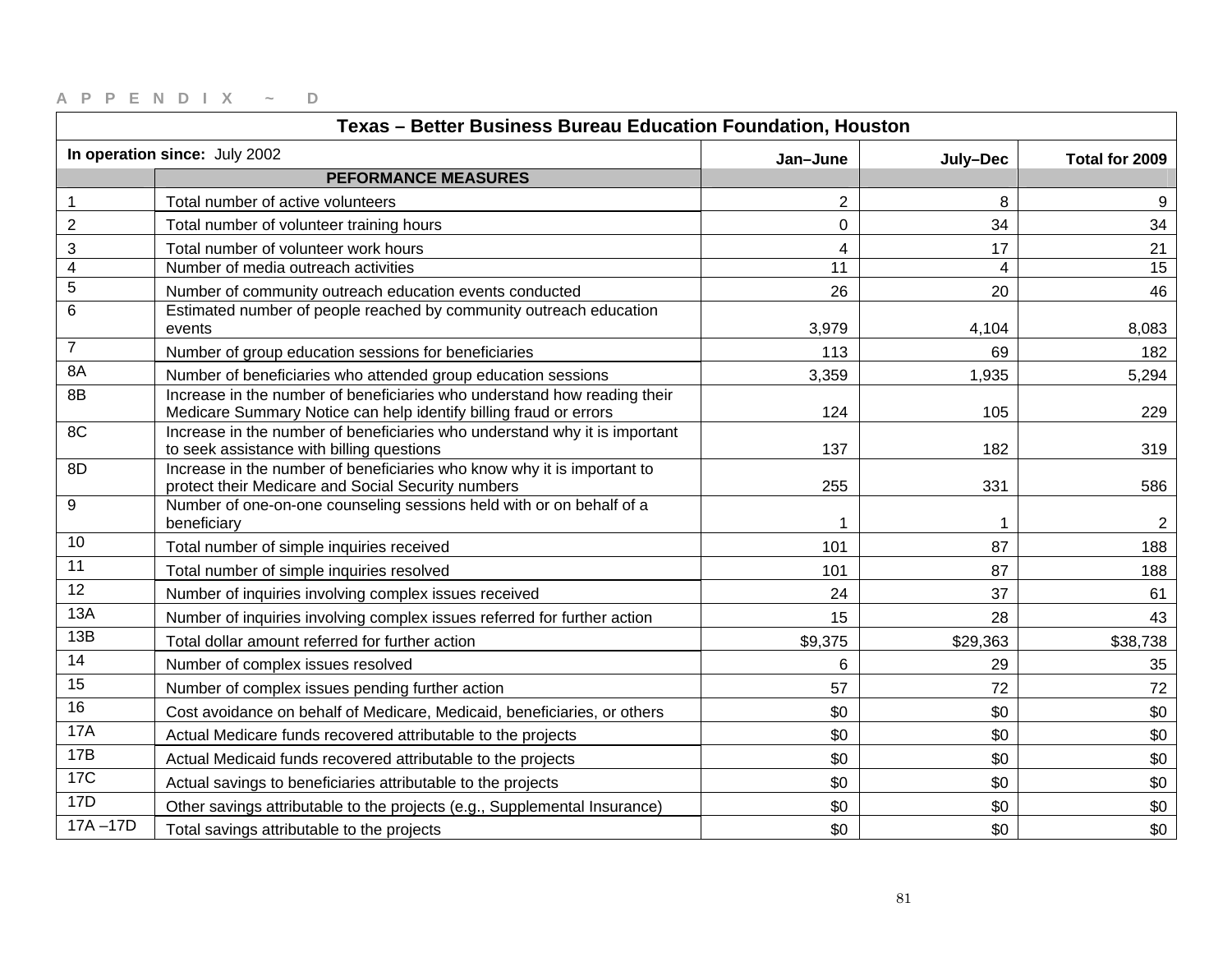| Texas - The National Hispanic Council on Aging, Washington, DC |                                                                                                                                               |           |           |                |
|----------------------------------------------------------------|-----------------------------------------------------------------------------------------------------------------------------------------------|-----------|-----------|----------------|
|                                                                | In operation since: July 1999                                                                                                                 | Jan-June  | July-Dec  | Total for 2009 |
|                                                                | <b>PEFORMANCE MEASURES</b>                                                                                                                    |           |           |                |
| $\mathbf{1}$                                                   | Total number of active volunteers                                                                                                             | 147       | 147       | 189            |
| $\overline{2}$                                                 | Total number of volunteer training hours                                                                                                      | 505       | 4,835     | 5,340          |
| 3                                                              | Total number of volunteer work hours                                                                                                          | 5,044     | 21,812    | 26,856         |
| $\overline{4}$                                                 | Number of media outreach activities                                                                                                           | 23        | 18        | 41             |
| 5                                                              | Number of community outreach education events conducted                                                                                       | 37        | 34        | 71             |
| 6                                                              | Estimated number of people reached by community outreach education<br>events                                                                  | 1,628     | 6,875     | 8,503          |
| $\overline{7}$                                                 | Number of group education sessions for beneficiaries                                                                                          | 87        | 122       | 209            |
| 8A                                                             | Number of beneficiaries who attended group education sessions                                                                                 | 3,033     | 4,713     | 7,746          |
| 8B                                                             | Increase in the number of beneficiaries who understand how reading their<br>Medicare Summary Notice can help identify billing fraud or errors | 2,005     | 2,217     | 4,222          |
| 8C                                                             | Increase in the number of beneficiaries who understand why it is important<br>to seek assistance with billing questions                       | 1,831     | 2,145     | 3,976          |
| 8D                                                             | Increase in the number of beneficiaries who know why it is important to<br>protect their Medicare and Social Security numbers                 | 1,648     | 1,976     | 3,624          |
| 9                                                              | Number of one-on-one counseling sessions held with or on behalf of a<br>beneficiary                                                           | 7,282     | 5,211     | 12,493         |
| 10                                                             | Total number of simple inquiries received                                                                                                     | 9,828     | 6,056     | 15,884         |
| 11                                                             | Total number of simple inquiries resolved                                                                                                     | 9,826     | 6,056     | 15,882         |
| 12                                                             | Number of inquiries involving complex issues received                                                                                         | 106       | 60        | 166            |
| 13A                                                            | Number of inquiries involving complex issues referred for further action                                                                      | 11        | 12        | 22             |
| 13B                                                            | Total dollar amount referred for further action                                                                                               | \$208,539 | \$223,836 | \$432,375      |
| 14                                                             | Number of complex issues resolved                                                                                                             | 70        | 9         | 79             |
| 15                                                             | Number of complex issues pending further action                                                                                               | 109       | 130       | 130            |
| 16                                                             | Cost avoidance on behalf of Medicare, Medicaid, beneficiaries, or others                                                                      | \$131,920 | \$0       | \$131,920      |
| 17A                                                            | Actual Medicare funds recovered attributable to the projects                                                                                  | \$0       | \$0       | \$0            |
| 17B                                                            | Actual Medicaid funds recovered attributable to the projects                                                                                  | \$0       | \$0       | \$0            |
| <b>17C</b>                                                     | Actual savings to beneficiaries attributable to the projects                                                                                  | \$0       | \$0       | \$0            |
| 17D                                                            | Other savings attributable to the projects (e.g., Supplemental Insurance)                                                                     | \$0       | \$0       | \$0            |
| $17A - 17D$                                                    | Total savings attributable to the projects                                                                                                    | \$0       | \$0       | \$0            |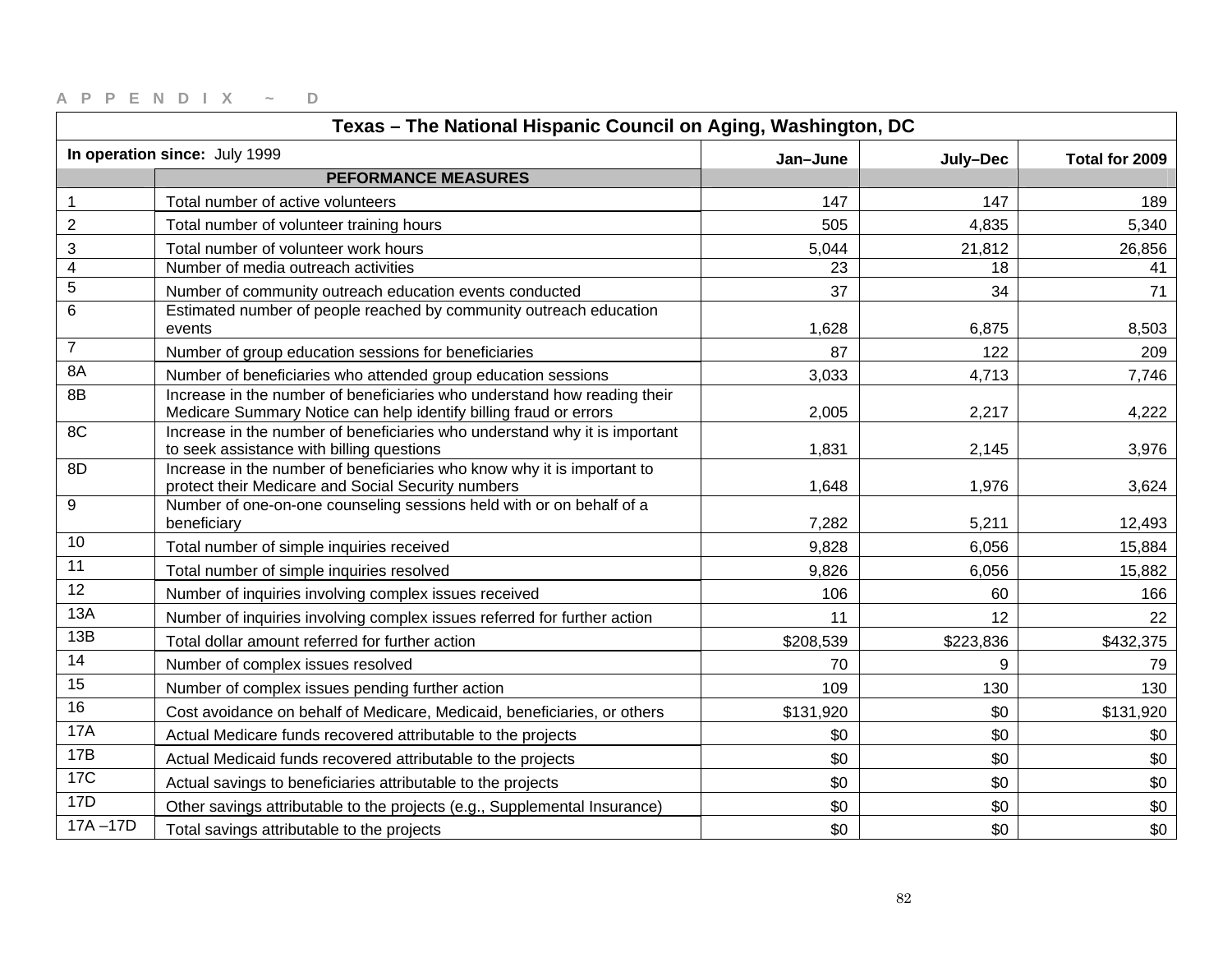| Utah - Utah Division of Aging and Adult Services, Salt Lake City |                                                                                                                                               |                |          |                |
|------------------------------------------------------------------|-----------------------------------------------------------------------------------------------------------------------------------------------|----------------|----------|----------------|
|                                                                  | In operation since: June 2009                                                                                                                 | Jan-June       | July-Dec | Total for 2009 |
|                                                                  | <b>PEFORMANCE MEASURES</b>                                                                                                                    |                |          |                |
| 1                                                                | Total number of active volunteers                                                                                                             | 105            | 75       | 139            |
| $\overline{2}$                                                   | Total number of volunteer training hours                                                                                                      | 60             | 699      | 759            |
| 3                                                                | Total number of volunteer work hours                                                                                                          | 2,247          | 1,722    | 3,969          |
| $\overline{4}$                                                   | Number of media outreach activities                                                                                                           | 41             | 25       | 66             |
| $\overline{5}$                                                   | Number of community outreach education events conducted                                                                                       | 22             | 35       | 57             |
| $\,6\,$                                                          | Estimated number of people reached by community outreach education<br>events                                                                  | 1,864          | 2,668    | 4,532          |
| $\overline{7}$                                                   | Number of group education sessions for beneficiaries                                                                                          | $\overline{7}$ | 67       | 74             |
| 8A                                                               | Number of beneficiaries who attended group education sessions                                                                                 | 365            | 2,245    | 2,610          |
| 8B                                                               | Increase in the number of beneficiaries who understand how reading their<br>Medicare Summary Notice can help identify billing fraud or errors | 43             | 10       | 53             |
| 8C                                                               | Increase in the number of beneficiaries who understand why it is important<br>to seek assistance with billing questions                       | 42             | 12       | 54             |
| 8D                                                               | Increase in the number of beneficiaries who know why it is important to<br>protect their Medicare and Social Security numbers                 | 11             | 22       | 33             |
| 9                                                                | Number of one-on-one counseling sessions held with or on behalf of a<br>beneficiary                                                           | 370            | 1,332    | 1,702          |
| 10                                                               | Total number of simple inquiries received                                                                                                     | 162            | 1,944    | 2,106          |
| 11                                                               | Total number of simple inquiries resolved                                                                                                     | 162            | 1,944    | 2,106          |
| 12                                                               | Number of inquiries involving complex issues received                                                                                         | 8              | 22       | 30             |
| 13A                                                              | Number of inquiries involving complex issues referred for further action                                                                      | 3              | 17       | 20             |
| 13B                                                              | Total dollar amount referred for further action                                                                                               | \$5,277        | \$14,882 | \$20,160       |
| 14                                                               | Number of complex issues resolved                                                                                                             | $\mathbf 0$    | 61       | 61             |
| 15                                                               | Number of complex issues pending further action                                                                                               |                | 3        | 3              |
| 16                                                               | Cost avoidance on behalf of Medicare, Medicaid, beneficiaries, or others                                                                      | \$0            | \$4,905  | \$4,905        |
| <b>17A</b>                                                       | Actual Medicare funds recovered attributable to the projects                                                                                  | \$0            | \$0      | \$0            |
| 17B                                                              | Actual Medicaid funds recovered attributable to the projects                                                                                  | \$0            | \$0      | \$0            |
| <b>17C</b>                                                       | Actual savings to beneficiaries attributable to the projects                                                                                  | \$0            | \$870    | \$870          |
| 17D                                                              | Other savings attributable to the projects (e.g., Supplemental Insurance)                                                                     | \$0            | \$0      | \$0            |
| $17A - 17D$                                                      | Total savings attributable to the projects                                                                                                    | \$0            | \$870    | \$870          |

**\***Utah Division of Aging and Adult Services replaced Utah Legal Services, Inc., as the Senior Medicare Patrol Project in June 2009.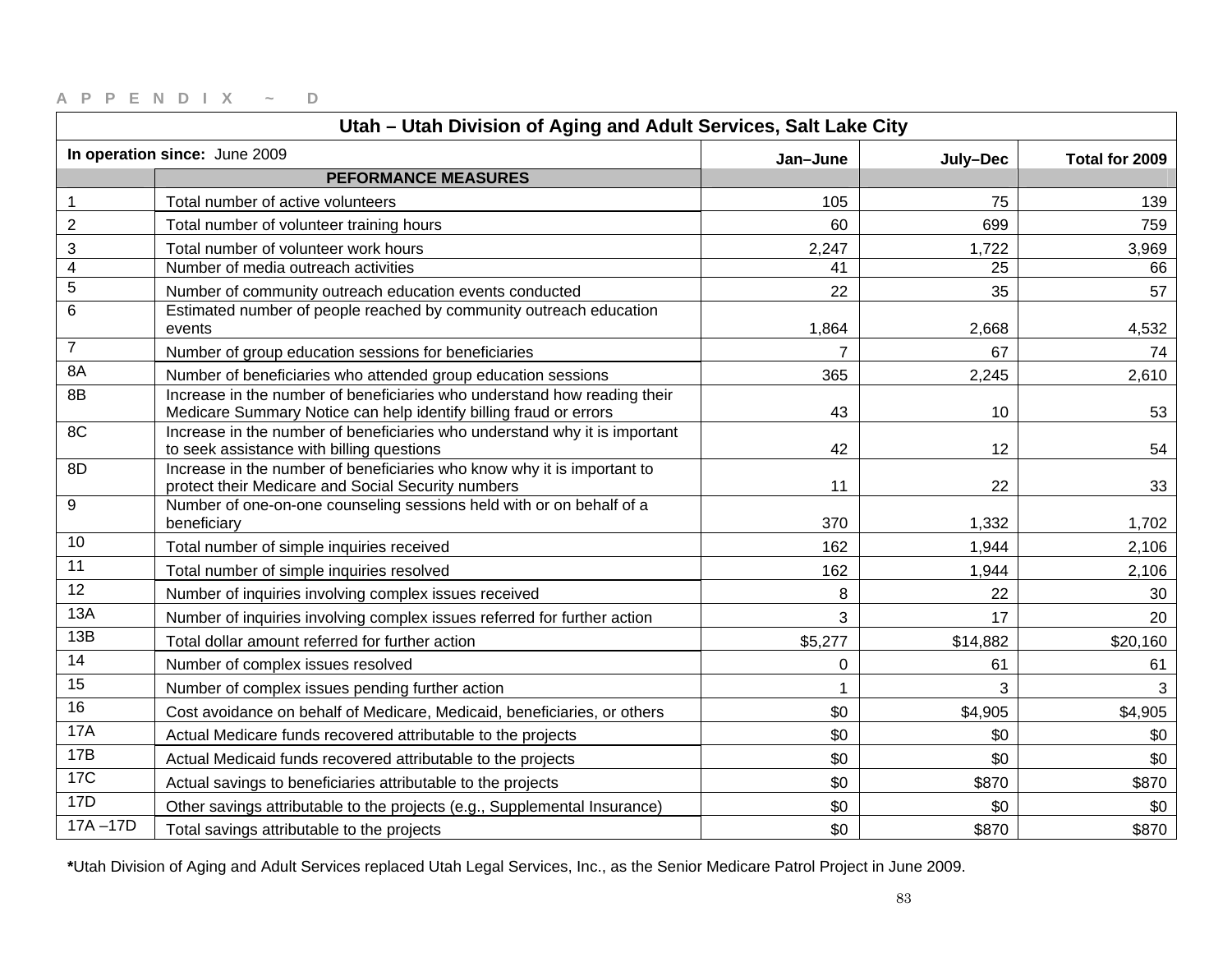| Vermont - Community of Vermont Elders, Berlin |                                                                                                                                               |                |                |                |
|-----------------------------------------------|-----------------------------------------------------------------------------------------------------------------------------------------------|----------------|----------------|----------------|
|                                               | In operation since: July 2003                                                                                                                 | Jan-June       | July-Dec       | Total for 2009 |
|                                               | <b>PEFORMANCE MEASURES</b>                                                                                                                    |                |                |                |
| $\mathbf{1}$                                  | Total number of active volunteers                                                                                                             | 22             | 37             | 40             |
| $\overline{c}$                                | Total number of volunteer training hours                                                                                                      | 156            | 215            | 371            |
| $\ensuremath{\mathsf{3}}$                     | Total number of volunteer work hours                                                                                                          | 310            | 551            | 861            |
| $\overline{4}$                                | Number of media outreach activities                                                                                                           | 26             | 56             | 82             |
| $\sqrt{5}$                                    | Number of community outreach education events conducted                                                                                       | 4              | 6              | 10             |
| 6                                             | Estimated number of people reached by community outreach education<br>events                                                                  | 183            | 139            | 322            |
| $\overline{7}$                                | Number of group education sessions for beneficiaries                                                                                          | 18             | 13             | 31             |
| 8A                                            | Number of beneficiaries who attended group education sessions                                                                                 | 600            | 309            | 909            |
| 8B                                            | Increase in the number of beneficiaries who understand how reading their<br>Medicare Summary Notice can help identify billing fraud or errors | 16             | 12             | 28             |
| 8C                                            | Increase in the number of beneficiaries who understand why it is important<br>to seek assistance with billing questions                       | 24             | 15             | 39             |
| 8D                                            | Increase in the number of beneficiaries who know why it is important to<br>protect their Medicare and Social Security numbers                 | 23             | 25             | 48             |
| 9                                             | Number of one-on-one counseling sessions held with or on behalf of a<br>beneficiary                                                           | $\mathbf 0$    | 0              | 0              |
| 10                                            | Total number of simple inquiries received                                                                                                     | 5              | $\overline{2}$ | $\overline{7}$ |
| 11                                            | Total number of simple inquiries resolved                                                                                                     | 5              | 1              | 6              |
| 12                                            | Number of inquiries involving complex issues received                                                                                         | 4              | $\mathfrak{S}$ | $\overline{7}$ |
| 13A                                           | Number of inquiries involving complex issues referred for further action                                                                      | $\mathbf 0$    | 1              |                |
| 13B                                           | Total dollar amount referred for further action                                                                                               | \$36,863       | \$0            | \$36,863       |
| 14                                            | Number of complex issues resolved                                                                                                             | 4              | 5              | 9              |
| 15                                            | Number of complex issues pending further action                                                                                               | $\overline{2}$ | 3              | 3              |
| 16                                            | Cost avoidance on behalf of Medicare, Medicaid, beneficiaries, or others                                                                      | \$0            | \$0            | \$0            |
| <b>17A</b>                                    | Actual Medicare funds recovered attributable to the projects                                                                                  | \$0            | \$0            | \$0            |
| 17B                                           | Actual Medicaid funds recovered attributable to the projects                                                                                  | \$0            | \$0            | \$0            |
| <b>17C</b>                                    | Actual savings to beneficiaries attributable to the projects                                                                                  | \$0            | \$0            | \$0            |
| 17D                                           | Other savings attributable to the projects (e.g., Supplemental Insurance)                                                                     | \$0            | \$0            | \$0            |
| $17A - 17D$                                   | Total savings attributable to the projects                                                                                                    | \$0            | \$0            | \$0            |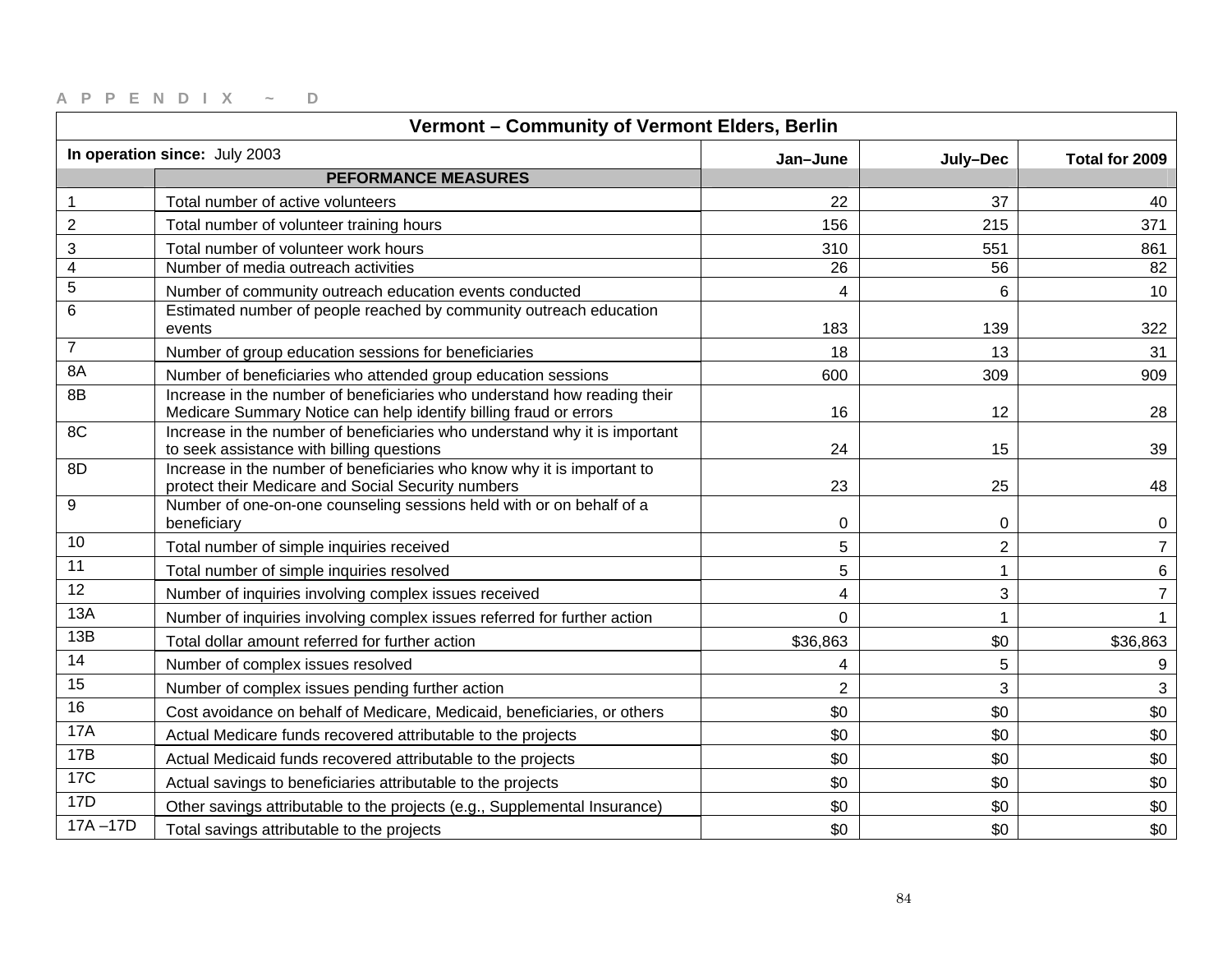| Virginia - Virginia Association of Area Agencies on Aging, Richmond |                                                                                                                                               |          |                |                |
|---------------------------------------------------------------------|-----------------------------------------------------------------------------------------------------------------------------------------------|----------|----------------|----------------|
| In operation since: July 1999                                       |                                                                                                                                               | Jan-June | July-Dec       | Total for 2009 |
|                                                                     | <b>PEFORMANCE MEASURES</b>                                                                                                                    |          |                |                |
| 1                                                                   | Total number of active volunteers                                                                                                             | 22       | 94             | 95             |
| $\mathbf 2$                                                         | Total number of volunteer training hours                                                                                                      | 19       | 1,385          | 1,404          |
| 3                                                                   | Total number of volunteer work hours                                                                                                          | 340      | 204            | 544            |
| 4                                                                   | Number of media outreach activities                                                                                                           | 6        |                | 13             |
| $\mathbf 5$                                                         | Number of community outreach education events conducted                                                                                       | 169      | 146            | 315            |
| 6                                                                   | Estimated number of people reached by community outreach education<br>events                                                                  | 17,050   | 8,516          | 25,566         |
| $\overline{7}$                                                      | Number of group education sessions for beneficiaries                                                                                          | 43       | 86             | 129            |
| 8A                                                                  | Number of beneficiaries who attended group education sessions                                                                                 | 984      | 2,100          | 3,084          |
| 8B                                                                  | Increase in the number of beneficiaries who understand how reading their<br>Medicare Summary Notice can help identify billing fraud or errors | 22       | $\mathbf 0$    | 22             |
| 8C                                                                  | Increase in the number of beneficiaries who understand why it is important<br>to seek assistance with billing questions                       | 26       | 0              | 26             |
| 8D                                                                  | Increase in the number of beneficiaries who know why it is important to<br>protect their Medicare and Social Security numbers                 | 44       | 0              | 44             |
| 9                                                                   | Number of one-on-one counseling sessions held with or on behalf of a<br>beneficiary                                                           | 8        | $\overline{2}$ | 10             |
| 10                                                                  | Total number of simple inquiries received                                                                                                     | 148      | 386            | 534            |
| 11                                                                  | Total number of simple inquiries resolved                                                                                                     | 148      | 386            | 534            |
| $\overline{12}$                                                     | Number of inquiries involving complex issues received                                                                                         | 8        | 8              | 16             |
| 13A                                                                 | Number of inquiries involving complex issues referred for further action                                                                      | 8        | 6              | 13             |
| 13B                                                                 | Total dollar amount referred for further action                                                                                               | \$2,247  | \$13,160       | \$15,407       |
| 14                                                                  | Number of complex issues resolved                                                                                                             | 1        |                | $\overline{2}$ |
| 15                                                                  | Number of complex issues pending further action                                                                                               | 21       | 21             | 21             |
| 16                                                                  | Cost avoidance on behalf of Medicare, Medicaid, beneficiaries, or others                                                                      | \$0      | \$0            | \$0            |
| <b>17A</b>                                                          | Actual Medicare funds recovered attributable to the projects                                                                                  | \$0      | \$0            | \$0            |
| 17B                                                                 | Actual Medicaid funds recovered attributable to the projects                                                                                  | \$0      | \$0            | \$0            |
| <b>17C</b>                                                          | Actual savings to beneficiaries attributable to the projects                                                                                  | \$0      | \$0            | \$0            |
| 17D                                                                 | Other savings attributable to the projects (e.g., Supplemental Insurance)                                                                     | \$0      | \$0            | \$0            |
| $17A - 17D$                                                         | Total savings attributable to the projects                                                                                                    | \$0      | \$0            | \$0            |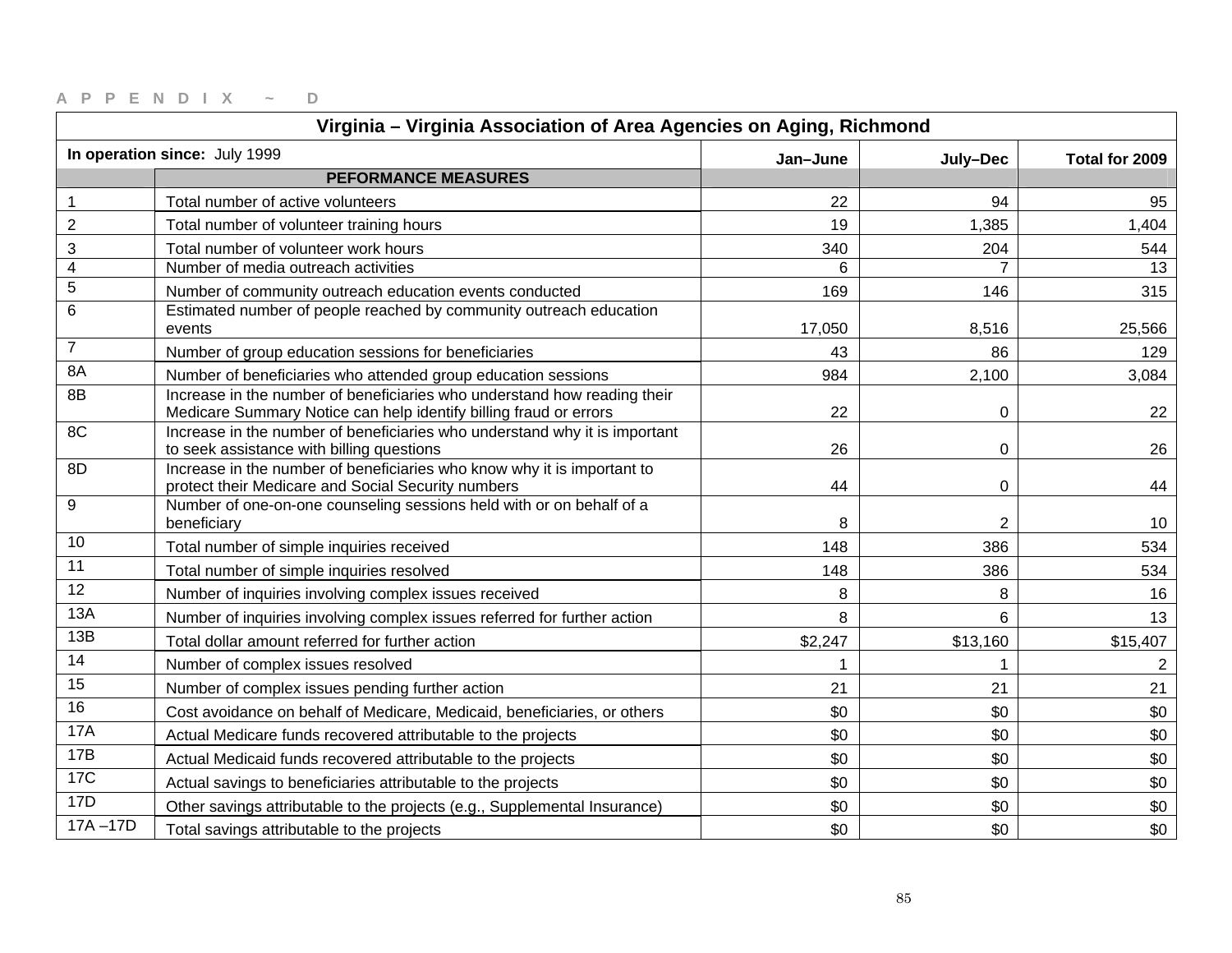| Virgin Islands - Department of Human Services, Senior Citizens Affairs, St. Croix |                                                                                                                                               |             |             |                |
|-----------------------------------------------------------------------------------|-----------------------------------------------------------------------------------------------------------------------------------------------|-------------|-------------|----------------|
| In operation since: July 2005                                                     |                                                                                                                                               | Jan-June    | July-Dec    | Total for 2009 |
|                                                                                   | <b>PEFORMANCE MEASURES</b>                                                                                                                    |             |             |                |
| $\mathbf{1}$                                                                      | Total number of active volunteers                                                                                                             | 29          | 33          | 39             |
| $\overline{c}$                                                                    | Total number of volunteer training hours                                                                                                      | 104         | 70          | 174            |
| $\ensuremath{\mathsf{3}}$                                                         | Total number of volunteer work hours                                                                                                          | 182         | 463         | 645            |
| $\overline{4}$                                                                    | Number of media outreach activities                                                                                                           | 153         | 142         | 295            |
| $\sqrt{5}$                                                                        | Number of community outreach education events conducted                                                                                       | 12          | 18          | 30             |
| 6                                                                                 | Estimated number of people reached by community outreach education<br>events                                                                  | 1,122       | 1,479       | 2,601          |
| $\overline{7}$                                                                    | Number of group education sessions for beneficiaries                                                                                          | 25          | 27          | 52             |
| 8A                                                                                | Number of beneficiaries who attended group education sessions                                                                                 | 185         | 259         | 444            |
| 8B                                                                                | Increase in the number of beneficiaries who understand how reading their<br>Medicare Summary Notice can help identify billing fraud or errors | 79          | 104         | 183            |
| 8C                                                                                | Increase in the number of beneficiaries who understand why it is important<br>to seek assistance with billing questions                       | 83          | 75          | 158            |
| 8D                                                                                | Increase in the number of beneficiaries who know why it is important to<br>protect their Medicare and Social Security numbers                 | 83          | 133         | 216            |
| 9                                                                                 | Number of one-on-one counseling sessions held with or on behalf of a<br>beneficiary                                                           | 77          | 67          | 144            |
| 10                                                                                | Total number of simple inquiries received                                                                                                     | 5           | 5           | 10             |
| 11                                                                                | Total number of simple inquiries resolved                                                                                                     | 5           | 5           | 10             |
| 12                                                                                | Number of inquiries involving complex issues received                                                                                         | $\mathbf 0$ | 1           | $\mathbf 1$    |
| 13A                                                                               | Number of inquiries involving complex issues referred for further action                                                                      | $\mathbf 0$ | 1           |                |
| 13B                                                                               | Total dollar amount referred for further action                                                                                               | \$0         | \$0         | \$0            |
| 14                                                                                | Number of complex issues resolved                                                                                                             | 0           | $\mathbf 0$ | $\mathbf 0$    |
| 15                                                                                | Number of complex issues pending further action                                                                                               |             |             |                |
| 16                                                                                | Cost avoidance on behalf of Medicare, Medicaid, beneficiaries, or others                                                                      | \$0         | \$0         | \$0            |
| <b>17A</b>                                                                        | Actual Medicare funds recovered attributable to the projects                                                                                  | \$0         | \$0         | \$0            |
| 17B                                                                               | Actual Medicaid funds recovered attributable to the projects                                                                                  | \$0         | \$0         | \$0            |
| <b>17C</b>                                                                        | Actual savings to beneficiaries attributable to the projects                                                                                  | \$0         | \$0         | \$0            |
| 17D                                                                               | Other savings attributable to the projects (e.g., Supplemental Insurance)                                                                     | \$0         | \$0         | \$0            |
| $17A - 17D$                                                                       | Total savings attributable to the projects                                                                                                    | \$0         | \$0         | \$0            |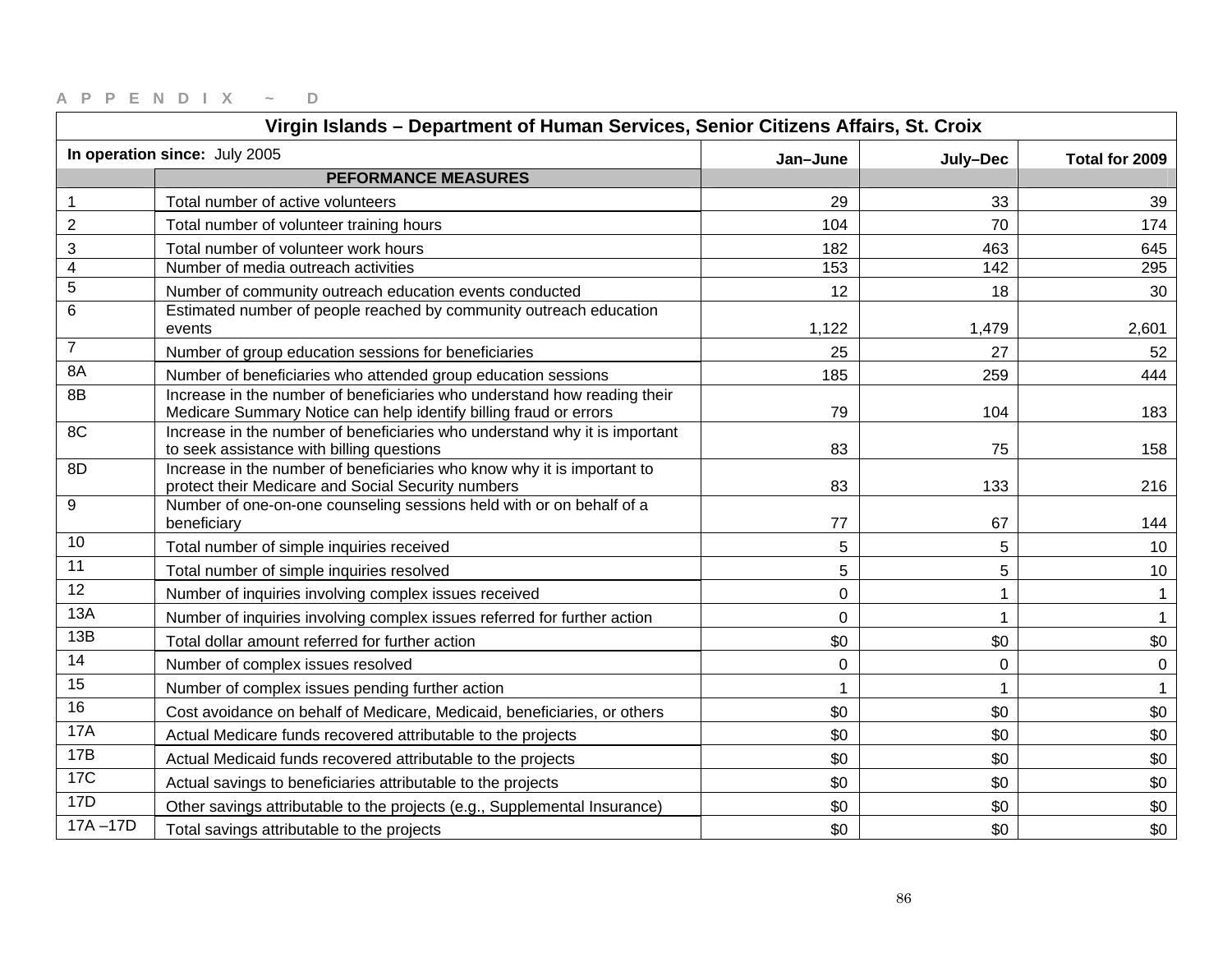| Washington - Office of the Insurance Commissioner, Tumwater |                                                                                                                                               |          |          |                |
|-------------------------------------------------------------|-----------------------------------------------------------------------------------------------------------------------------------------------|----------|----------|----------------|
| In operation since: July 1999                               |                                                                                                                                               | Jan-June | July-Dec | Total for 2009 |
|                                                             | <b>PEFORMANCE MEASURES</b>                                                                                                                    |          |          |                |
| $\mathbf 1$                                                 | Total number of active volunteers                                                                                                             | 24       | 13       | 26             |
| $\mathbf 2$                                                 | Total number of volunteer training hours                                                                                                      | 78       | 96       | 173            |
| 3                                                           | Total number of volunteer work hours                                                                                                          | 462      | 861      | 1,324          |
| $\overline{\mathbf{4}}$                                     | Number of media outreach activities                                                                                                           | 12       | 448      | 460            |
| $\mathbf 5$                                                 | Number of community outreach education events conducted                                                                                       | 66       | 64       | 130            |
| 6                                                           | Estimated number of people reached by community outreach education<br>events                                                                  | 1,535    | 4,424    | 5,959          |
| $\overline{7}$                                              | Number of group education sessions for beneficiaries                                                                                          | 29       | 22       | 51             |
| 8A                                                          | Number of beneficiaries who attended group education sessions                                                                                 | 797      | 659      | 1,456          |
| 8B                                                          | Increase in the number of beneficiaries who understand how reading their<br>Medicare Summary Notice can help identify billing fraud or errors | 3        | 14       | 17             |
| 8C                                                          | Increase in the number of beneficiaries who understand why it is important<br>to seek assistance with billing questions                       | 4        | 22       | 26             |
| 8D                                                          | Increase in the number of beneficiaries who know why it is important to<br>protect their Medicare and Social Security numbers                 | 4        | 27       | 31             |
| 9                                                           | Number of one-on-one counseling sessions held with or on behalf of a<br>beneficiary                                                           | 169      | 282      | 451            |
| 10                                                          | Total number of simple inquiries received                                                                                                     | 207      | 84       | 291            |
| 11                                                          | Total number of simple inquiries resolved                                                                                                     | 207      | 84       | 291            |
| $\overline{12}$                                             | Number of inquiries involving complex issues received                                                                                         | 57       | 139      | 196            |
| 13A                                                         | Number of inquiries involving complex issues referred for further action                                                                      | 52       | 59       | 110            |
| 13B                                                         | Total dollar amount referred for further action                                                                                               | \$24,342 | \$1,147  | \$25,489       |
| 14                                                          | Number of complex issues resolved                                                                                                             | 47       | 115      | 162            |
| 15                                                          | Number of complex issues pending further action                                                                                               | 41       | 63       | 63             |
| 16                                                          | Cost avoidance on behalf of Medicare, Medicaid, beneficiaries, or others                                                                      | \$0      | \$0      | \$0            |
| <b>17A</b>                                                  | Actual Medicare funds recovered attributable to the projects                                                                                  | \$0      | \$0      | \$0            |
| 17B                                                         | Actual Medicaid funds recovered attributable to the projects                                                                                  | \$0      | \$0      | \$0            |
| 17C                                                         | Actual savings to beneficiaries attributable to the projects                                                                                  | \$0      | \$0      | \$0            |
| 17D                                                         | Other savings attributable to the projects (e.g., Supplemental Insurance)                                                                     | \$0      | \$0      | \$0            |
| $17A - 17D$                                                 | Total savings attributable to the projects                                                                                                    | \$0      | \$0      | \$0            |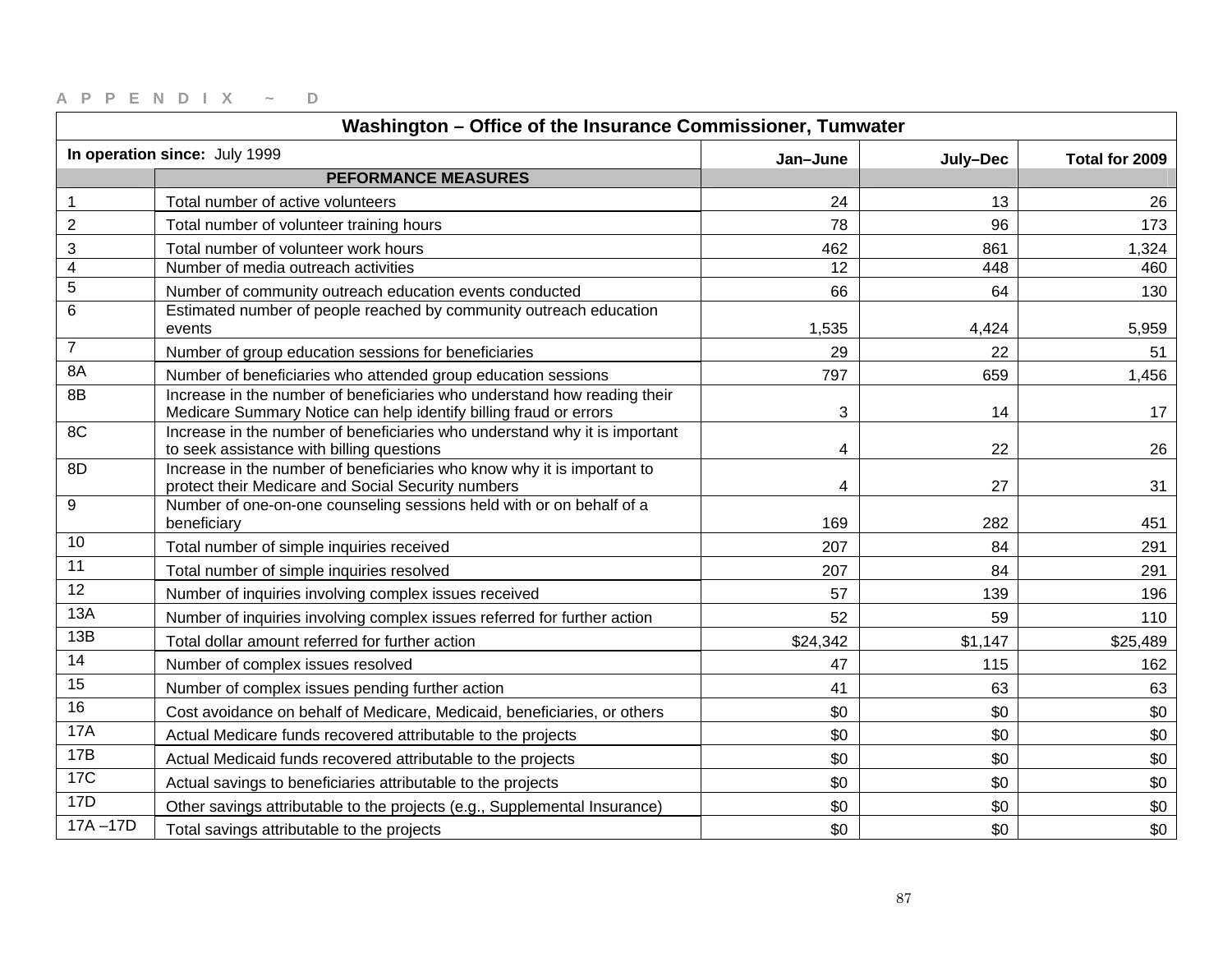| West Virginia - AARP Foundation, Charleston           |                                                                                                                                               |          |                |          |
|-------------------------------------------------------|-----------------------------------------------------------------------------------------------------------------------------------------------|----------|----------------|----------|
| In operation since: July 2003<br>Jan-June<br>July-Dec |                                                                                                                                               |          | Total for 2009 |          |
|                                                       | <b>PEFORMANCE MEASURES</b>                                                                                                                    |          |                |          |
| $\mathbf{1}$                                          | Total number of active volunteers                                                                                                             | 63       | 70             | 76       |
| $\overline{c}$                                        | Total number of volunteer training hours                                                                                                      | 229      | 188            | 417      |
| $\ensuremath{\mathsf{3}}$                             | Total number of volunteer work hours                                                                                                          | 591      | 1,153          | 1,744    |
| $\overline{4}$                                        | Number of media outreach activities                                                                                                           | 634      | 325            | 959      |
| $\mathbf 5$                                           | Number of community outreach education events conducted                                                                                       | 23       | 27             | 50       |
| $6\phantom{1}6$                                       | Estimated number of people reached by community outreach education<br>events                                                                  | 13,335   | 11,685         | 25,020   |
| $\overline{7}$                                        | Number of group education sessions for beneficiaries                                                                                          | 25       | 26             | 51       |
| 8A                                                    | Number of beneficiaries who attended group education sessions                                                                                 | 1,770    | 2,745          | 4,515    |
| 8B                                                    | Increase in the number of beneficiaries who understand how reading their<br>Medicare Summary Notice can help identify billing fraud or errors | 88       | 105            | 193      |
| 8C                                                    | Increase in the number of beneficiaries who understand why it is important<br>to seek assistance with billing questions                       | 162      | 122            | 284      |
| 8D                                                    | Increase in the number of beneficiaries who know why it is important to<br>protect their Medicare and Social Security numbers                 | 185      | 214            | 399      |
| 9                                                     | Number of one-on-one counseling sessions held with or on behalf of a<br>beneficiary                                                           | 395      | 558            | 953      |
| 10                                                    | Total number of simple inquiries received                                                                                                     | 566      | 685            | 1,251    |
| 11                                                    | Total number of simple inquiries resolved                                                                                                     | 566      | 685            | 1,251    |
| 12                                                    | Number of inquiries involving complex issues received                                                                                         | 26       | 26             | 52       |
| 13A                                                   | Number of inquiries involving complex issues referred for further action                                                                      | 13       | 12             | 25       |
| 13B                                                   | Total dollar amount referred for further action                                                                                               | \$23,289 | \$23,305       | \$46,594 |
| 14                                                    | Number of complex issues resolved                                                                                                             | $\Omega$ | 9              | 9        |
| 15                                                    | Number of complex issues pending further action                                                                                               | 66       | 121            | 121      |
| 16                                                    | Cost avoidance on behalf of Medicare, Medicaid, beneficiaries, or others                                                                      | \$0      | \$0            | \$0      |
| <b>17A</b>                                            | Actual Medicare funds recovered attributable to the projects                                                                                  | \$0      | \$0            | \$0      |
| 17B                                                   | Actual Medicaid funds recovered attributable to the projects                                                                                  | \$0      | \$0            | \$0      |
| <b>17C</b>                                            | Actual savings to beneficiaries attributable to the projects                                                                                  | \$0      | \$0            | \$0      |
| 17D                                                   | Other savings attributable to the projects (e.g., Supplemental Insurance)                                                                     | \$0      | \$0            | \$0      |
| $17A - 17D$                                           | Total savings attributable to the projects                                                                                                    | \$0      | \$0            | \$0      |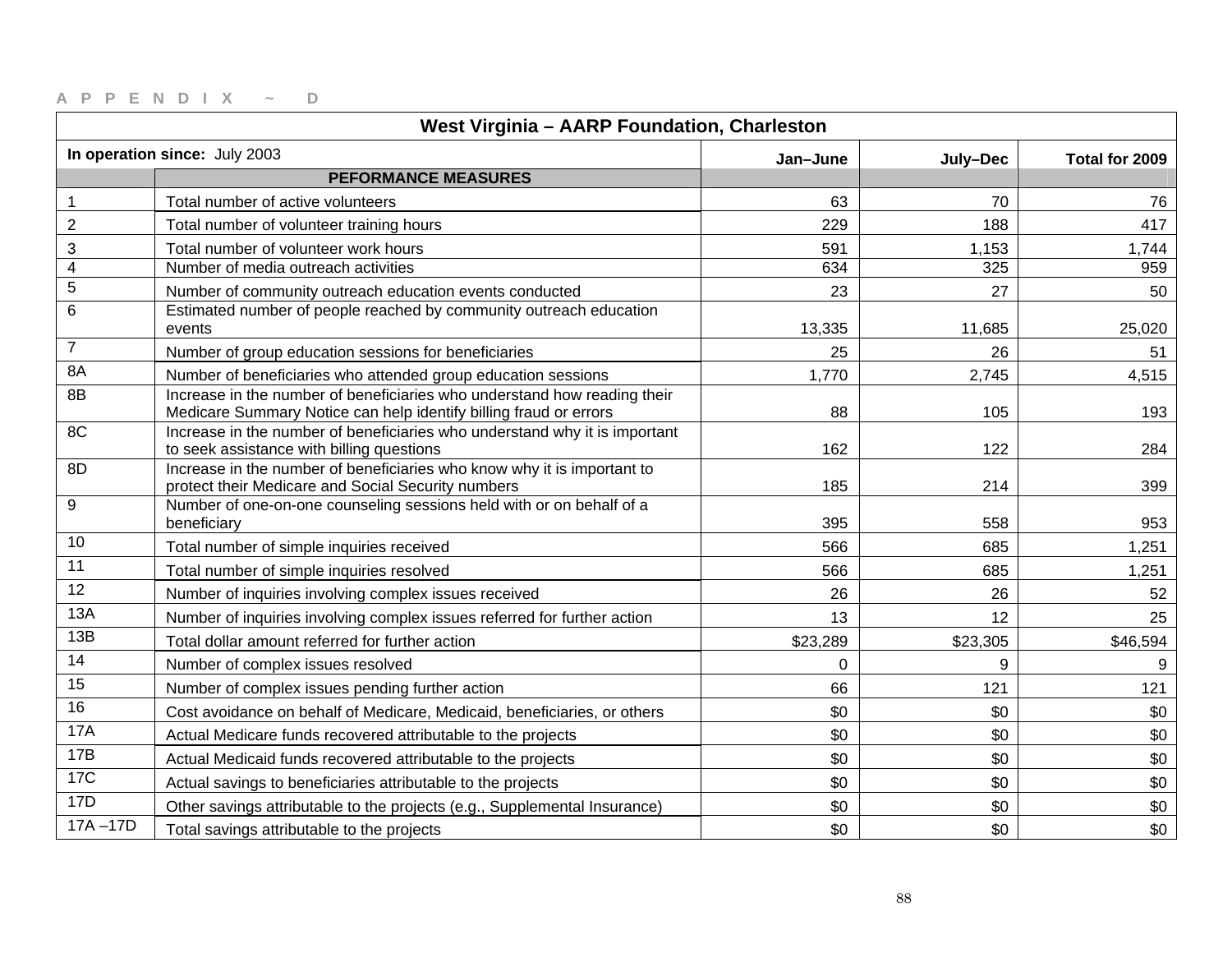| Wisconsin - Coalition of Wisconsin Aging Groups, Madison |                                                                                                                                               |          |                |                |
|----------------------------------------------------------|-----------------------------------------------------------------------------------------------------------------------------------------------|----------|----------------|----------------|
| In operation since: July 1997<br>Jan-June                |                                                                                                                                               | July-Dec | Total for 2009 |                |
|                                                          | <b>PEFORMANCE MEASURES</b>                                                                                                                    |          |                |                |
| $\mathbf{1}$                                             | Total number of active volunteers                                                                                                             | 41       | 36             | 52             |
| $\overline{2}$                                           | Total number of volunteer training hours                                                                                                      | 8        | 18             | 26             |
| $\ensuremath{\mathsf{3}}$                                | Total number of volunteer work hours                                                                                                          | 376      | 376            | 752            |
| $\overline{4}$                                           | Number of media outreach activities                                                                                                           | 4,092    | 52             | 4,144          |
| $\sqrt{5}$                                               | Number of community outreach education events conducted                                                                                       | 32       | 35             | 67             |
| $6\phantom{1}6$                                          | Estimated number of people reached by community outreach education<br>events                                                                  | 2,638    | 4,932          | 7,570          |
| $\overline{7}$                                           | Number of group education sessions for beneficiaries                                                                                          | 49       | 22             | 71             |
| 8A                                                       | Number of beneficiaries who attended group education sessions                                                                                 | 1,196    | 574            | 1,770          |
| 8B                                                       | Increase in the number of beneficiaries who understand how reading their<br>Medicare Summary Notice can help identify billing fraud or errors | 135      | 96             | 231            |
| 8C                                                       | Increase in the number of beneficiaries who understand why it is important<br>to seek assistance with billing questions                       | 143      | 114            | 257            |
| 8D                                                       | Increase in the number of beneficiaries who know why it is important to<br>protect their Medicare and Social Security numbers                 | 221      | 199            | 420            |
| 9                                                        | Number of one-on-one counseling sessions held with or on behalf of a<br>beneficiary                                                           | 0        | 0              | 0              |
| 10                                                       | Total number of simple inquiries received                                                                                                     | 353      | 263            | 616            |
| 11                                                       | Total number of simple inquiries resolved                                                                                                     | 339      | 252            | 591            |
| 12                                                       | Number of inquiries involving complex issues received                                                                                         | 13       | 22             | 35             |
| 13A                                                      | Number of inquiries involving complex issues referred for further action                                                                      | 5        | $\overline{2}$ | $\overline{7}$ |
| 13B                                                      | Total dollar amount referred for further action                                                                                               | \$1,887  | \$11,531       | \$13,419       |
| 14                                                       | Number of complex issues resolved                                                                                                             | 18       | 17             | 35             |
| 15                                                       | Number of complex issues pending further action                                                                                               | 4        | 10             | 10             |
| 16                                                       | Cost avoidance on behalf of Medicare, Medicaid, beneficiaries, or others                                                                      | \$0      | \$5,478        | \$5,478        |
| <b>17A</b>                                               | Actual Medicare funds recovered attributable to the projects                                                                                  | \$37     | \$0            | \$37           |
| 17B                                                      | Actual Medicaid funds recovered attributable to the projects                                                                                  | \$0      | \$0            | \$0            |
| <b>17C</b>                                               | Actual savings to beneficiaries attributable to the projects                                                                                  | \$0      | \$0            | \$0            |
| 17D                                                      | Other savings attributable to the projects (e.g., Supplemental Insurance)                                                                     | \$0      | \$0            | \$0            |
| $17A - 17D$                                              | Total savings attributable to the projects                                                                                                    | \$37     | \$0            | \$37           |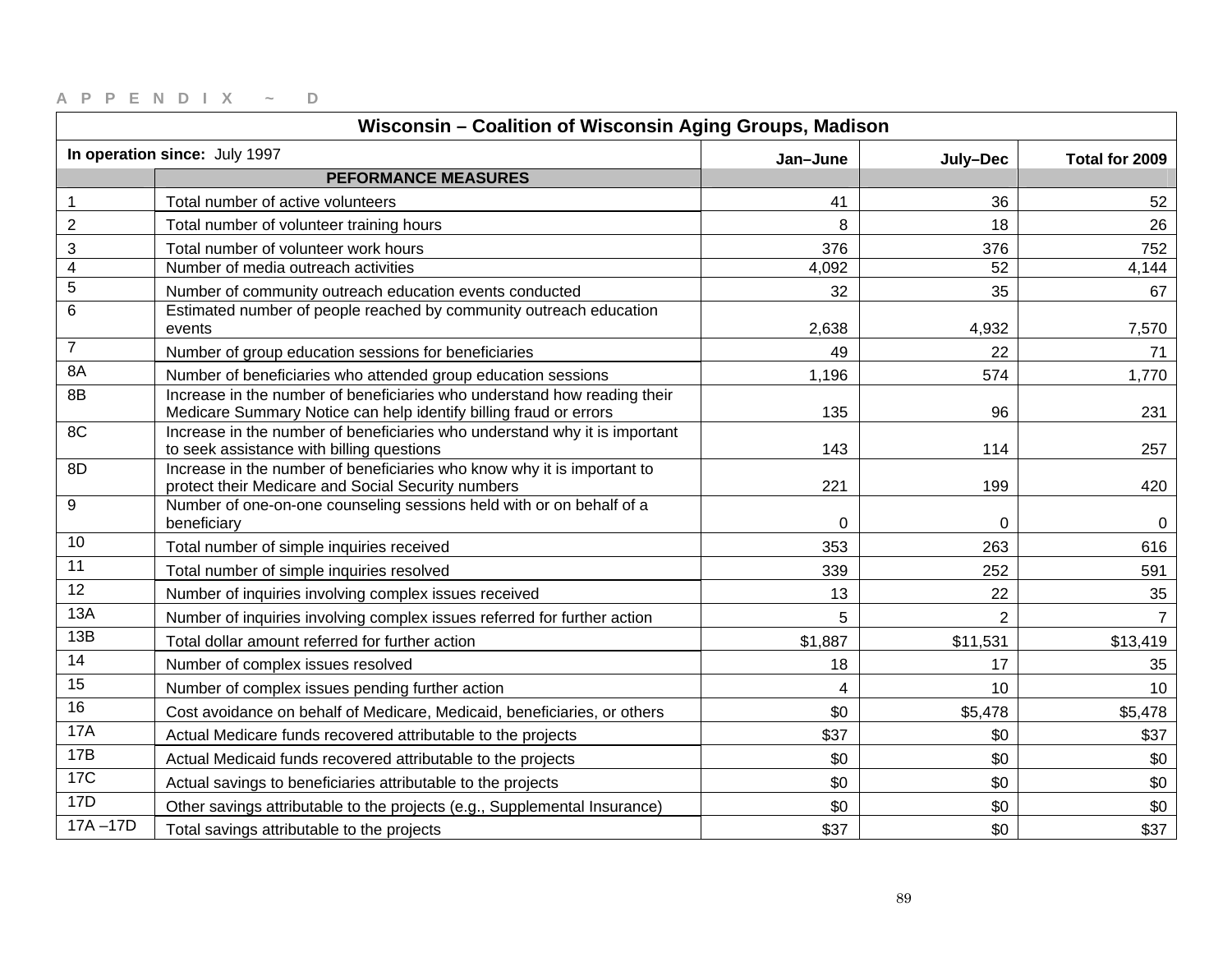| Wyoming - Senior Citizens, Inc., Riverton             |                                                                                                                                               |                |                |              |
|-------------------------------------------------------|-----------------------------------------------------------------------------------------------------------------------------------------------|----------------|----------------|--------------|
| In operation since: July 2000<br>Jan-June<br>July-Dec |                                                                                                                                               |                | Total for 2009 |              |
|                                                       | <b>PEFORMANCE MEASURES</b>                                                                                                                    |                |                |              |
| $\mathbf{1}$                                          | Total number of active volunteers                                                                                                             | 19             | 41             | 57           |
| $\overline{c}$                                        | Total number of volunteer training hours                                                                                                      | 1,499          | 311            | 1,810        |
| $\ensuremath{\mathsf{3}}$                             | Total number of volunteer work hours                                                                                                          | 24             | 41             | 65           |
| $\overline{4}$                                        | Number of media outreach activities                                                                                                           | $\mathbf 0$    | 1,351          | 1,351        |
| $\sqrt{5}$                                            | Number of community outreach education events conducted                                                                                       | 3              | 15             | 18           |
| 6                                                     | Estimated number of people reached by community outreach education<br>events                                                                  | 20             | 1,426          | 1,446        |
| $\overline{7}$                                        | Number of group education sessions for beneficiaries                                                                                          | $\mathbf 1$    | 5              | 6            |
| 8A                                                    | Number of beneficiaries who attended group education sessions                                                                                 | 15             | 102            | 117          |
| 8B                                                    | Increase in the number of beneficiaries who understand how reading their<br>Medicare Summary Notice can help identify billing fraud or errors | $\mathbf 0$    | 20             | 20           |
| 8C                                                    | Increase in the number of beneficiaries who understand why it is important<br>to seek assistance with billing questions                       | 0              | 30             | 30           |
| 8D                                                    | Increase in the number of beneficiaries who know why it is important to<br>protect their Medicare and Social Security numbers                 | $\mathbf 0$    | 42             | 42           |
| 9                                                     | Number of one-on-one counseling sessions held with or on behalf of a<br>beneficiary                                                           | 0              | 220            | 220          |
| 10                                                    | Total number of simple inquiries received                                                                                                     | 6              | 25             | 31           |
| 11                                                    | Total number of simple inquiries resolved                                                                                                     | $6\phantom{1}$ | 24             | 30           |
| 12                                                    | Number of inquiries involving complex issues received                                                                                         | $\pmb{0}$      | $\overline{2}$ | $\mathbf{2}$ |
| 13A                                                   | Number of inquiries involving complex issues referred for further action                                                                      | $\mathbf 0$    |                | $\mathbf{1}$ |
| 13B                                                   | Total dollar amount referred for further action                                                                                               | \$0            | \$0            | \$0          |
| 14                                                    | Number of complex issues resolved                                                                                                             | $\mathbf 0$    |                | $\mathbf{1}$ |
| 15                                                    | Number of complex issues pending further action                                                                                               |                |                | $\mathbf{1}$ |
| 16                                                    | Cost avoidance on behalf of Medicare, Medicaid, beneficiaries, or others                                                                      | \$0            | \$0            | \$0          |
| <b>17A</b>                                            | Actual Medicare funds recovered attributable to the projects                                                                                  | \$0            | \$0            | \$0          |
| 17B                                                   | Actual Medicaid funds recovered attributable to the projects                                                                                  | \$0            | \$0            | \$0          |
| <b>17C</b>                                            | Actual savings to beneficiaries attributable to the projects                                                                                  | \$0            | \$0            | \$0          |
| 17D                                                   | Other savings attributable to the projects (e.g., Supplemental Insurance)                                                                     | \$0            | \$0            | \$0          |
| $17A - 17D$                                           | Total savings attributable to the projects                                                                                                    | \$0            | \$0            | \$0          |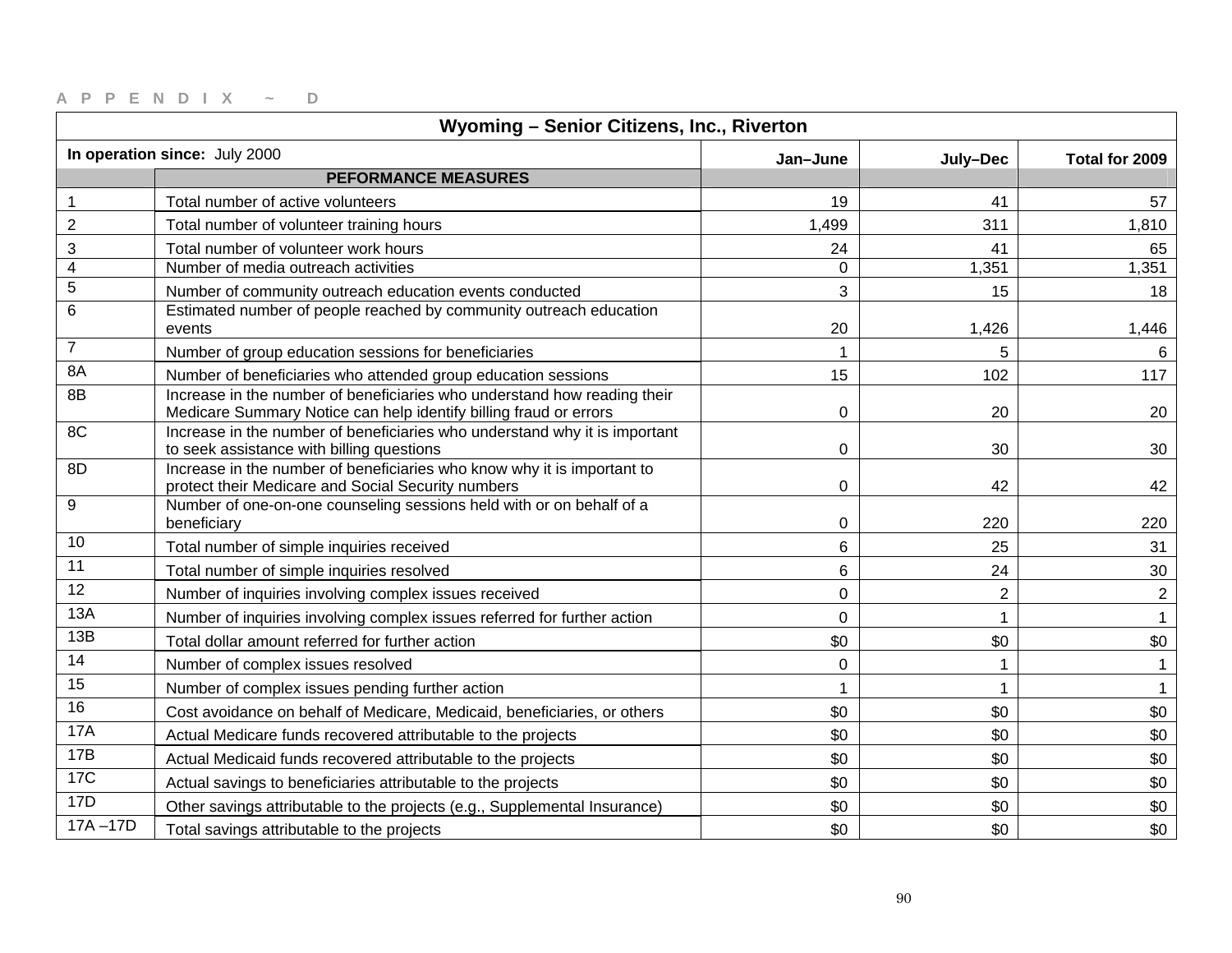

# **Performance Measures Definitions**

The following list includes the definitions of the performance measures for 2009.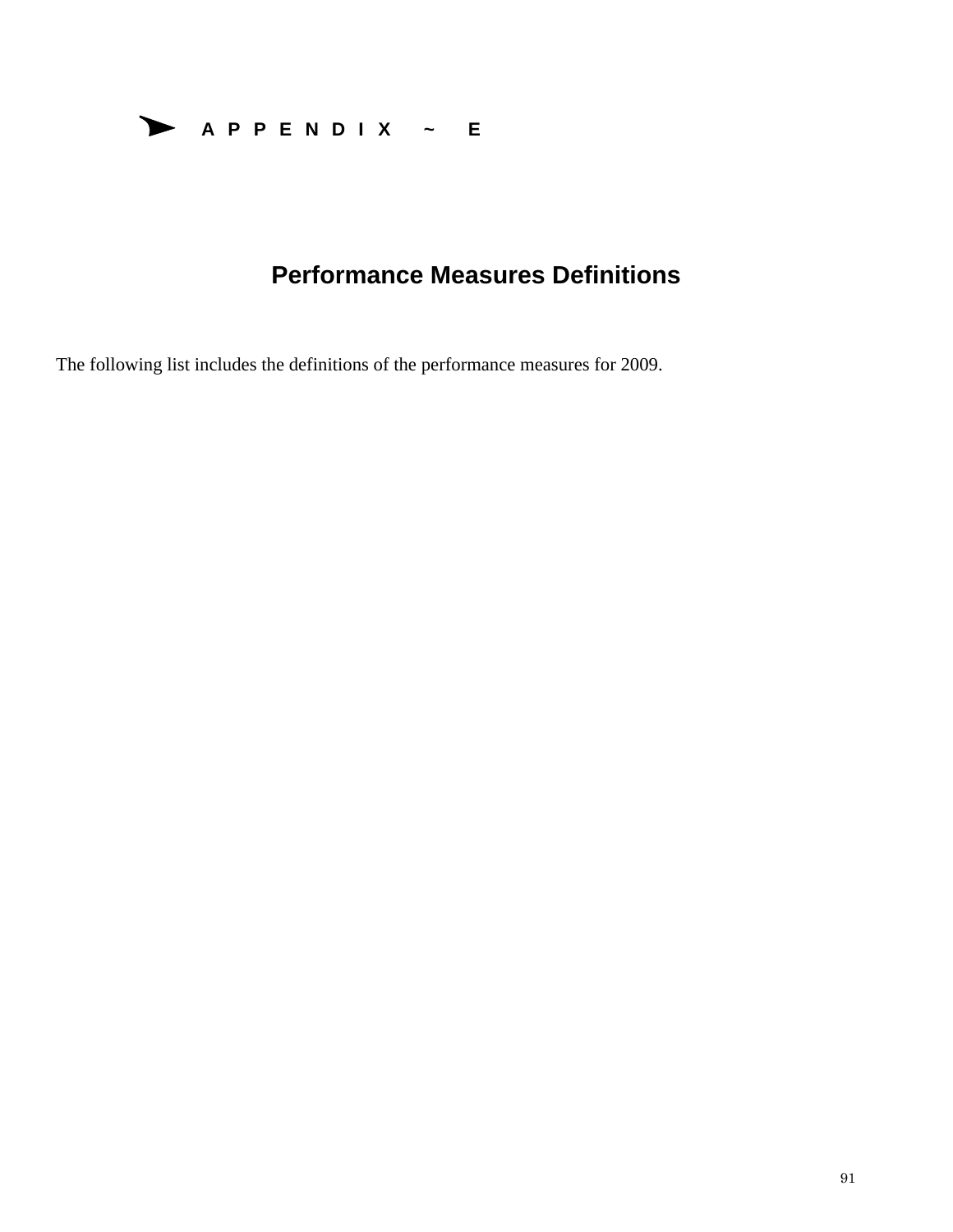| <b>Definitions</b>                                   |                                                                                                                                                                                                                                                                                                                                                                         |  |
|------------------------------------------------------|-------------------------------------------------------------------------------------------------------------------------------------------------------------------------------------------------------------------------------------------------------------------------------------------------------------------------------------------------------------------------|--|
| <b>ACTIVE VOLUNTEER</b>                              | Individuals who donate their time to assist with implementing the<br>Senior Medicare Patrol Projects (SMP) program. Volunteers are trained to<br>perform SMP work, which is conducted during their own personal time.<br>They do not get paid by anyone during the time they perform this work.                                                                         |  |
| <b>TRAINING SESSIONS</b>                             | Formal gatherings (e.g., in person, teleconference, or Web conference)<br>sponsored for the purpose of teaching or updating SMP staff and/or<br>volunteers who in turn, will educate individuals to identify and report<br>health care fraud, waste, and abuse. Training sessions do not include<br>informal training mechanisms, such as email updates or newsletters. |  |
| <b>MEDIA OUTREACH</b><br><b>ACTIVITY</b>             | Any individual airing or publishing of media (e.g., print, radio, television,<br>or electronic) to educate about Medicare/Medicaid fraud and the services<br>of the SMP program. <sup>1</sup>                                                                                                                                                                           |  |
| <b>COMMUNITY OUTREACH/</b><br><b>EDUCATION EVENT</b> | Any education activity conducted by SMP staff or volunteer that<br>is not a group education session, one-on-one session, or media outreach<br>activity.                                                                                                                                                                                                                 |  |
| <b>GROUP EDUCATION</b><br><b>SESSIONS</b>            | Formal gatherings led by SMP staff or volunteers to educate<br>beneficiaries, family members, caregivers, and others on detecting fraud,<br>waste, and abuse in the health care system and services offered by the<br>SMP program.                                                                                                                                      |  |
| <b>ONE-ON-ONE COUNSELING</b><br><b>SESSION</b>       | A meeting between SMP staff or volunteer and an individual<br>beneficiary and/or his or her family for the purpose of discussing or<br>gathering information about potential health care fraud, waste, or abuse.<br>One-on-one counseling sessions may include beneficiary counseling,<br>information gathering, or information sharing.                                |  |
| <b>SIMPLE INQUIRY</b>                                | A brief contact initiated by a consumer and/or beneficiary that is resolved<br>with minimal time and research or review. Simple inquiries typically do                                                                                                                                                                                                                  |  |

<span id="page-91-0"></span> $1$  In 2008, the Administration on Aging clarified that the Senior Medicare Patrol projects should count each time an event was aired or an article published.